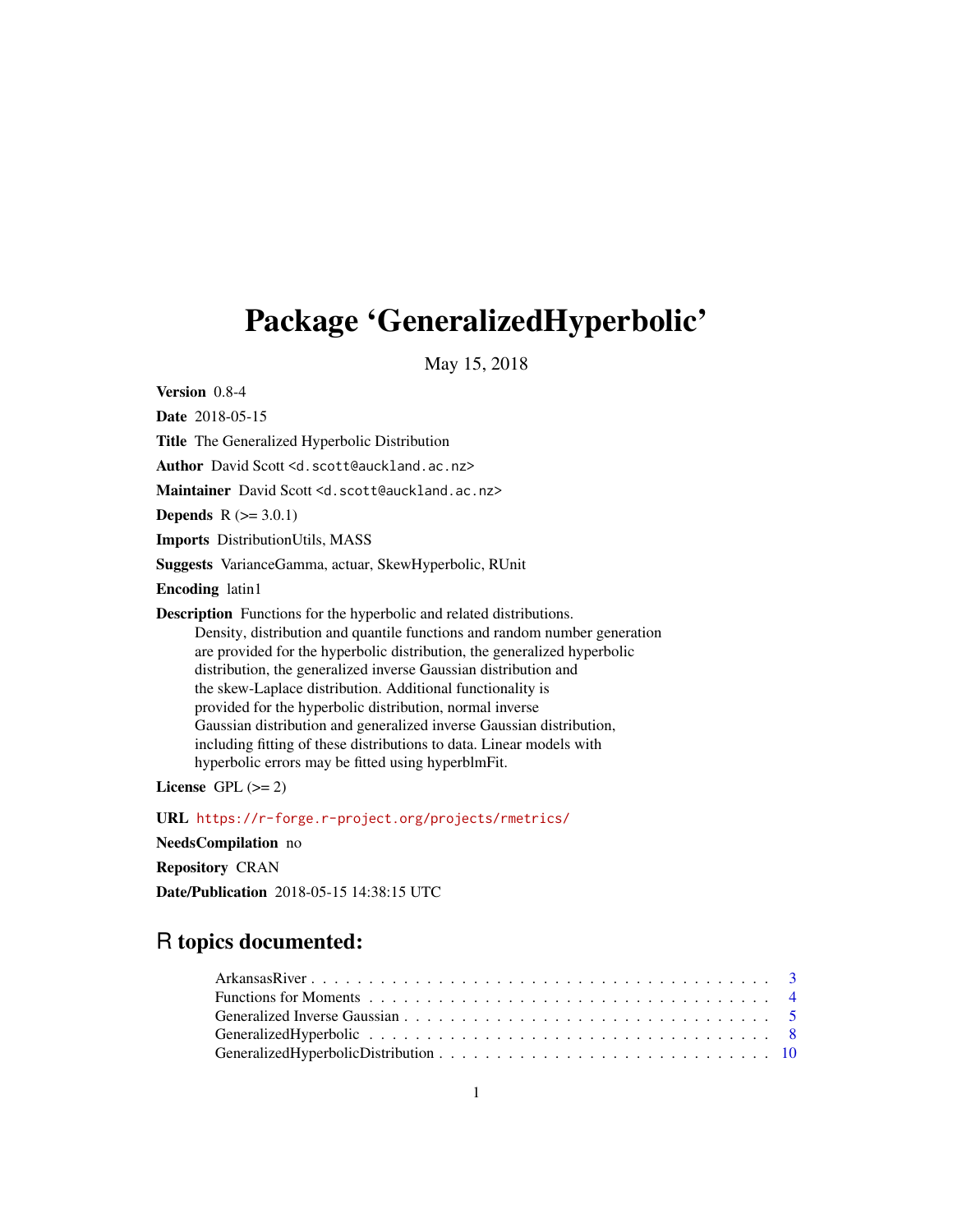|                                                                     | 13 |
|---------------------------------------------------------------------|----|
|                                                                     | 15 |
|                                                                     | 16 |
|                                                                     | 18 |
|                                                                     | 19 |
|                                                                     | 21 |
|                                                                     | 22 |
|                                                                     | 23 |
|                                                                     | 25 |
|                                                                     | 26 |
| gigFit                                                              | 27 |
|                                                                     | 30 |
|                                                                     | 32 |
|                                                                     | 33 |
|                                                                     | 36 |
|                                                                     | 37 |
|                                                                     | 38 |
|                                                                     | 40 |
|                                                                     | 41 |
|                                                                     | 43 |
|                                                                     | 46 |
|                                                                     | 48 |
|                                                                     | 49 |
|                                                                     |    |
|                                                                     | 54 |
|                                                                     | 57 |
|                                                                     | 58 |
|                                                                     | 59 |
|                                                                     | 60 |
|                                                                     | 61 |
|                                                                     | 62 |
|                                                                     | 63 |
|                                                                     | 66 |
|                                                                     | 68 |
|                                                                     | 71 |
|                                                                     | 72 |
|                                                                     | 74 |
|                                                                     | 75 |
|                                                                     | 76 |
| resistors                                                           | 77 |
| SandP500                                                            | 78 |
| SkewLaplace                                                         | 79 |
|                                                                     | 80 |
|                                                                     | 82 |
| Specific Generalized Inverse Gaussian Moments and Mode              | 83 |
|                                                                     | 85 |
| Specific Normal Inverse Gaussian Distribution Moments and Mode<br>. | 86 |
|                                                                     | 88 |
|                                                                     | 89 |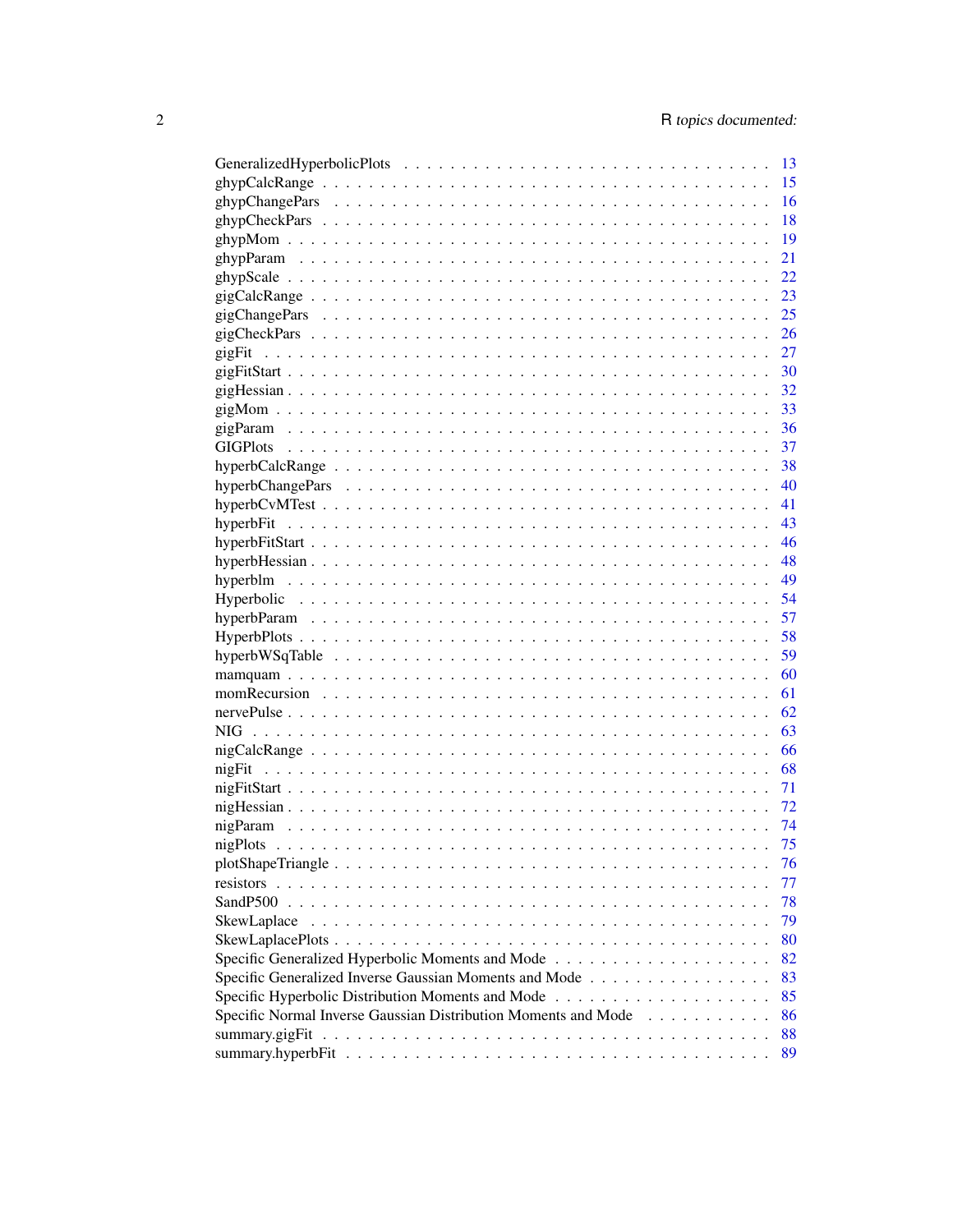# <span id="page-2-0"></span>ArkansasRiver 3

| Index |  |
|-------|--|
|       |  |
|       |  |
|       |  |

ArkansasRiver *Soil Electrical Conductivity*

# Description

Electrical conductivity of soil paste extracts from the Lower Arkansas River Valley, at sites upstream and downstream of the John Martin Reservoir.

# Usage

data(ArkansasRiver)

# Format

The format is: List of 2 \$ upstream : num [1:823] 2.37 3.53 3.06 3.35 3.07 ... \$ downstream: num [1:435] 8.75 6.59 5.09 6.03 5.64 ...

# Details

Electrical conductivity is a measure of soil water salinity.

#### Source

This data set was supplied by Eric Morway (<emorway@usgs.gov>).

#### References

Eric D. Morway and Timothy K. Gates (2011) Regional assessment of soil water salinity across an extensively irrigated river valley. Journal of Irrigation and Drainage Engineering, doi:10.1061/(ASCE)IR.1943- 4774.0000411

```
data(ArkansasRiver)
lapply(ArkansasRiver, summary)
upstream <- ArkansasRiver[[1]]
downstream <- ArkansasRiver[[2]]
## Fit normal inverse Gaussian
## Hyperbolic can also be fitted but fit is not as good
fitUpstream <- nigFit(upstream)
summary(fitUpstream)
par(mfrow = c(2,2))plot(fitUpstream)
fitDownstream <- nigFit(downstream)
```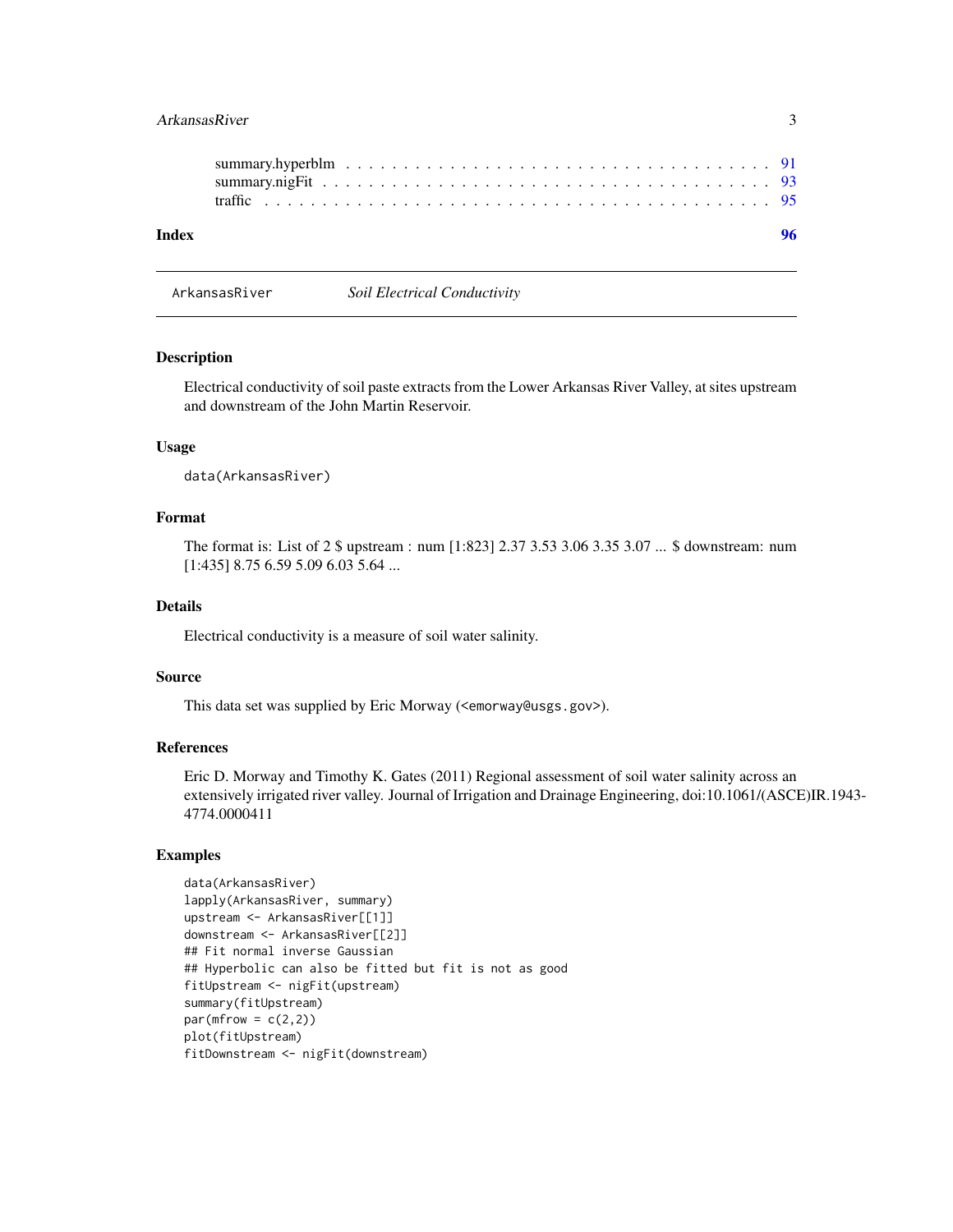```
summary(fitDownstream)
plot(fitDownstream)
par(mfrow = c(1,1))## Combined plot to compare
## Reproduces Figure 3 from Morway and Gates (2011)
hist(upstream, col = "grey", xlab = "", ylab = "", cex.axis = 1.25,
     main = "", breaks = seq(0,20, by = 1), xlim = c(0,15), las = 1,
    ylim = c(0, 0.5), freq = FALSE)
param <- coef(fitUpstream)
nigDens \leq function(x) dnig(x, param = param)
curve(nigDens, 0, 15, n = 201, add = TRUE,ylab = NULL, col = "red", lty = 1, lwd = 1.7)
hist(downstream, add = TRUE, col = "black", angle = 45, density = 15,
     breaks = seq(0, 20, by = 1), freq = FALSE)param <- coef(fitDownstream)
nigDens <- function(x) dnig(x, param = param)
curve(nigDens, 0, 15, n = 201, add = TRUE,ylab = NULL, col = "red", lty = 1, lwd = 1.7)mtext{text(expression(EC[e]), side = 1, line = 3, cex = 1.25)mtext('Frequency", side = 2, line = 3, cex = 1.25)legend(x = 7.5, y = 0.250, c("Upstream Region","Downstream Region"),
       col = c("black", "black"), density = c(NA, 25),
       fill = c("grey", "black"), angle = c(NA, 45),cex = 1.25, bty = "n", xpd = TRUE)
```
Functions for Moments *Functions for Calculating Moments*

#### Description

Functions used to calculate the mean, variance, skewness and kurtosis of a hyperbolic distribution. Not expected to be called directly by users.

#### Usage

```
RLambda(zeta, lambda = 1)
SLambda(zeta, lambda = 1)
MLambda(zeta, lambda = 1)
WLambda1(zeta, lambda = 1)
WLambda2(zeta, lambda = 1)
WLambda3(zeta, lambda = 1)
WLambda4(zeta, lambda = 1)
gammaLambda1(hyperbPi, zeta, lambda = 1)
gammaLambda1(hyperbPi, zeta, lambda = 1)
```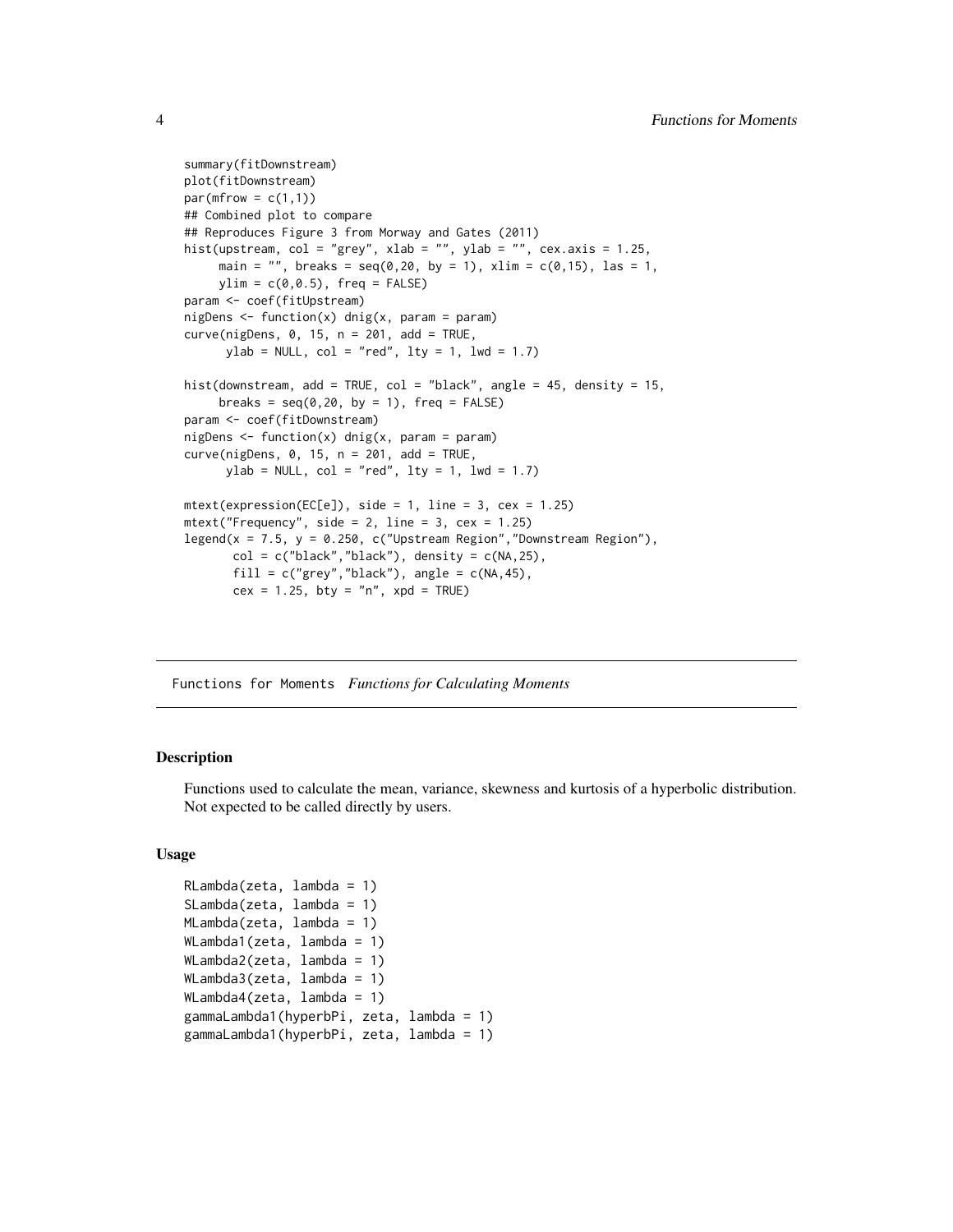#### <span id="page-4-0"></span>**Arguments**

| hyperbPi | Value of the parameter $\pi$ of the hyperbolic distribution.   |
|----------|----------------------------------------------------------------|
| zeta     | Value of the parameter $\zeta$ of the hyperbolic distribution. |
| lambda   | Parameter related to order of Bessel functions.                |

#### Value

The functions RLambda and SLambda are used in the calculation of the mean and variance. They are functions of the Bessel functions of the third kind, implemented in R as [besselK](#page-0-0). The other functions are used in calculation of higher moments. See Barndorff-Nielsen, O. and Blæsild, P. (1981) for details of the calculations.

The parameterization of the hyperbolic distribution used for this and other components of the HyperbolicDist package is the  $(\pi, \zeta)$  one. See hyperbChangePars to transfer between parameterizations.

#### Author(s)

David Scott <d.scott@auckland.ac.nz>, Richard Trendall, Thomas Tran

#### References

Barndorff-Nielsen, O. and Blæsild, P (1981). Hyperbolic distributions and ramifications: contributions to theory and application. In *Statistical Distributions in Scientific Work*, eds., Taillie, C., Patil, G. P., and Baldessari, B. A., Vol. 4, pp. 19–44. Dordrecht: Reidel.

Barndorff-Nielsen, O. and Blæsild, P (1983). Hyperbolic distributions. In *Encyclopedia of Statistical Sciences*, eds., Johnson, N. L., Kotz, S. and Read, C. B., Vol. 3, pp. 700–707. New York: Wiley.

#### See Also

[dhyperb](#page-53-1), [hyperbMean](#page-84-1),[hyperbChangePars](#page-39-1), [besselK](#page-0-0)

Generalized Inverse Gaussian *Generalized Inverse Gaussian Distribution*

# <span id="page-4-1"></span>Description

Density function, cumulative distribution function, quantile function and random number generation for the generalized inverse Gaussian distribution with parameter vector param. Utility routines are included for the derivative of the density function and to find suitable break points for use in determining the distribution function.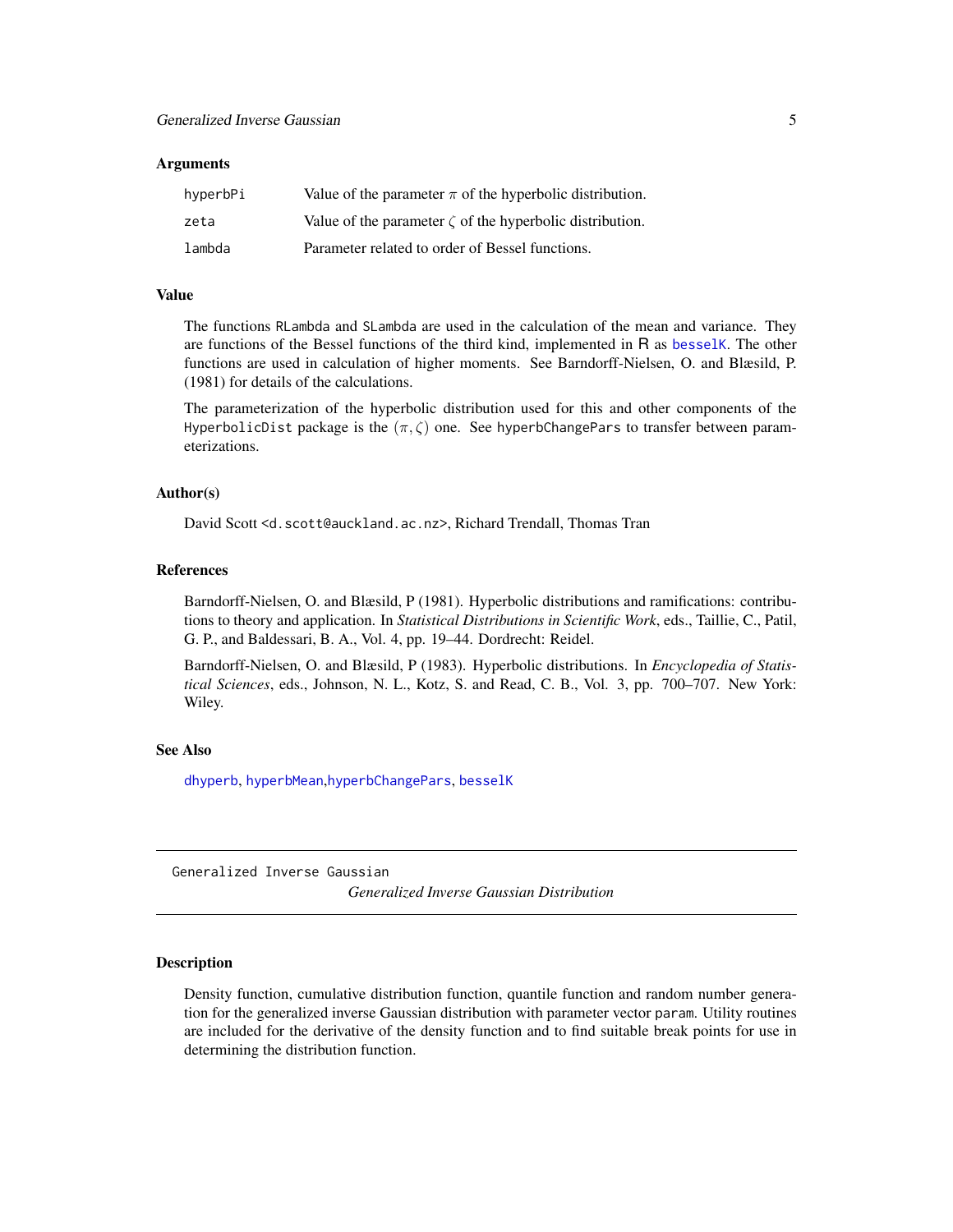# Usage

```
\text{dgig}(x, \text{ chi} = 1, \text{ psi} = 1, \text{ lambda} = 1,param = c(chi, psi, lambda), KOmega = NULL)
pgig(q, chi = 1, psi = 1, lambda = 1,param = c(chi,psi,lambda), lower.tail = TRUE,
     ibfTol = .Machine$double.eps^(0.85), nmax = 200)qgig(p, chi = 1, psi = 1, lambda = 1,param = c(chi, psi, lambda), lower.tail = TRUE,method = c("spline", "integrate"),
     nInterpol = 501, unifol = 10^(-7),
     ibfTol = .Machine$double.eps^(0.85), max =200, ...)rgig(n, chi = 1, psi = 1, lambda = 1,param = c(chi, psi, lambda))
rgig1(n, chi = 1, psi = 1, param = c(chi, psi))
ddgig(x, chi = 1, psi = 1, lambda = 1,param = c(chi, psi, lambda), KOmega = NULL)
```

| x, q       | Vector of quantiles.                                                                                                                                                                         |
|------------|----------------------------------------------------------------------------------------------------------------------------------------------------------------------------------------------|
| p          | Vector of probabilities.                                                                                                                                                                     |
| n          | Number of observations to be generated.                                                                                                                                                      |
| chi        | A shape parameter that by default holds a value of 1.                                                                                                                                        |
| psi        | Another shape parameter that is set to 1 by default.                                                                                                                                         |
| lambda     | Shape parameter of the GIG distribution. Common to all forms of parameteri-<br>zation. By default this is set to 1.                                                                          |
| param      | Parameter vector taking the form c(chi, psi, lambda) for rgig, or c(chi, psi)<br>for rgig1.                                                                                                  |
| method     | Character. If "spline" quantiles are found from a spline approximation to the<br>distribution function. If "integrate", the distribution function used is always<br>obtained by integration. |
| lower.tail | Logical. If TRUE, probabilities are $P(X \le x)$ , otherwise as $P(X > x)$ .                                                                                                                 |
| KOmega     | Sets the value of the Bessel function in the density or derivative of the density.<br>See Details.                                                                                           |
| ibfTol     | Value of tolerance to be passed to incompleteBesselK by pgig.                                                                                                                                |
| nmax       | Value of maximum order of the approximating series to be passed to incompleteBesselK<br>by pgig.                                                                                             |
| nInterpol  | The number of points used in qgig for cubic spline interpolation (see splinefun)<br>of the distribution function.                                                                            |
| uniTol     | Value of tol in calls to uniroot. See uniroot.                                                                                                                                               |
| $\cdots$   | Passes arguments to uniroot. See <b>Details</b> .                                                                                                                                            |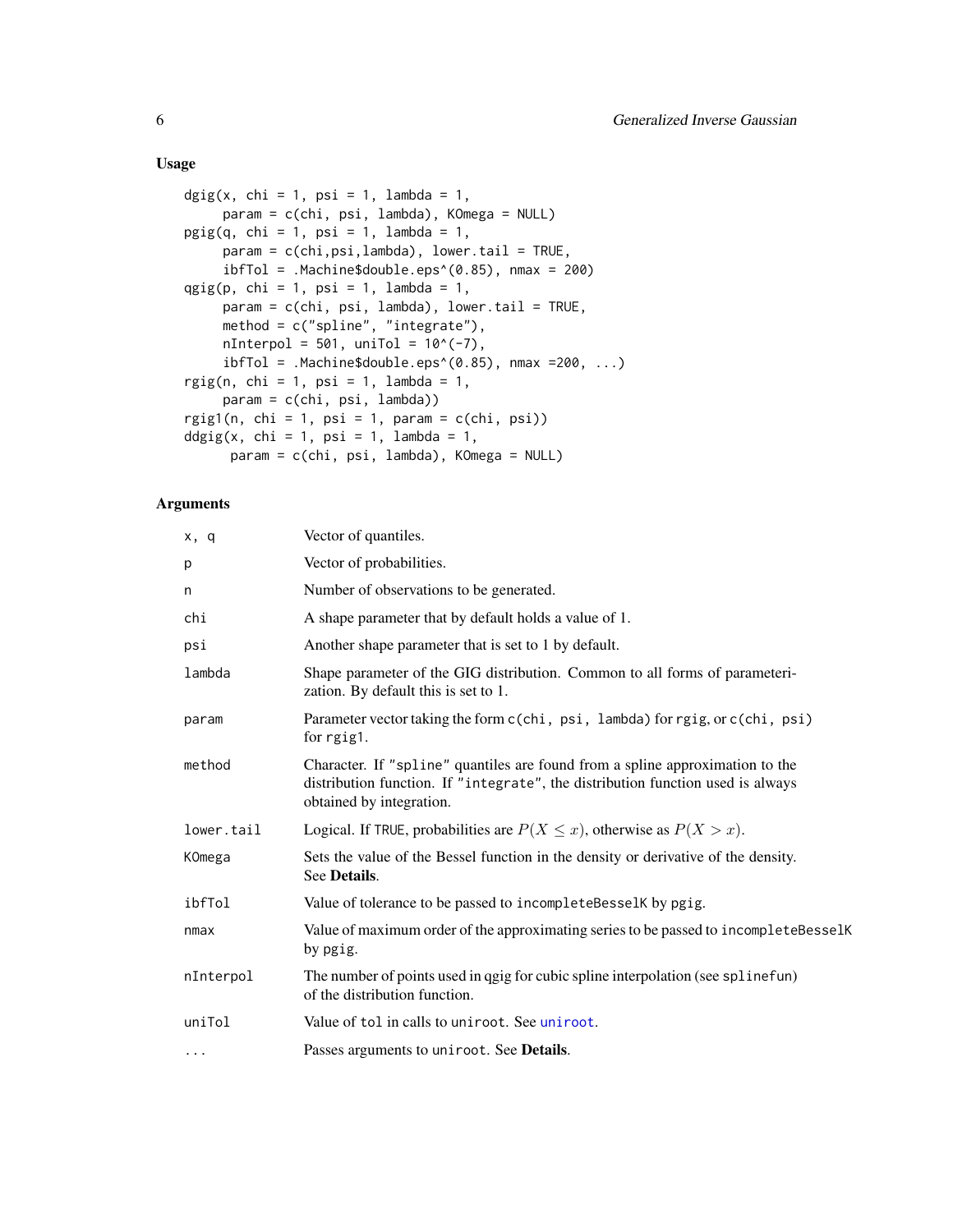#### Details

The generalized inverse Gaussian distribution has density

$$
f(x) = \frac{(\psi/\chi)^{\frac{\lambda}{2}}}{2K_{\lambda}(\sqrt{\psi\chi})} x^{\lambda - 1} e^{-\frac{1}{2}(\chi x^{-1} + \psi x)}
$$

for  $x > 0$ , where  $K_{\lambda}$ () is the modified Bessel function of the third kind with order  $\lambda$ .

The generalized inverse Gaussian distribution is investigated in detail in Jörgensen (1982).

Use gigChangePars to convert from the  $(\delta, \gamma)$ ,  $(\alpha, \beta)$ , or  $(\omega, \eta)$  parameterizations to the  $(\chi, \psi)$ , parameterization used above.

pgig calls the function [incompleteBesselK](#page-0-0) from the package **DistributionUtils** to integrate the density function dgig. This can be expected to be accurate to about 13 decimal places on a 32-bit computer, often more accurate. The algorithm used is due to Slavinsky and Safouhi (2010).

Calculation of quantiles using qgig permits the use of two different methods. Both methods use uniroot to find the value of x for which a given q is equal  $F(x)$  where F denotes the cumulative distribution function. The difference is in how the numerical approximation to  $F$  is obtained. The obvious and more accurate method is to calculate the value of  $F(x)$  whenever it is required using a call to pghyp. This is what is done if the method is specified as "integrate". It is clear that the time required for this approach is roughly linear in the number of quantiles being calculated. A Q-Q plot of a large data set will clearly take some time. The alternative (and default) method is that for the major part of the distribution a spline approximation to  $F(x)$  is calculated and quantiles found using uniroot with this approximation. For extreme values (for which the tail probability is less than  $10^{-7}$ ), the integration method is still used even when the method specifed is "spline".

If accurate probabilities or quantiles are required, tolerances (intTol and uniTol) should be set to small values, say  $10^{-10}$  or  $10^{-12}$  with method = "integrate". Generally then accuracy might be expected to be at least  $10^{-9}$ . If the default values of the functions are used, accuracy can only be expected to be around  $10^{-4}$ . Note that on 32-bit systems . Machine\$double.eps^0.25 = 0.0001220703 is a typical value.

Generalized inverse Gaussian observations are obtained via the algorithm of Dagpunar (1989).

#### Value

dgig gives the density, pgig gives the distribution function, qgig gives the quantile function, and rgig generates random variates. rgig1 generates random variates in the special case where  $\lambda = 1$ . ddgig gives the derivative of dgig.

#### Author(s)

David Scott <d.scott@auckland.ac.nz>, Richard Trendall, and Melanie Luen.

# References

Dagpunar, J.S. (1989). An easily implemented generalised inverse Gaussian generator. *Commun. Statist. -Simula.*, 18, 703–710.

Jörgensen, B. (1982). *Statistical Properties of the Generalized Inverse Gaussian Distribution*. Lecture Notes in Statistics, Vol. 9, Springer-Verlag, New York.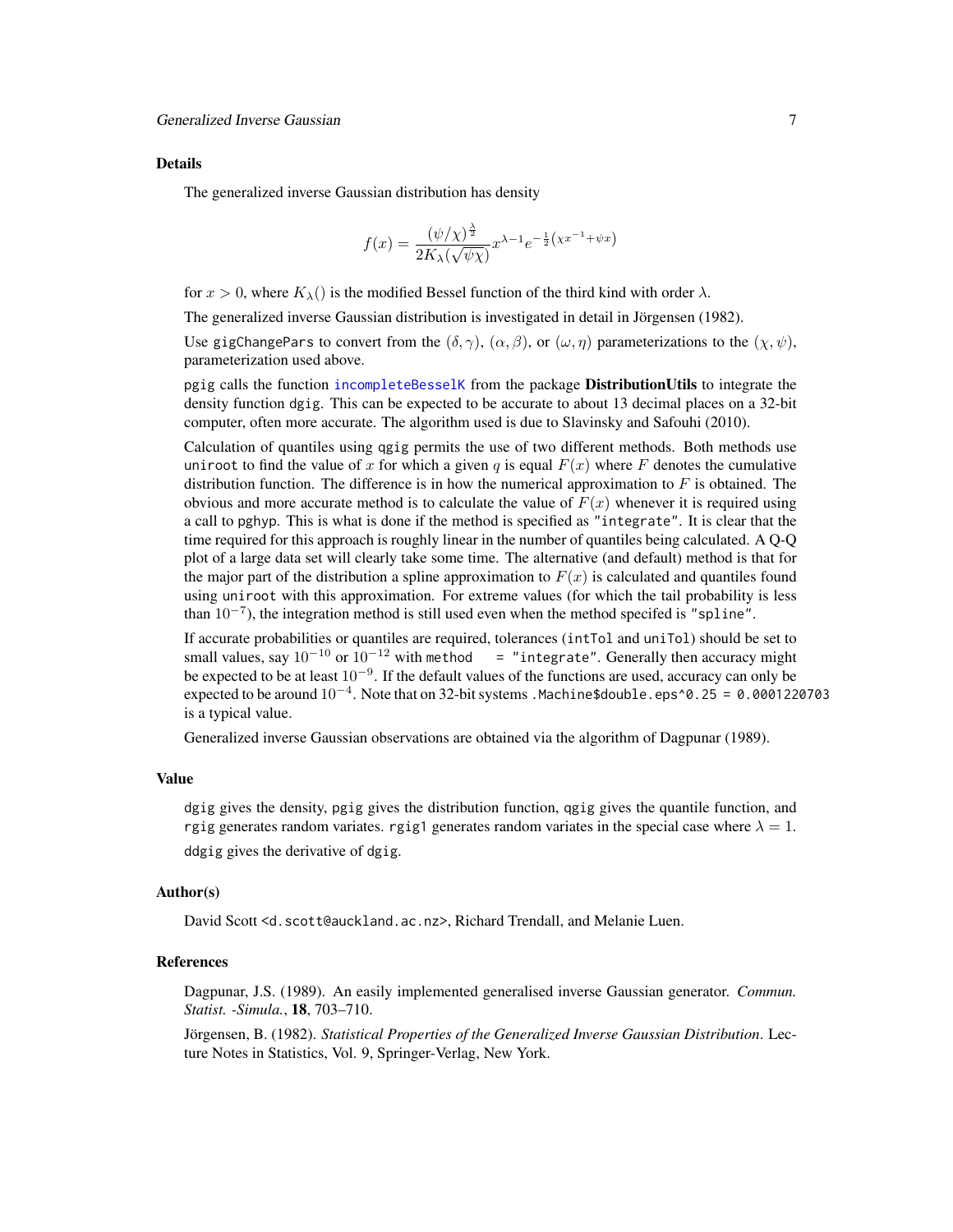<span id="page-7-0"></span>Slevinsky, Richard M., and Safouhi, Hassan (2010) A recursive algorithm for the G transformation and accurate computation of incomplete Bessel functions. *Appl. Numer. Math.*, In press.

#### See Also

[safeIntegrate](#page-0-0), [integrate](#page-0-0) for its shortfalls, [splinefun](#page-0-0), [uniroot](#page-0-0) and [gigChangePars](#page-24-1) for changing parameters to the  $(\chi, \psi)$  parameterization, [dghyp](#page-9-1) for the generalized hyperbolic distribution.

# Examples

```
param <-c(2, 3, 1)gigRange \leq gigCalcRange(param = param, tol = 10^(-3))
par(mfrow = c(1, 2))curve(dgig(x, param = param), from = gigRange[1], to = gigRange[2],n = 1000title("Density of the\n Generalized Inverse Gaussian")
curve(pgig(x, param = param), from = gigRange[1], to = gigRange[2],n = 1000title("Distribution Function of the\n Generalized Inverse Gaussian")
dataVector <- rgig(500, param = param)
curve(dgig(x, param = param), range(dataVector)[1], range(dataVector)[2],
     n = 500hist(dataVector, freq = FALSE, add = TRUE)
title("Density and Histogram\n of the Generalized Inverse Gaussian")
DistributionUtils::logHist(dataVector, main =
        "Log-Density and Log-Histogram\n of the Generalized Inverse Gaussian")
curve(log(gig(x, param = param)), add = TRUE,range(dataVector)[1], range(dataVector)[2], n = 500)
par(mfrow = c(2, 1))curve(dgig(x, param = param), from = gigRange[1], to = gigRange[2],n = 1000title("Density of the\n Generalized Inverse Gaussian")
curve(ddgig(x, param = param), from = gigRange[1], to = gigRange[2],n = 1000title("Derivative of the Density\n of the Generalized Inverse Gaussian")
```
GeneralizedHyperbolic *The Package 'GeneralizedHyperbolic': Summary Information*

#### Description

This package provides a collection of functions for working with the generalized hyperbolic and related distributions.

For the hyperbolic distribution functions are provided for the density function, distribution function, quantiles, random number generation and fitting the hyperbolic distribution to data (hyperbFit). The function hyperbChangePars will interchange parameter values between different parameterizations. The mean, variance, skewness, kurtosis and mode of a given hyperbolic distribution are given by hyperbMean, hyperbVar, hyperbSkew, hyperbKurt, and hyperbMode respectively. For assessing the fit of the hyperbolic distribution to a set of data, the log-histogram is useful. See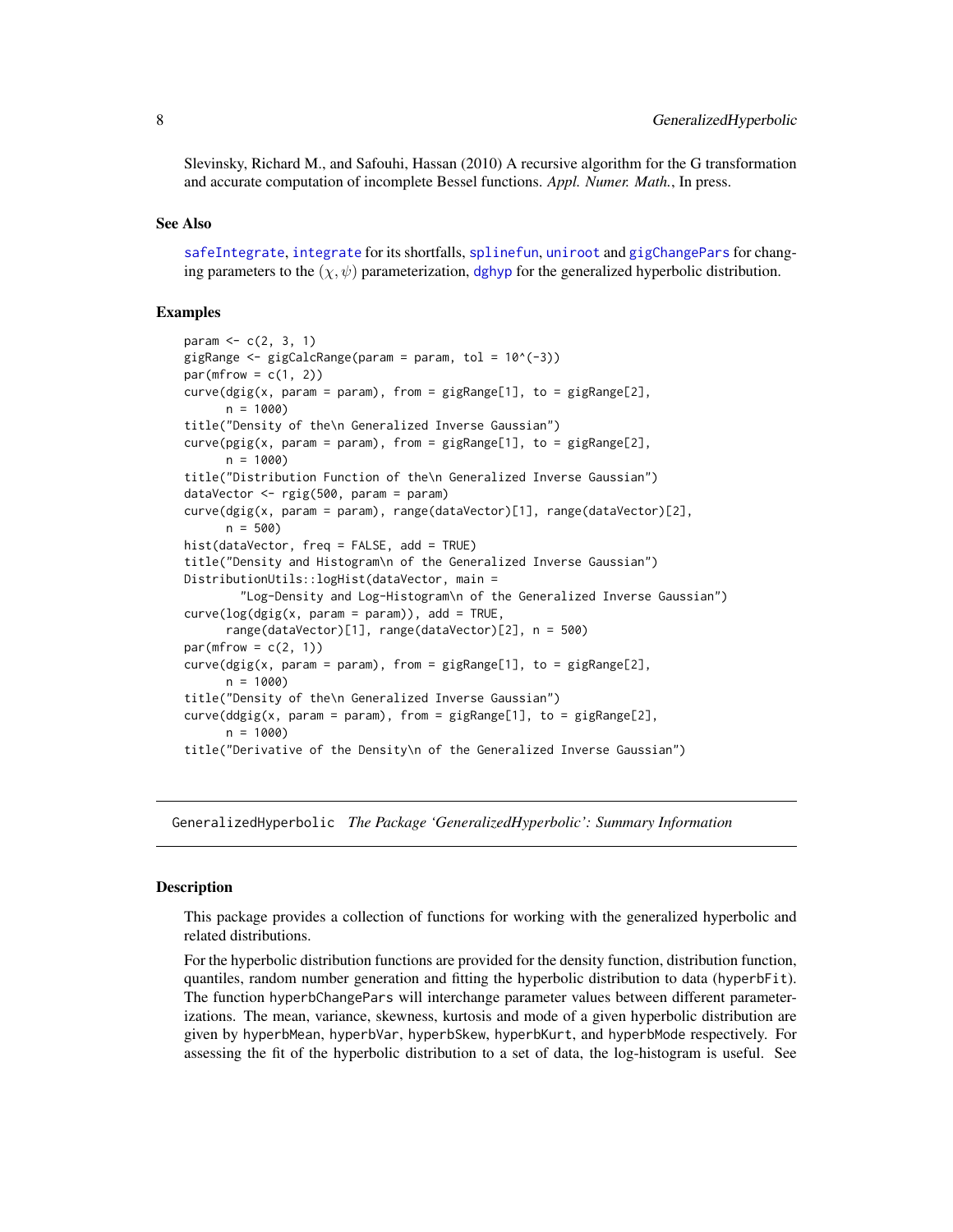# GeneralizedHyperbolic 9

[logHist](#page-0-0) from package **[DistributionUtils](https://CRAN.R-project.org/package=DistributionUtils)**. Q-Q and P-P plots are also provided for assessing the fit of a hyperbolic distribution. A Crämer-von~Mises test of the goodness of fit of data to a hyperbolic distribution is given by hyperbCvMTest. S3 print, plot and summary methods are provided for the output of hyperbFit.

For the generalized hyperbolic distribution functions are provided for the density function, distribution function, quantiles, and for random number generation. The function ghypChangePars will interchange parameter values between different parameterizations. The mean, variance, and mode of a given generalized hyperbolic distribution are given by ghypMean, ghypVar, ghypSkew, ghypKurt, and ghypMode respectively. Q-Q and P-P plots are also provided for assessing the fit of a generalized hyperbolic distribution.

For the generalized inverse Gaussian distribution functions are provided for the density function, distribution function, quantiles, and for random number generation. The function gigChangePars will interchange parameter values between different parameterizations. The mean, variance, skewness, kurtosis and mode of a given generalized inverse Gaussian distribution are given by gigMean, gigVar, gigSkew, gigKurt, and gigMode respectively. Q-Q and P-P plots are also provided for assessing the fit of a generalized inverse Gaussian distribution.

For the skew-Laplace distribution functions are provided for the density function, distribution function, quantiles, and for random number generation. Q-Q and P-P plots are also provided for assessing the fit of a skew-Laplace distribution.

#### Acknowledgements

A number of students have worked on the package: Ai-Wei Lee, Jennifer Tso, Richard Trendall, Thomas Tran, Simon Potter and David Cusack.

Thanks to Ross Ihaka and Paul Murrell for their willingness to answer my questions, and to all the core group for the development of R.

Special thanks also to Diethelm Würtz without whose advice, this package would be far inferior.

# LICENCE

This package and its documentation are usable under the terms of the "GNU General Public License", a copy of which is distributed with the package.

#### Author(s)

David Scott <d.scott@auckland.ac.nz>

# References

Barndorff-Nielsen, O. (1977) Exponentially decreasing distributions for the logarithm of particle size, *Proc. Roy. Soc. Lond.*, A353, 401–419.

Barndorff-Nielsen, O. and Blæsild, P (1983). Hyperbolic distributions. In *Encyclopedia of Statistical Sciences*, eds., Johnson, N. L., Kotz, S. and Read, C. B., Vol. 3, pp. 700–707. New York: Wiley.

Fieller, N. J., Flenley, E. C. and Olbricht, W. (1992) Statistics of particle size data. *Appl. Statist.*, 41, 127–146.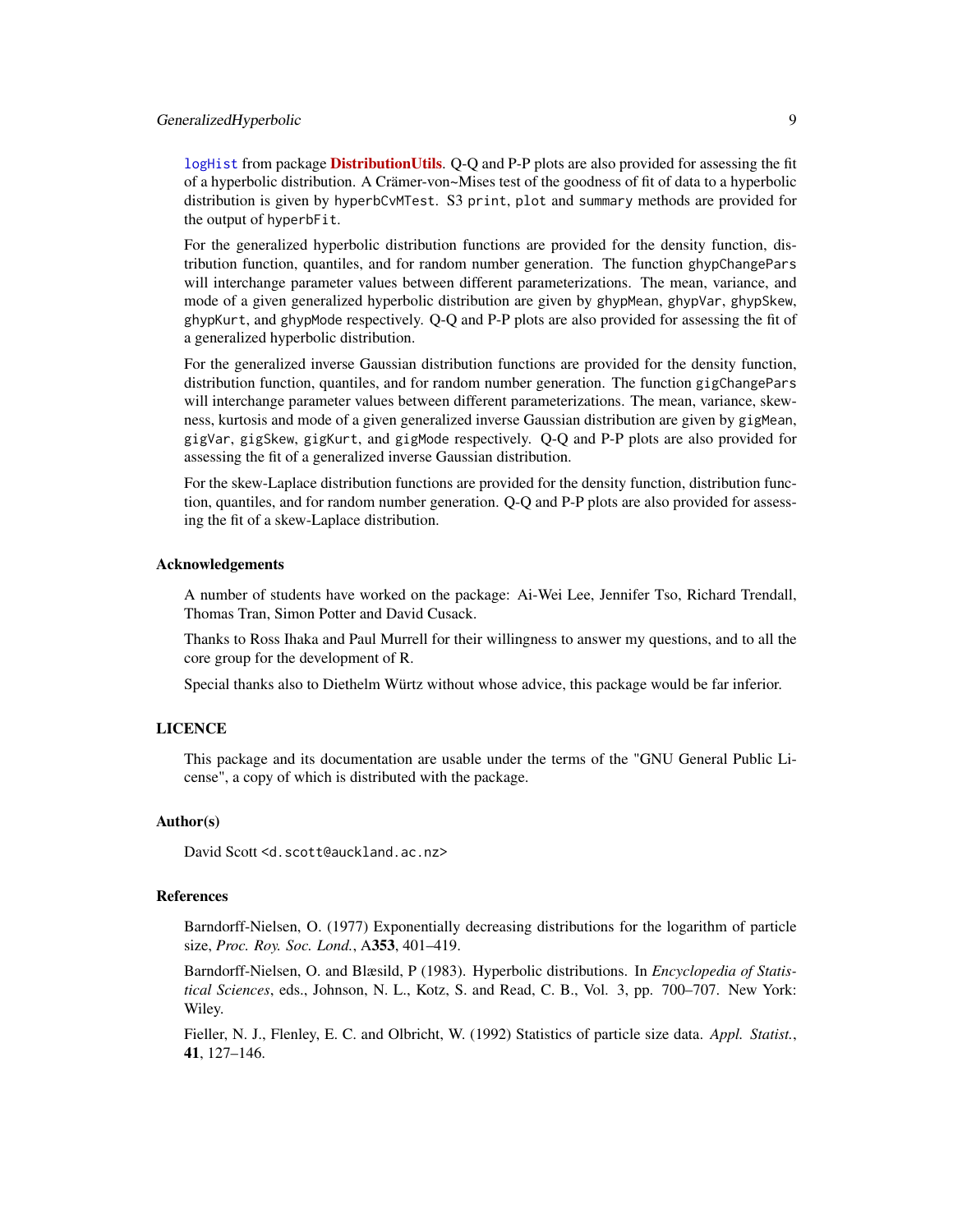Jörgensen, B. (1982). *Statistical Properties of the Generalized Inverse Gaussian Distribution*. Lecture Notes in Statistics, Vol. 9, Springer-Verlag, New York.

Prause, K. (1999) *The generalized hyperbolic models: Estimation, financial derivatives and risk measurement.* PhD Thesis, Mathematics Faculty, University of Freiburg.

GeneralizedHyperbolicDistribution *Generalized Hyperbolic Distribution*

#### <span id="page-9-1"></span>Description

Density function, distribution function, quantiles and random number generation for the generalized hyperbolic distribution, with parameters  $\alpha$  (tail),  $\beta$  (skewness), δ (peakness), μ (location) and  $\lambda$ (shape).

#### Usage

```
dghyp(x, mu = 0, delta = 1, alpha = 1, beta = 0, lambda = 1,
     param = c(mu, delta, alpha, beta, lambda))
pghyp(q, mu = 0, delta = 1, alpha = 1, beta = 0, lambda = 1,param = c(mu, delta, alpha, beta, lambda),
     lower.tail = TRUE, subdivisions = 100,intTol = Machine\{double.eps^0.25, valueOnly = TRUE, ...}
qghyp(p, mu = 0, delta = 1, alpha = 1, beta = 0, lambda = 1,
     param = c(mu, delta, alpha, beta, lambda),
     lower.tail = TRUE, method = c("split" , "integrate"),nInterpol = 501, uniTol = .Machine$double.eps^0.25,
     subdivisions = 100, intTol = uniTol, ...)
rghyp(n, mu = 0, delta = 1, alpha = 1, beta = 0, lambda = 1,
     param = c(mu, delta, alpha, beta, lambda))
ddghyp(x, mu = 0, delta = 1, alpha = 1, beta = 0, lambda = 1,
      param = c(mu, delta, alpha, beta, lambda))
```

| x,q    | Vector of quantiles.                                                                    |
|--------|-----------------------------------------------------------------------------------------|
| p      | Vector of probabilities.                                                                |
| n      | Number of random variates to be generated.                                              |
| mu     | Location parameter $\mu$ , default is 0.                                                |
| delta  | Scale parameter $\delta$ , default is 1.                                                |
| alpha  | Tail parameter $\alpha$ , default is 1.                                                 |
| beta   | Skewness parameter $\beta$ , default is 0.                                              |
| lambda | Shape parameter $\lambda$ , default is 1.                                               |
| param  | Specifying the parameters as a vector of the form<br>c(mu, delta, alpha, beta, lambda). |

<span id="page-9-0"></span>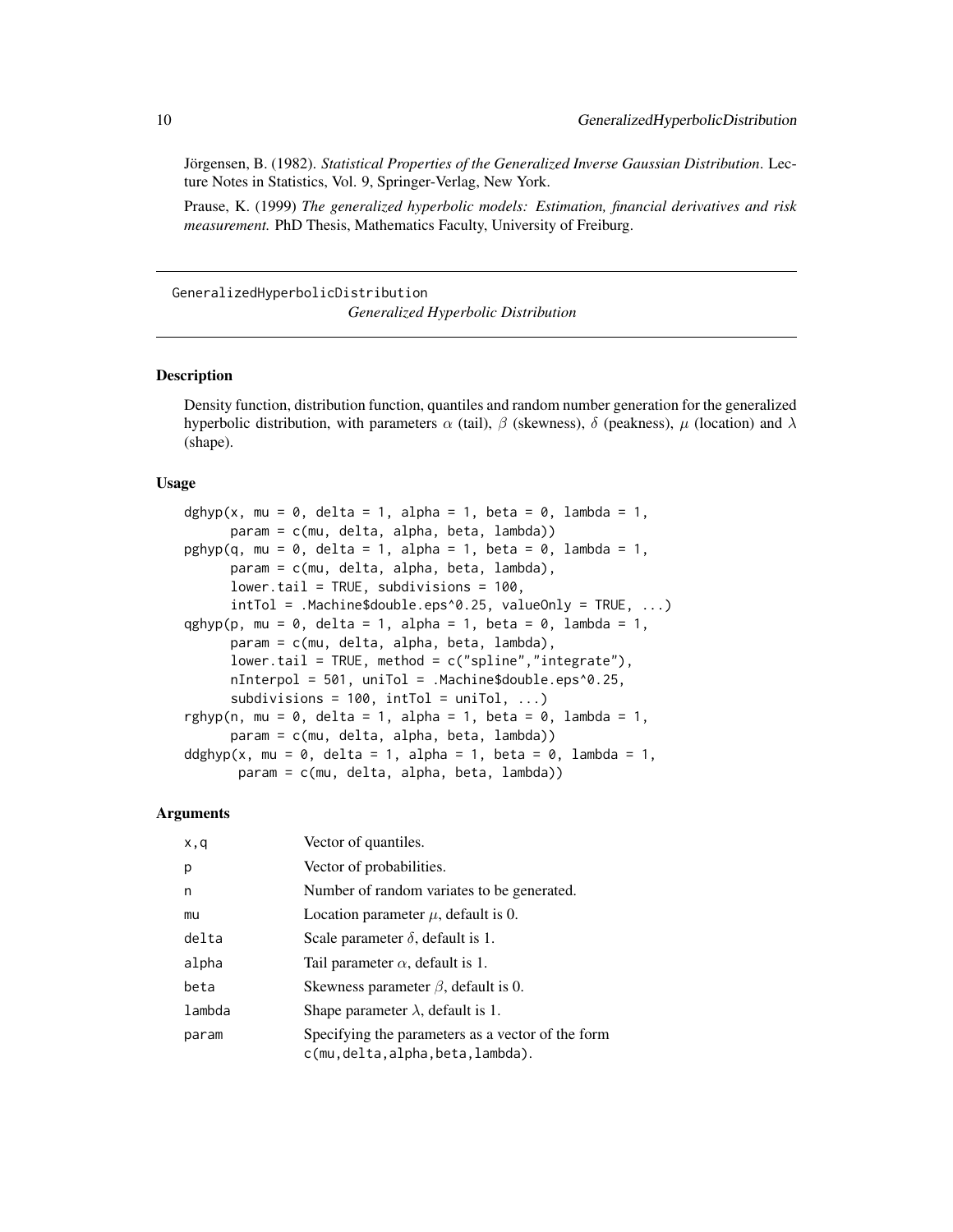| method       | Character. If "spline" quantiles are found from a spline approximation to the<br>distribution function. If "integrate", the distribution function used is always<br>obtained by integration.           |
|--------------|--------------------------------------------------------------------------------------------------------------------------------------------------------------------------------------------------------|
| lower.tail   | Logical. If TRUE, probabilities are $P(X \leq x)$ , otherwise they are $P(X > x)$ .                                                                                                                    |
| subdivisions | The maximum number of subdivisions used to integrate the density and deter-<br>mine the accuracy of the distribution function calculation.                                                             |
| intTol       | Value of rel.tol and hence abs.tol in calls to integrate. See integrate.                                                                                                                               |
| valueOnly    | Logical. If value Only = TRUE calls to pghyp only return the value obtained for<br>the integral. If value Only $=$ FALSE an estimate of the accuracy of the numerical<br>integration is also returned. |
| nInterpol    | Number of points used in qghyp for cubic spline interpolation of the distribution<br>function.                                                                                                         |
| uniTol       | Value of tol in calls to uniroot. See uniroot.                                                                                                                                                         |
| $\ddots$     | Passes additional arguments to integrate in pghyp and qghyp, and to uniroot<br>in qghyp.                                                                                                               |

#### Details

Users may either specify the values of the parameters individually or as a vector. If both forms are specified, then the values specified by the vector param will overwrite the other ones. In addition the parameter values are examined by calling the function ghypCheckPars to see if they are valid.

The density function is

$$
f(x) = c(\lambda, \alpha, \beta, \delta) \times \frac{K_{\lambda - 1/2}(\alpha \sqrt{\delta^2 + (x - \mu)^2})}{(\frac{\sqrt{\delta^2 + (x - \mu)^2}}{\alpha})^{1/2 - \lambda}} e^{\beta(x - \mu)}
$$

where  $K_{\nu}$ () is the modified Bessel function of the third kind with order  $\nu$ , and

$$
c(\lambda, \alpha, \beta, \delta) = \frac{(\frac{\sqrt{\alpha^2 - \beta^2}}{\delta})^{\lambda}}{\sqrt{2\pi}K_{\lambda}(\delta\sqrt{\alpha^2 - \beta^2})}
$$

Use ghypChangePars to convert from the  $(\rho, \zeta)$ ,  $(\xi, \chi)$ ,  $(\bar{\alpha}, \bar{\beta})$ , or  $(\pi, \zeta)$  parameterizations to the  $(\alpha, \beta)$  parameterization used above.

pghyp uses the function [integrate](#page-0-0) to numerically integrate the density function. The integration is from  $-I$ nf to x if x is to the left of the mode, and from x to Inf if x is to the right of the mode. The probability calculated this way is subtracted from 1 if required. Integration in this manner appears to make calculation of the quantile function more stable in extreme cases.

Calculation of quantiles using qghyp permits the use of two different methods. Both methods use uniroot to find the value of x for which a given q is equal  $F(x)$  where F denotes the cumulative distribution function. The difference is in how the numerical approximation to  $F$  is obtained. The obvious and more accurate method is to calculate the value of  $F(x)$  whenever it is required using a call to pghyp. This is what is done if the method is specified as "integrate". It is clear that the time required for this approach is roughly linear in the number of quantiles being calculated. A Q-Q plot of a large data set will clearly take some time. The alternative (and default) method is that for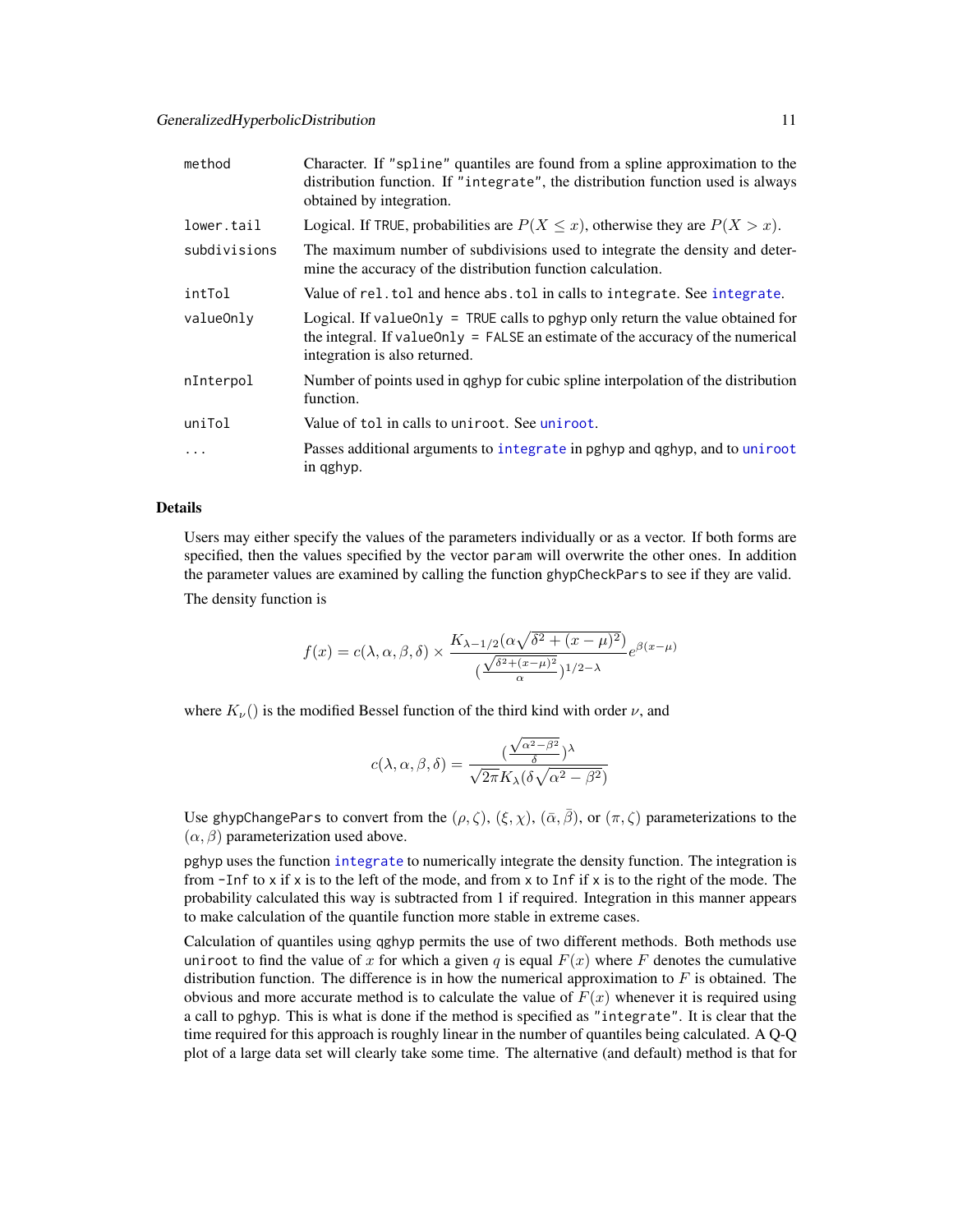the major part of the distribution a spline approximation to  $F(x)$  is calculated and quantiles found using uniroot with this approximation. For extreme values (for which the tail probability is less than  $10^{-7}$ ), the integration method is still used even when the method specifed is "spline".

If accurate probabilities or quantiles are required, tolerances (intTol and uniTol) should be set to small values, say  $10^{-10}$  or  $10^{-12}$  with method = "integrate". Generally then accuracy might be expected to be at least  $10^{-9}$ . If the default values of the functions are used, accuracy can only be expected to be around  $10^{-4}$ . Note that on 32-bit systems .Machine\$double.eps^0.25 = 0.0001220703 is a typical value.

# Value

dghyp gives the density function, pghyp gives the distribution function, qghyp gives the quantile function and rghyp generates random variates.

An estimate of the accuracy of the approximation to the distribution function can be found by setting valueOnly = FALSE in the call to pghyp which returns a list with components value and error.

ddghyp gives the derivative of [dghyp](#page-9-1).

# Author(s)

David Scott <d.scott@auckland.ac.nz>

#### References

Barndorff-Nielsen, O., and Blæsild, P (1983). Hyperbolic distributions. In *Encyclopedia of Statistical Sciences*, eds., Johnson, N. L., Kotz, S., and Read, C. B., Vol. 3, pp. 700–707.-New York: Wiley.

Bibby, B. M., and Sörenson,M. (2003). Hyperbolic processes in finance. In *Handbook of Heavy Tailed Distributions in Finance*,ed., Rachev, S. T. pp. 212–248. Elsevier Science B.~V.

Dagpunar, J.S. (1989). An easily implemented generalised inverse Gaussian generator *Commun. Statist.-Simula.*, 18, 703–710.

Prause, K. (1999) *The generalized hyperbolic models: Estimation, financial derivatives and risk measurement.* PhD Thesis, Mathematics Faculty, University of Freiburg.

# See Also

[dhyperb](#page-53-1) for the hyperbolic distribution, [dgig](#page-4-1) for the generalized inverse Gaussian distribution, [safeIntegrate](#page-0-0), [integrate](#page-0-0) for its shortfalls, also [splinefun](#page-0-0), [uniroot](#page-0-0) and [ghypChangePars](#page-15-1) for changing parameters to the  $(\alpha, \beta)$  parameterization.

```
param <- c(0, 1, 3, 1, 1/2)
ghypRange \leq ghypCalcRange(param = param, tol = 10^(-3))
par(mfrow = c(1, 2))### curves of density and distribution
curve(dghyp(x, param = param), ghypRange[1], ghypRange[2], n = 1000)
title("Density of the \n Generalized Hyperbolic Distribution")
```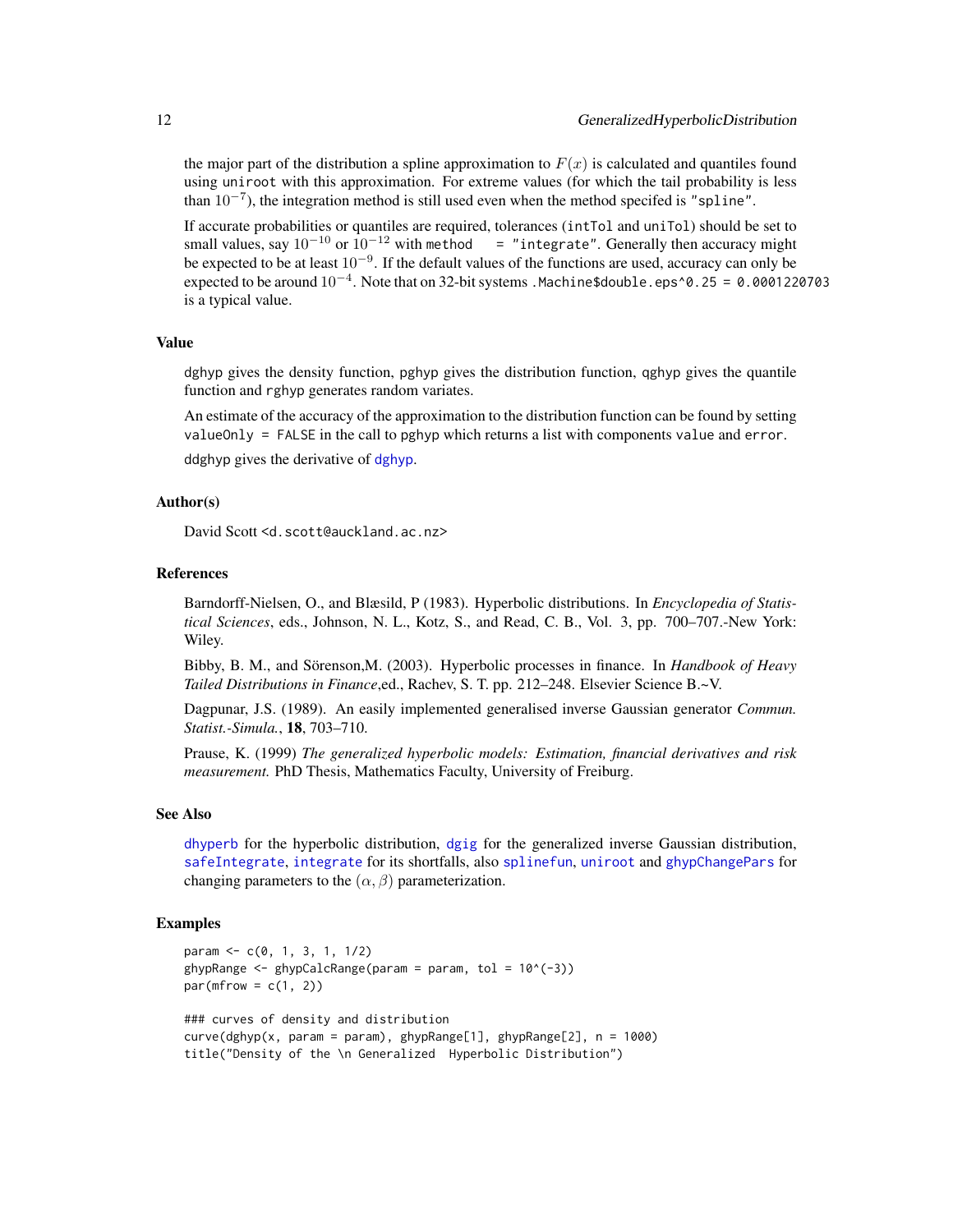```
curve(pghyp(x, param = param), ghypRange[1], ghypRange[2], n = 500)
title("Distribution Function of the \n Generalized Hyperbolic Distribution")
### curves of density and log density
par(mfrow = c(1, 2))data <- rghyp(1000, param = param)
curve(dghyp(x, param = param), range(data)[1], range(data)[2],
     n = 1000, col = 2)
hist(data, freq = FALSE, add = TRUE)
title("Density and Histogram of the\n Generalized Hyperbolic Distribution")
DistributionUtils::logHist(data,
   main = "Log-Density and Log-Histogram of\n the Generalized Hyperbolic Distribution")
curve(log(dghyp(x, param = param)),
      range(data)[1], range(data)[2],
     n = 500, add = TRUE, col = 2)
### plots of density and derivative
par(mfrow = c(2, 1))curve(dghyp(x, param = param), ghypRange[1], ghypRange[2], n = 1000)title("Density of the\n Generalized Hyperbolic Distribution")
curve(ddghyp(x, param = param), ghypRange[1], ghypRange[2], n = 1000)
title("Derivative of the Density of the\n Generalized Hyperbolic Distribution")
```
GeneralizedHyperbolicPlots

*Generalized Hyperbolic Quantile-Quantile and Percent-Percent Plots*

#### Description

qqghyp produces a generalized hyperbolic Q-Q plot of the values in y.

ppghyp produces a generalized hyperbolic P-P (percent-percent) or probability plot of the values in y.

Graphical parameters may be given as arguments to qqghyp, and ppghyp.

#### Usage

```
qqghyp(y, mu = 0, delta = 1, alpha = 1, beta = 0, lambda = 1,
      param = c(mu, delta, alpha, beta, lambda),
      main = "Generalized Hyperbolic Q-Q Plot",
      xlab = "Theoretical Quantiles",
      ylab = "Sample Quantiles",
      plot.it = TRUE, line = TRUE, ...ppghyp(y, mu = 0, delta = 1, alpha = 1, beta = 0, lambda = 1,param = c(mu, delta, alpha, beta, lambda),
      main = "Generalized Hyperbolic P-P Plot",
      xlab = "Uniform Quantiles",
      ylab = "Probability-integral-transformed Data",
      plot.it = TRUE, line = TRUE, ...)
```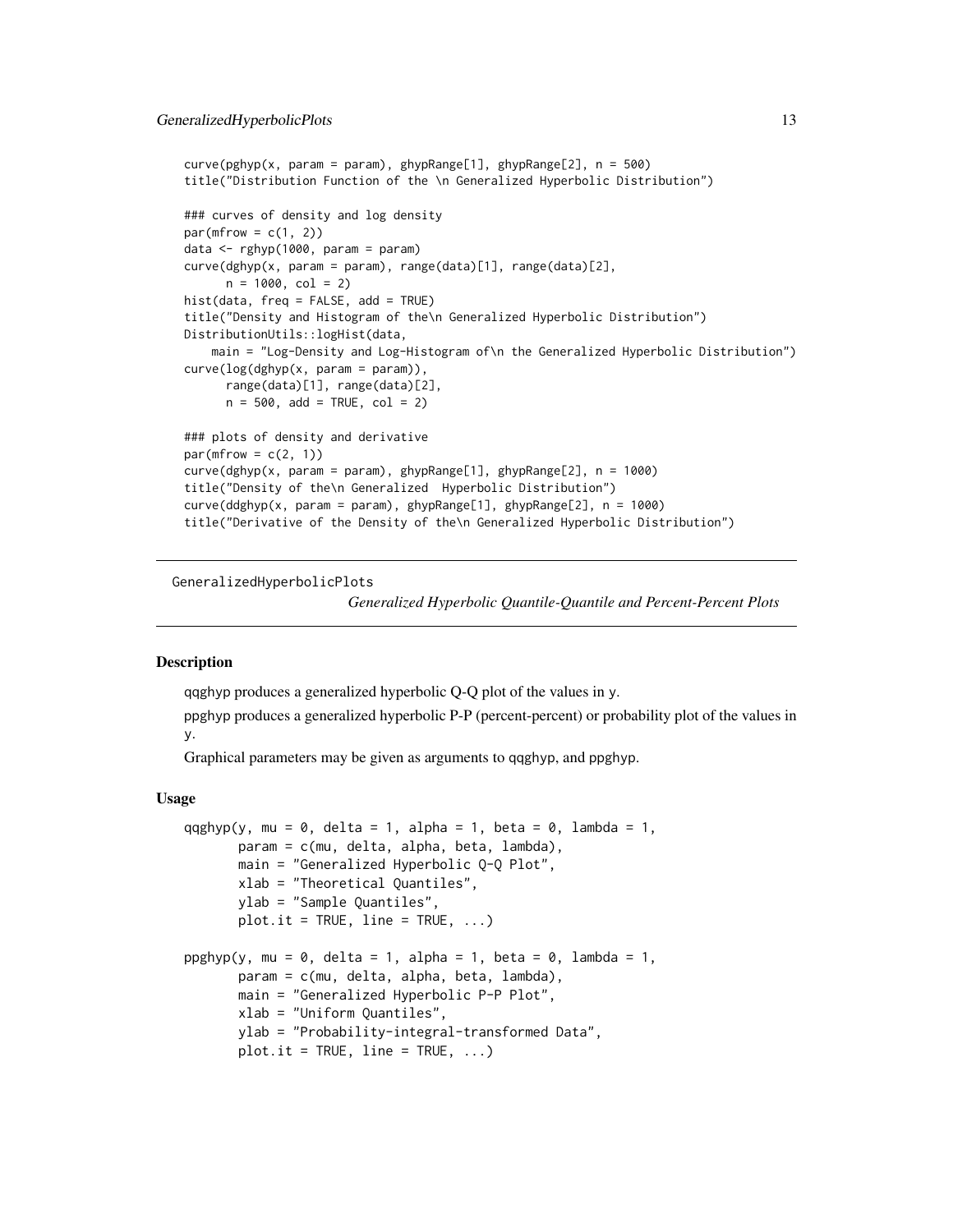# Arguments

| У                | The data sample.                                                                                                 |  |
|------------------|------------------------------------------------------------------------------------------------------------------|--|
| mu               | $\mu$ is the location parameter. By default this is set to 0.                                                    |  |
| delta            | $\delta$ is the scale parameter of the distribution. A default value of 1 has been set.                          |  |
| alpha            | $\alpha$ is the tail parameter, with a default value of 1.                                                       |  |
| beta             | $\beta$ is the skewness parameter, by default this is 0.                                                         |  |
| lambda           | $\lambda$ is the shape parameter and dictates the shape that the distribution shall take.<br>Default value is 1. |  |
| param            | Parameters of the generalized hyperbolic distribution.                                                           |  |
| xlab, ylab, main |                                                                                                                  |  |
|                  | Plot labels.                                                                                                     |  |
| plot.it          | Logical. Should the result be plotted?                                                                           |  |
| line             | Add line through origin with unit slope.                                                                         |  |
| $\cdots$         | Further graphical parameters.                                                                                    |  |
|                  |                                                                                                                  |  |

# Value

For qqghyp and ppghyp, a list with components:

| The x coordinates of the points that are to be plotted. |
|---------------------------------------------------------|
| The y coordinates of the points that are to be plotted. |

# References

Wilk, M. B. and Gnanadesikan, R. (1968) Probability plotting methods for the analysis of data. *Biometrika*. 55, 1–17.

# See Also

[ppoints](#page-0-0), [dghyp](#page-9-1).

```
par(mfrow = c(1, 2))y <- rghyp(200, param = c(2, 2, 2, 1, 2))
qqghyp(y, param = c(2, 2, 2, 1, 2), line = FALSE)abline(0, 1, col = 2)ppghyp(y, param = c(2, 2, 2, 1, 2))
```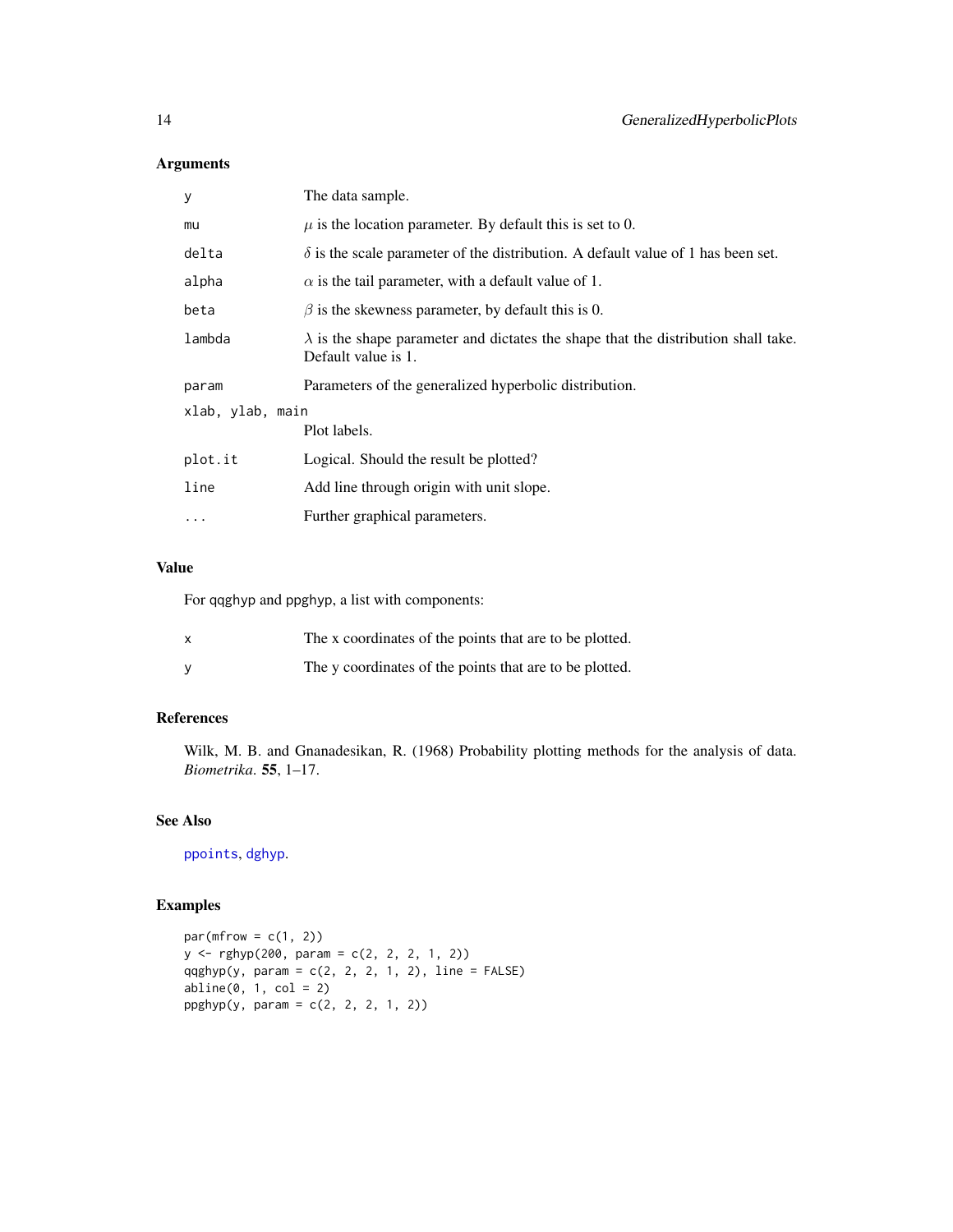<span id="page-14-0"></span>

#### Description

Given the parameter vector Theta of a generalized hyperbolic distribution, this function determines the range outside of which the density function is negligible, to a specified tolerance. The parameterization used is the  $(\alpha, \beta)$  one (see [dghyp](#page-9-1)). To use another parameterization, use [ghypChangePars](#page-15-1).

# Usage

```
ghypCalcRange(mu = 0, delta = 1, alpha = 1, beta = 0, lambda = 1,
              param = c(mu, delta, alpha, beta, lambda),
              tol = 10^*(-5), density = TRUE, ...)
```
#### Arguments

| mu        | $\mu$ is the location parameter. By default this is set to 0.                                                                                                   |
|-----------|-----------------------------------------------------------------------------------------------------------------------------------------------------------------|
| delta     | $\delta$ is the scale parameter of the distribution. A default value of 1 has been set.                                                                         |
| alpha     | $\alpha$ is the tail parameter, with a default value of 1.                                                                                                      |
| beta      | $\beta$ is the skewness parameter, by default this is 0.                                                                                                        |
| lambda    | $\lambda$ is the shape parameter and dictates the shape that the distribution shall take.<br>Default value is 1.                                                |
| param     | Value of parameter vector specifying the generalized hyperbolic distribution.<br>This takes the form<br>c(mu, delta, alpha, beta, lambda).                      |
| tol       | Tolerance.                                                                                                                                                      |
| density   | Logical. If TRUE, the bounds are for the density function. If FALSE, they should<br>be for the probability distribution, but this has not yet been implemented. |
| $\ddotsc$ | Extra arguments for calls to uniroot.                                                                                                                           |

#### Details

The particular generalized hyperbolic distribution being considered is specified by the value of the parameter value param.

If density = TRUE, the function gives a range, outside of which the density is less than the given tolerance. Useful for plotting the density. Also used in determining break points for the separate sections over which numerical integration is used to determine the distribution function. The points are found by using [uniroot](#page-0-0) on the density function.

If density = FALSE, the function returns the message: "Distribution function bounds not yet implemented".

# Value

A two-component vector giving the lower and upper ends of the range.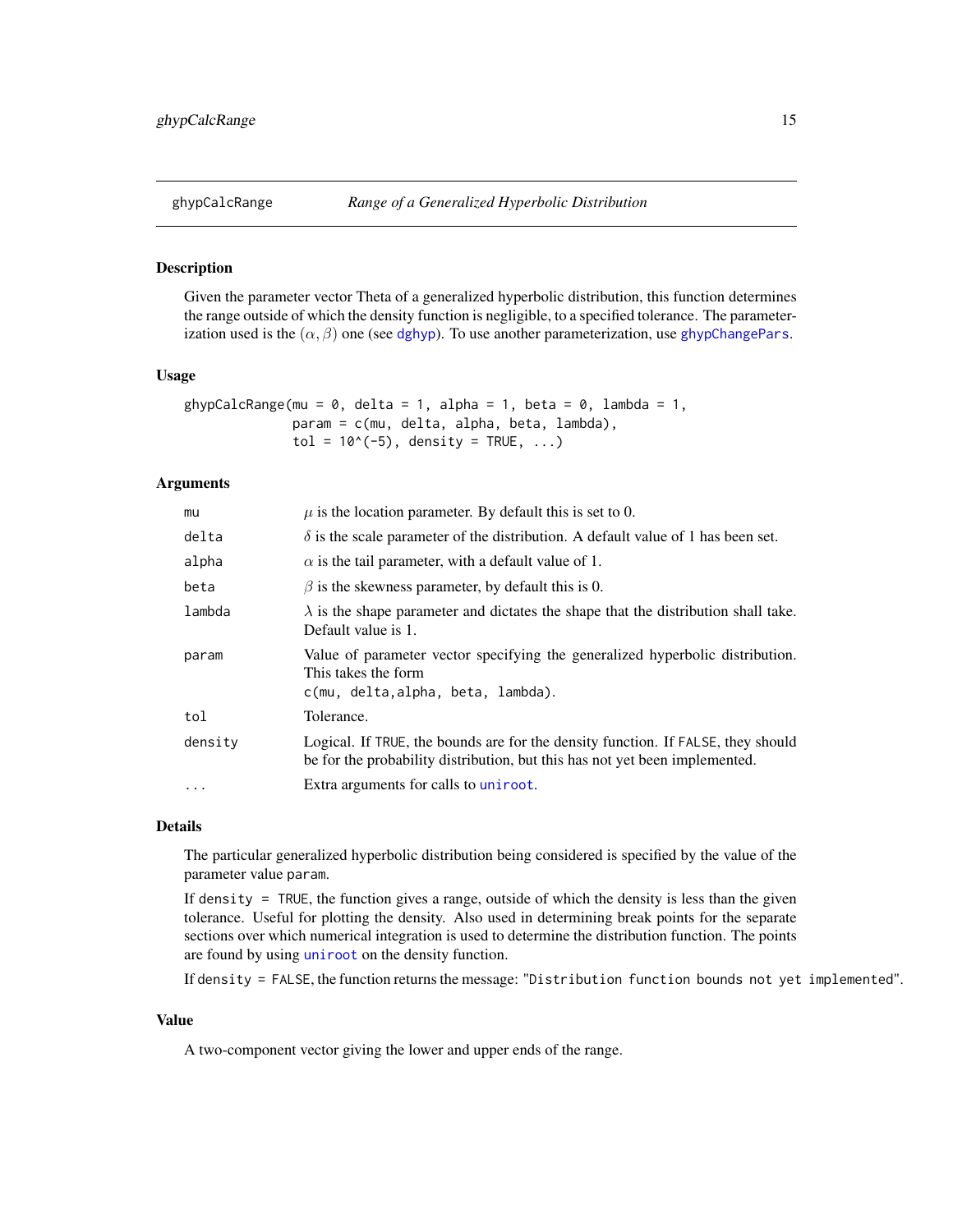#### Author(s)

David Scott <d.scott@auckland.ac.nz>

#### References

Barndorff-Nielsen, O. and Blæsild, P (1983). Hyperbolic distributions. In *Encyclopedia of Statistical Sciences*, eds., Johnson, N. L., Kotz, S. and Read, C. B., Vol. 3, pp. 700–707. New York: Wiley.

# See Also

[dghyp](#page-9-1), [ghypChangePars](#page-15-1)

#### Examples

```
param <- c(0, 1, 5, 3, 1)
maxDens <- dghyp(ghypMode(param = param), param = param)
ghypRange <- ghypCalcRange(param = param, tol = 10^(-3) * maxDens)
ghypRange
curve(dghyp(x, param = param), ghypRange[1], ghypRange[2])
## Not run: ghypCalcRange(param = param, tol = 10^(-3), density = FALSE)
```
<span id="page-15-1"></span>ghypChangePars *Change Parameterizations of the Generalized Hyperbolic Distribution*

#### Description

This function interchanges between the following 5 parameterizations of the generalized hyperbolic distribution:

1.  $\mu$ ,  $\delta$ ,  $\alpha$ ,  $\beta$ ,  $\lambda$ 2.  $\mu$ ,  $\delta$ ,  $\rho$ ,  $\zeta$ ,  $\lambda$ 

3.  $\mu$ ,  $\delta$ ,  $\xi$ ,  $\chi$ ,  $\lambda$ 

4.  $\mu$ ,  $\delta$ ,  $\bar{\alpha}$ ,  $\bar{\beta}$ ,  $\lambda$ 

5.  $\mu$ ,  $\delta$ ,  $\pi$ ,  $\zeta$ ,  $\lambda$ 

The first four are the parameterizations given in Prause (1999). The final parameterization has proven useful in fitting.

#### Usage

ghypChangePars(from, to, param, noNames = FALSE)

| from    | The set of parameters to change from.                             |
|---------|-------------------------------------------------------------------|
| to      | The set of parameters to change to.                               |
| param   | "from" parameter vector consisting of 5 numerical elements.       |
| noNames | Logical. When TRUE, suppresses the parameter names in the output. |

<span id="page-15-0"></span>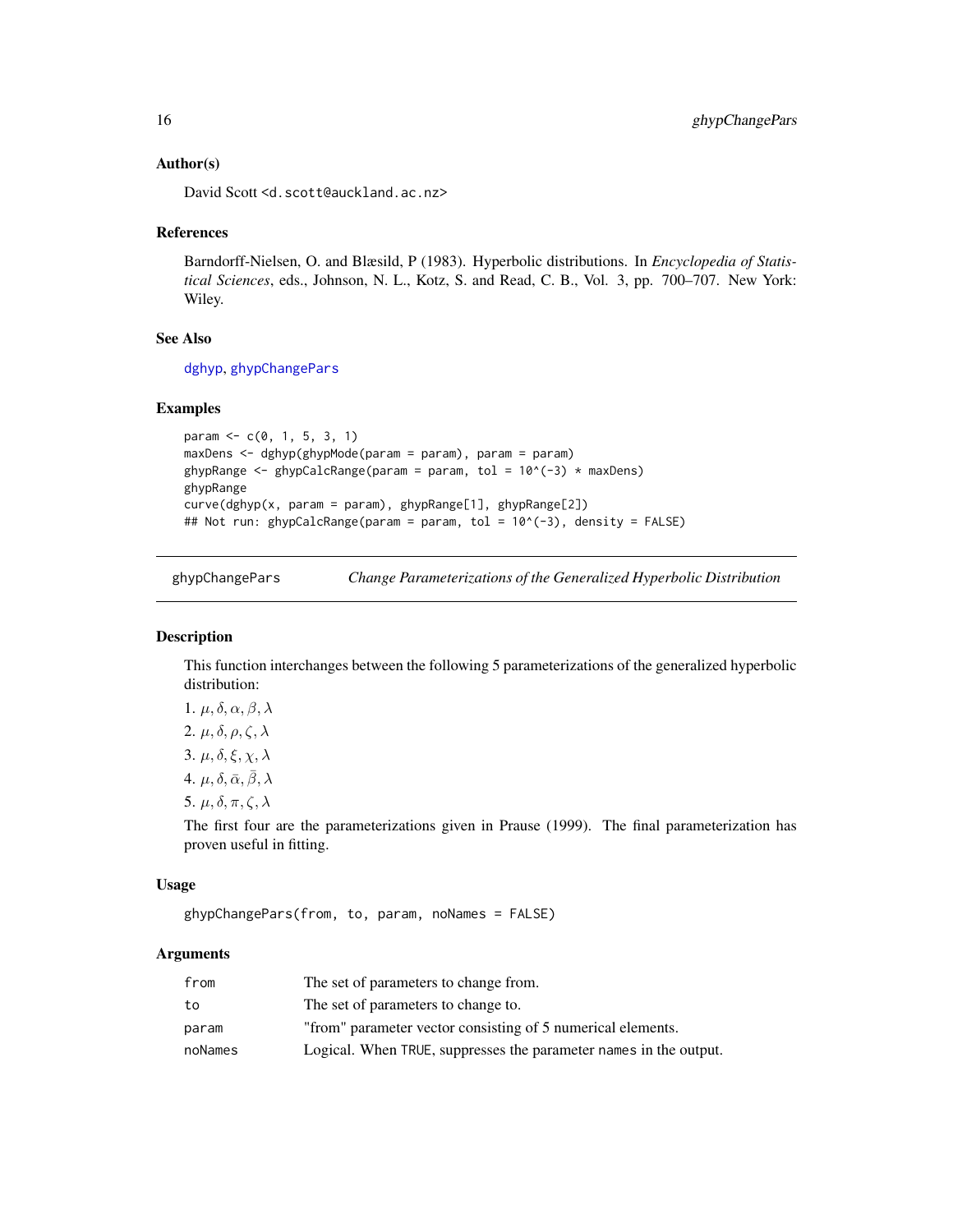# ghypChangePars 17

# Details

In the 5 parameterizations, the following must be positive:

1.  $\alpha$ ,  $\delta$ 

- 2.  $\zeta$ ,  $\delta$
- 3. ξ, δ
- 4.  $\bar{\alpha}, \delta$
- 5. ζ, δ

Furthermore, note that in the first parameterization  $\alpha$  must be greater than the absolute value of  $\beta$ ; in the third parameterization,  $\xi$  must be less than one, and the absolute value of  $\chi$  must be less than ξ; and in the fourth parameterization,  $\bar{\alpha}$  must be greater than the absolute value of  $\bar{\beta}$ .

# Value

A numerical vector of length 5 representing param in the to parameterization.

#### Author(s)

David Scott <d.scott@auckland.ac.nz>, Jennifer Tso, Richard Trendall

#### References

Barndorff-Nielsen, O. and Blæsild, P. (1983). Hyperbolic distributions. In *Encyclopedia of Statistical Sciences*, eds., Johnson, N. L., Kotz, S. and Read, C. B., Vol. 3, pp. 700–707. New York: Wiley.

Prause, K. (1999) *The generalized hyperbolic models: Estimation, financial derivatives and risk measurement.* PhD Thesis, Mathematics Faculty, University of Freiburg.

#### See Also

#### [dghyp](#page-9-1)

```
param1 \leq -c(0, 3, 2, 1, 2) # Parameterization 1
param2 <- ghypChangePars(1, 2, param1) # Convert to parameterization 2
param2 # Parameterization 2
ghypChangePars(2, 1, param2) # Back to parameterization 1
```
- 
- 
-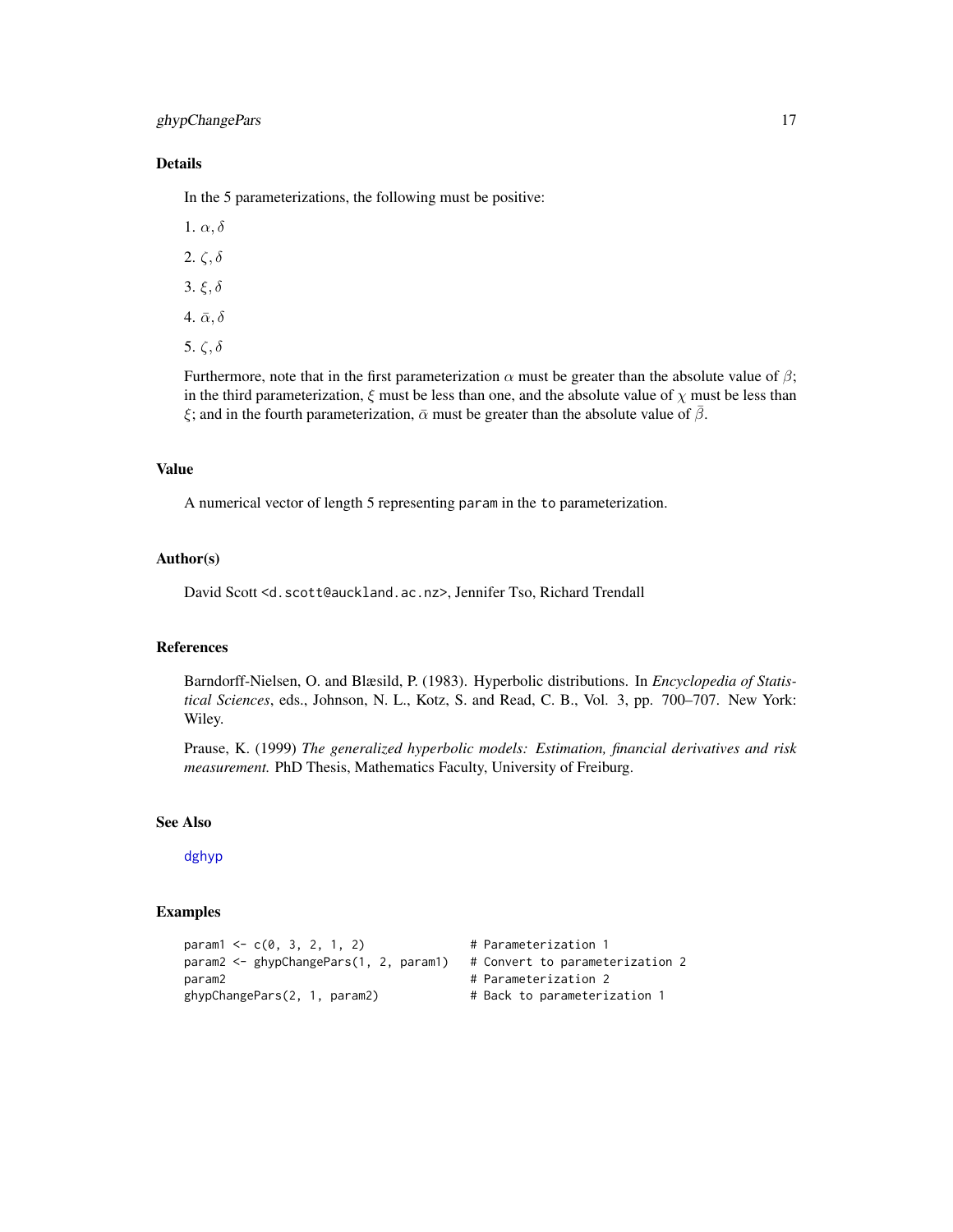<span id="page-17-0"></span>

#### Description

Given a putative set of parameters for the generalized hyperbolic distribution, the functions checks if they are in the correct range, and if they correspond to the boundary cases.

#### Usage

ghypCheckPars(param)

#### Arguments

param Numeric. Putative parameter values for a generalized hyperblic distribution.

# **Details**

The vector param takes the form c(mu, delta, alpha, beta, lambda).

If alpha is negative, an error is returned.

If lambda is 0 then the absolute value of beta must be less than alpha and delta must be greater than zero. If either of these conditions are false, than a error is returned.

If lambda is greater than 0 the absolute value of beta must be less than alpha. delta must also be non-negative. When either one of these is not true, an error is returned.

If lambda is less than 0 then the absolute value of beta must be equal to alpha. delta must be greater than 0, if both conditions are not true, an error is returned.

# Value

A list with components:

| case       | Either "" or "error".                                                                   |
|------------|-----------------------------------------------------------------------------------------|
| errMessage | An appropriate error message if an error was found, the empty string "" other-<br>wise. |

#### Author(s)

David Scott <d.scott@auckland.ac.nz>

# References

Paolella, Marc S. (2007) Intermediate Probability: A Computational Approach, Chichester: Wiley

#### See Also

[dghyp](#page-9-1)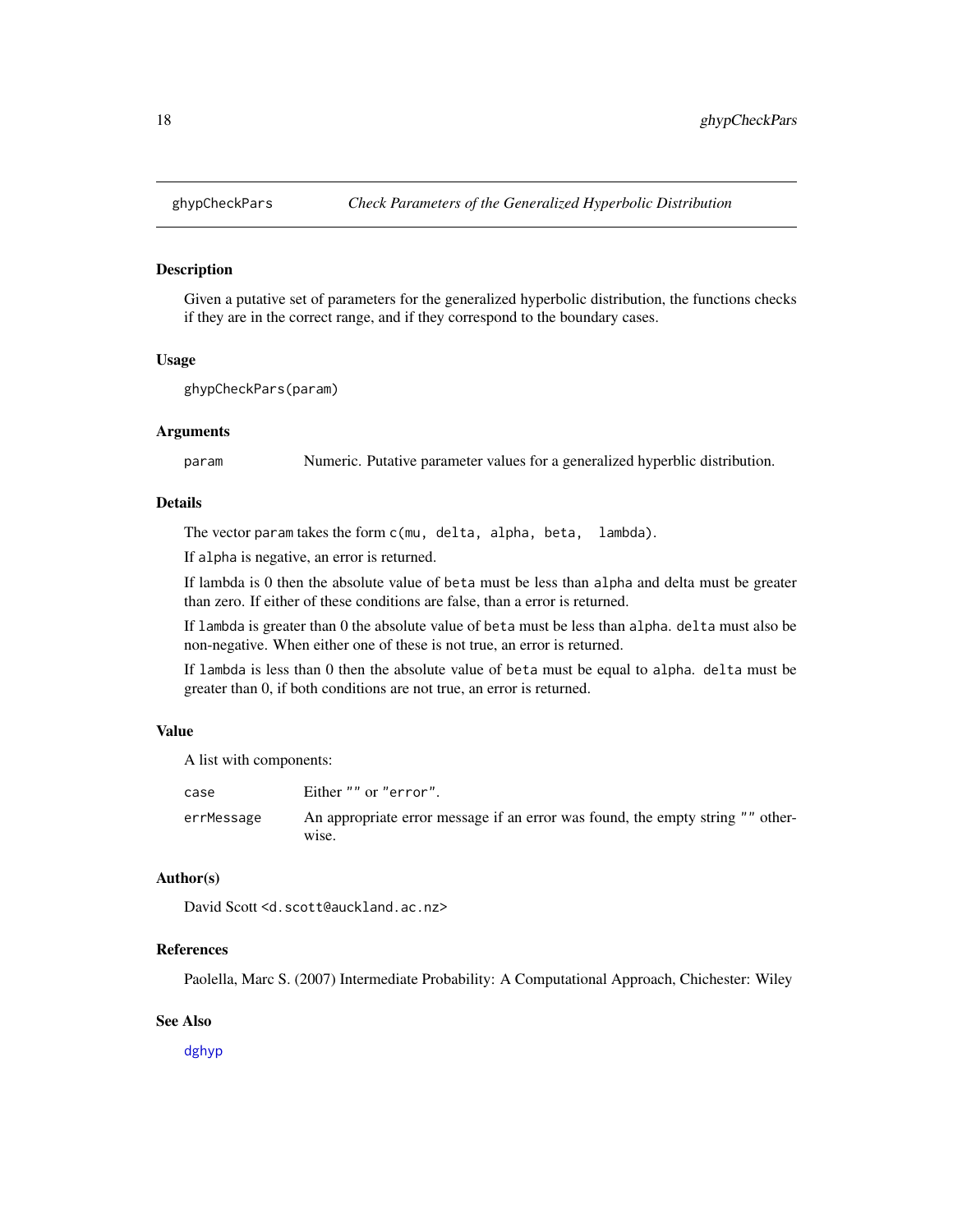# <span id="page-18-0"></span>ghypMom 19

#### Examples

```
ghypCheckPars(c(0, 2.5, -0.5, 1, 0)) # error
ghypCheckPars(c(0, 2.5, 0.5, 0, 0)) # normal
ghypCheckPars(c(0, 1, 1, -1, 0)) # error
ghypCheckPars(c(2, 0, 1, 0.5, 0)) # error
ghypCheckPars(c(0, 5, 2, 1.5, 0)) # normal
ghypCheckPars(c(0, -2.5, -0.5, 1, 1)) # error
ghypCheckPars(c(0, -1, 0.5, 1, 1)) # error
ghypCheckPars(c(0, 0, -0.5, -1, 1)) # error
ghypCheckPars(c(2, 0, 0.5, 0, -1)) # error
ghypCheckPars(c(2, 0, 1, 0.5, 1)) # skew laplace
ghypCheckPars(c(0, 1, 1, 1, -1)) # skew hyperbolic
```
ghypMom *Calculate Moments of the Generalized Hyperbolic Distribution*

# Description

Function to calculate raw moments, mu moments, central moments and moments about any other given location for the generalized hyperbolic distribution.

#### Usage

```
ghypMom(order, mu = 0, delta = 1, alpha = 1, beta = 0, lambda = 1,
       param = c(mu, delta, alpha, beta, lambda),
       momType = c("raw", "central", "mu"), about = 0)
```

| order   | Numeric. The order of the moment to be calculated. Not permitted to be a<br>vector. Must be a positive whole number except for moments about zero.   |
|---------|------------------------------------------------------------------------------------------------------------------------------------------------------|
| mu      | $\mu$ is the location parameter. By default this is set to 0.                                                                                        |
| delta   | $\delta$ is the scale parameter of the distribution. A default value of 1 has been set.                                                              |
| alpha   | $\alpha$ is the tail parameter, with a default value of 1.                                                                                           |
| beta    | $\beta$ is the skewness parameter, by default this is 0.                                                                                             |
| lambda  | $\lambda$ is the shape parameter and dictates the shape that the distribution shall take.<br>Default value is 1.                                     |
| param   | Numeric. The parameter vector specifying the generalized hyperbolic distribu-<br>tion. Of the form<br>c(mu, delta, alpha, beta, lambda) (see dghyp). |
| momType | Common types of moments to be calculated, default is "raw". See <b>Details</b> .                                                                     |
| about   | Numeric. The point around which the moment is to be calculated.                                                                                      |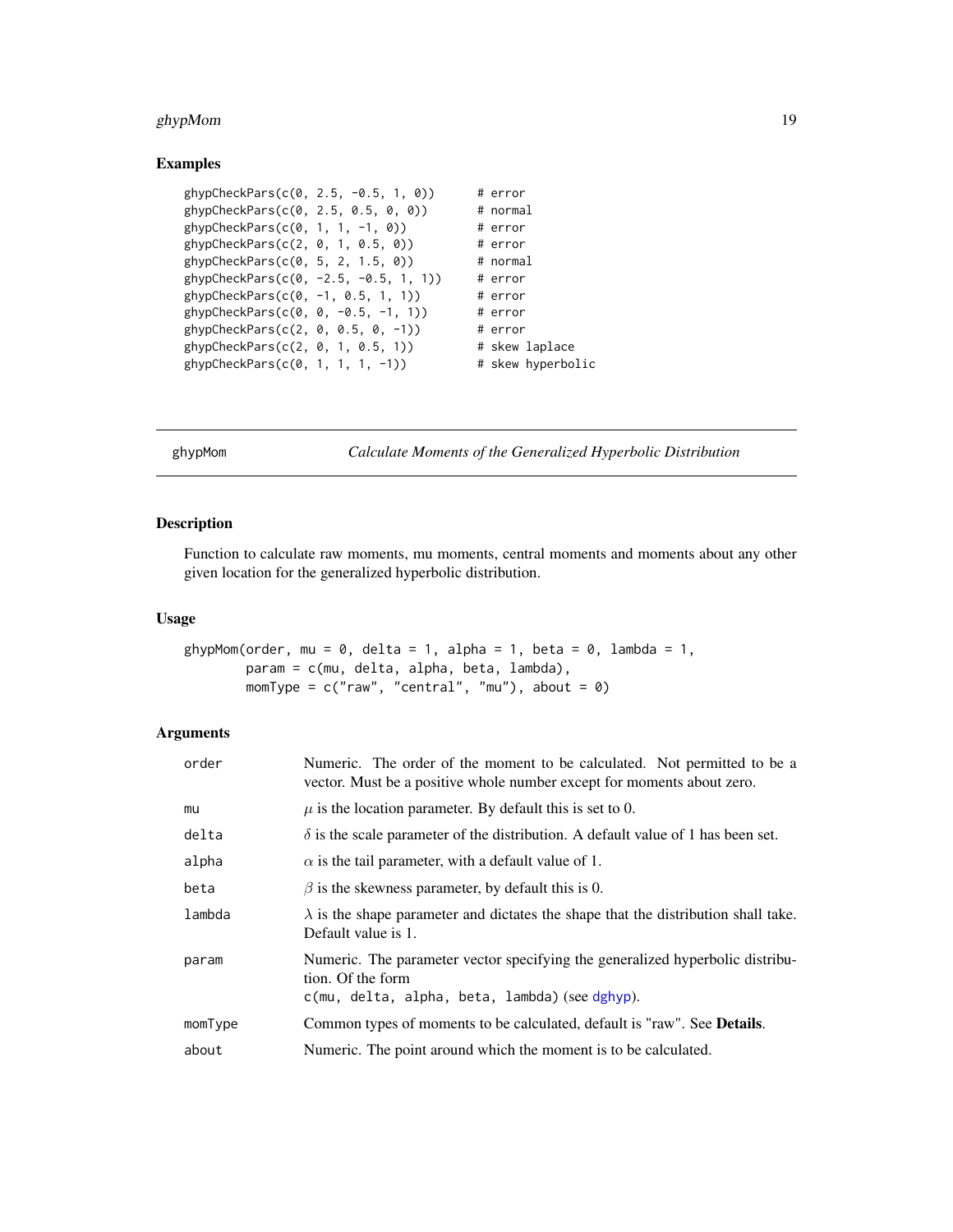# Details

Checking whether order is a whole number is carried out using the function [is.wholenumber](#page-0-0).

momType can be either "raw" (moments about zero), "mu" (moments about mu), or "central" (moments about mean). If one of these moment types is specified, then there is no need to specify the about value. For moments about any other location, the about value must be specified. In the case that both momType and about are specified and contradicting, the function will always calculate the moments based on about rather than momType.

To calculate moments of the generalized hyperbolic distribution, the function firstly calculates mu moments by formula defined below and then transforms mu moments to central moments or raw moments or moments about any other locations as required by calling momChangeAbout.

The mu moments are obtained from the recursion formula given in Scott, Würtz and Tran (2011).

#### Value

The moment specified.

#### Author(s)

David Scott <d.scott@auckland.ac.nz>

# References

Scott, D. J., Würtz, D., Dong, C. and Tran, T. T. (2011) Moments of the generalized hyperbolic distribution. *Comp. Statistics.*, 26, 459–476.

# See Also

[ghypChangePars](#page-15-1) and from package [DistributionUtils](https://CRAN.R-project.org/package=DistributionUtils): [logHist](#page-0-0), [is.wholenumber](#page-0-0), [momChangeAbout](#page-0-0), and [momIntegrated](#page-0-0).

Further, [ghypMean](#page-81-1), [ghypVar](#page-81-1), [ghypSkew](#page-81-1), [ghypKurt](#page-81-1).

```
param <- c(1, 2, 2, 1, 2)
mu <- param[1]### mu moments
m1 <- ghypMean(param = param)
m1 - mughypMom(1, param = param, momType = "mu")## Comparison, using momIntegrated from pkg 'DistributionUtils':
momIntegrated <- DistributionUtils :: momIntegrated
momIntegrated("ghyp", order = 1, param = param, about = mu)
ghypMom(2, param = param, momType = "mu")
momenting of "ghyp", order = 2, param = param, about = mu)ghypMom(10, param = param, momType = "mu")
momIntegrated("ghyp", order = 10, param = param, about = mu)
```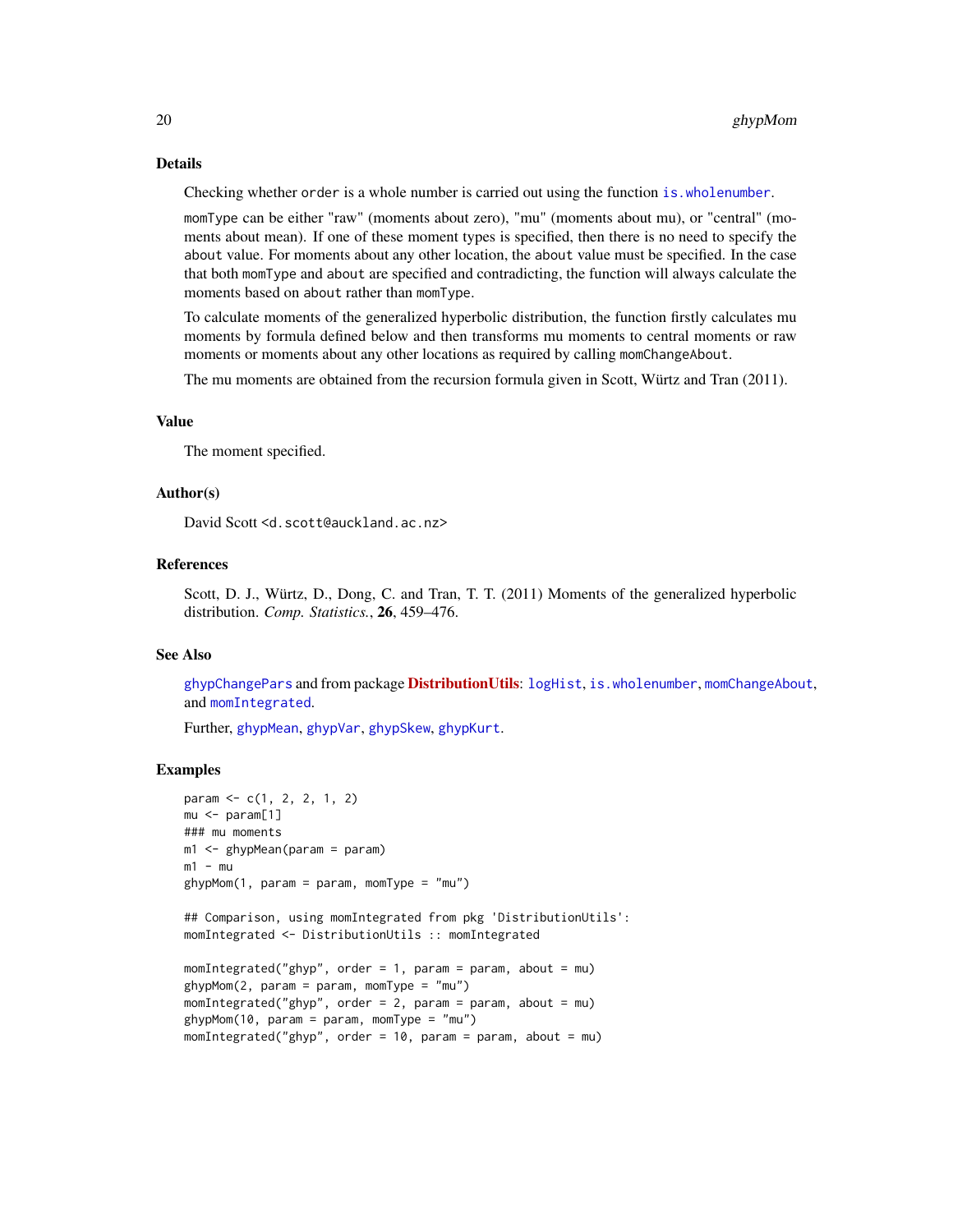# <span id="page-20-0"></span>ghypParam 21

```
### raw moments
ghypMean(param = param)
ghypMom(1, param = param, momType = "raw")
momIntegrated("ghyp", order = 1, param = param, about = \theta)
ghypMom(2, \text{param} = \text{param}, \text{momType} = "raw")momIntegrated("ghyp", order = 2, param = param, about = \emptyset)
ghypMom(10, param = param, momType = "raw")
momIntegrated("ghyp", order = 10, param = param, about = 0)
### central moments
ghypMom(1, param = param, momType = "central")
momIntegrated("ghyp", order = 1, param = param, about = m1)
ghypVar(param = param)
ghypMom(2, param = param, momType = "central")
momIntegrated("ghyp", order = 2, param = param, about = m1)
ghypMom(10, param = param, momType = "central")
momIntegrated("ghyp", order = 10, param = param, about = m1)
```
ghypParam *Parameter Sets for the Generalized Hyperbolic Distribution*

#### **Description**

These objects store different parameter sets of the generalized hyperbolic distribution as matrices for testing or demonstration purposes.

The parameter sets ghypSmallShape and ghypLargeShape have a constant location parameter of  $\mu = 0$ , and constant scale parameter  $\delta = 1$ . In ghypSmallParam and ghypLargeParam the values of the location and scale parameters vary. In these parameter sets the location parameter  $\mu = 0$  takes values from  $\{0, 1\}$  and  $\{-1, 0, 1, 2\}$  respectively. For the scale parameter  $\delta$ , values are drawn from {1, 5} and {1, 2, 5, 10} respectively.

For the shape parameters  $\alpha$  and  $\beta$  the approach is more complex. The values for these shape parameters were chosen by choosing values of  $\xi$  and  $\chi$  which range over the shape triangle, then the function ghypChangePars was applied to convert them to the  $\alpha$ ,  $\beta$  parameterization. The resulting  $\alpha$ ,  $\beta$  values were then rounded to three decimal places. See the examples for the values of  $\xi$  and  $\chi$ for the large parameter sets.

The values of  $\lambda$  are drawn from {-0.5, 0, 1} in ghypSmallShape and {-1, -0.5, 0, 0.5, 1, 2} in ghypLargeShape.

#### Usage

```
ghypSmallShape
ghypLargeShape
ghypSmallParam
ghypLargeParam
```
# Format

ghypSmallShape: a 22 by 5 matrix; ghypLargeShape: a 90 by 5 matrix; ghypSmallParam: a 84 by 5 matrix; ghypLargeParam: a 1440 by 5 matrix.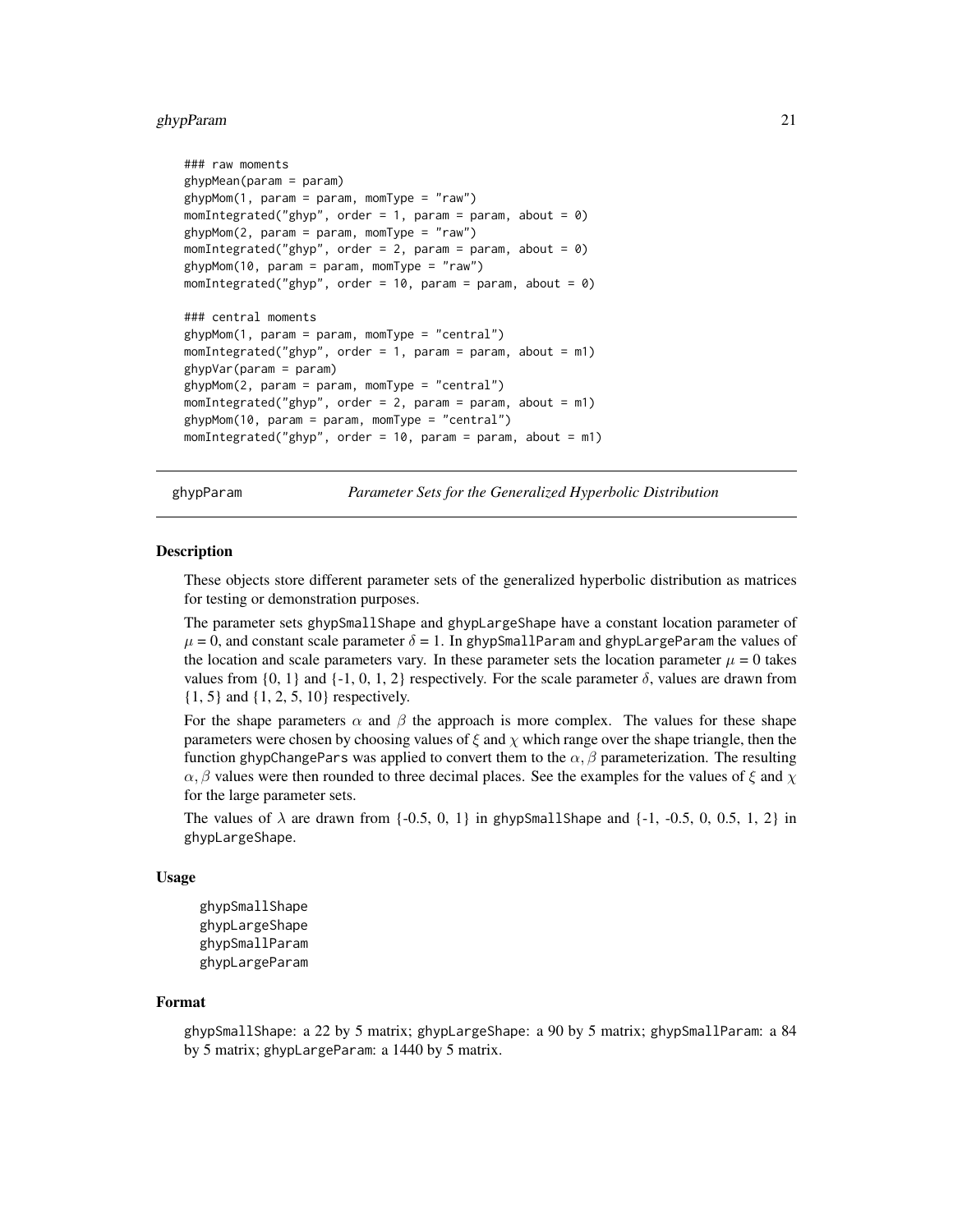# Author(s)

David Scott <d.scott@auckland.ac.nz>

#### Examples

```
data(ghypParam)
plotShapeTriangle()
xis <- rep(c(0.1,0.3,0.5,0.7,0.9), 1:5)
chis \leq c(0, -0.25, 0.25, -0.45, 0.0.45, -0.65, -0.3, 0.3, 0.65,-0.85,-0.4,0,0.4,0.85)
points(chis, xis, pch = 20, col = "red")
```

```
## Testing the accuracy of ghypMean
for (i in 1:nrow(ghypSmallParam)) {
 param <- ghypSmallParam[i, ]
 x \leftarrow rghyp(1000, param = param)
 sampleMean \leq mean(x)funMean <- ghypMean(param = param)
 difference <- abs(sampleMean - funMean)
 print(difference)
}
```
ghypScale *Rescale a generalized hyperbolic distribution*

#### Description

Given a specific mean and standard deviation will rescale any given generalized hyperbolic distribution to have the same shape but the specified mean and standard deviation. Can be used to standardize a generalized hyperbolic distribution to have mean zero and standard deviation one.

# Usage

```
ghypScale(newMean, newSD,
         mu = 0, delta = 1, alpha = 1, beta = 0, lambda = 1,
          param = c(mu, delta, alpha, beta, lambda))
```

| newMean | Numeric. The required mean of the rescaled distribution.                        |
|---------|---------------------------------------------------------------------------------|
| newSD   | Numeric. The required standard deviation of the rescaled distribution.          |
| mu      | Numeric. Location parameter $\mu$ of the starting distribution, default is 0.   |
| delta   | Numeric. Scale parameter $\delta$ of the starting distribution, default is 1.   |
| alpha   | Numeric. Tail parameter $\alpha$ of the starting distribution, default is 1.    |
| beta    | Numeric. Skewness parameter $\beta$ of the starting distribution, default is 0. |
|         |                                                                                 |

<span id="page-21-0"></span>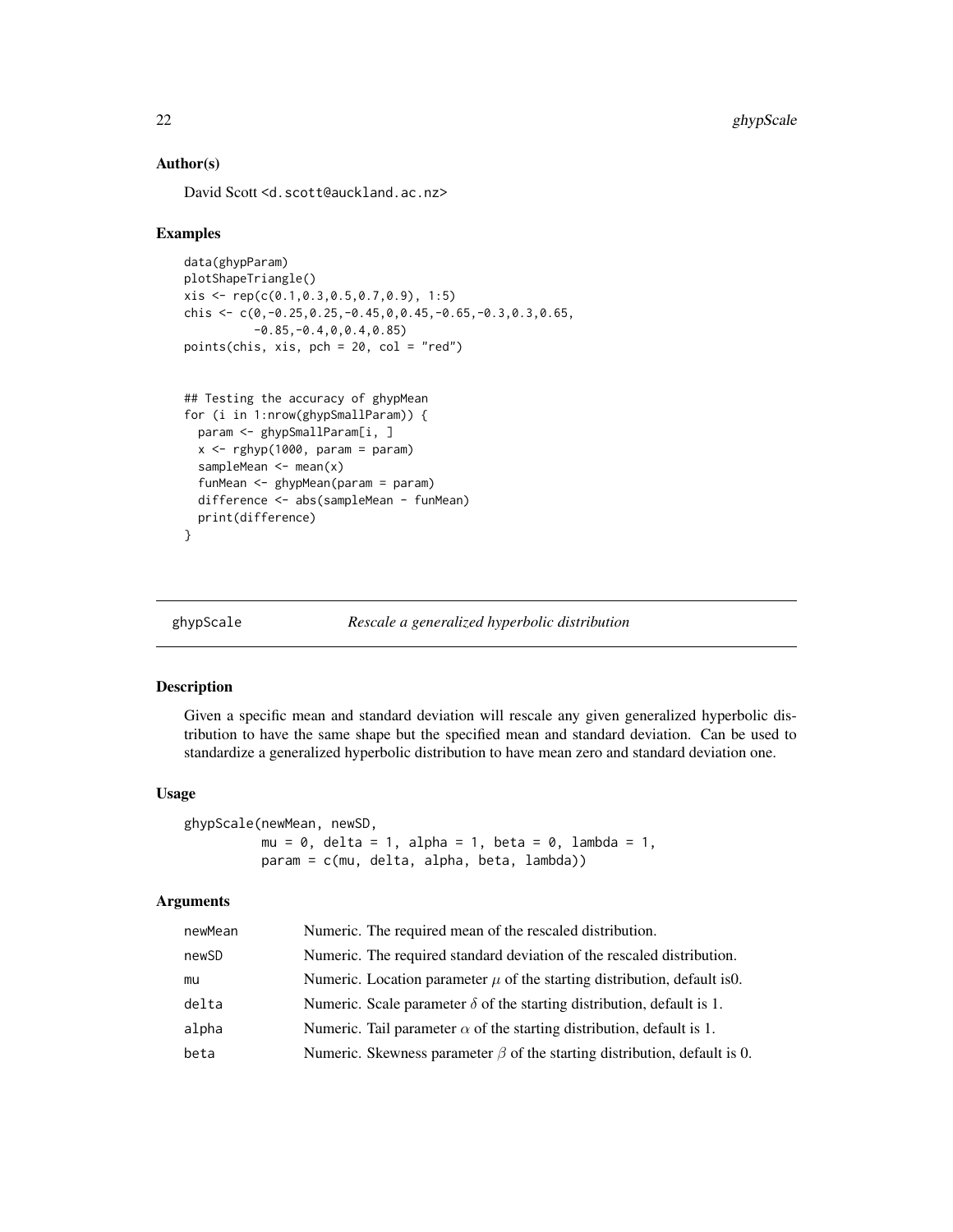# <span id="page-22-0"></span>gigCalcRange 23

| lambda | Numeric. Shape parameter $\lambda$ of the starting distribution, default is 1.             |
|--------|--------------------------------------------------------------------------------------------|
| param  | Numeric. Specifying the parameters of the starting distribution as a vector of<br>the form |
|        | c(mu,delta,alpha,beta,lambda).                                                             |

#### Value

A numerical vector of length 5 giving the value of the parameters in the rescaled generalized hyperbolic distribution in the usual  $(\alpha, \beta)$  parameterization.

#### Author(s)

David Scott <d.scott@auckland.ac.nz>

# Examples

```
param <- c(2,10,0.1,0.07,-0.5) # a normal inverse Gaussian
ghypMean(param = param)
ghypVar(param = param)
## convert to standardized parameters
(newParam <- ghypScale(0, 1, param = param))
ghypMean(param = newParam)
ghypVar(param = newParam)
## try some other mean and sd
(newParam <- ghypScale(1, 1, param = param))
ghypMean(param = newParam)
sqrt(ghypVar(param = newParam))
(newParam <- ghypScale(10, 2, param = param))
ghypMean(param = newParam)
sqrt(ghypVar(param = newParam))
```
gigCalcRange *Range of a Generalized Inverse Gaussian Distribution*

#### Description

Given the parameter vector param of a generalized inverse Gaussian distribution, this function determines the range outside of which the density function is negligible, to a specified tolerance. The parameterization used is the  $(\chi, \psi)$  one (see [dgig](#page-4-1)). To use another parameterization, use [gigChangePars](#page-24-1).

# Usage

```
gigCalcRange(chi = 1, psi = 1, lambda = 1,param = c(chi, psi, lambda),
             tol = 10^*(-5), density = TRUE, ...)
```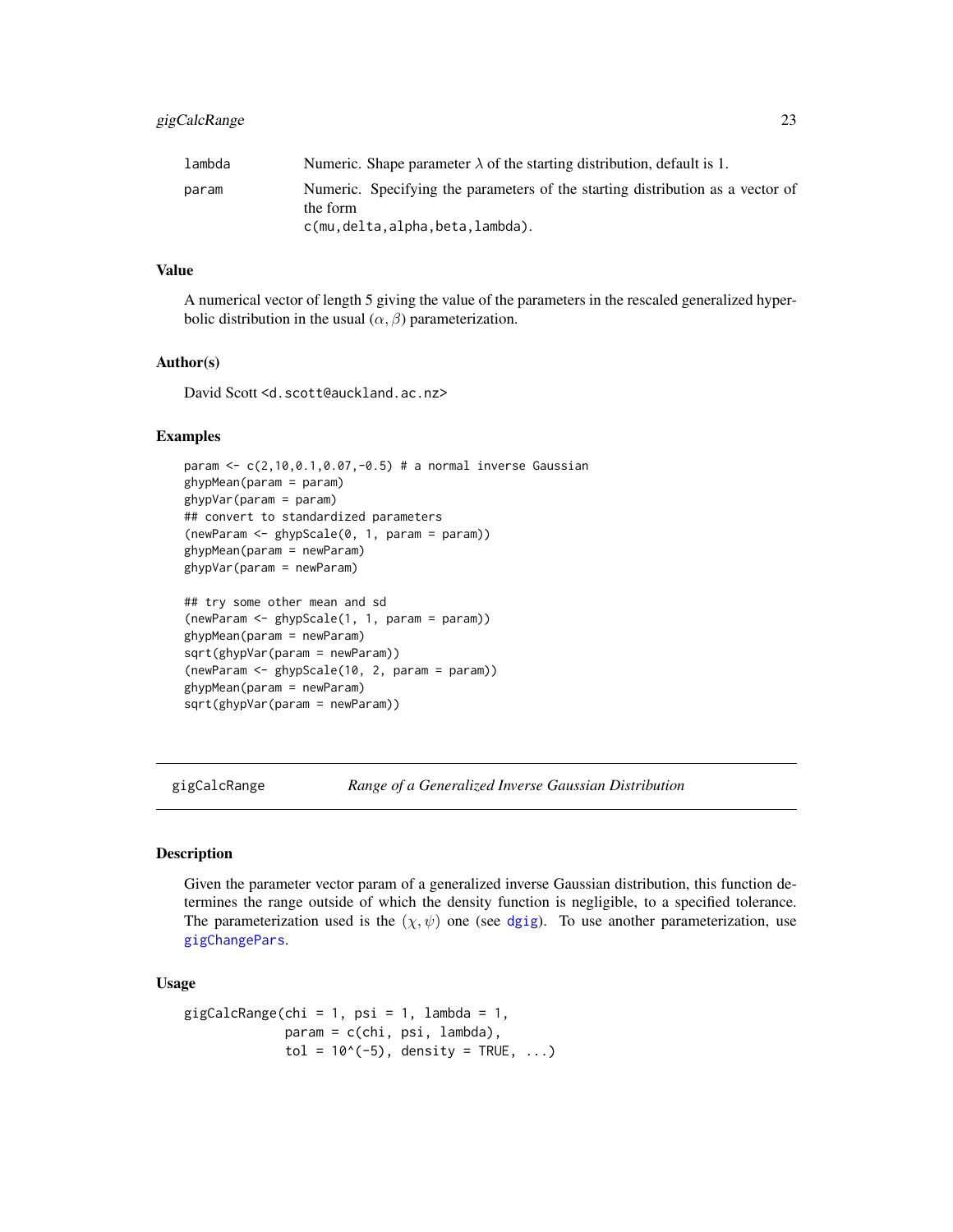#### Arguments

| chi       | A shape parameter that by default holds a value of 1.                                                                                                           |
|-----------|-----------------------------------------------------------------------------------------------------------------------------------------------------------------|
| psi       | Another shape parameter that is set to 1 by default.                                                                                                            |
| lambda    | Shape parameter of the GIG distribution. Common to all forms of parameteri-<br>zation. By default this is set to 1.                                             |
| param     | Value of parameter vector specifying the generalized inverse Gaussian distribu-<br>tion.                                                                        |
| tol       | Tolerance.                                                                                                                                                      |
| density   | Logical. If TRUE, the bounds are for the density function. If FALSE, they should<br>be for the probability distribution, but this has not yet been implemented. |
| $\ddotsc$ | Extra arguments for calls to uniroot.                                                                                                                           |

#### Details

The particular generalized inverse Gaussian distribution being considered is specified by the value of the parameter value param.

If density = TRUE, the function gives a range, outside of which the density is less than the given tolerance. Useful for plotting the density. Also used in determining break points for the separate sections over which numerical integration is used to determine the distribution function. The points are found by using [uniroot](#page-0-0) on the density function.

If density = FALSE, the function returns the message: "Distribution function bounds not yet implemented".

#### Value

A two-component vector giving the lower and upper ends of the range.

# Author(s)

David Scott <d.scott@auckland.ac.nz>

# References

Jörgensen, B. (1982). *Statistical Properties of the Generalized Inverse Gaussian Distribution*. Lecture Notes in Statistics, Vol. 9, Springer-Verlag, New York.

# See Also

[dgig](#page-4-1), [gigChangePars](#page-24-1)

```
param <-c(2.5, 0.5, 5)maxDens <- dgig(gigMode(param = param), param = param)
gigRange \leq gigCalcRange(param = param, tol = 10^(-3) * maxDens)
gigRange
curve(dgig(x, param = param), gigRange[1], gigRange[2])
## Not run: gigCalcRange(param = param, tol = 10^(-3), density = FALSE)
```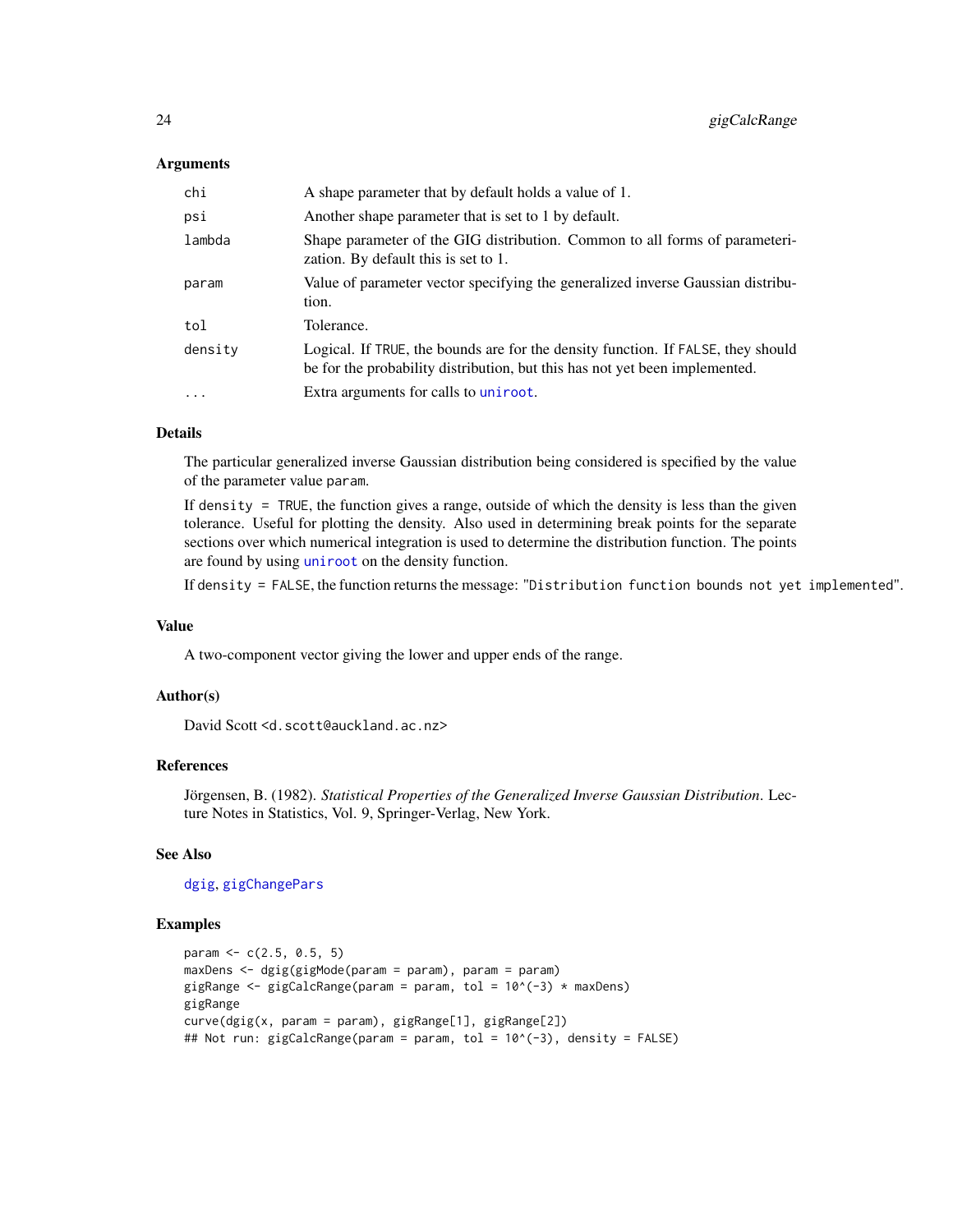<span id="page-24-1"></span><span id="page-24-0"></span>

# Description

This function interchanges between the following 4 parameterizations of the generalized inverse Gaussian distribution:

1.  $(\chi, \psi, \lambda)$ 2.  $(\delta, \gamma, \lambda)$ 3.  $(\alpha, \beta, \lambda)$ 4.  $(\omega, \eta, \lambda)$ See Jörgensen (1982) and Dagpunar (1989)

# Usage

gigChangePars(from, to, param, noNames = FALSE)

# Arguments

| from    | The set of parameters to change from.                             |
|---------|-------------------------------------------------------------------|
| to      | The set of parameters to change to.                               |
| param   | "from" parameter vector consisting of 3 numerical elements.       |
| noNames | Logical. When TRUE, suppresses the parameter names in the output. |

# Details

The range of  $\lambda$  is the whole real line. In each parameterization, the other two parameters must take positive values.

# Value

A numerical vector of length 3 representing param in the "to" parameterization.

#### Author(s)

David Scott <d.scott@auckland.ac.nz>

# References

Jörgensen, B. (1982). *Statistical Properties of the Generalized Inverse Gaussian Distribution*. Lecture Notes in Statistics, Vol. 9, Springer-Verlag, New York.

Dagpunar, J. S. (1989). An easily implemented generalised inverse Gaussian generator, *Commun. Statist.—Simula.*, 18, 703–710.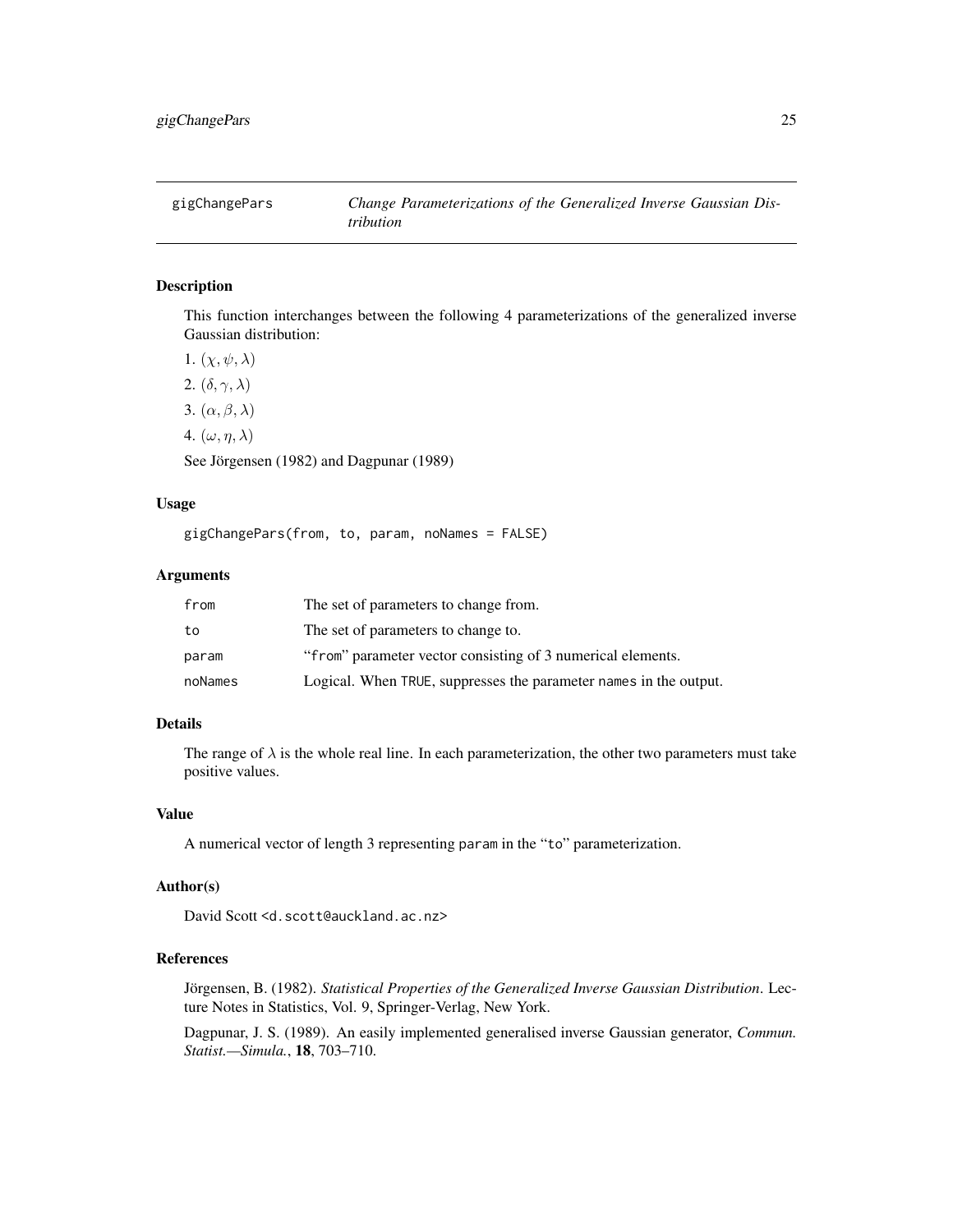#### <span id="page-25-0"></span>See Also

[dgig](#page-4-1)

# Examples

```
param1 \leq c(2.5, 0.5, 5) # Parameterisation 1
param2 <- gigChangePars(1, 2, param1) # Convert to parameterization 2
param2 # Parameterization 2
gigChangePars(2, 1, as.numeric(param2)) # Convert back to parameterization 1
```
<span id="page-25-1"></span>gigCheckPars *Check Parameters of the Generalized Inverse Gaussian Distribution*

# Description

Given a putative set of parameters for the generalized inverse Gaussian distribution, the functions checks if they are in the correct range, and if they correspond to the boundary cases.

# Usage

gigCheckPars(param, ...)

#### Arguments

| param   | Numeric. Putative parameter values for a generalized inverse Gaussian distribu-<br>tion. |
|---------|------------------------------------------------------------------------------------------|
| $\cdot$ | Further arguments for calls to all. equal.                                               |

#### Details

The vector param takes the form c(chi, psi, lambda).

If either chi or psi is negative, an error is returned.

If chi is  $0$  (to within tolerance allowed by  $all.equals$ ) then psi and lambda must be positive or an error is returned. If these conditions are satisfied, the distribution is identified as a gamma distribution.

If psi is 0 (to within tolerance allowed by all.equal) then chi must be positive and lambda must be negative or an error is returned. If these conditions are satisfied, the distribution is identified as an inverse gamma distribution.

If both chi and psi are positive, then the distribution is identified as a normal generalized inverse Gaussian distribution.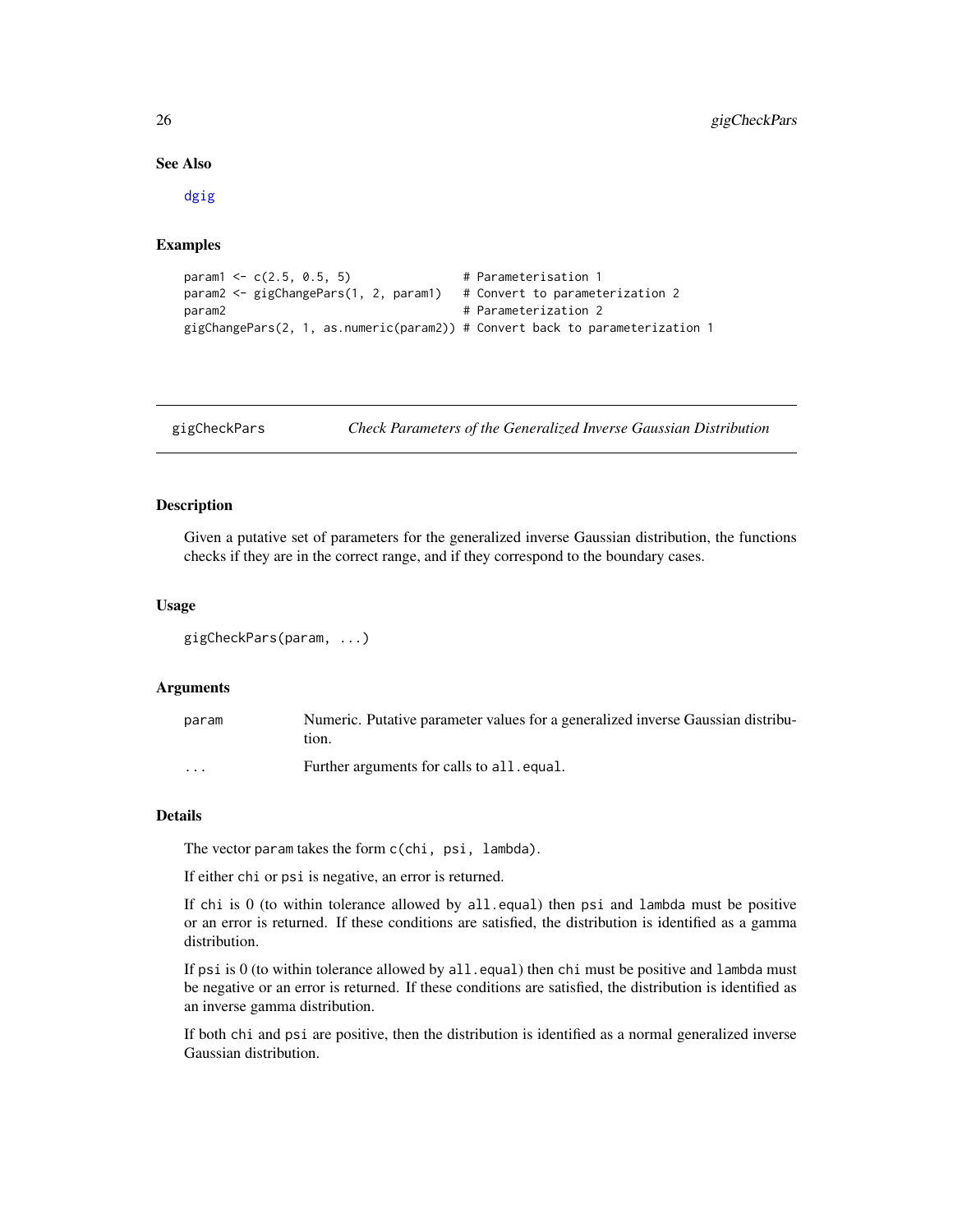#### <span id="page-26-0"></span>gigFit  $27$

# Value

A list with components:

| case       | Whichever of "error", "gamma", invgamma, or "normal" is identified by the<br>function.               |
|------------|------------------------------------------------------------------------------------------------------|
| errMessage | An appropriate error message if an error was found, the empty string "" other-<br>W <sub>1</sub> se. |

# Author(s)

David Scott <d.scott@auckland.ac.nz>

#### References

Paolella, Marc S. (2007) Intermediate Probability: A Computational Approach, Chichester: Wiley

#### See Also

[dgig](#page-4-1)

# Examples

| gigCheckPars $(c(5, 2.5, -0.5))$  | # normal   |
|-----------------------------------|------------|
| gigCheckPars $(c(-5, 2.5, 0.5))$  | # error    |
| gigCheckPars $(c(5, -2.5, 0.5))$  | # error    |
| gigCheckPars $(c(-5, -2.5, 0.5))$ | # error    |
| gigCheckParts(c(0, 2.5, 0.5))     | # gamma    |
| gigCheckPars $(c(0, 2.5, -0.5))$  | # error    |
| gigCheckPars(c(0, 0, 0.5))        | # error    |
| gigCheckPars(c(0, 0, $-0.5$ ))    | # error    |
| gigCheckPars(c(5, 0, 0.5))        | # error    |
| gigCheckPars(c(5, $0, -0.5$ ))    | # invgamma |

<span id="page-26-1"></span>gigFit *Fit the Generalized Inverse Gausssian Distribution to Data*

# Description

Fits a generalized inverse Gaussian distribution to data. Displays the histogram, log-histogram (both with fitted densities), Q-Q plot and P-P plot for the fit which has the maximum likelihood.

# Usage

```
gigFit(x, freq = NULL, paramStart = NULL,startMethod = c("Nelder-Mead","BFGS"),
       startValues = c("LM","GammaIG","MoM","Symb","US"),
      method = c("Nelder-Mead","BFGS","nlm"),
       stand = TRUE, plots = FALSE, printOut = FALSE,
```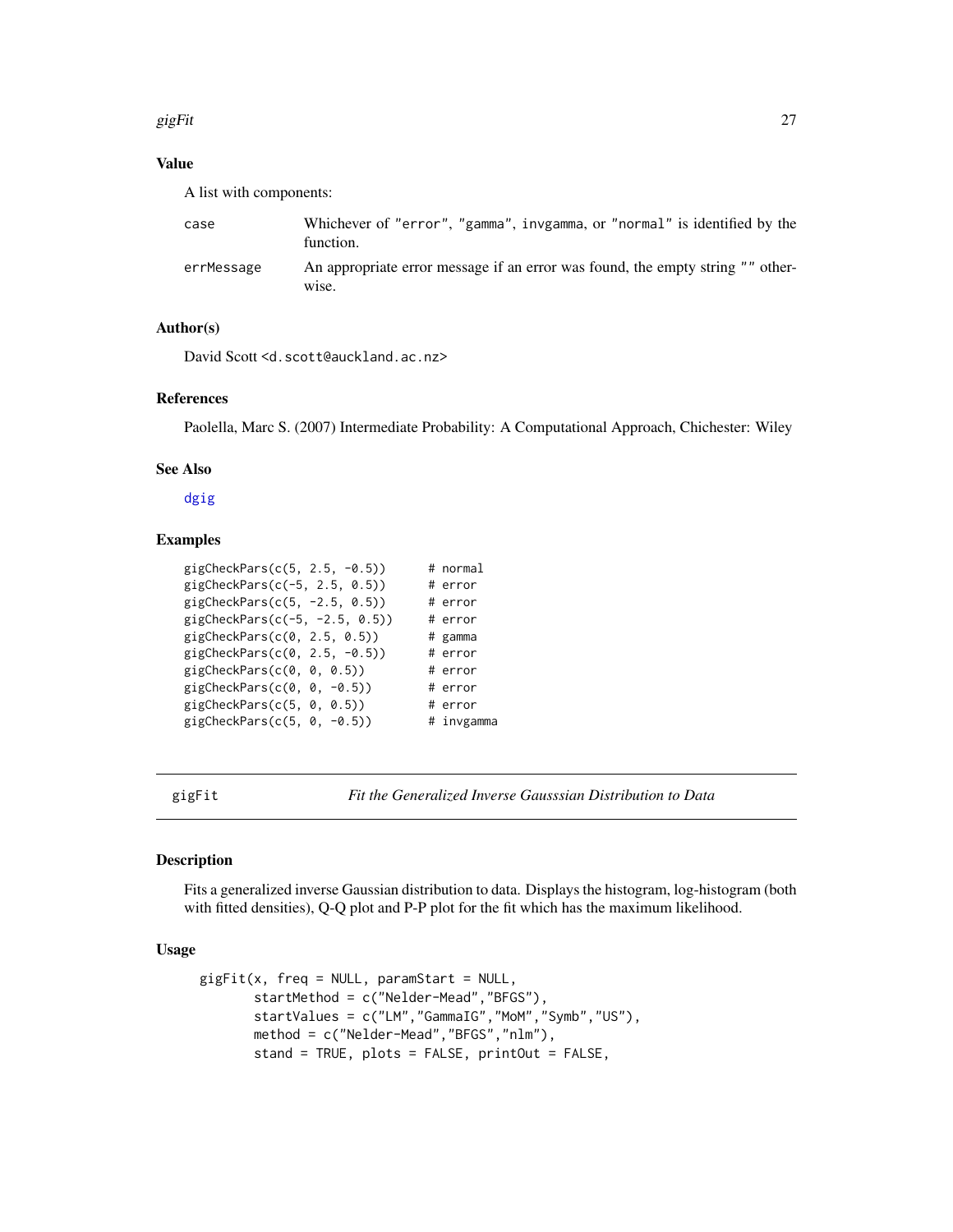```
controlBFGS = list(maxit = 200),
        controlNM = list(maxit = 1000),
        maxitNLM = 1500, ...## S3 method for class 'gigFit'
print(x,
        digits = max(3, getOption("digits") - 3), ...## S3 method for class 'gigFit'
plot(x, which = 1:4,plotTitles = paste(c("Histogram of ", "Log-Histogram of ",
                         "Q-Q Plot of ", "P-P Plot of "),
                         x$obsName, sep = ""),
      ask = prod(par("mfcol")) < length(which) & dev.interactive(), ...)
  ## S3 method for class 'gigFit'
coef(object, ...)
  ## S3 method for class 'gigFit'
vcov(object, ...)
```

| X           | Data vector for gigFit. Object of class "gigFit" for print.gigFit and plot.gigFit.                             |
|-------------|----------------------------------------------------------------------------------------------------------------|
| freg        | A vector of weights with length equal to $length(x)$ .                                                         |
| paramStart  | A user specified starting parameter vector param taking the form c(chi, psi, lambda).                          |
| startMethod | Method used by gigFitStartMoM in calls to optim.                                                               |
| startValues | Code giving the method of determining starting values for finding the maximum<br>likelihood estimate of param. |
| method      | Different optimisation methods to consider. See <b>Details</b> .                                               |
| stand       | Logical. If TRUE, the data is first standardized by dividing by the sample standard<br>deviation.              |
| plots       | Logical. If FALSE suppresses printing of the histogram, log-histogram, Q-Q plot<br>and P-P plot.               |
| printOut    | Logical. If FALSE suppresses printing of results of fitting.                                                   |
| controlBFGS | A list of control parameters for optim when using the "BFGS" optimisation.                                     |
| controlNM   | A list of control parameters for optim when using the "Nelder-Mead" optimi-<br>sation.                         |
| maxitNLM    | A positive integer specifying the maximum number of iterations when using the<br>"nlm" optimisation.           |
| digits      | Desired number of digits when the object is printed.                                                           |
| which       | If a subset of the plots is required, specify a subset of the numbers $1:4$ .                                  |
| plotTitles  | Titles to appear above the plots.                                                                              |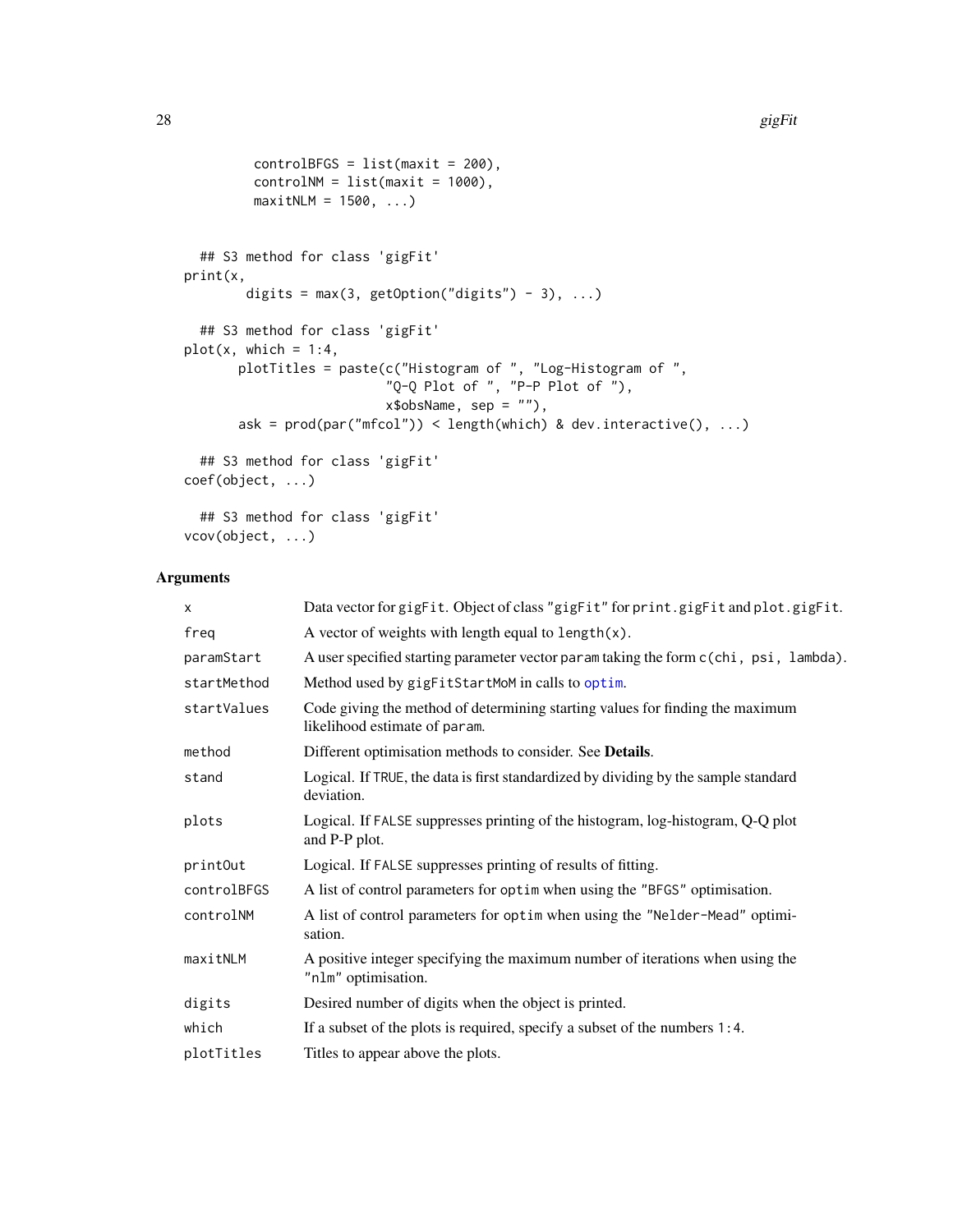#### gigFit 29

| ask                     | Logical. If TRUE, the user is <i>asked</i> before each plot, see $par(ask = .)$ . |
|-------------------------|-----------------------------------------------------------------------------------|
| $\cdot$ $\cdot$ $\cdot$ | Passes arguments to optim, par, hist, logHist, qqgig and ppgig.                   |
| object                  | Object of class "gigFit" for coef.gigFit and for vcov.gigFit.                     |

# Details

Possible values of the argument startValues are the following:

- "LM"Based on fitting linear models to the upper tails of the data x and the inverse of the data 1/x.
- "GammaIG"Based on fitting gamma and inverse gamma distributions.
- "MoM"Method of moments.
- "Symb"Not yet implemented.
- "US"User-supplied.

If startValues = "US" then a value must be supplied for paramStart.

For the details concerning the use of paramStart, startMethod, and startValues, see [gigFitStart](#page-29-1). The three optimisation methods currently available are:

- "BFGS"Uses the quasi-Newton method "BFGS" as documented in [optim](#page-0-0).
- "Nelder-Mead"Uses an implementation of the Nelder and Mead method as documented in [optim](#page-0-0).
- "nlm"Uses the [nlm](#page-0-0) function in R.

For details of how to pass control information for [optim](#page-0-0)isation using optim and [nlm](#page-0-0), see optim and [nlm.](#page-0-0)

When method = "nlm" is used, warnings may be produced. These do not appear to be a problem.

# Value

gigFit returns a list with components:

| param       | A vector giving the maximum likelihood estimate of param, as c(chi, psi, lambda).                     |
|-------------|-------------------------------------------------------------------------------------------------------|
| maxLik      | The value of the maximised log-likelihood.                                                            |
| method      | Optimisation method used.                                                                             |
| conv        | Convergence code. See the relevant documentation (either optim or nlm) for<br>details on convergence. |
| iter        | Number of iterations of optimisation routine.                                                         |
| obs         | The data used to fit the generalized inverse Gaussian distribution.                                   |
| obsName     | A character string with the actual x argument name.                                                   |
| paramStart  | Starting value of param returned by call to gigFitStart.                                              |
| svName      | Descriptive name for the method finding start values.                                                 |
| startValues | Acronym for the method of finding start values.                                                       |
| breaks      | The cell boundaries found by a call to hist.                                                          |
| midpoints   | The cell midpoints found by a call to hist.                                                           |
| empDens     | The estimated density found by a call to hist.                                                        |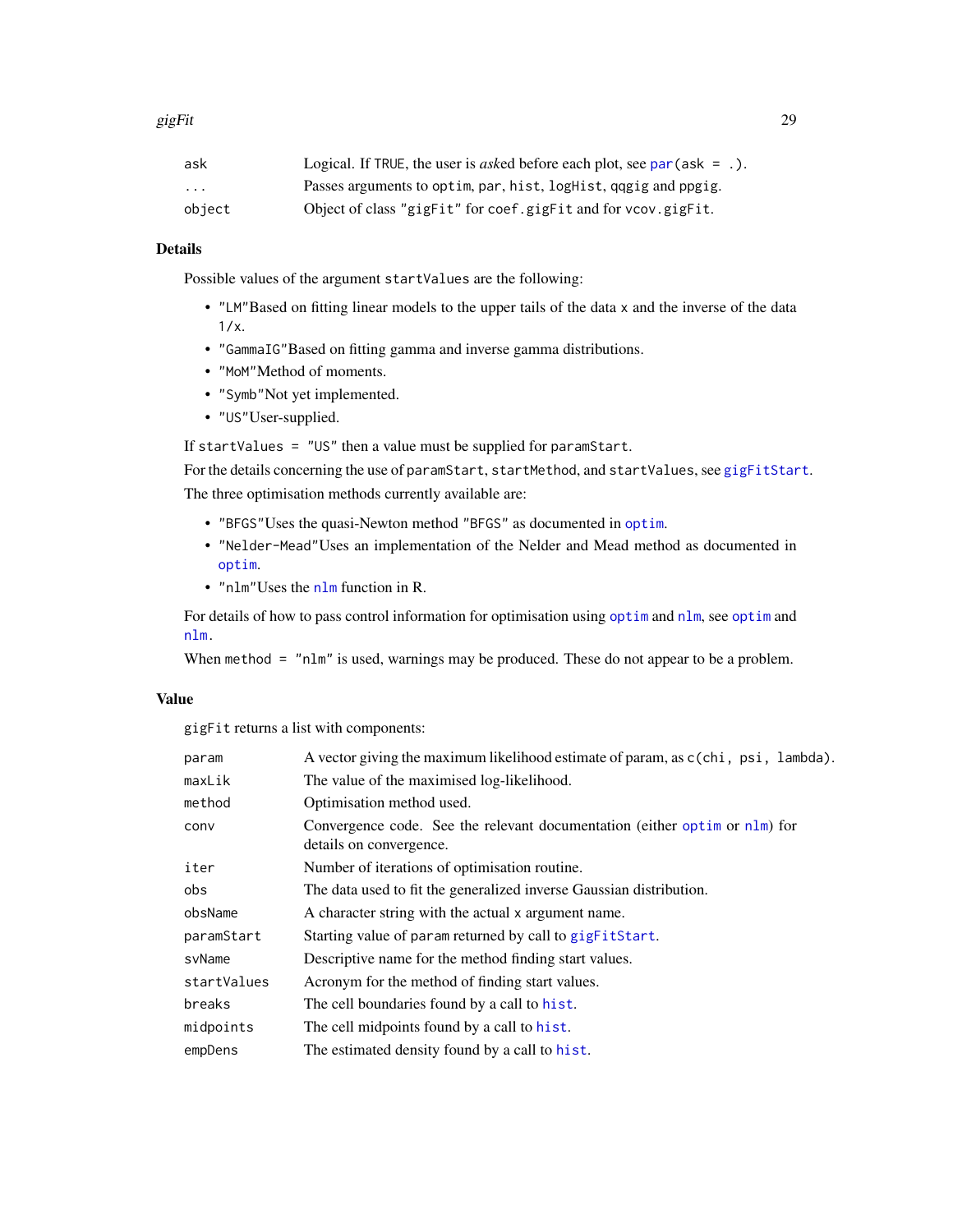#### <span id="page-29-0"></span>Author(s)

David Scott <d.scott@auckland.ac.nz>, David Cusack

#### References

Jörgensen, B. (1982). *Statistical Properties of the Generalized Inverse Gaussian Distribution*. Lecture Notes in Statistics, Vol. 9, Springer-Verlag, New York.

#### See Also

[optim](#page-0-0), [par](#page-0-0), [hist](#page-0-0), [logHist](#page-0-0) (pkg [DistributionUtils](https://CRAN.R-project.org/package=DistributionUtils)), [qqgig](#page-36-1), [ppgig](#page-36-1), and [gigFitStart](#page-29-1).

#### Examples

```
param \leq c(1, 1, 1)dataVector <- rgig(500, param = param)
## See how well gigFit works
gigFit(dataVector)
##gigFit(dataVector, plots = TRUE)
```

```
## See how well gigFit works in the limiting cases
## Gamma case
dataVector2 \leq rgamma(500, shape = 1, rate = 1)
gigFit(dataVector2)
```

```
## Inverse gamma
require(actuar)
dataVector3 \le rinvgamma(500, shape = 1, rate = 1)
gigFit(dataVector3)
## Use nlm instead of default
```

```
gigFit(dataVector, method = "nlm")
```
<span id="page-29-1"></span>gigFitStart *Find Starting Values for Fitting a Generalized Inverse Gaussian Distribution*

#### Description

Finds starting values for input to a maximum likelihood routine for fitting the generalized inverse Gaussian distribution to data.

#### Usage

```
gigFitStart(x, startValues = c("LM","GammaIG","MoM","Symb","US"),
            paramStart = NULL,
            startMethodMoM = c("Nelder-Mead","BFGS"), ...)
gigFitStartMoM(x, paramStart = NULL,
```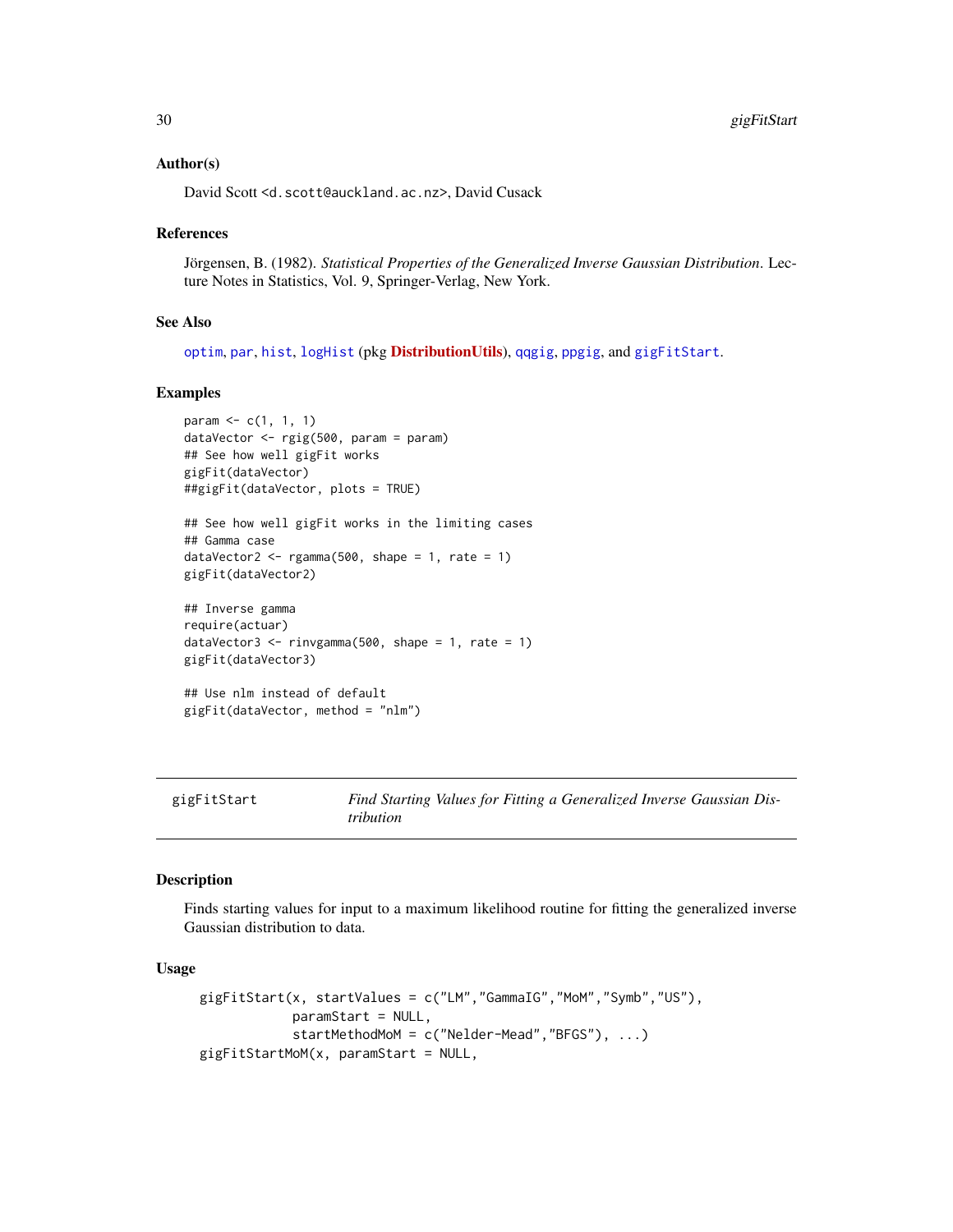#### $g$ igFitStart 31

```
startMethodMoM = "Nelder-Mead", ...)
gigFitStartLM(x, ...)
```
#### Arguments

| X.          | Data vector.                                                                                                              |
|-------------|---------------------------------------------------------------------------------------------------------------------------|
| startValues | Acronym indicating the method to use for obtaining starting values to be used<br>as input to gigFit. See <b>Details</b> . |
| paramStart  | "US".<br>Starting values for param if startValues =                                                                       |
|             | startMethodMoM Method used by call to optim in finding method of moments estimates.                                       |
| $\ddots$    | Passes arguments to optime and calls to hist.                                                                             |

# Details

Possible values of the argument startValues are the following:

- "LM"Based on fitting linear models to the upper tails of the data x and the inverse of the data 1/x.
- "GammaIG"Based on fitting gamma and inverse gamma distributions.
- "MoM"Method of moments.
- "Symb"Not yet implemented.
- "US"User-supplied.

If startValues = "US" then a value must be supplied for paramStart.

When startValues = "MoM" an initial optimisation is needed to find the starting values. This [optim](#page-0-0)isations starts from arbitrary values, c(1,1,1) for the parameters  $(\chi, \psi, \lambda)$  and calls optim with the method given by startMethodMoM. Other starting values for the method of moments can be used by supplying a value for paramStart.

The default method of finding starting values is "LM". Testing indicates this is quite fast and finds good starting values. In addition, it does not require any starting values itself.

gigFitStartMoM is called by gigFitStart and implements the method of moments approach.

gigFitStartLM is called by gigFitStart and implements the linear models approach.

#### Value

gigFitStart returns a list with components:

| paramStart | A vector with elements chi, psi, and lambda giving the starting value of param. |
|------------|---------------------------------------------------------------------------------|
| breaks     | The cell boundaries found by a call to hist.                                    |
| midpoints  | The cell midpoints found by a call to hist.                                     |
| empDens    | The estimated density found by a call to hist.                                  |
|            |                                                                                 |

gigFitStartMoM and gigFitStartLM each return paramStart, the starting value of param, to the calling function gigFitStart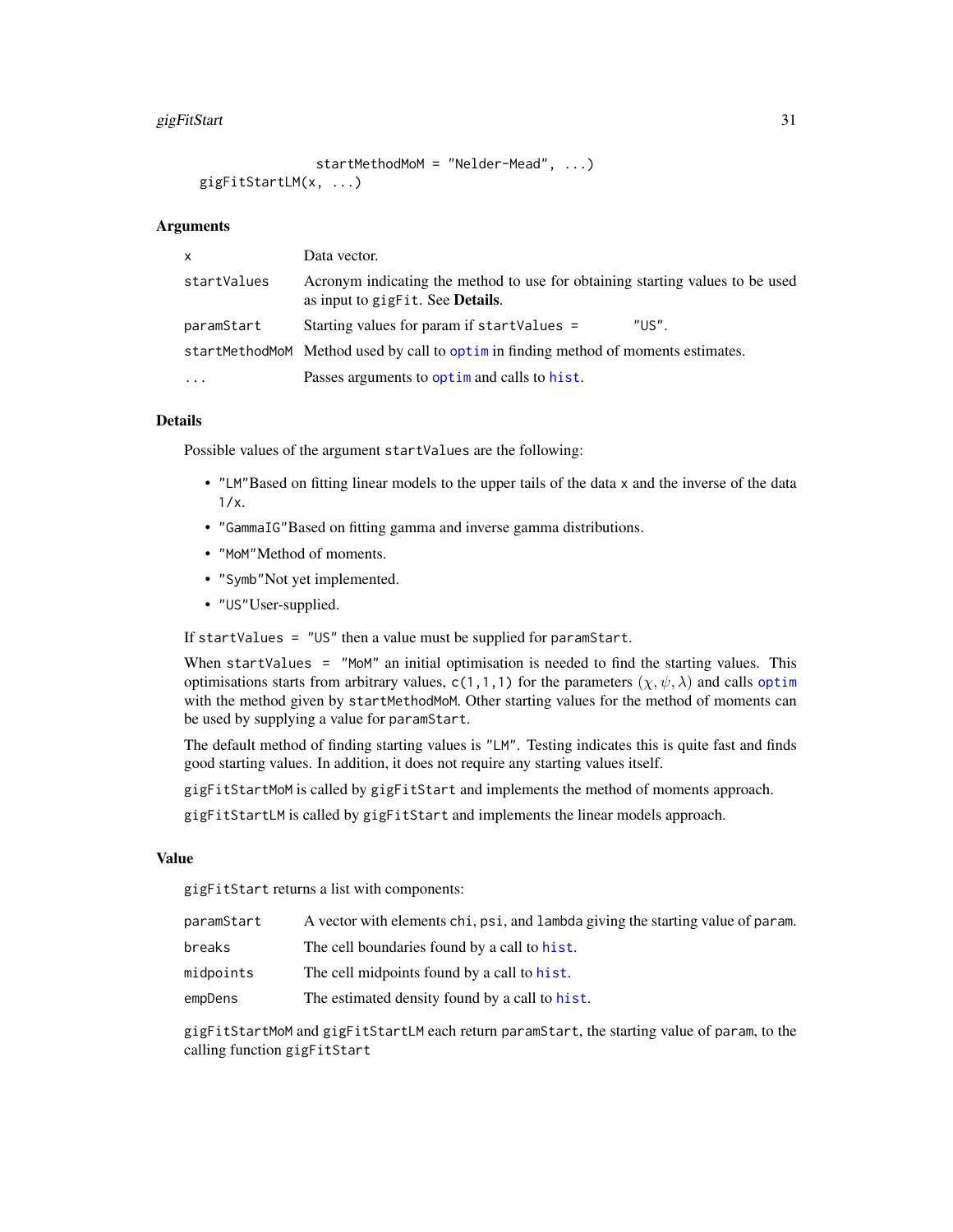# Author(s)

David Scott <d.scott@auckland.ac.nz>, David Cusack

# See Also

[dgig](#page-4-1), [gigFit](#page-26-1).

# Examples

```
param \leq c(1, 1, 1)dataVector <- rgig(500, param = param)
gigFitStart(dataVector)
```

| gigHessian |                     |  | Calculate Two-Sided Hessian for the Generalized Inverse Gaussian |  |
|------------|---------------------|--|------------------------------------------------------------------|--|
|            | <i>Distribution</i> |  |                                                                  |  |

# Description

Calculates the Hessian of a function, either exactly or approximately. Used to obtaining the information matrix for maximum likelihood estimation.

#### Usage

gigHessian(x, param, hessianMethod = "tsHessian", whichParam = 1)

#### Arguments

| $\mathsf{x}$  | Data vector.                                                                                                                                                                                                                                                                                                                                                               |
|---------------|----------------------------------------------------------------------------------------------------------------------------------------------------------------------------------------------------------------------------------------------------------------------------------------------------------------------------------------------------------------------------|
| param         | The maximum likelihood estimates parameter vector of the generalized inverse<br>Gaussian distribution. There are five different sets of parameterazations can be<br>used in this function, the first four sets are listed in gigChangePars and the last<br>set is the log scale of the first set of the parameterization, i.e., $mu$ , $log(delta)$ , $Pi$ , $log(zeta)$ . |
| hessianMethod | Only the approximate method ("tshessian") has actually been implemented so<br>far.                                                                                                                                                                                                                                                                                         |
| whichParam    | Numeric. A number between indicating which parameterization the argument<br>parameterization 1 is available so far.                                                                                                                                                                                                                                                        |

# Details

The approximate Hessian is obtained via a call to tsHessian from the package DistributionUtils. summary.gigFit calls the function gigHessian to calculate the Hessian matrix when the argument hessian = TRUE.

<span id="page-31-0"></span>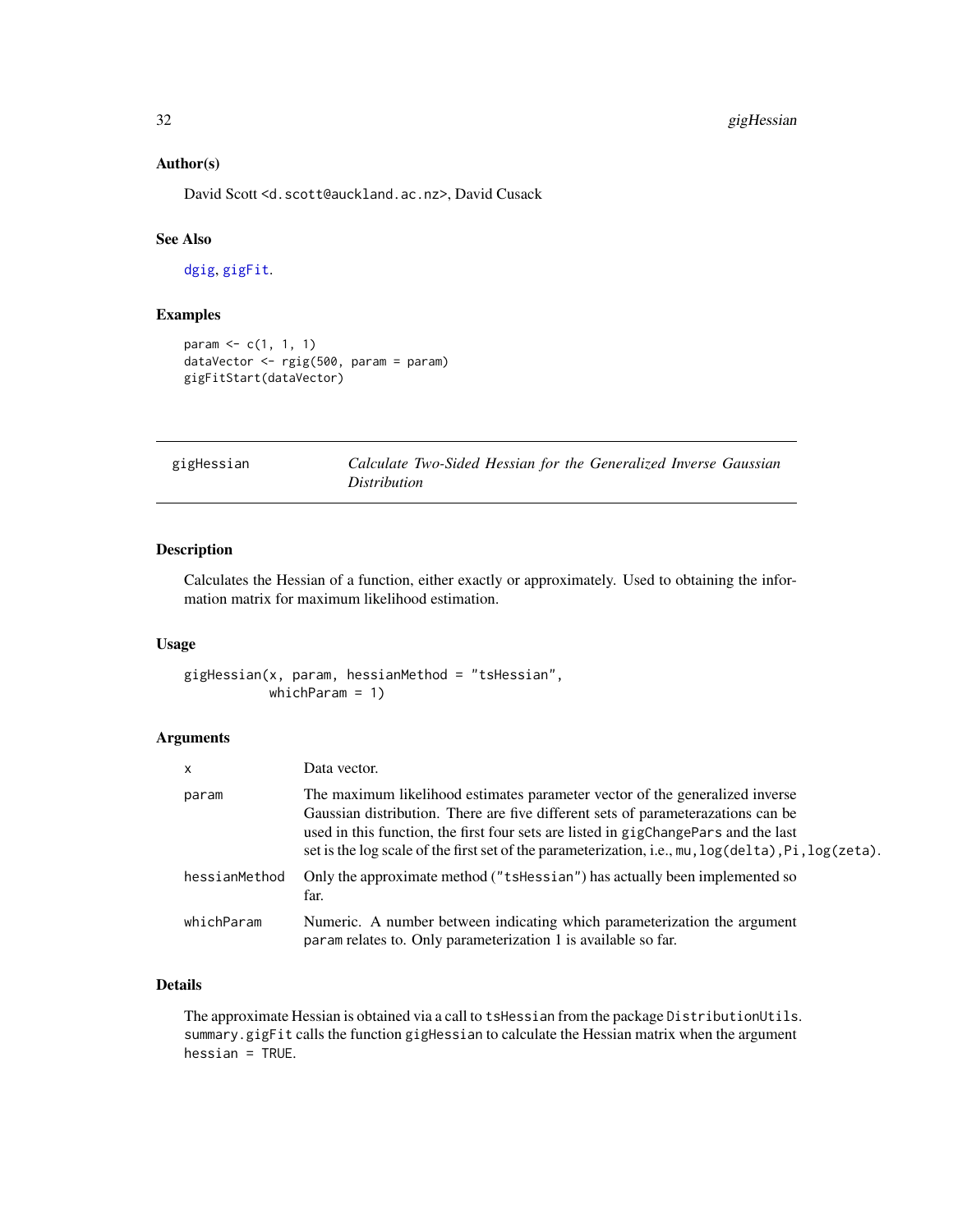#### <span id="page-32-0"></span> $g$ igMom 33

# Value

gigHessian gives the approximate Hessian matrix for the data vector x and the estimated parameter vector param.

# Author(s)

David Scott <d.scott@auckland.ac.nz>, David Cusack

# Examples

```
### Calculate the approximate Hessian using gigHessian:
param \leq c(1,1,1)dataVector <- rgig(500, param = param)
fit <- gigFit(dataVector)
coef <- coef(fit)
gigHessian(x = dataVector, param = coef, hessianMethod = "tsHessian",
             whichParam = 1)
### Or calculate the approximate Hessian using summary.gigFit method:
summary(fit, hessian = TRUE)
```
gigMom *Calculate Moments of the Generalized Inverse Gaussian Distribution*

# Description

Functions to calculate raw moments and moments about a given location for the generalized inverse Gaussian (GIG) distribution, including the gamma and inverse gamma distributions as special cases.

# Usage

```
gigRawMom(order, chi = 1, psi = 1, lambda = 1,
         param = c(chi, psi, lambda))
gigMom(order, chi = 1, psi = 1, lambda = 1,param = c(chi, psi, lambda), about = 0)gammaRawMom(order, shape = 1, rate = 1, scale = 1/rate)
```

| order  | Numeric. The order of the moment to be calculated. Not permitted to be a<br>vector. Must be a positive whole number except for moments about zero. |
|--------|----------------------------------------------------------------------------------------------------------------------------------------------------|
| chi    | A shape parameter that by default holds a value of 1.                                                                                              |
| psi    | Another shape parameter that is set to 1 by default.                                                                                               |
| lambda | Shape parameter of the GIG distribution. Common to all forms of parameteri-<br>zation. By default this is set to 1.                                |
| param  | Numeric. The parameter vector specifying the GIG distribution. Of the form<br>$c$ (chi, psi, lambda) (see dgig).                                   |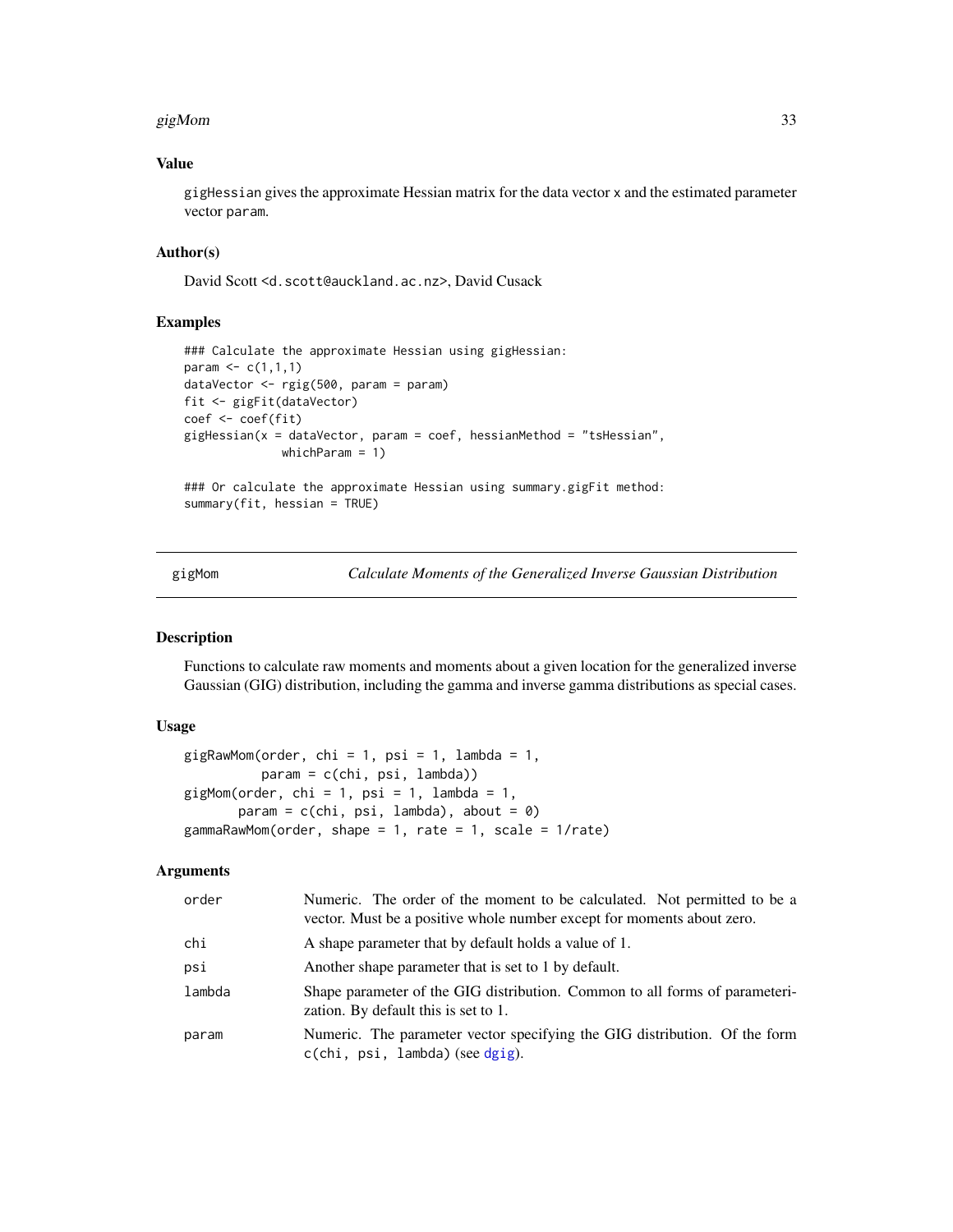34 gigMom

| about | Numeric. The point around which the moment is to be calculated.                      |
|-------|--------------------------------------------------------------------------------------|
| shape | Numeric. The shape parameter, must be non-negative, not permitted to be a<br>vector. |
| scale | Numeric. The scale parameter, must be positive, not permitted to be a vector.        |
| rate  | Numeric. The rate parameter, an alternative way to specify the scale.                |

#### Details

The vector param of parameters is examined using [gigCheckPars](#page-25-1) to see if the parameters are valid for the GIG distribution and if they correspond to the special cases which are the gamma and inverse gamma distributions. Checking of special cases and valid parameter vector values is carried out using the function [gigCheckPars](#page-25-1). Checking whether order is a whole number is carried out using the function [is.wholenumber](#page-0-0).

Raw moments (moments about zero) are calculated using the functions gigRawMom or gammaRawMom. For moments not about zero, the function [momChangeAbout](#page-0-0) is used to derive moments about another point from raw moments. Note that raw moments of the inverse gamma distribution can be obtained from the raw moments of the gamma distribution because of the relationship between the two distributions. An alternative implementation of raw moments of the gamma and inverse gamma distributions may be found in the package **actuar** and these may be faster since they are written in C.

To calculate the raw moments of the GIG distribution it is convenient to use the alternative parameterization of the GIG in terms of  $\omega$  and  $\eta$ , given as parameterization 3 in [gigChangePars](#page-24-1). Then the raw moment of the GIG distribution of order  $k$  is given by

$$
\eta^k K_{\lambda+k}(\omega)/K_{\lambda}(\omega)
$$

where  $K_{\lambda}$ () is the modified Bessel function of the third kind of order  $\lambda$ .

The raw moment of the gamma distribution of order k with shape parameter  $\alpha$  and rate parameter  $\beta$  is given by

$$
\beta^{-k}\Gamma(\alpha+k)/\Gamma(\alpha)
$$

The raw moment of order k of the inverse gamma distribution with shape parameter  $\alpha$  and rate parameter  $\beta$  is the raw moment of order  $-k$  of the gamma distribution with shape parameter  $\alpha$  and rate parameter  $1/\beta$ .

# Value

The moment specified. In the case of raw moments, Inf is returned if the moment is infinite.

# Author(s)

David Scott <d.scott@auckland.ac.nz>

# References

Paolella, Marc S. (2007) Intermediate Probability: A Computational Approach, Chichester: Wiley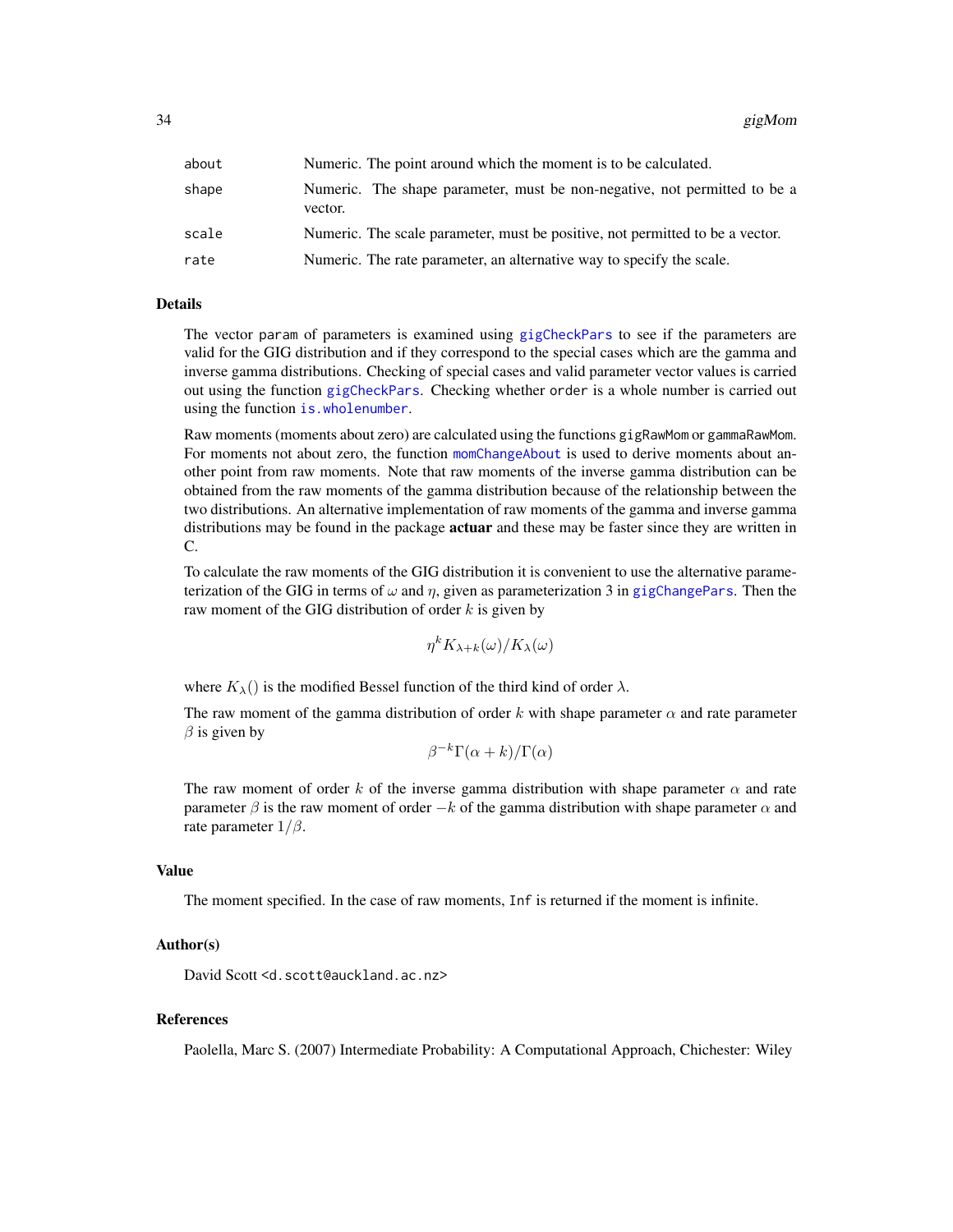#### $g$ igMom 35

#### See Also

[gigCheckPars](#page-25-1), [gigChangePars](#page-24-1) and from package **[DistributionUtils](https://CRAN.R-project.org/package=DistributionUtils)**: [is.wholenumber](#page-0-0), [momChangeAbout](#page-0-0), [momIntegrated](#page-0-0)

Further, [gigMean](#page-82-1), [gigVar](#page-82-1), [gigSkew](#page-82-1), [gigKurt](#page-82-1).

```
## Computations, using momIntegrated from pkg 'DistributionUtils':
momIntegrated <- DistributionUtils :: momIntegrated
```

```
### Raw moments of the generalized inverse Gaussian distribution
param <- c(5, 2.5, -0.5)
gigRawMom(1, param = param)
momIntegrated("gig", order = 1, param = param, about = \theta)
gigRawMom(2, param = param)
momIntegrated("gig", order = 2, param = param, about = \theta)
gigRawMom(10, param = param)
momIntegrated("gig", order = 10, param = param, about = 0)
gigRawMom(2.5, param = param)
### Moments of the generalized inverse Gaussian distribution
param <- c(5, 2.5, -0.5)
(m1 <- gigRawMom(1, param = param))
gigMom(1, param = param)
gigMom(2, param = param, about = m1)(m2 \le - momIntegrated("gig", order = 2, param = param, about = m1))
gigMom(1, param = param, about = m1)gigMom(3, param = param, about = m1)momIntegrated("gig", order = 3, param = param, about = m1)
### Raw moments of the gamma distribution
shape <-2rate <-3param <- c(shape, rate)
gammaRawMom(1, shape, rate)
momIntegrated("gamma", order = 1, shape = shape, rate = rate, about = \emptyset)
gammaRawMom(2, shape, rate)
momIntegrated("gamma", order = 2, shape = shape, rate = rate, about = 0)
gammaRawMom(10, shape, rate)
momIntegrated("gamma", order = 10, shape = shape, rate = rate, about = \emptyset)
```

```
### Moments of the inverse gamma distribution
param <-c(5, 0, -0.5)gigRawMom(2, param = param) # Inf
gigRawMom(-2, param = param)
momIntegrated("invgamma", order = -2, shape = -param[3],
             rate = param[1]/2, about = 0)
```

```
### An example where the moment is infinite: inverse gamma
param <-c(5, 0, -0.5)gigMom(1, param = param)
gigMom(2, param = param)
```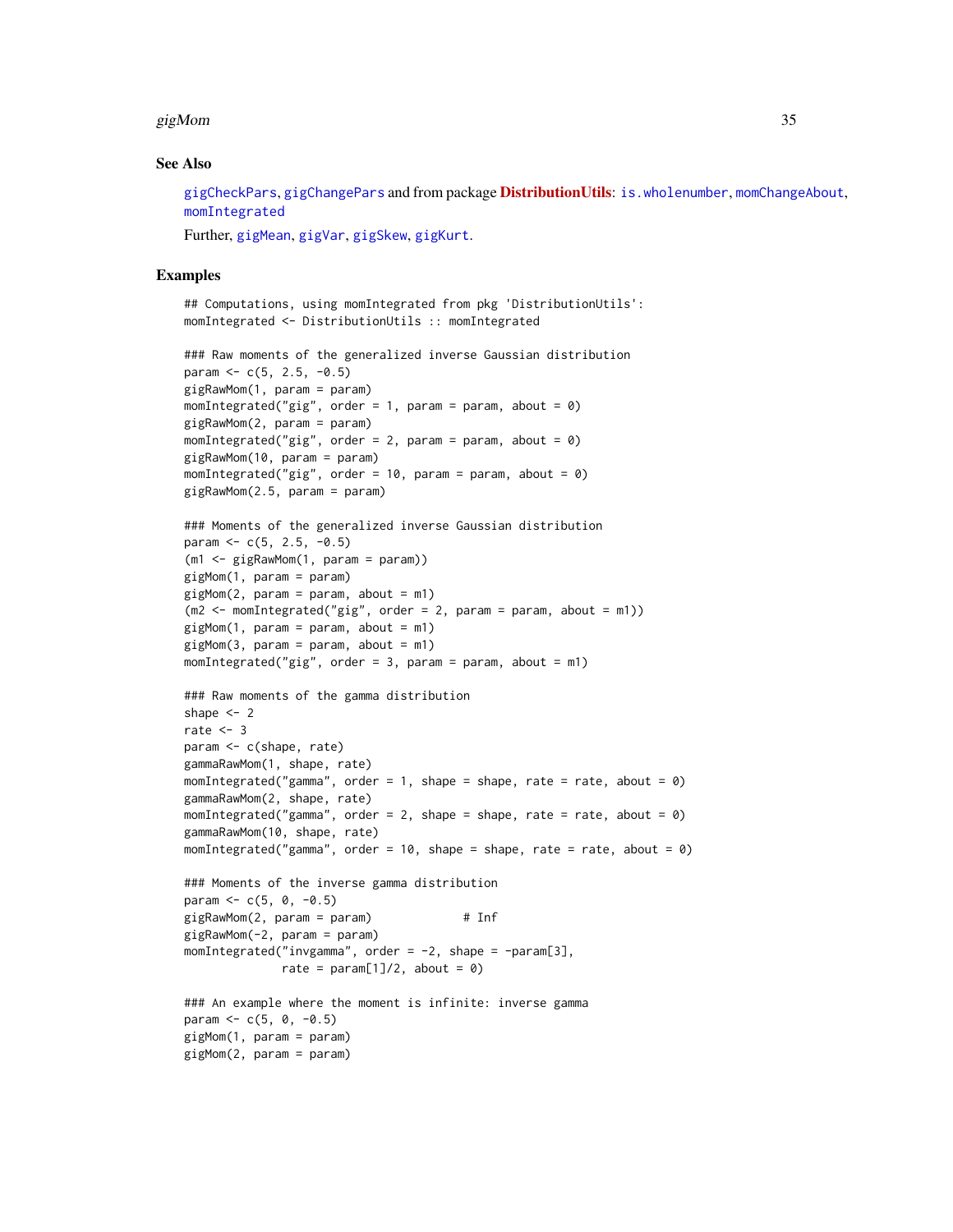<span id="page-35-0"></span>

#### Description

These objects store different parameter sets of the generalized inverse Gaussian distribution as matrices for testing or demonstration purposes.

The parameter sets gigSmallParam and gigLargeParam give combinations of values of the parameters  $\chi$ ,  $\psi$  and  $\lambda$ . For gigSmallParam, the values of  $\chi$  and  $\psi$  are chosen from {0.1, 0.5, 2, 5, 20, 50}, and the values of  $\lambda$  from {-0.5, 0, 0.5, 1, 5}. For gigLargeParam, the values of  $\chi$  and  $\psi$  are chosen from  $\{0.1, 0.2, 0.5, 1, 2, 5, 10, 20, 50, 100\}$ , and the values of  $\lambda$  from  $\{-2, -1, -0.5, 0, 0.1,$  $0.2, 0.5, 1, 2, 5, 10$ .

#### Usage

gigSmallParam gigLargeParam

#### Format

gigSmallParam: a 125 by 3 matrix; gigLargeParam: a 1100 by 3 matrix.

# Author(s)

David Scott <d.scott@auckland.ac.nz>

```
data(gigParam)
## Check values of chi and psi
plot(gigLargeParam[, 1], gigLargeParam[, 2])
### Check all three parameters
pairs(gigLargeParam,
 labels = c(expression(chi),expression(psi),expression(lambda)))
## Testing the accuracy of gigMean
for (i in 1:nrow(gigSmallParam)) {
 param <- gigSmallParam[i, ]
 x \leftarrow rgig(1000, param = param)
 sampleMean \leq mean(x)funMean <- gigMean(param = param)
 difference <- abs(sampleMean - funMean)
 print(difference)
}
```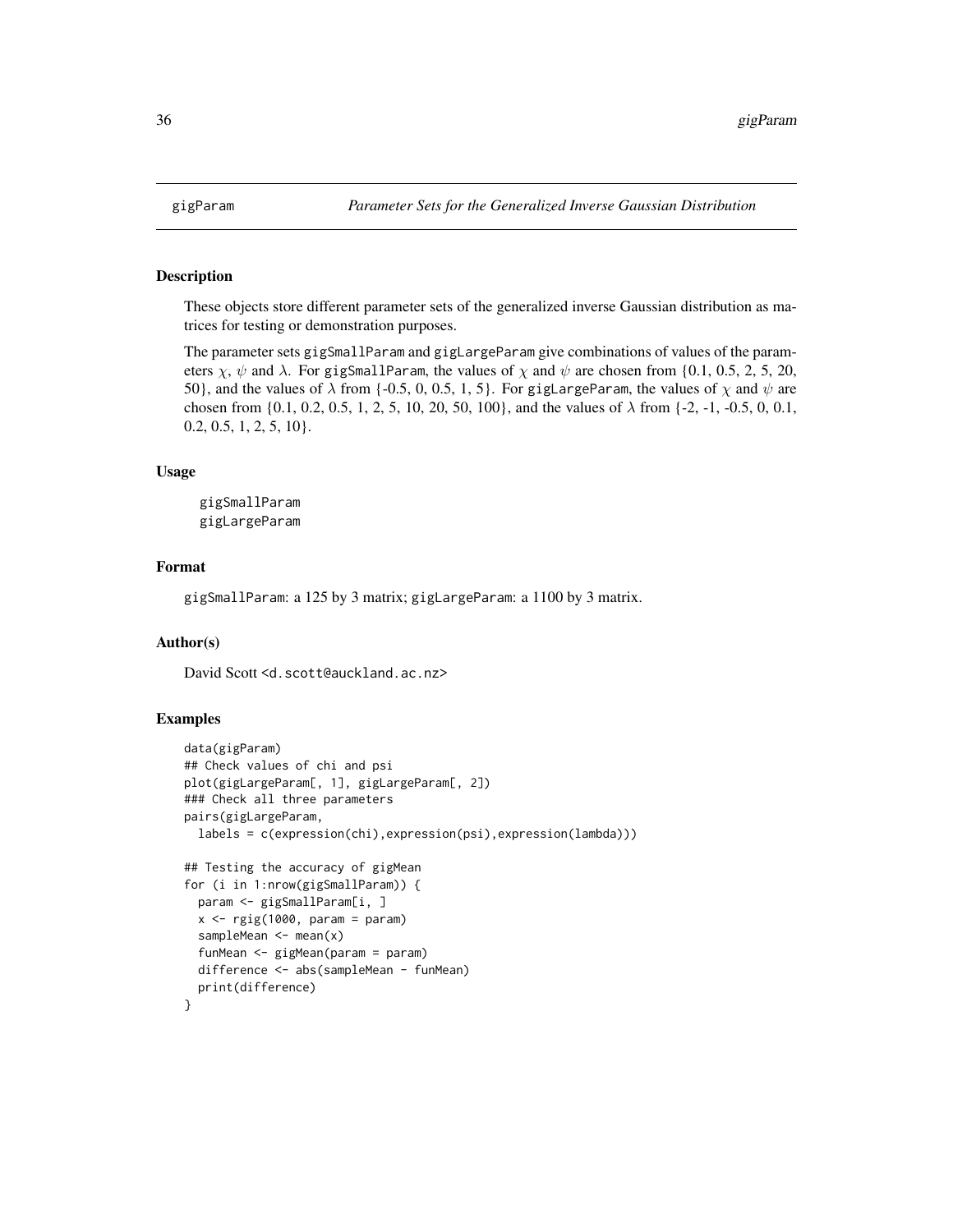# Description

qqgig produces a generalized inverse Gaussian QQ plot of the values in y.

ppgig produces a generalized inverse Gaussian PP (percent-percent) or probability plot of the values in y.

If line = TRUE, a line with zero intercept and unit slope is added to the plot.

Graphical parameters may be given as arguments to qqgig, and ppgig.

# Usage

```
qqgig(y, chi = 1, psi = 1, lambda = 1,param = c(chi, psi, lambda),
     main = "GIG Q-Q Plot",xlab = "Theoretical Quantiles",
     ylab = "Sample Quantiles",
     plot.it = TRUE, line = TRUE, ...)ppgig(y, chi = 1, psi = 1, lambda = 1,param = c(chi, psi, lambda),
     main = "GIG P-P Plot",
     xlab = "Uniform Quantiles",
     ylab = "Probability-integral-transformed Data",
     plot.it = TRUE, line = TRUE, ...)
```

| У                | The data sample.                                                                                                    |  |
|------------------|---------------------------------------------------------------------------------------------------------------------|--|
| chi              | A shape parameter that by default holds a value of 1.                                                               |  |
| psi              | Another shape parameter that is set to 1 by default.                                                                |  |
| lambda           | Shape parameter of the GIG distribution. Common to all forms of parameteri-<br>zation. By default this is set to 1. |  |
| param            | Parameters of the generalized inverse Gaussian distribution.                                                        |  |
| xlab, ylab, main |                                                                                                                     |  |
|                  | Plot labels.                                                                                                        |  |
| plot.it          | Logical. TRUE denotes the results should be plotted.                                                                |  |
| line             | Logical. If TRUE, a line with zero intercept and unit slope is added to the plot.                                   |  |
| $\cdot$          | Further graphical parameters.                                                                                       |  |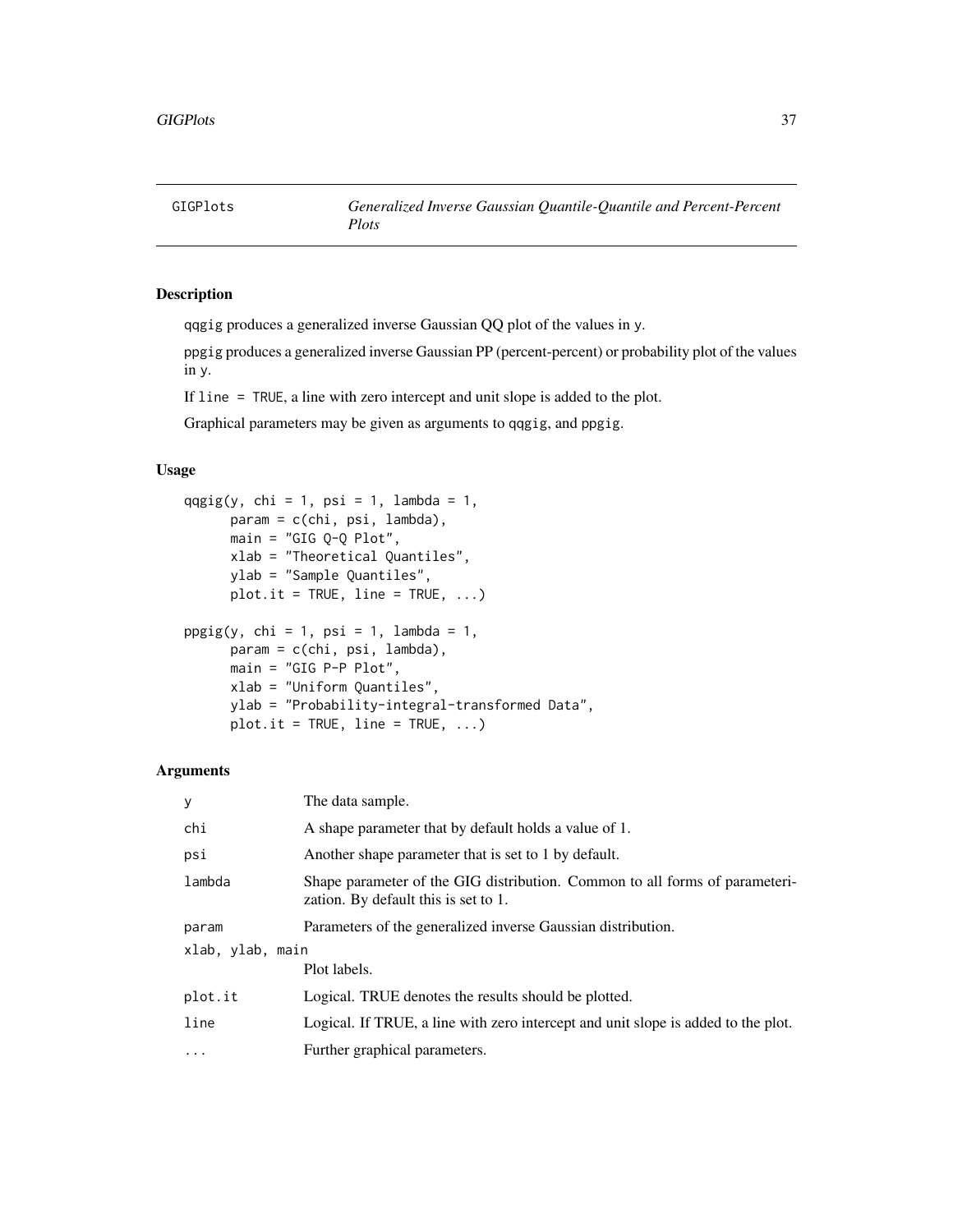## Value

For qqgig and ppgig, a list with components:

| The x coordinates of the points that are be plotted. |
|------------------------------------------------------|
| The y coordinates of the points that are be plotted. |

## References

Wilk, M. B. and Gnanadesikan, R. (1968) Probability plotting methods for the analysis of data. *Biometrika*. 55, 1–17.

# See Also

[ppoints](#page-0-0), [dgig](#page-4-0).

## Examples

```
par(mfrow = c(1, 2))y \leq - rgig(1000, param = c(2, 3, 1))
qqgig(y, param = c(2, 3, 1), line = FALSE)abline(0, 1, col = 2)ppgig(y, param = c(2, 3, 1))
```
hyperbCalcRange *Range of a Hyperbolic Distribution*

# Description

Given the parameter vector param of a hyperbolic distribution, this function calculates the range outside of which the distribution has negligible probability, or the density function is negligible, to a specified tolerance. The parameterization used is the  $(\alpha, \beta)$  one (see [dhyperb](#page-53-0)). To use another parameterization, use [hyperbChangePars](#page-39-0).

## Usage

```
hyperbCalcRange(mu = 0, delta = 1, alpha = 1, beta = 0,
                param = c(mu, delta, alpha, beta),
                tol = 10^*(-5), density = TRUE, ...)
```

| mu    | $\mu$ is the location parameter. By default this is set to 0.                                                       |
|-------|---------------------------------------------------------------------------------------------------------------------|
| delta | $\delta$ is the scale parameter of the distribution. A default value of 1 has been set.                             |
| alpha | $\alpha$ is the tail parameter, with a default value of 1.                                                          |
| beta  | $\beta$ is the skewness parameter, by default this is 0.                                                            |
| param | Value of parameter vector specifying the hyperbolic distribution. This takes the<br>form c(mu, delta, alpha, beta). |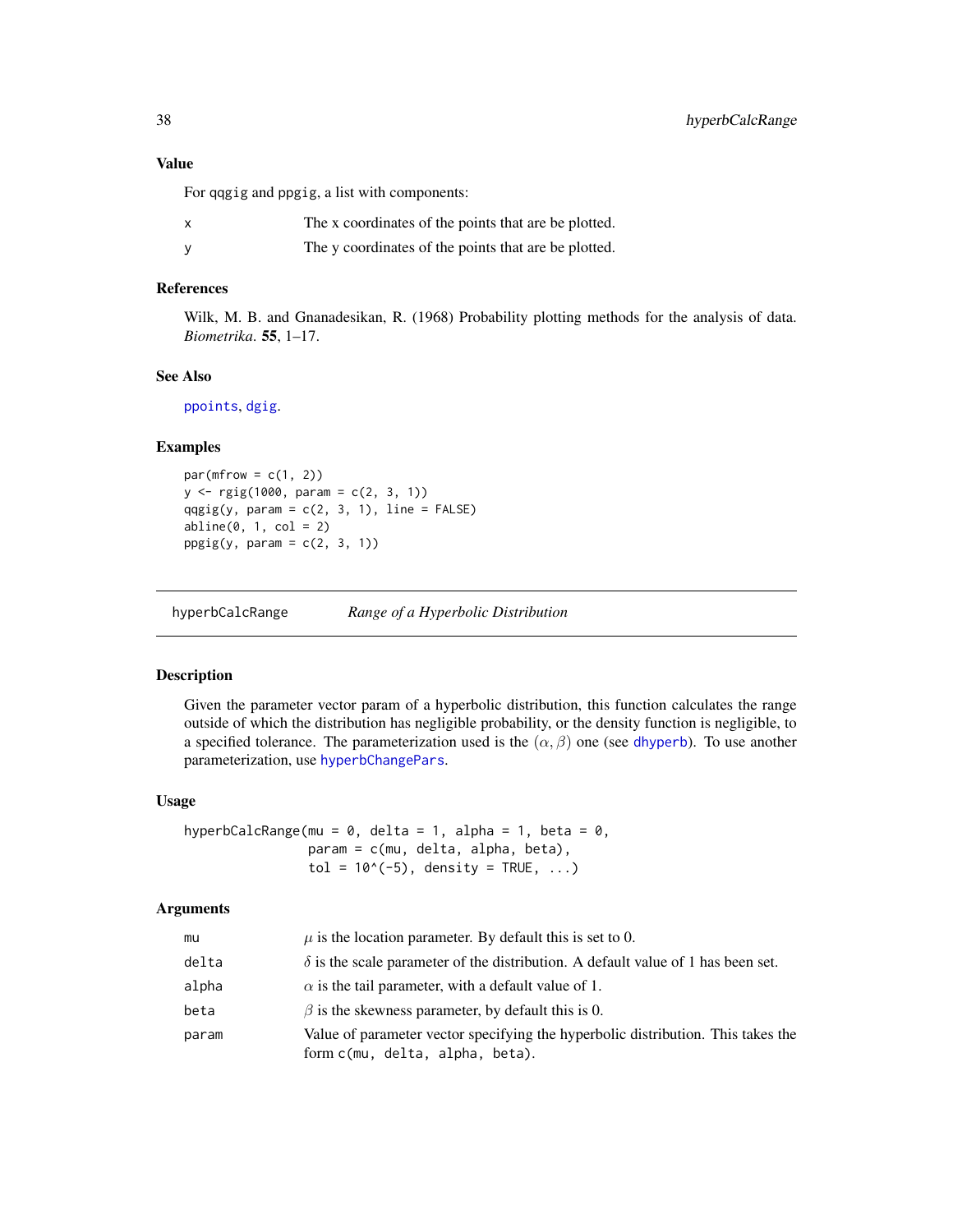| tol      | Tolerance.                                                                                                         |
|----------|--------------------------------------------------------------------------------------------------------------------|
| density  | Logical. If FALSE, the bounds are for the probability distribution. If TRUE, they<br>are for the density function. |
| $\cdots$ | Extra arguments for calls to uniroot.                                                                              |

## Details

The particular hyperbolic distribution being considered is specified by the value of the parameter value param.

If density = FALSE, the function calculates the effective range of the distribution, which is used in calculating the distribution function and quantiles, and may be used in determining the range when plotting the distribution. By effective range is meant that the probability of an observation being greater than the upper end is less than the specified tolerance tol. Likewise for being smaller than the lower end of the range. Note that this has not been implemented yet.

If density = TRUE, the function gives a range, outside of which the density is less than the given tolerance. Useful for plotting the density.

## Value

A two-component vector giving the lower and upper ends of the range.

#### Author(s)

David Scott <d.scott@auckland.ac.nz>, Jennifer Tso, Richard Trendall

## References

Barndorff-Nielsen, O. and Blæsild, P (1983). Hyperbolic distributions. In *Encyclopedia of Statistical Sciences*, eds., Johnson, N. L., Kotz, S. and Read, C. B., Vol. 3, pp. 700–707. New York: Wiley.

#### See Also

[dhyperb](#page-53-0), [hyperbChangePars](#page-39-0)

```
par(mfrow = c(1, 2))param <-c(0, 1, 3, 1)hyperbRange <- hyperbCalcRange(param = param, tol = 10^(-3))
hyperbRange
curve(phyperb(x, param = param), hyperbRange[1], hyperbRange[2])
maxDens <- dhyperb(hyperbMode(param = param), param = param)
hyperbRange <- hyperbCalcRange(param = param, tol = 10^{\circ}(-3) * maxDens, density = TRUE)
hyperbRange
curve(dhyperb(x, param = param), hyperbRange[1], hyperbRange[2])
```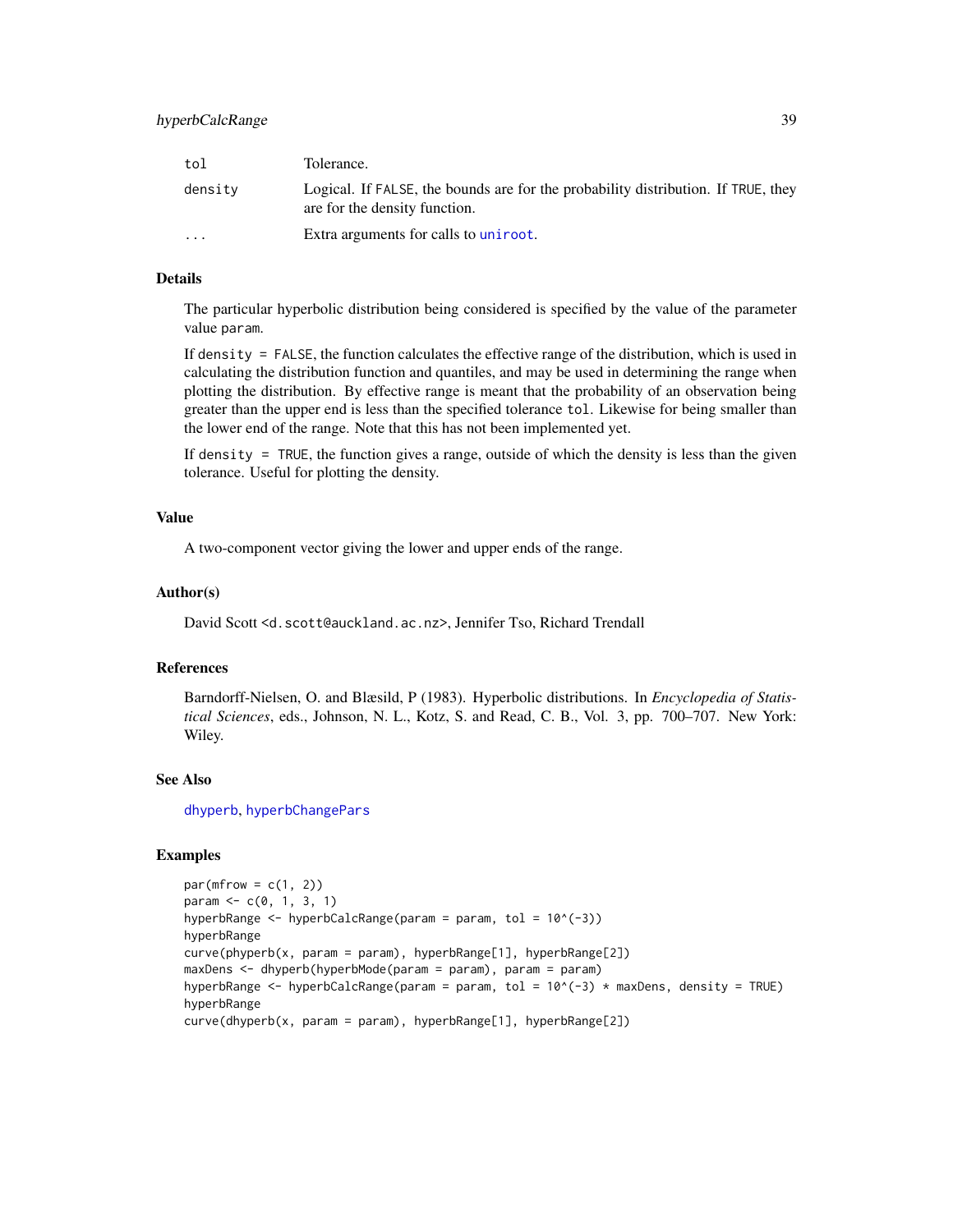# <span id="page-39-0"></span>Description

This function interchanges between the following 4 parameterizations of the hyperbolic distribution:

1.  $\mu$ ,  $\delta$ ,  $\pi$ ,  $\zeta$ 2.  $\mu$ ,  $\delta$ ,  $\alpha$ ,  $\beta$ 3.  $\mu$ ,  $\delta$ ,  $\phi$ ,  $\gamma$ 

4.  $\mu$ ,  $\delta$ ,  $\xi$ ,  $\chi$ 

The first three are given in Barndorff-Nielsen and Blæsild (1983), and the fourth in Prause (1999)

# Usage

hyperbChangePars(from, to, param, noNames = FALSE)

## Arguments

| from    | The set of parameters to change from.                             |
|---------|-------------------------------------------------------------------|
| to      | The set of parameters to change to.                               |
| param   | "from" parameter vector consisting of 4 numerical elements.       |
| noNames | Logical. When TRUE, suppresses the parameter names in the output. |

## Details

In the 4 parameterizations, the following must be positive:

1.  $\zeta$ ,  $\delta$ 2.  $\alpha, \delta$ 3.  $\phi, \gamma, \delta$ 

4. ξ, δ

Furthermore, note that in the second parameterization  $\alpha$  must be greater than the absolute value of β, while in the fourth parameterization,  $ξ$  must be less than one, and the absolute value of  $χ$  must be less than  $\xi$ .

# Value

A numerical vector of length 4 representing param in the to parameterization.

# Author(s)

David Scott <d.scott@auckland.ac.nz>, Jennifer Tso, Richard Trendall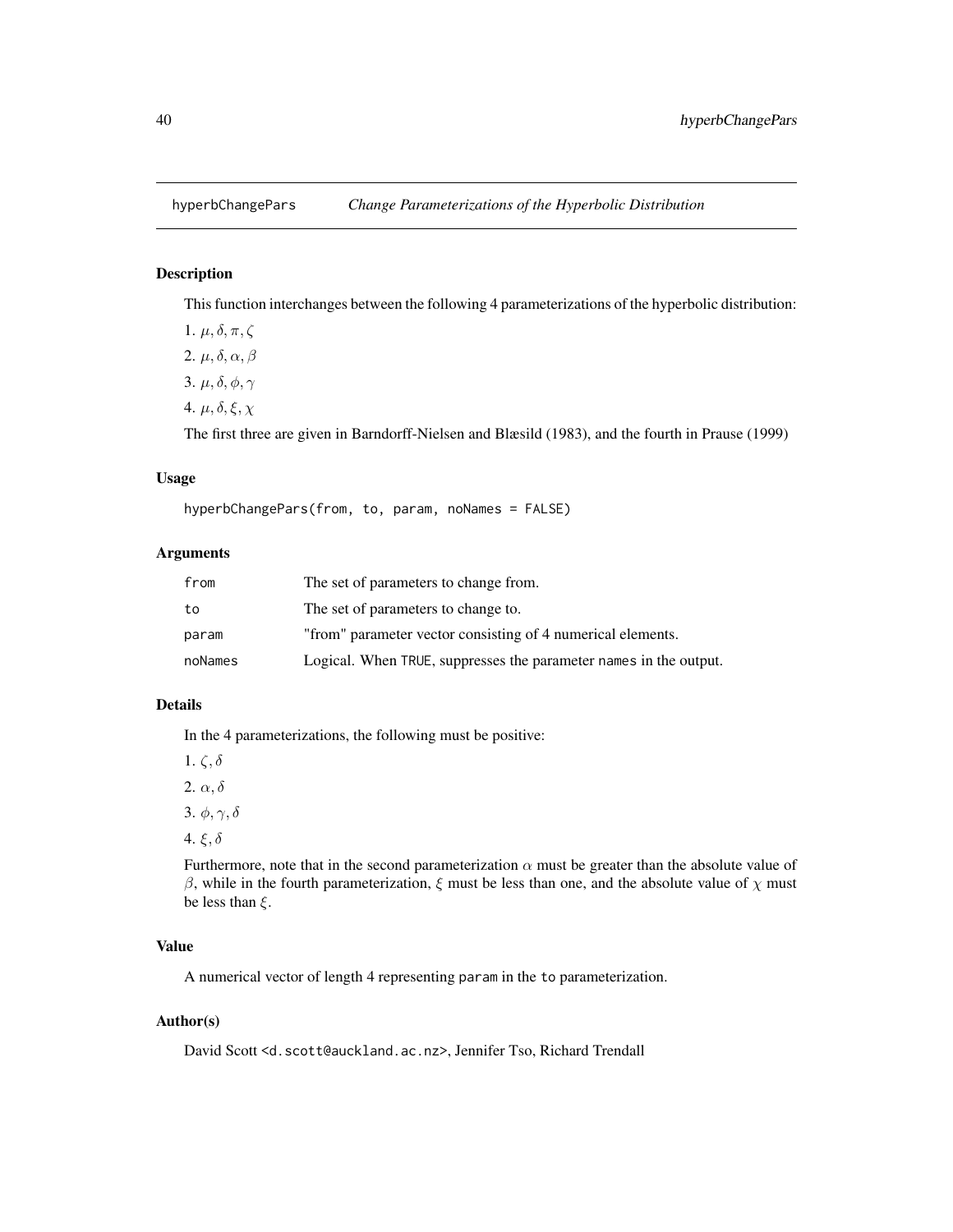# hyperbCvMTest 41

#### References

Barndorff-Nielsen, O. and Blæsild, P. (1983). Hyperbolic distributions. In *Encyclopedia of Statistical Sciences*, eds., Johnson, N. L., Kotz, S. and Read, C. B., Vol. 3, pp. 700–707. New York: Wiley.

Prause, K. (1999) *The generalized hyperbolic models: Estimation, financial derivatives and risk measurement.* PhD Thesis, Mathematics Faculty, University of Freiburg.

## See Also

[dhyperb](#page-53-0)

#### Examples

```
param1 < -c(2, 1, 3, 1) # Parameterization 1
param2 <- hyperbChangePars(1, 2, param1) # Convert to parameterization 2
param2 baram2 1 parameterization 2
hyperbChangePars(2, 1, param2) # Back to parameterization 1
```
hyperbCvMTest *Cramer-von~Mises Test of a Hyperbolic Distribution*

#### <span id="page-40-1"></span>Description

Carry out a Crämer-von~Mises test of a hyperbolic distribution where the parameters of the distribution are estimated, or calculate the p-value for such a test.

## Usage

```
hyperbCvMTest(x, mu = 0, delta = 1, alpha = 1, beta = 0,
              param = c(mu, delta, alpha, beta),
              conf. level = 0.95, ...hyperbCvMTestPValue(delta = 1, alpha = 1, beta = 0, Wsq, digits = 3)
## S3 method for class 'hyperbCvMTest'
print(x, prefix = "\setminus t", ...)
```

| $\mathsf{x}$ | A numeric vector of data values for hyperbCvMTest, or object of class "hyperbCvMTest"<br>for print.hyperbCvMTest. |
|--------------|-------------------------------------------------------------------------------------------------------------------|
| mu           | $\mu$ is the location parameter. By default this is set to 0.                                                     |
| delta        | $\delta$ is the scale parameter of the distribution. A default value of 1 has been set.                           |
| alpha        | $\alpha$ is the tail parameter, with a default value of 1.                                                        |
| beta         | $\beta$ is the skewness parameter, by default this is 0.                                                          |
| param        | Parameters of the hyperbolic distribution taking the form $c$ (mu, delta, alpha, beta).                           |
| conf.level   | Confidence level of the the confidence interval.                                                                  |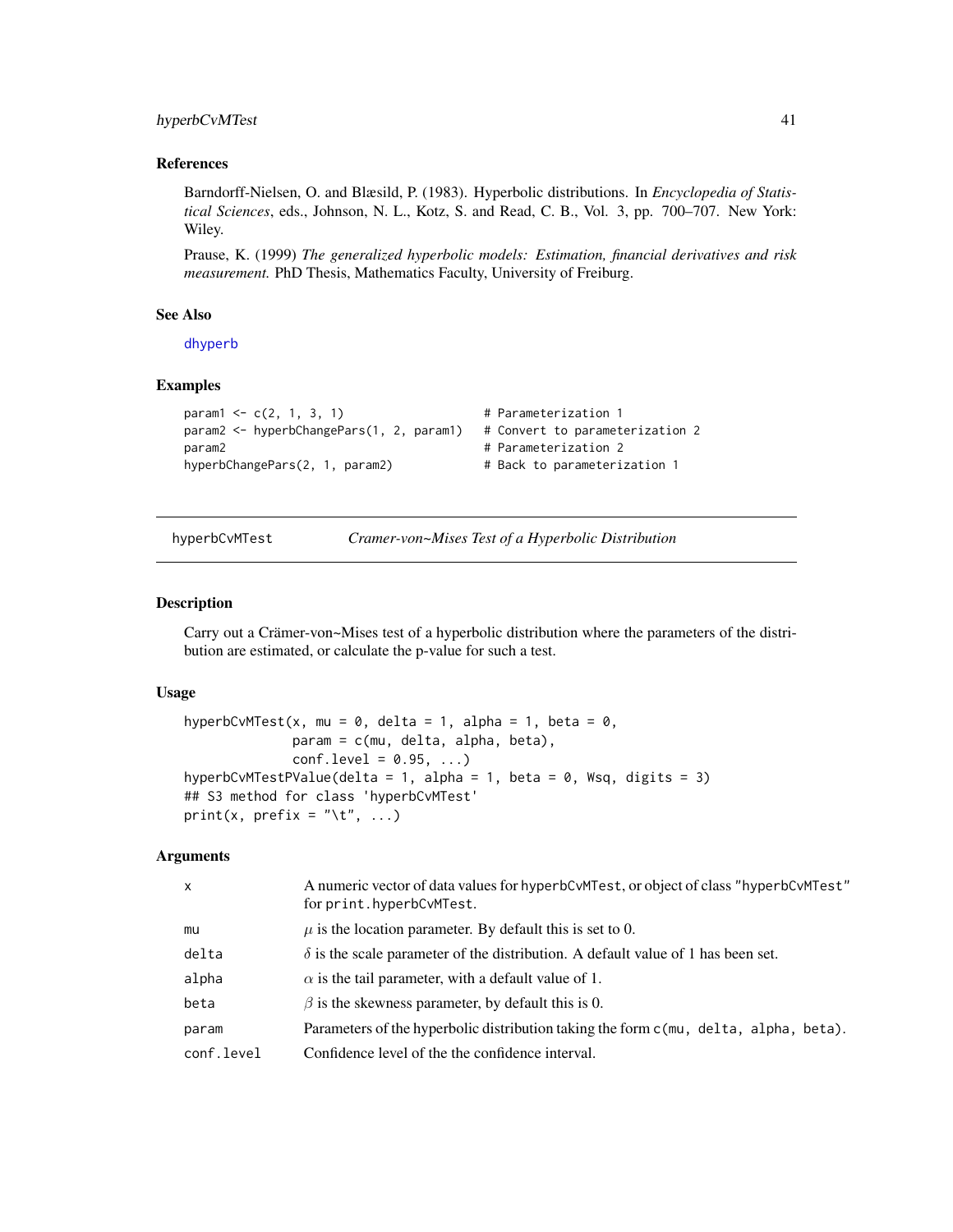| .      | Further arguments to be passed to or from methods.                                            |
|--------|-----------------------------------------------------------------------------------------------|
| Wsa    | Value of the test statistic in the Crämer-von~Mises test of the hyperbolic distri-<br>bution. |
| digits | Number of decimal places for p-value.                                                         |
| prefix | Character(s) to be printed before the description of the test.                                |

## Details

hyperbCvMTest carries out a Crämer-von~Mises goodness-of-fit test of the hyperbolic distribution. The parameter param must be given in the  $(\alpha, \beta)$  parameterization.

hyperbCvMTestPValue calculates the p-value of the test, and is not expected to be called by the user. The method used is interpolation in Table 5 given in Puig & Stephens (2001), which assumes all the parameters of the distribution are unknown. Since the table used is limited, large p-values are simply given as " $\sim$ -0.25" and very small ones as " $\ll$ -0.01". The table is created as the matrix wsqTable when the package GeneralizedHyperbolic is invoked.

print.hyperbCvMTest prints the output from the Crämer-von~Mises goodness-of-fit test for the hyperbolic distribution in very similar format to that provided by print.htest. The only reason for having a special print method is that p-values can be given as less than some value or greater than some value, such as "<\ ~0.01", or ">\ ~0.25".

#### Value

hyperbCvMTest returns a list with class hyperbCvMTest containing the following components:

| statistic | The value of the test statistic.                                                                             |
|-----------|--------------------------------------------------------------------------------------------------------------|
| method    | A character string with the value "Crämer-von~Mises test of hyperbolic distri-<br>bution".                   |
| data.name | A character string giving the name(s) of the data.                                                           |
| parameter | The value of the parameter param                                                                             |
| p.value   | The p-value of the test.                                                                                     |
| warn      | A warning if the parameter values are outside the limits of the table given in<br>Puig & Stephens $(2001)$ . |

hyperbCvMTestPValue returns a list with the elements p.value and warn only.

## Author(s)

David Scott, Thomas Tran

# References

Puig, Pedro and Stephens, Michael A. (2001), Goodness-of-fit tests for the hyperbolic distribution. *The Canadian Journal of Statistics/La Revue Canadienne de Statistique*, 29, 309–320.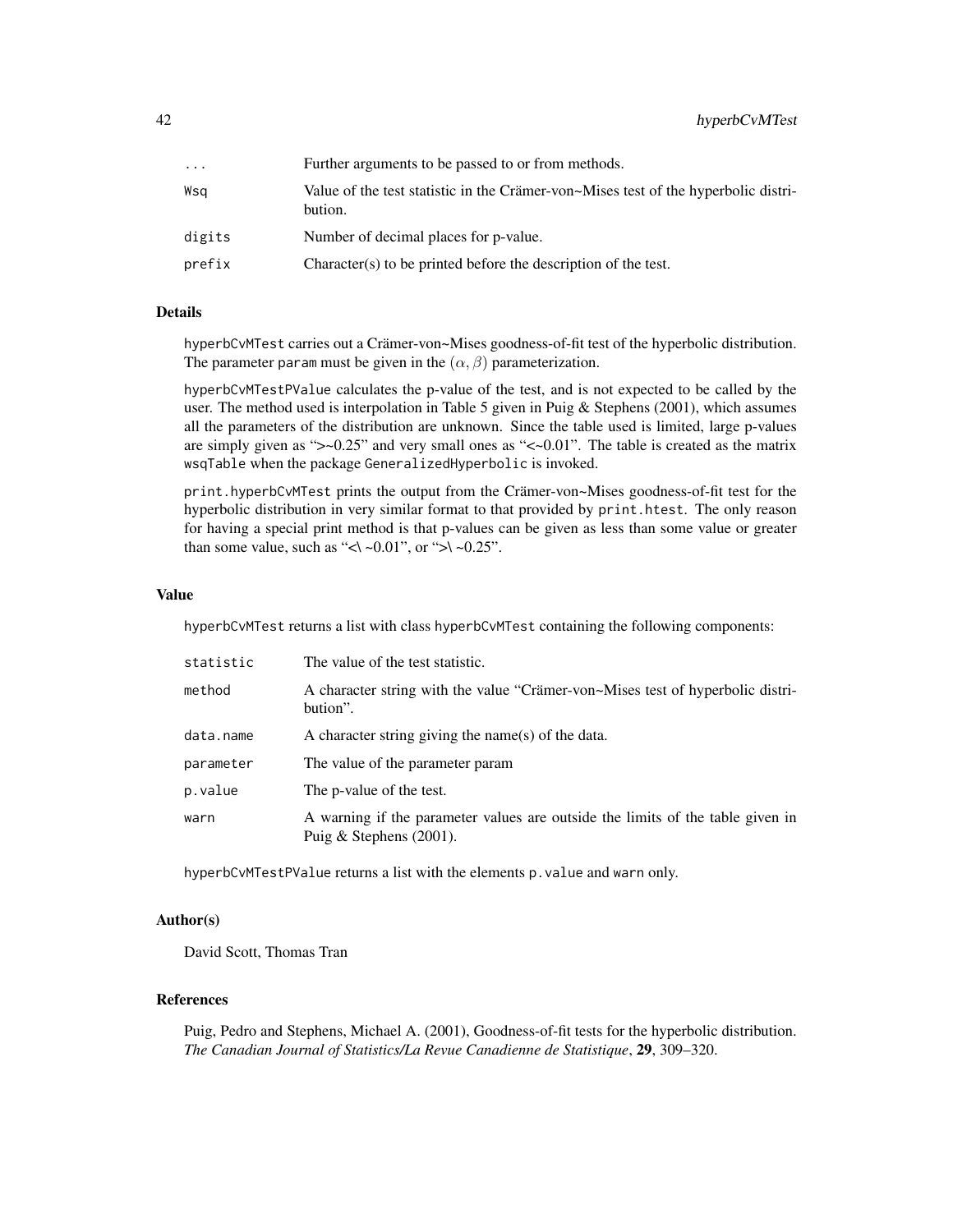#### hyperbFit 43

## Examples

```
param <- c(2, 2, 2, 1.5)
dataVector <- rhyperb(500, param = param)
fittedparam <- hyperbFit(dataVector)$param
hyperbCvMTest(dataVector, param = fittedparam)
dataVector <- rnorm(1000)
fittedparam <- hyperbFit(dataVector, startValues = "FN")$param
hyperbCvMTest(dataVector, param = fittedparam)
```
hyperbFit *Fit the Hyperbolic Distribution to Data*

#### **Description**

Fits a hyperbolic distribution to data. Displays the histogram, log-histogram (both with fitted densities), Q-Q plot and P-P plot for the fit which has the maximum likelihood.

#### Usage

```
hyperbFit(x, freq = NULL, paramStart = NULL,
            startMethod = c("Nelder-Mead","BFGS"),
            startValues = c("BN","US","FN","SL","MoM"),
            criterion = "MLE",
            method = c("Nelder-Mead","BFGS","nlm",
                       "L-BFGS-B","nlminb","constrOptim"),
            plots = FALSE, printOut = FALSE,
            controlBFGS = list(maxit = 200),
            controlNM = list(maxit = 1000), maxitNLM = 1500,
            controlLEFGSB = list(maxit = 200),
            controlNLMINB = list(),
            controlCO = list(), ...)## S3 method for class 'hyperbFit'
print(x,
       digits = max(3, getOption("digits") - 3), ...## S3 method for class 'hyperbFit'
plot(x, which = 1:4,plotTitles = paste(c("Histogram of ","Log-Histogram of ",
                        "Q-Q Plot of ","P-P Plot of "), x$obsName,
                        sep = ""),
     ask = prod(par("mfcol")) < length(which) & dev.interactive(), ...)## S3 method for class 'hyperbFit'
coef(object, ...)
 ## S3 method for class 'hyperbFit'
vcov(object, ...)
```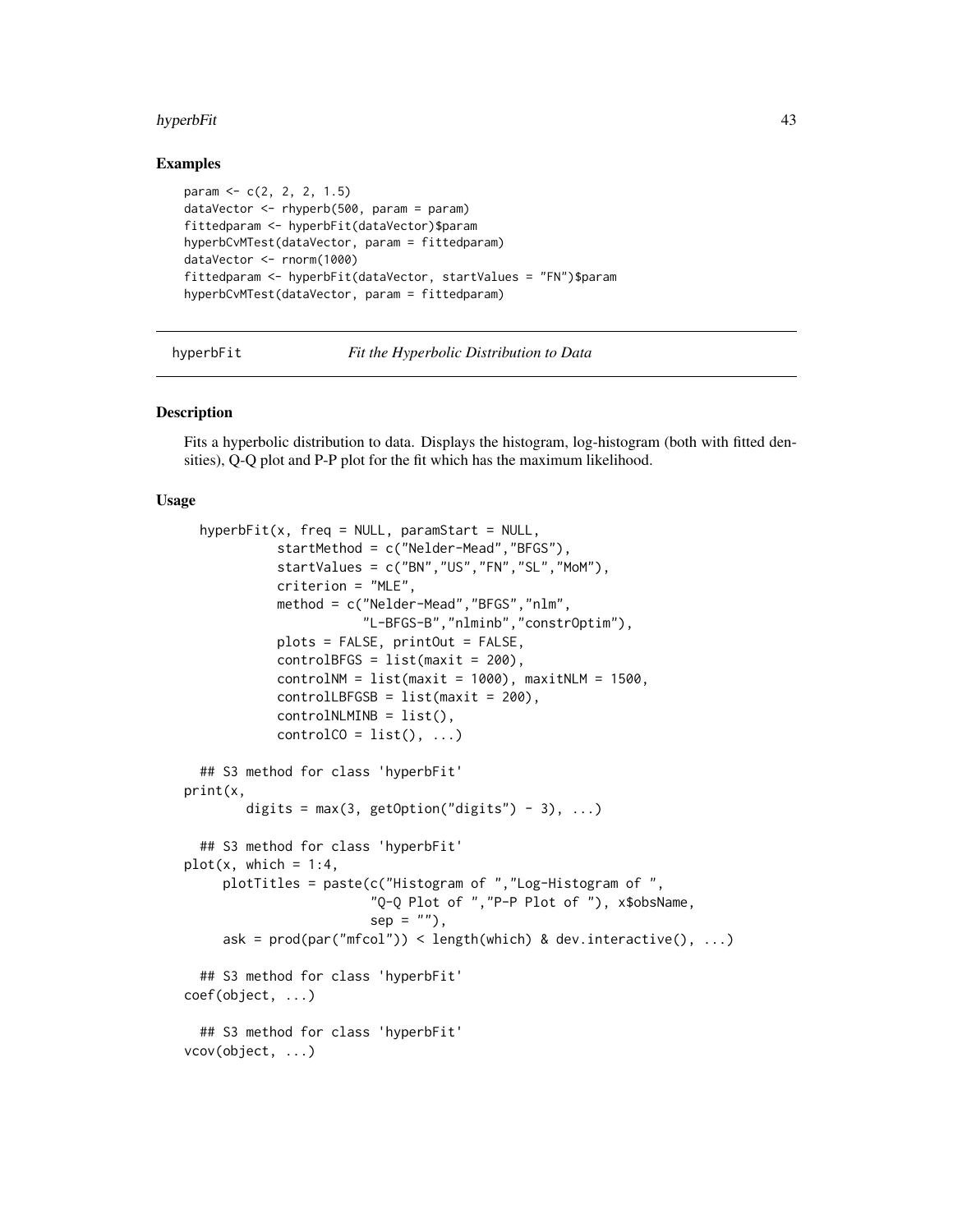# Arguments

| X             | Data vector for hyperbFit. Object of class "hyperbFit" for print. hyperbFit<br>and plot.hyperbFit.             |
|---------------|----------------------------------------------------------------------------------------------------------------|
| freg          | A vector of weights with length equal to $length(x)$ .                                                         |
| paramStart    | A user specified starting parameter vector paramitaking the form c(mu, delta, alpha, beta).                    |
| startMethod   | Method used by hyperbFitStart in calls to optim.                                                               |
| startValues   | Code giving the method of determining starting values for finding the maximum<br>likelihood estimate of param. |
| criterion     | Currently only "MLE" is implemented.                                                                           |
| method        | Different optimisation methods to consider. See Details.                                                       |
| plots         | Logical. If FALSE suppresses printing of the histogram, log-histogram, Q-Q plot<br>and P-P plot.               |
| printOut      | Logical. If FALSE suppresses printing of results of fitting.                                                   |
| controlBFGS   | A list of control parameters for optim when using the "BFGS" optimisation.                                     |
| controlNM     | A list of control parameters for optim when using the "Nelder-Mead" optimi-<br>sation.                         |
| maxitNLM      | A positive integer specifying the maximum number of iterations when using the<br>"nlm" optimisation.           |
| controlLBFGSB | A list of control parameters for optim when using the "L-BFGS-B" optimisation.                                 |
| controlNLMINB | A list of control parameters for n1minb when using the "n1minb" optimisation.                                  |
| controlCO     | A list of control parameters for constrOptim when using the "constrOptim"<br>optimisation.                     |
| digits        | Desired number of digits when the object is printed.                                                           |
| which         | If a subset of the plots is required, specify a subset of the numbers 1:4.                                     |
| plotTitles    | Titles to appear above the plots.                                                                              |
| ask           | Logical. If TRUE, the user is <i>asked</i> before each plot, see $par(ask = .)$ .                              |
| $\cdots$      | Passes arguments to par, hist, logHist, qqhyperb and pphyperb.                                                 |
| object        | Object of class "hyperbFit" for coef. hyperbFit and for vcov. hyperbFit.                                       |

# Details

startMethod can be either "BFGS" or "Nelder-Mead".

startValues can be one of the following:

- "US"User-supplied.
- "BN"Based on Barndorff-Nielsen (1977).
- "FN"A fitted normal distribution.
- "SL"Based on a fitted skew-Laplace distribution.
- "MoM"Method of moments.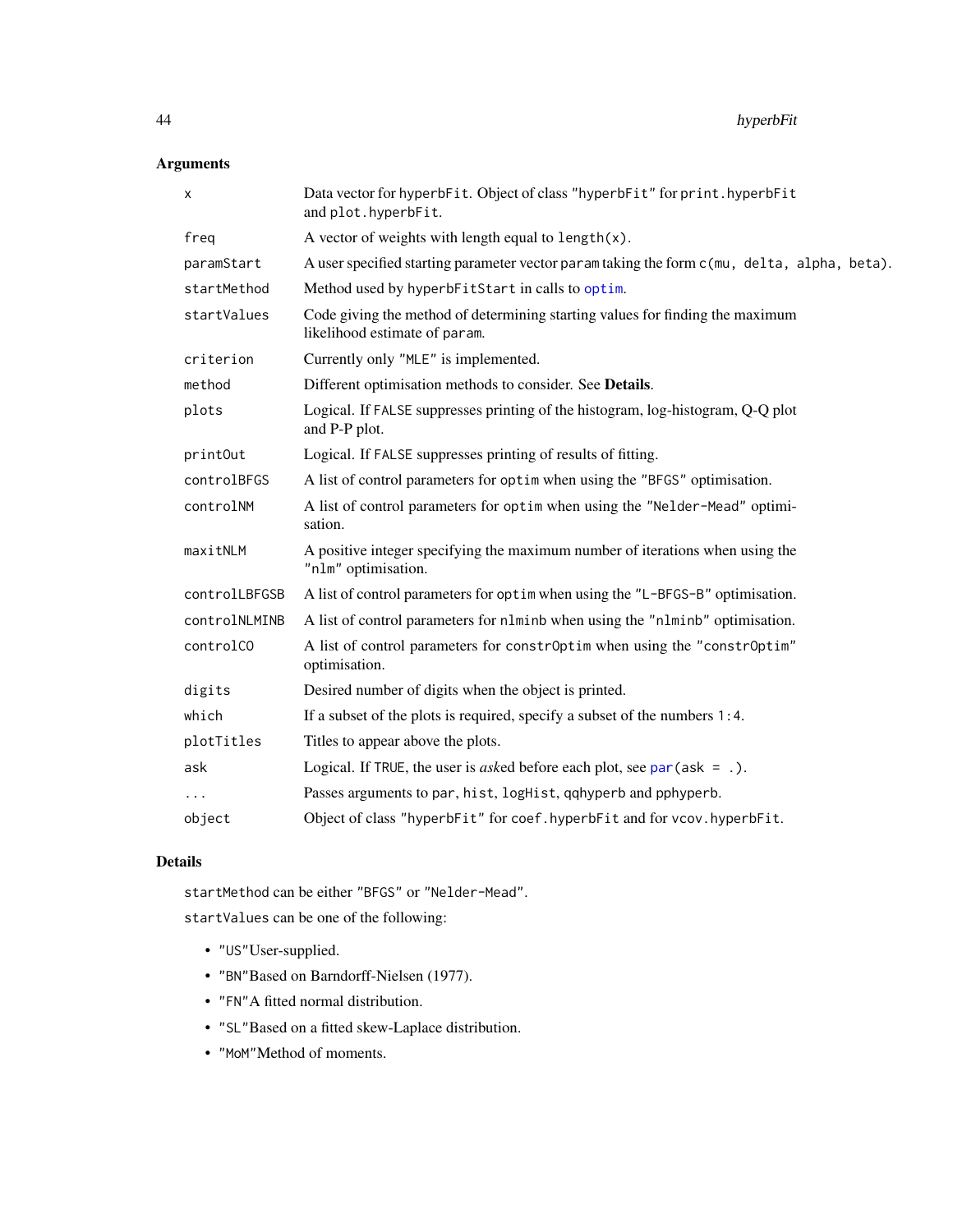## hyperbFit 45

For the details concerning the use of paramStart, startMethod, and startValues, see [hyperbFitStart](#page-45-0). The six optimisation methods currently available are:

- "BFGS"Uses the quasi-Newton method "BFGS" as documented in [optim](#page-0-0).
- "Nelder-Mead"Uses an implementation of the Nelder and Mead method as documented in [optim](#page-0-0).
- "nlm"Uses the [nlm](#page-0-0) function in R.
- "L-BFGS-B"Uses the quasi-Newton method with box constraints "L-BFGS-B" as documented in [optim](#page-0-0).
- "nlminb"Uses the [nlminb](#page-0-0) function in R.
- "constrOptim"Uses the [constrOptim](#page-0-0) function in R.

For details of how to pass control information for optimisation using optim, nlm, nlminb and constrOptim, see [optim](#page-0-0), [nlm](#page-0-0), [nlminb](#page-0-0) and [constrOptim](#page-0-0).

When method = "nlm" is used, warnings may be produced. These do not appear to be a problem.

## Value

hyperbFit returns a list with components:

| param       | A vector giving the maximum likelihood estimate of param, as c(mu, delta, alpha, beta).               |
|-------------|-------------------------------------------------------------------------------------------------------|
| maxLik      | The value of the maximised log-likelihood.                                                            |
| method      | Optimisation method used.                                                                             |
| conv        | Convergence code. See the relevant documentation (either optim or nlm) for<br>details on convergence. |
| iter        | Number of iterations of optimisation routine.                                                         |
| obs         | The data used to fit the hyperbolic distribution.                                                     |
| obsName     | A character string with the actual x argument name.                                                   |
| paramStart  | Starting value of param returned by call to hyperbFitStart.                                           |
| svName      | Descriptive name for the method finding start values.                                                 |
| startValues | Acronym for the method of finding start values.                                                       |
| breaks      | The cell boundaries found by a call to hist.                                                          |
| midpoints   | The cell midpoints found by a call to hist.                                                           |
| empDens     | The estimated density found by a call to hist.                                                        |

## Author(s)

David Scott <d.scott@auckland.ac.nz>, Ai-Wei Lee, Jennifer Tso, Richard Trendall, Thomas Tran, Christine Yang Dong

## References

Barndorff-Nielsen, O. (1977) Exponentially decreasing distributions for the logarithm of particle size, *Proc. Roy. Soc. Lond.* A353, 401–419.

Fieller, N. J., Flenley, E. C. and Olbricht, W. (1992) Statistics of particle size data. *Appl. Statist.* 41, 127–146.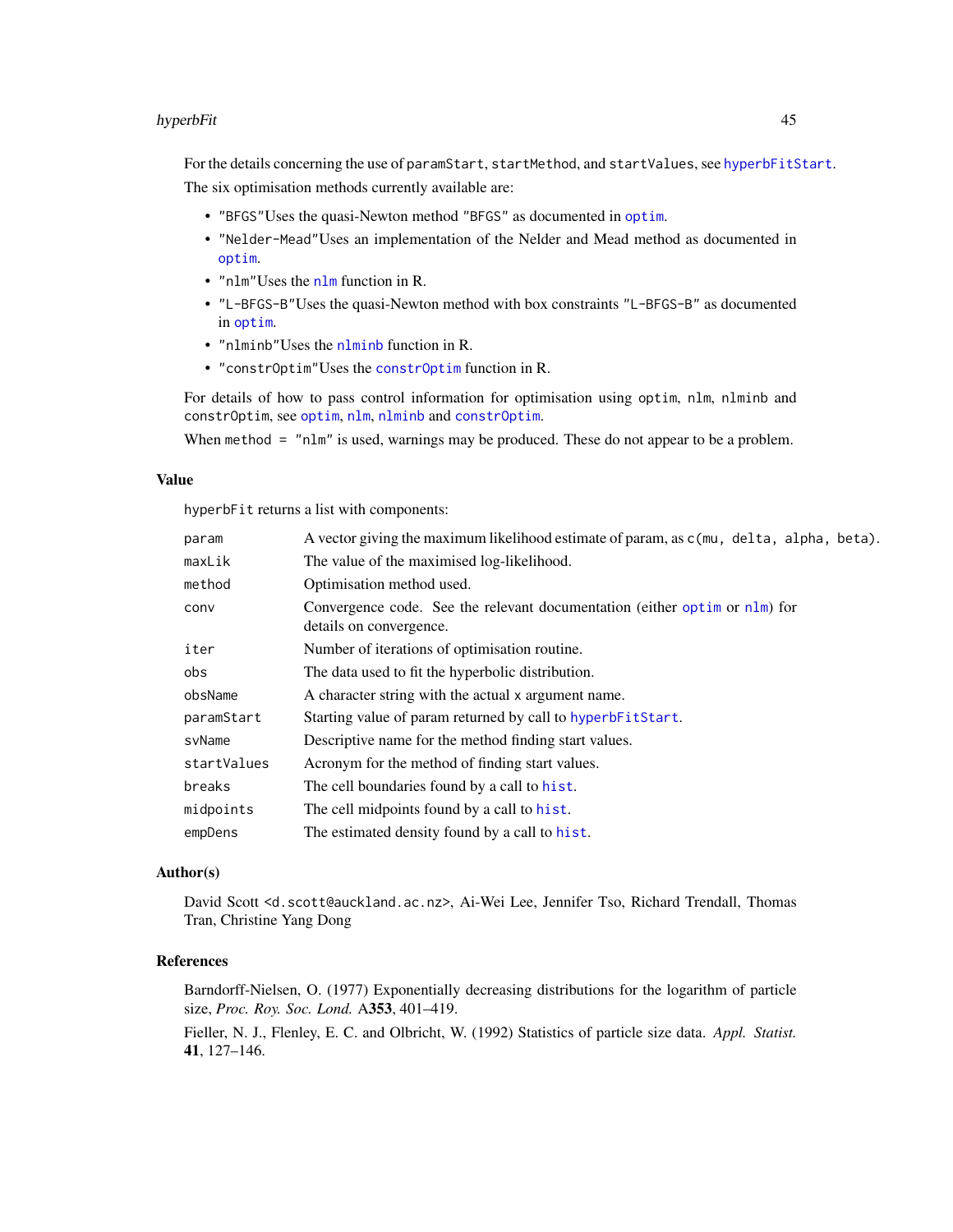# See Also

[optim](#page-0-0), [nlm](#page-0-0), [nlminb](#page-0-0), [constrOptim](#page-0-0), [par](#page-0-0), [hist](#page-0-0), [logHist](#page-0-0) (pkg [DistributionUtils](https://CRAN.R-project.org/package=DistributionUtils)), [qqhyperb](#page-57-0), [pphyperb](#page-57-0), [dskewlap](#page-78-0) and [hyperbFitStart](#page-45-0).

## Examples

```
param <- c(2, 2, 2, 1)
dataVector <- rhyperb(500, param = param)
## See how well hyperbFit works
hyperbFit(dataVector)
hyperbFit(dataVector, plots = TRUE)
fit <- hyperbFit(dataVector)
par(mfrow = c(1, 2))plot(fit, which = c(1, 3))## Use nlm instead of default
hyperbFit(dataVector, method = "nlm")
```
<span id="page-45-0"></span>hyperbFitStart *Find Starting Values for Fitting a Hyperbolic Distribution*

# Description

Finds starting values for input to a maximum likelihood routine for fitting hyperbolic distribution to data.

## Usage

```
hyperbFitStart(x, startValues = c("BN","US","FN","SL","MoM"),
               paramStart = NULL,
               startMethodSL = c("Nelder-Mead","BFGS"),
               startMethodMoM = c("Nelder-Mead","BFGS"), ...)
hyperbFitStartMoM(x, startMethodMoM = "Nelder-Mead", ...)
```

| $\mathsf{x}$  | Data vector.                                                                       |
|---------------|------------------------------------------------------------------------------------|
| startValues   | Vector of the different starting values to consider. See Details.                  |
| paramStart    | "US".<br>Starting values for param if startValues =                                |
| startMethodSL | Method used by call to optim in finding skew Laplace estimates.                    |
|               | startMethodMoM Method used by call to optimin finding method of moments estimates. |
|               | Passes arguments to hist and optim.                                                |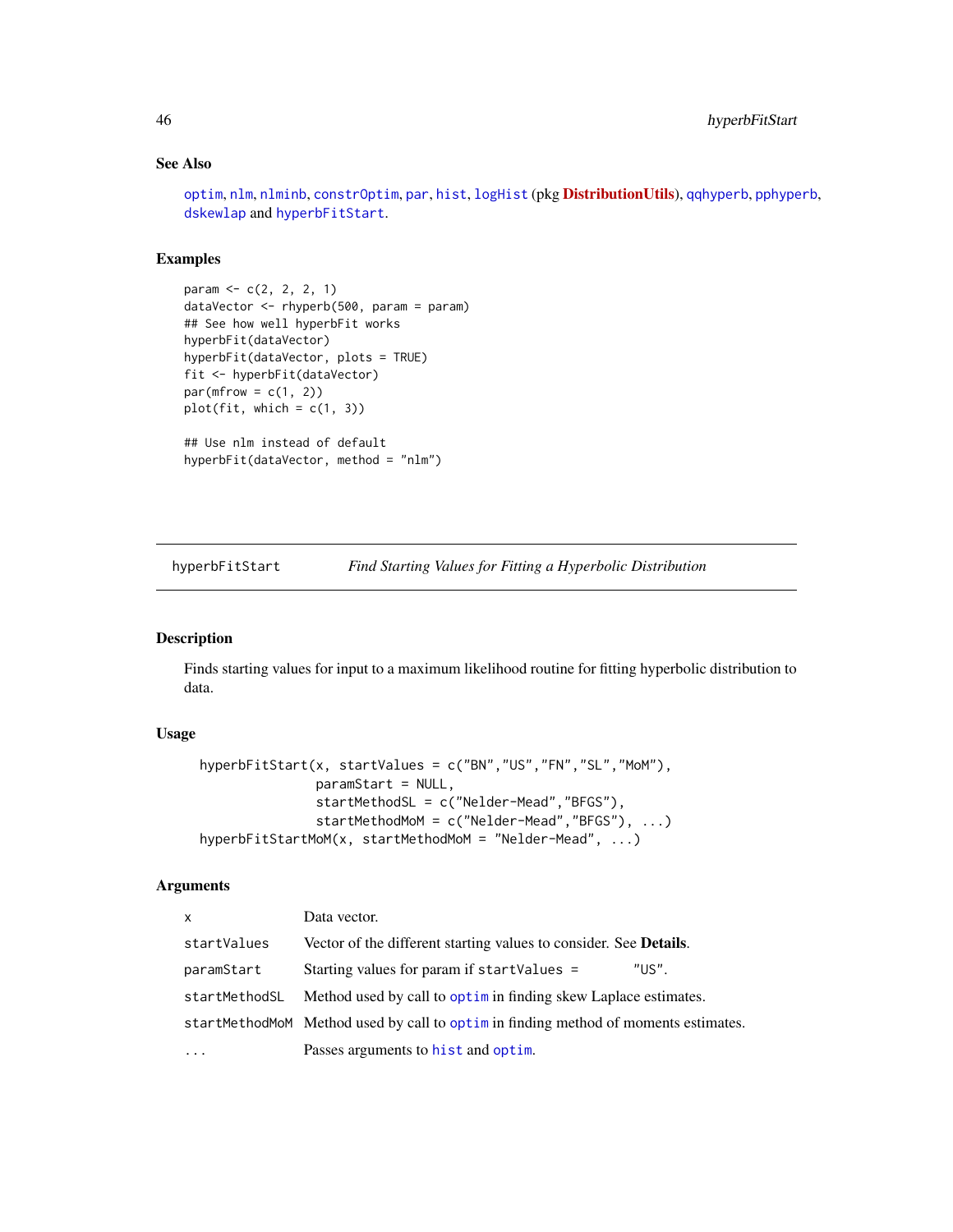# hyperbFitStart 47

# Details

Possible values of the argument startValues are the following:

- "US"User-supplied.
- "BN"Based on Barndorff-Nielsen (1977).
- "FN"A fitted normal distribution.
- "SL"Based on a fitted skew-Laplace distribution.
- "MoM"Method of moments.

If startValues = "US" then a value must be supplied for paramStart.

If startValues = "MoM", hyperbFitStartMoM is called. These starting values are based on Barndorff-Nielsen *et al* (1985).

If startValues =  $"SL"$ , or startValues =  $"MOM"$  an initial optimisation is needed to find the starting values. These optimisations call [optim](#page-0-0).

# Value

hyperbFitStart returns a list with components:

| paramStart | A vector with elements mu, delta, alpha and beta giving the starting value of<br>param. |
|------------|-----------------------------------------------------------------------------------------|
| breaks     | The cell boundaries found by a call to hist.                                            |
| midpoints  | The cell midpoints found by a call to hist.                                             |
| empDens    | The estimated density found by a call to hist.                                          |

hyperbFitStartMoM returns only the method of moments estimates as a vector with elements mu, delta, alpha and beta.

## Author(s)

David Scott <d.scott@auckland.ac.nz>, Ai-Wei Lee, Jennifer Tso, Richard Trendall, Thomas Tran

#### References

Barndorff-Nielsen, O. (1977) Exponentially decreasing distributions for the logarithm of particle size, *Proc. Roy. Soc. Lond.*, A353, 401–419.

Barndorff-Nielsen, O., Blæsild, P., Jensen, J., and Sörenson, M. (1985). The fascination of sand. In *A celebration of statistics, The ISI Centenary Volume*, eds., Atkinson, A. C. and Fienberg, S. E., pp. 57–87. New York: Springer-Verlag.

Fieller, N. J., Flenley, E. C. and Olbricht, W. (1992) Statistics of particle size data. *Appl. Statist.*, 41, 127–146.

## See Also

[dhyperb](#page-53-0), [dskewlap](#page-78-0), [hyperbFit](#page-42-0), [hist](#page-0-0), and [optim](#page-0-0).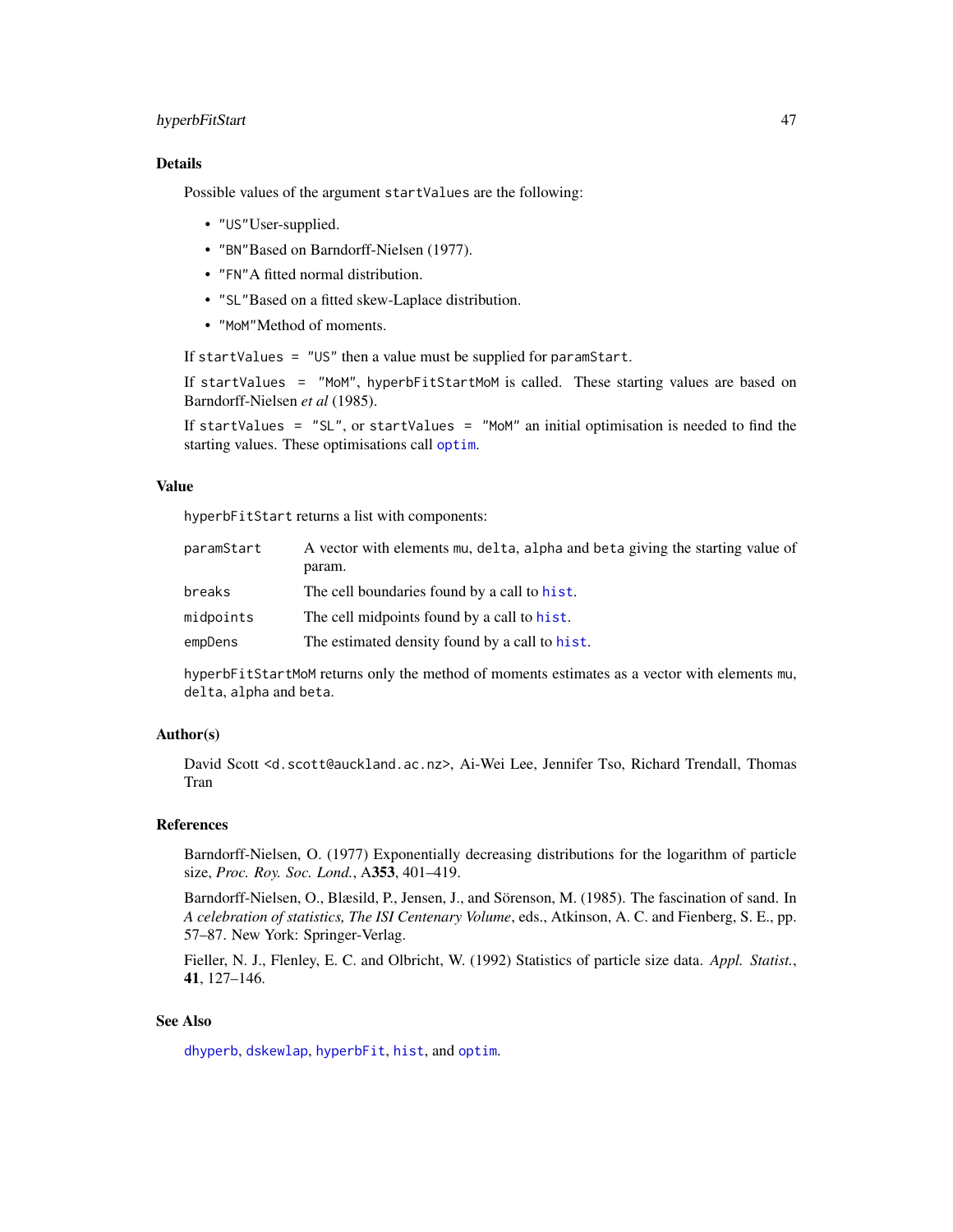## Examples

```
param <- c(2, 2, 2, 1)
dataVector <- rhyperb(500, param = param)
hyperbFitStart(dataVector, startValues = "FN")
hyperbFitStartMoM(dataVector)
hyperbFitStart(dataVector, startValues = "MoM")
```
hyperbHessian *Calculate Two-Sided Hessian for the Hyperbolic Distribution*

## Description

Calculates the Hessian of a function, either exactly or approximately. Used to obtain the information matrix for maximum likelihood estimation.

#### Usage

```
hyperbHessian(x, param, hessianMethod = "exact",
               which\text{Param} = 1:5)
sumX(x, mu, delta, r, k)
```
## Arguments

| $\mathsf{x}$  | Data vector.                                                                                                                                                                                                                                                                                                                                        |  |  |
|---------------|-----------------------------------------------------------------------------------------------------------------------------------------------------------------------------------------------------------------------------------------------------------------------------------------------------------------------------------------------------|--|--|
| param         | The maximum likelihood estimates parameter vector of the hyperbolic distribu-<br>tion. There are five different sets of parameterazations can be used in this func-<br>tion, the first four sets are listed in hyperbChangePars and the last set is the log<br>scale of the first set of the parameterization, i.e., mu, log(delta), Pi, log(zeta). |  |  |
| hessianMethod | Two methods are available to calculate the Hessian exactly ("exact") or ap-<br>proximately ("tshessian").                                                                                                                                                                                                                                           |  |  |
| whichParam    | Numeric. A number between 1 to 5 indicating which set of the parameterization<br>is the specified value in argument param belong to.                                                                                                                                                                                                                |  |  |
| mu            | Value of the parameter $\mu$ of the hyperbolic distribution.                                                                                                                                                                                                                                                                                        |  |  |
| delta         | Value of the parameter $\delta$ of the hyperbolic distribution.                                                                                                                                                                                                                                                                                     |  |  |
| r             | Parameter used in calculating a cumulative sum of the data vector x.                                                                                                                                                                                                                                                                                |  |  |
| k             | Parameter used in calculating a cumulative sum of the data vector x.                                                                                                                                                                                                                                                                                |  |  |

# Details

The formulae for the exact Hessian are derived by Maple software with some simplifications. For now, the exact Hessian can only be obtained based on the first, second or the last parameterization sets. The approximate Hessian is obtained via a call to tsHessian from the package DistributionUtils. summary.hyperbFit calls the function hyperbHessian to calculate the Hessian matrix when the argument hessian = TRUE.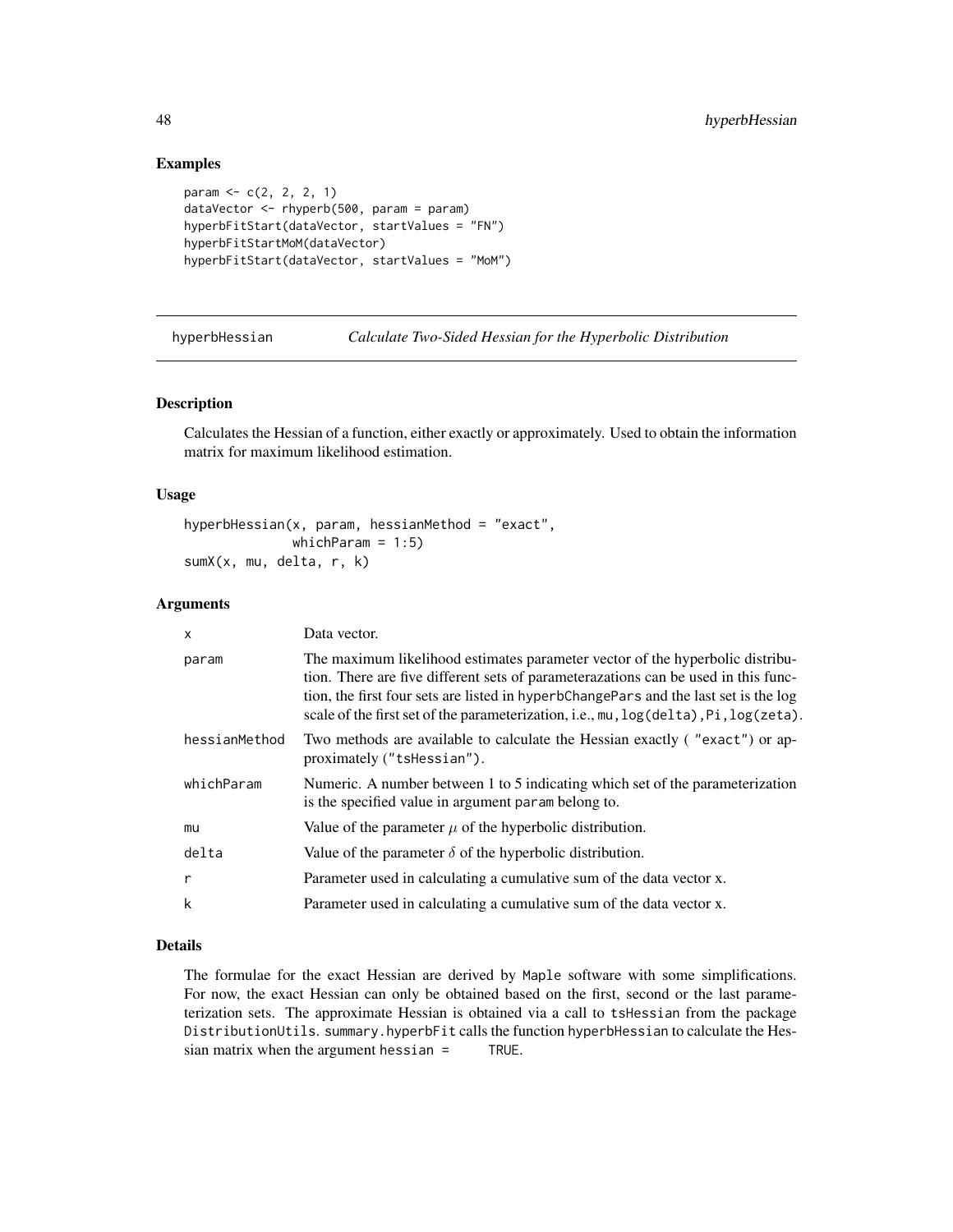#### hyperblm 49

#### Value

hyperbHessian gives the approximate or exact Hessian matrix for the data vector x and the estimated parameter vector param. sumX is a sum term used in calculating the exact Hessian. It is called by hyperbHessian when the argument hessianMethod = "exact". It is not expected to be called directly by users.

## Author(s)

David Scott <d.scott@auckland.ac.nz>, Christine Yang Dong <c.dong@auckland.ac.nz>

#### Examples

```
### Calculate the exact Hessian using hyperbHessian:
param <- c(2, 2, 2, 1)
dataVector <- rhyperb(500, param = param)
fit <- hyperbFit(dataVector, method = "BFGS")
coef <- coef(fit)
hyperbHessian(x = dataVector, param = coef, hessianMethod = "exact",
             whichParam = 2)
### Or calculate the exact Hessian using summary.hyperbFit method:
summary(fit, hessian = TRUE)
```

```
## Calculate the approximate Hessian:
summary(fit, hessian = TRUE, hessianMethod = "tsHessian")
```

```
hyperblm Fitting Linear Models with Hyperbolic Errors
```
#### <span id="page-48-0"></span>Description

Fits linear models with hyperbolic errors. Can be used to carry out linear regression for data exhibiting heavy tails and skewness. Displays the histogram, log-histogram (both with fitted error distribution), Q-Q plot and residuals vs. fitted values plot for the fitted linear model.

## Usage

```
hyperblm(formula, data, subset, weights, na.action,
        xx = FALSE, y = FALSE, contrasts = NULL,offset, method = "Nelder-Mead",
         startMethod = "Nelder-Mead", startStarts = "BN",
         paramStart = NULL,
        maxiter = 100, tolerance = 0.0001,
         controlBFGS = list(maxit = 1000),
         controlNM = list(maxit = 10000),
        maxitNLM = 10000,
         controlCO = list(), silent = TRUE, ...)
```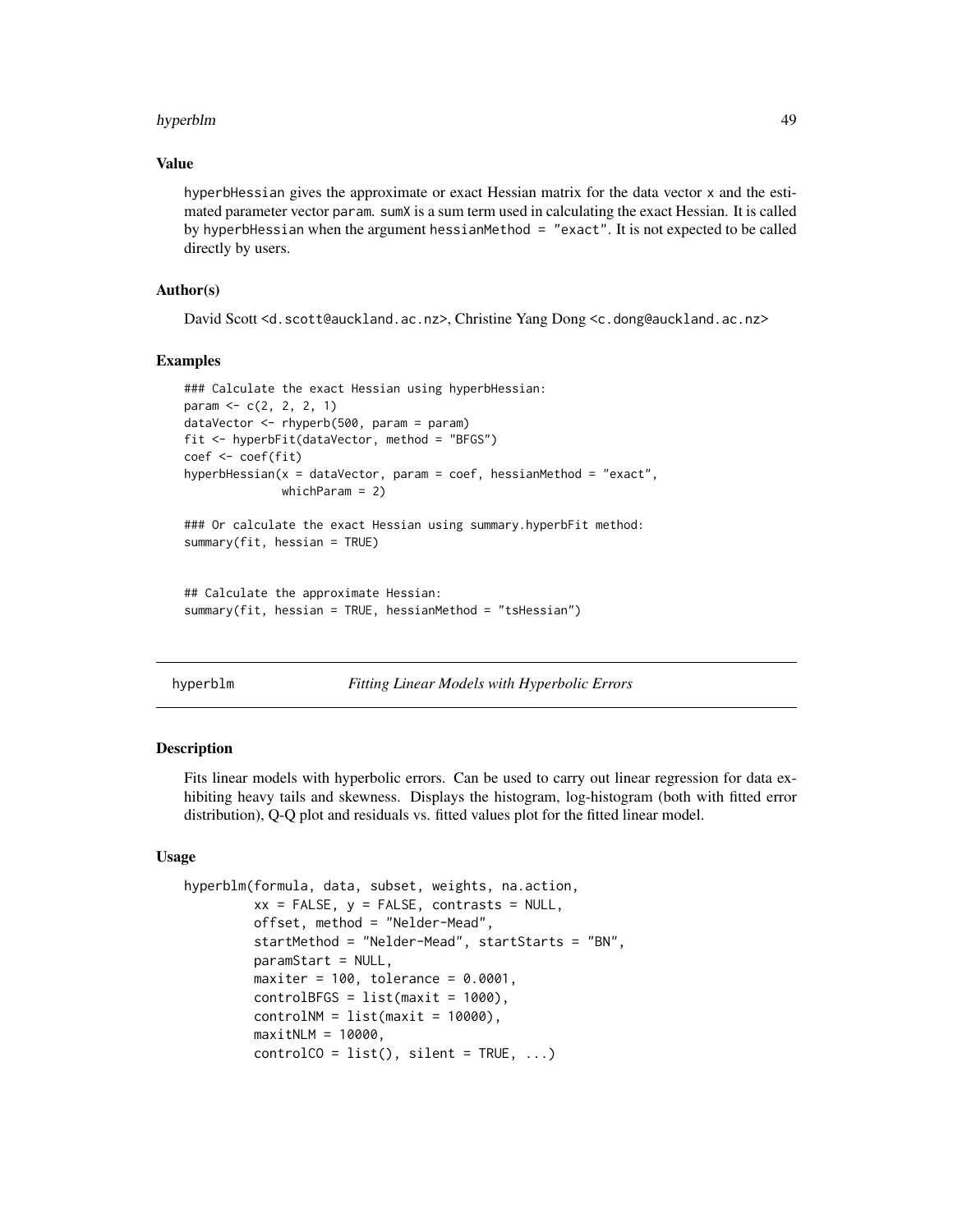```
## S3 method for class 'hyperblm'
print(x, \text{ digits} = max(3, \text{ getOption("digits")-3), ...})## S3 method for class 'hyperblm'
coef(object, ...)
## S3 method for class 'hyperblm'
plot(x, breaks = "FD",
                         plotTitles = c("Residuals vs Fitted Values",
                                         "Histogram of residuals",
                                         "Log-Histogram of residuals",
                                         "Q-Q Plot"),
                         ...)
```

| formula     | an object of class "formula" (or one that can be coerced to that class): a sym-<br>bolic description of the model to be fitted. The details of model specification are<br>given under 'Details'.                                                                                                |  |  |
|-------------|-------------------------------------------------------------------------------------------------------------------------------------------------------------------------------------------------------------------------------------------------------------------------------------------------|--|--|
| data        | an optional data frame, list or environment (or object coercible by as . data. frame<br>to a data frame) containing the variables in the model. If not found in data,<br>the variables are taken from environment (formula), typically the environment<br>from which 1m is called.              |  |  |
| subset      | an optional vector specifying a subset of observations to be used in the fitting<br>process.                                                                                                                                                                                                    |  |  |
| weights     | an optional vector of weights to be used in the fitting process. Should be NULL<br>or a numeric vector. If non-NULL, weighted least squares is used with weights<br>weights (that is, minimizing sum( $w*e^2$ )); otherwise ordinary least squares is<br>used. See also 'Details',              |  |  |
| na.action   | A function which indicates what should happen when the data contain NAs. The<br>default is set by the na. action setting of options, and is na. fail if that is<br>unset. The 'factory-fresh' default is na.omit. Another possible value is NULL,<br>no action. Value na exclude can be useful. |  |  |
| xx, y       | Logicals. If TRUE, the corresponding components of the fit (the explanatory<br>matrix and the response vector) are returned.                                                                                                                                                                    |  |  |
| contrasts   | An optional list. See the contrasts. arg of model. matrix. default.                                                                                                                                                                                                                             |  |  |
| offset      | An optional vector. See <b>Details</b> .                                                                                                                                                                                                                                                        |  |  |
| method      | Character. Possible values are "BFGS", "Nelder-Mead" and "nlm". See Details.                                                                                                                                                                                                                    |  |  |
| startMethod | Character. Possible values are "BFGS" and "Nelder-Mead". See Details.                                                                                                                                                                                                                           |  |  |
| startStarts | Character. Possible values are "BN", "FN", "SL", "US" and "MoM". See Details.                                                                                                                                                                                                                   |  |  |
| paramStart  | An optional vector. A vector of parameter start values for the optimization rou-<br>tine. See Details.                                                                                                                                                                                          |  |  |
| maxiter     | Numeric. The maximum number of two-stage optimization alternating itera-<br>tions. See <b>Details</b> .                                                                                                                                                                                         |  |  |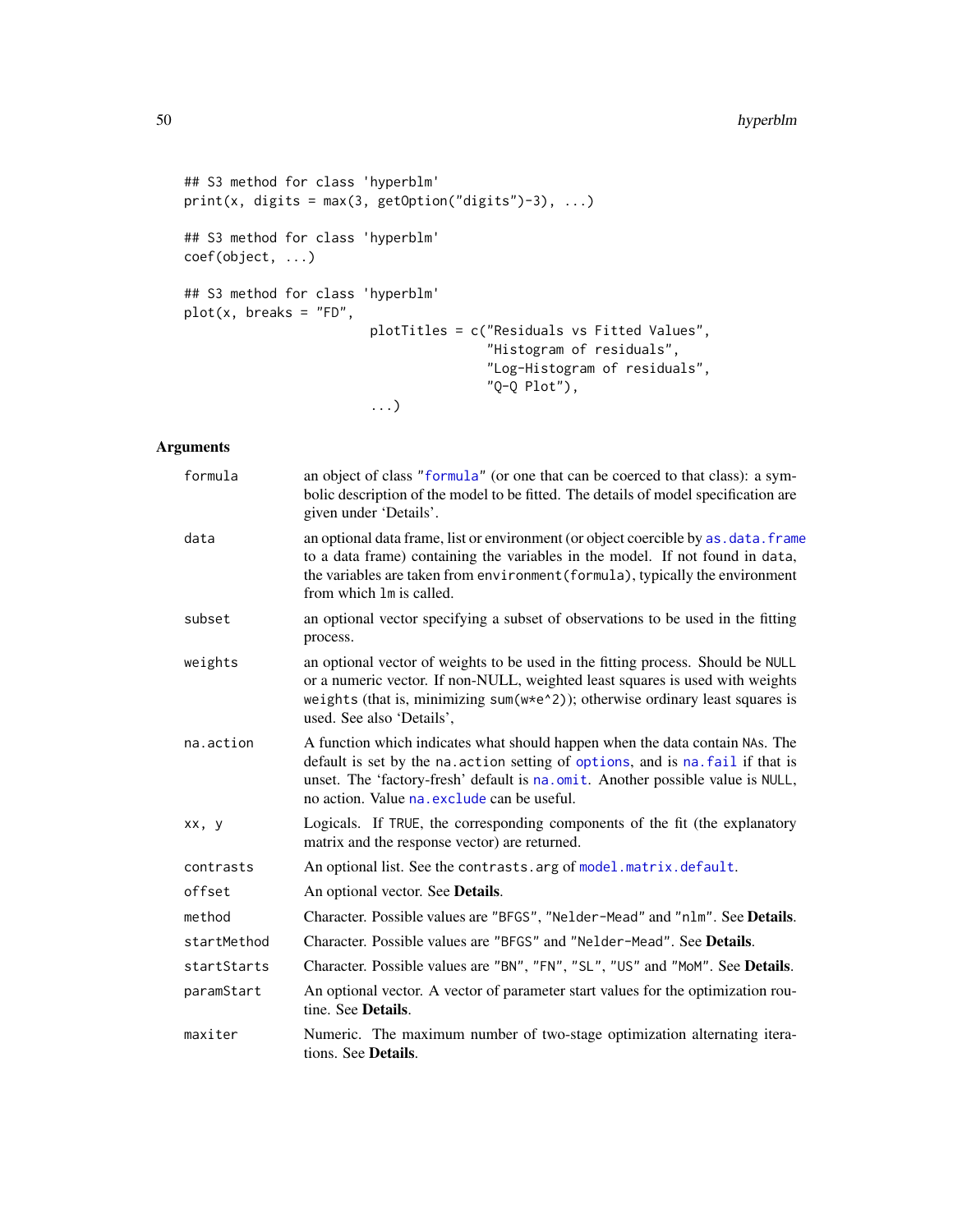#### hyperblm 51

| Numeric. The two-stage optimization convergence ratio. See Details.                                                                         |  |  |
|---------------------------------------------------------------------------------------------------------------------------------------------|--|--|
| controlBFGS, controlNM                                                                                                                      |  |  |
| Lists. Lists of control parameters for optim when using corresponding (BFGS,<br>Nelder-Mead) optimisation method in first stage. See optim. |  |  |
| Numeric. The maximum number of iterations for the NLM optimizer.                                                                            |  |  |
| List. A list of control parameters for constr0ptim in second stage.                                                                         |  |  |
| Logical. If TRUE, the error messgae of optimizer will not be displayed.                                                                     |  |  |
| An object of class "hyperblm".                                                                                                              |  |  |
| An object of class "hyperblm".                                                                                                              |  |  |
| May be a vector, a single number or a character string. See hist.                                                                           |  |  |
| Titles to appear above the plots.                                                                                                           |  |  |
| Numeric. Desired number of digits when the object is printed.                                                                               |  |  |
| Passes additional arguments to function hyperbFitStand, optim and constr0ptim.                                                              |  |  |
|                                                                                                                                             |  |  |

#### Details

Models for hyperblm are specified symbolically. A typical model has the form response  $\sim$  terms where response is the (numeric) response vector and terms is a series of terms which specifies a linear predictor for response. A terms specification of the form first + second indicates all the terms in first together with all the terms in second with duplicates removed. A specification of the form first:second indicates the set of terms obtained by taking the interactions of all terms in first with all terms in second. The specification first\*second indicates the *cross* of first and second. This is the same as first + second + first: second.

If the formula includes an [offset](#page-0-0), this is evaluated and subtracted from the response.

If response is a matrix a linear model is fitted separately by least-squares to each column of the matrix.

See [model.matrix](#page-0-0) for some further details. The terms in the formula will be re-ordered so that main effects come first, followed by the interactions, all second-order, all third-order and so on.

A formula has an implied intercept term. To remove this use either  $y \sim x - 1$  or  $y \sim 0 + x$ . See [formula](#page-0-0) for more details of allowed formulae.

Non-NULL weights can be used to indicate that different observations have different variances (with the values in weights being inversely proportional to the variances); or equivalently, when the elements of weights are positive integers  $w_i$ , that each response  $y_i$  is the mean of  $w_i$  unit-weight observations (including the case that there are  $w_i$  observations equal to  $y_i$  and the data have been summarized).

hyperblm calls the lower level function [hyperblmFit](#page-0-0) for the actual numerical computations.

All of weights, subset and offset are evaluated in the same way as variables in formula, that is first in data and then in the environment of formula.

hyperblmFit uses a two-stage alternating optimization routine. The quality of parameter start values (especially the error distribution parameters) is crucial to the routine's convergence. The user can specify the start values via the paramStart argument, otherwise the function finds reliable start values by calling the [hyperbFitStand](#page-0-0) function.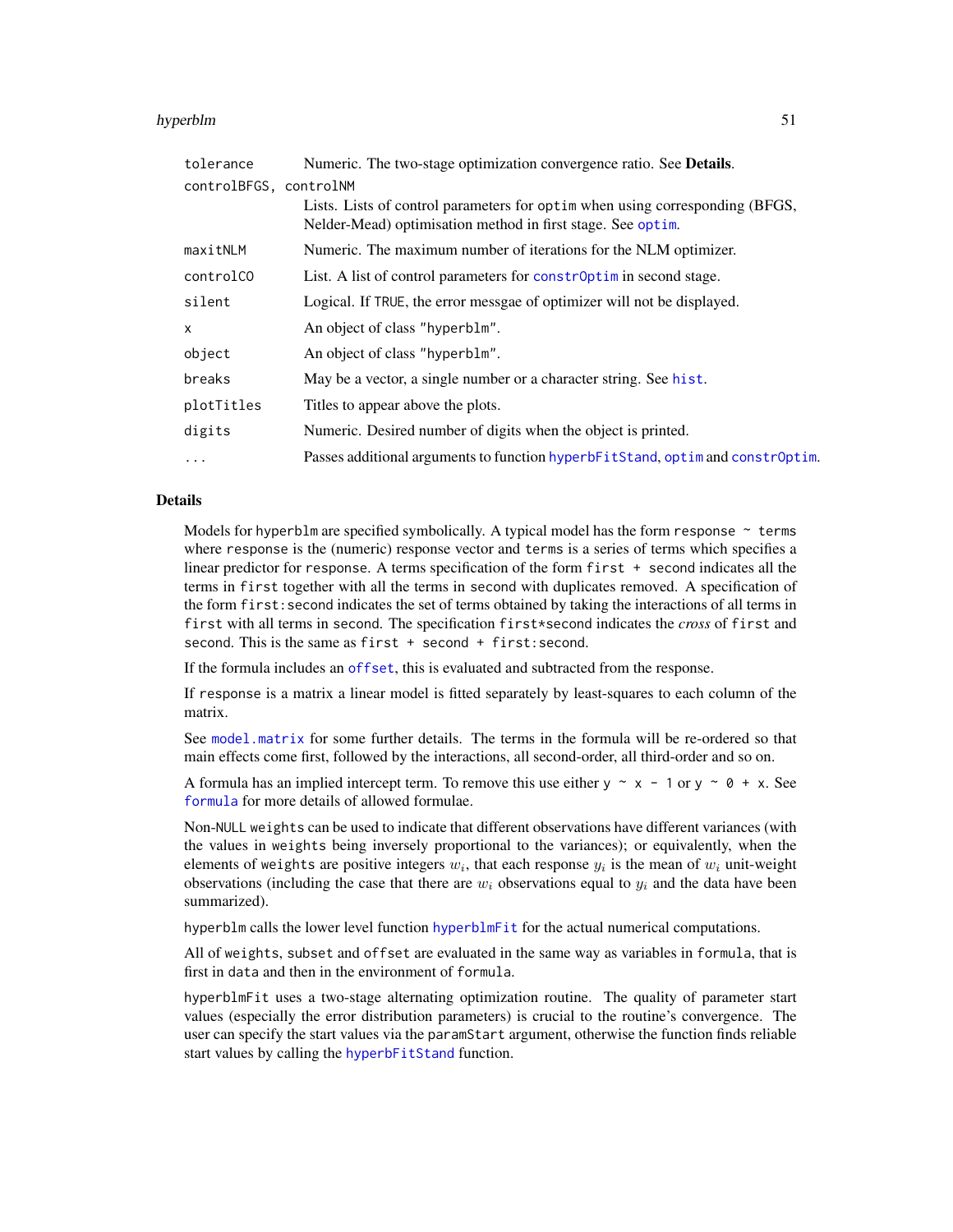startMethod in the argument list is the optimization method for function [hyperbFitStandStart](#page-0-0) which finds the start values for function [hyperbFitStand](#page-0-0). It is set to "Nelder-Mead" by default due to the robustness of this optimizer. The "BFGS" method is also implemented as it is relatively fast to converge. Since "BFGS" method is a quasi-Newton method it will not as robust and for some data will not achieve convergence.

startStarts is the method used to find the start values for function hyperbFitStandStart which includes:

- "BN"A method from Barndorff-Nielsen (1977) based on estimates of  $\psi$  and  $\gamma$  the absolute slopes of the left and right asymptotes to the log density function
- "FN"Based on a fitted normal distribution as it is a limit of the hyperbolic distribution
- "SL"Based on a fitted skew-Laplace distribution for which the log density has the form of two straight line with absolute slopes  $1/\alpha$ ,  $1/\beta$
- "MoM"A method of moment approach
- "US"User specified

method is the method used in stage one of the two-stage alternating optimization routine. As the startMethod, it is set to "Nelder-Mead" by default. Besides "BFGS","nlm" is also implemented as a alternative. Since BFGS method is a quasi-Newton method it will not as robust and for some data will not achieve convergence.

If the maximum of the ratio the change of the individual coefficients is smaller than tolerance then the routine assumes convergence, otherwise if the alternating iteration number exceeds maxiter with the maximum of the ratio the change of the individual coefficients larger than tolerance, the routine is considered not to have converged.

#### Value

hyperblm returns an object of class "hyperblm" which is a list containing:

| coefficients       | A named vector of regression coefficients.                                            |  |  |
|--------------------|---------------------------------------------------------------------------------------|--|--|
| distributionParams |                                                                                       |  |  |
|                    | A named vector of fitted hyperbolic error distribution parameters.                    |  |  |
| fitted.values      | The fitted values from the model.                                                     |  |  |
| residuals          | The remainder after subtracting fitted values from response.                          |  |  |
| mle                | The maximum likelihood value of the model.                                            |  |  |
| method             | The optimization method for stage one.                                                |  |  |
| paramStart         | The start values of parameters that the user specified (only where relevant).         |  |  |
| residsParamStart   |                                                                                       |  |  |
|                    | The start values of parameters obtained by hyperbFitStand (only where rele-<br>vant). |  |  |
| call               | The matched call.                                                                     |  |  |
| terms              | The terms object used.                                                                |  |  |
| contrasts          | The contrasts used (only where relevant).                                             |  |  |
| xlevels            | The levels of the factors used in the fitting (only where relevant).                  |  |  |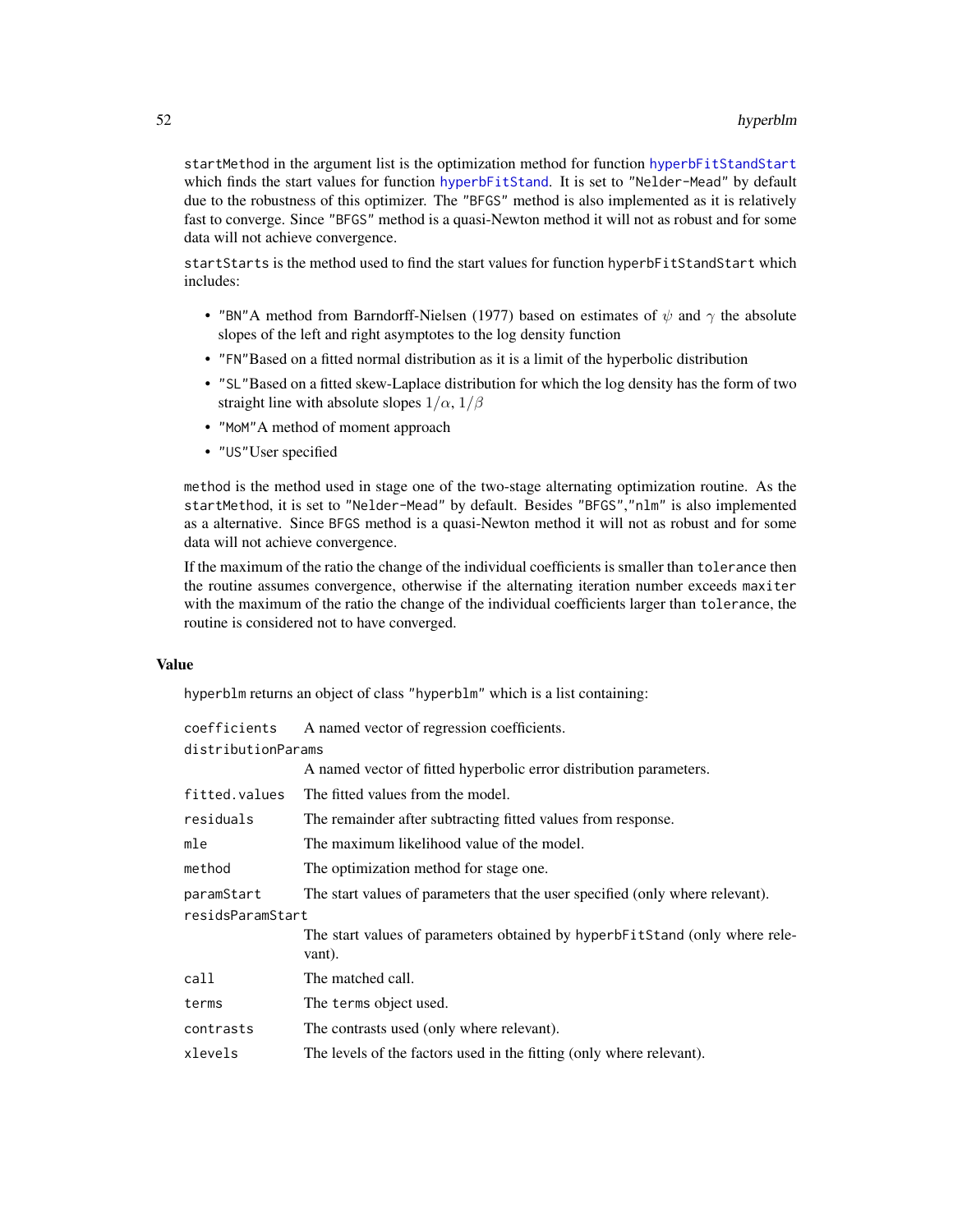#### hyperblm 53

| offset      | The offset used (only where relevant)                                                                                                                                                              |  |  |
|-------------|----------------------------------------------------------------------------------------------------------------------------------------------------------------------------------------------------|--|--|
| xNames      | The names of each explanatory variables. If explanatory variables don't have<br>names then they will be named x.                                                                                   |  |  |
| yVec        | The response vector.                                                                                                                                                                               |  |  |
| xMatrix     | The explanatory variables matrix.                                                                                                                                                                  |  |  |
| iterations  | Number of two-stage alternating iterations to convergence.                                                                                                                                         |  |  |
| convergence | The convergence code for two stage optimization: $0$ is the system converged,<br>1 is first stage does not converge, 2 is second stage does not converge, 3 is the<br>both stages do not converge. |  |  |
| breaks      | The cell boundaries found by a call the hist.                                                                                                                                                      |  |  |

# Author(s)

David Scott <d.scott@auckland.ac.nz>, Xinxing Li <xli053@aucklanduni.ac.nz>

#### References

Barndorff-Nielsen, O. (1977) Exponentially decreasing distributions for the logarithm of particle size, *Proc. Roy. Soc. Lond.*, A353, 401–419.

Prause, K. (1999). *The generalized hyperbolic models: Estimation, financial derivatives and risk measurement*. PhD Thesis, Mathematics Faculty, University of Freiburg.

Trendall, Richard (2005). *hypReg: A Function for Fitting a Linear Regression Model in R with Hyperbolic Error*. Masters Thesis, Statistics Faculty, University of Auckland.

Paolella, Marc S. (2007). *Intermediate Probability: A Computational Approach*. pp. 415 -Chichester: Wiley.

Scott, David J. and Würtz, Diethelm and Chalabi, Yohan, (2011). *Fitting the Hyperbolic Distribution with R: A Case Study of Optimization Techniques*. In preparation.

Stryhn, H. and Christensen, J. (2003). *Confidence intervals by the profile likelihood method, with applications in veterinary epidemiology*. ISVEE X.

#### See Also

[print.hyperblm](#page-48-0) prints the regression result in a table. [coef.hyperblm](#page-48-0) obtains the regression coefficients and error distribution parameters of the fitted model. [summary.hyperblm](#page-90-0) obtains a summary output of class hyperblm object. print. summary.hyperblm prints the summary output in a table. [plot.hyperblm](#page-48-0) obtains a residual vs fitted value plot, a histgram of residuals with error distribution density curve on top, a histgram of log residuals with error distribution error density curve on top and a QQ plot. [hyperblmFit](#page-0-0), [optim](#page-0-0), [nlm](#page-0-0), [constrOptim](#page-0-0), [hist](#page-0-0), [hyperbFitStand](#page-0-0), [hyperbFitStandStart](#page-0-0).

```
### stackloss data example
## Not run:
airflow <- stackloss[, 1]
temperature <- stackloss[, 2]
```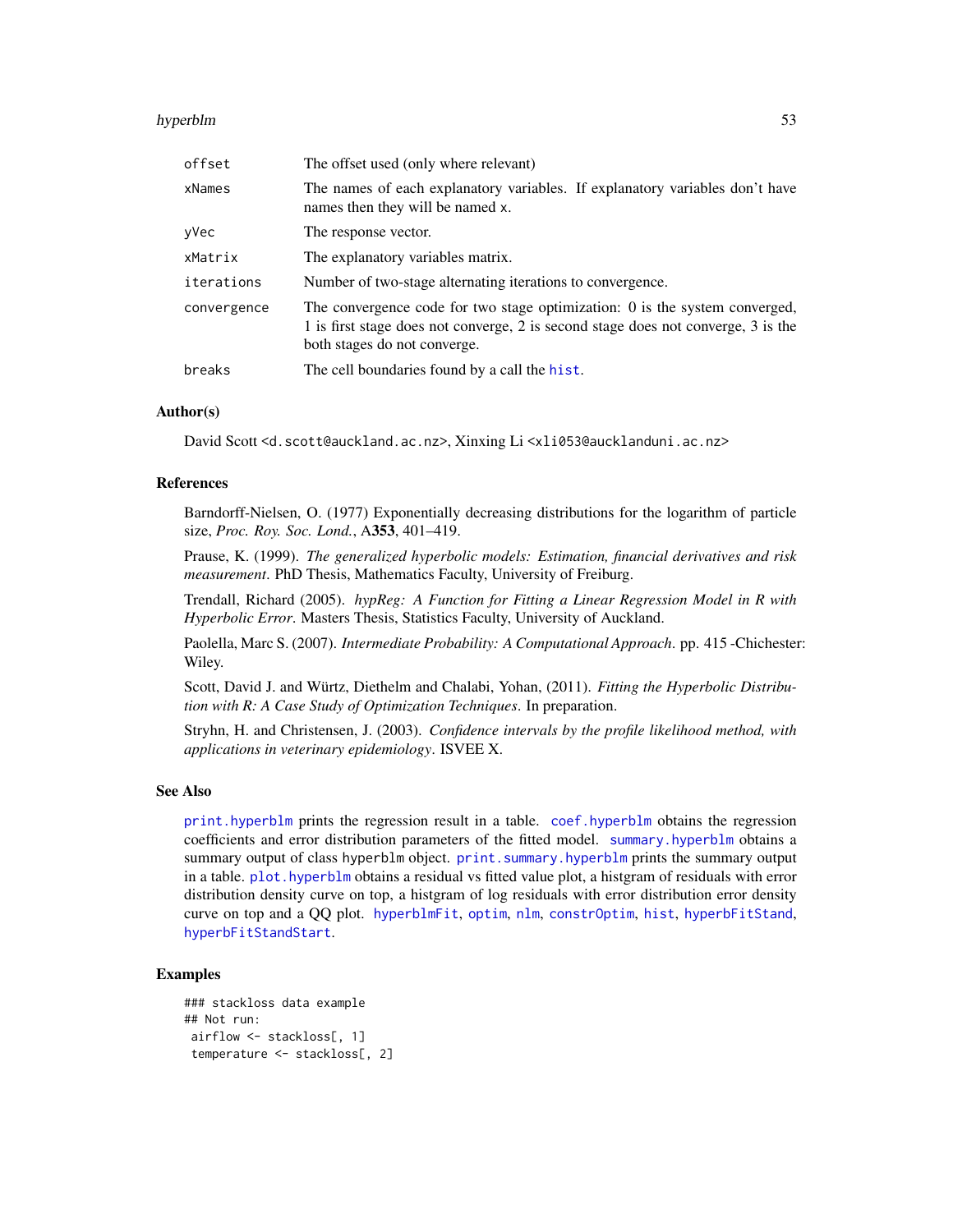# 54 Hyperbolic

```
acid <- stackloss[, 3]
stack <- stackloss[, 4]
hyperblm.fit <- hyperblm(stack \sim airflow + temperature + acid)
coef.hyperblm(hyperblm.fit)
plot.hyperblm(hyperblm.fit, breaks = 20)
summary.hyperblm(hyperblm.fit, hessian = FALSE)
## End(Not run)
```
Hyperbolic *Hyperbolic Distribution*

#### <span id="page-53-0"></span>Description

Density function, distribution function, quantiles and random number generation for the hyperbolic distribution with parameter vector param. Utility routines are included for the derivative of the density function and to find suitable break points for use in determining the distribution function.

#### Usage

```
dhyperb(x, mu = 0, delta = 1, alpha = 1, beta = 0,
        param = c(mu, delta, alpha, beta))
phyperb(q, mu = \theta, delta = 1, alpha = 1, beta = \theta,
        param = c(mu, delta, alpha, beta),
        lower.tail = TRUE, subdivisions = 100,
        intTol = .Machine$double.eps^0.25,
        valueOnly = TRUE, ...)qhyperb(p, mu = \theta, delta = 1, alpha = 1, beta = \theta,
        param = c(mu, delta, alpha, beta),
        lower.tail = TRUE, method = c("spline", "integrate"),
        nInterpol = 501, uniTol = .Machine$double.eps^0.25,
        subdivisions = 100, intTol = uniTol, ...)
rhyperb(n, mu = 0, delta = 1, alpha = 1, beta = 0,
        param = c(mu, delta, alpha, beta))
ddhyperb(x, mu = 0, delta = 1, alpha = 1, beta = 0,
         param = c(mu, delta, alpha, beta))
```

| x,q   | Vector of quantiles.                                                                    |
|-------|-----------------------------------------------------------------------------------------|
| p     | Vector of probabilities.                                                                |
| n     | Number of observations to be generated.                                                 |
| mu    | $\mu$ is the location parameter. By default this is set to 0.                           |
| delta | $\delta$ is the scale parameter of the distribution. A default value of 1 has been set. |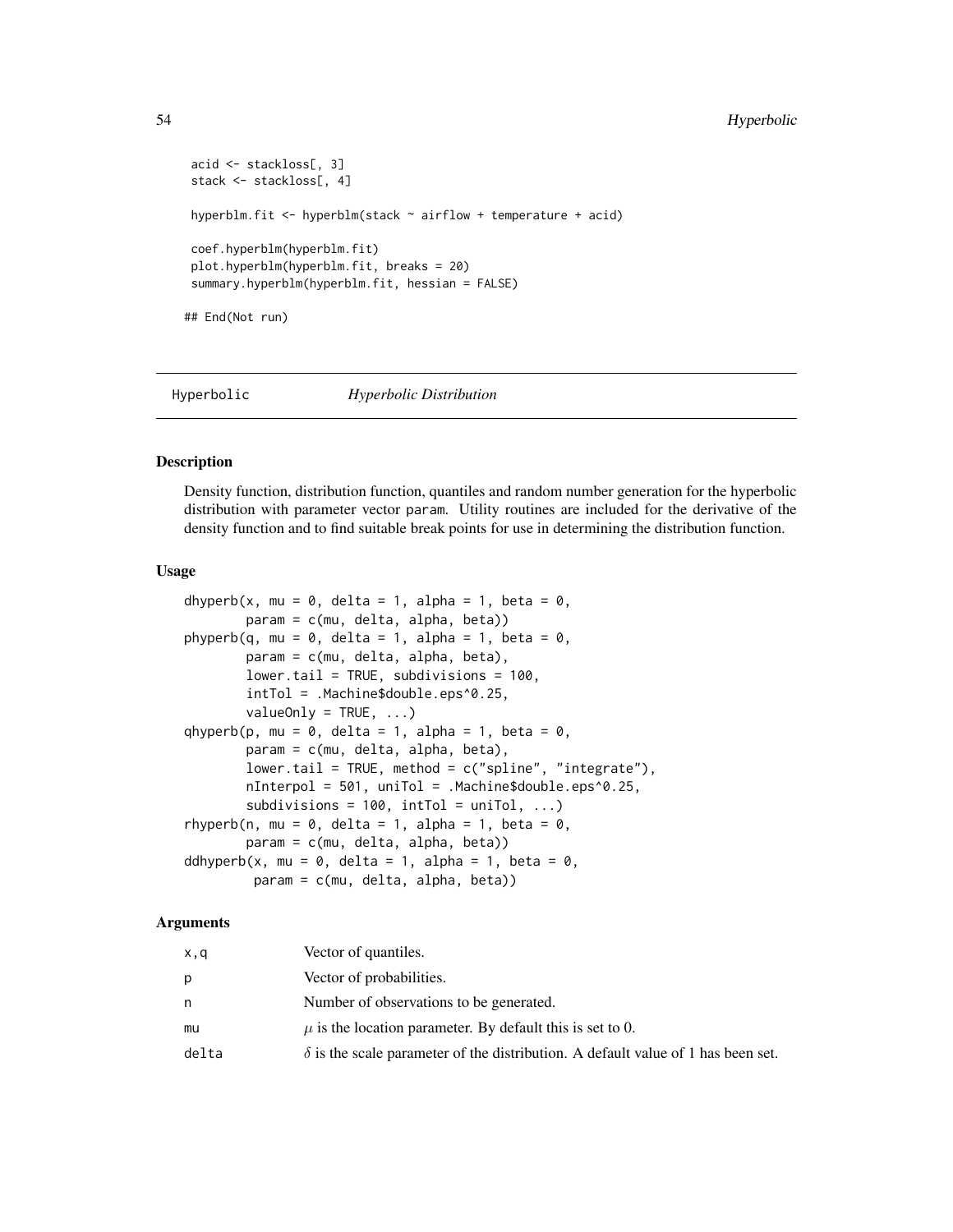# Hyperbolic 55

| alpha        | $\alpha$ is the tail parameter, with a default value of 1.                                                                                                                                             |  |  |
|--------------|--------------------------------------------------------------------------------------------------------------------------------------------------------------------------------------------------------|--|--|
| beta         | $\beta$ is the skewness parameter, by default this is 0.                                                                                                                                               |  |  |
| param        | Parameter vector taking the form c(mu, delta, alpha, beta).                                                                                                                                            |  |  |
| method       | Character. If "spline" quantiles are found from a spline approximation to the<br>distribution function. If "integrate", the distribution function used is always<br>obtained by integration.           |  |  |
| lower.tail   | Logical. If lower $t$ tail = TRUE, the cumulative density is taken from the lower<br>tail.                                                                                                             |  |  |
| subdivisions | The maximum number of subdivisions used to integrate the density and deter-<br>mine the accuracy of the distribution function calculation.                                                             |  |  |
| intTol       | Value of rel. tol and hence abs. tol in calls to integrate. See integrate.                                                                                                                             |  |  |
| valueOnly    | Logical. If value Only = TRUE calls to pghyp only return the value obtained for<br>the integral. If value Only $=$ FALSE an estimate of the accuracy of the numerical<br>integration is also returned. |  |  |
| nInterpol    | Number of points used in qghyp for cubic spline interpolation of the distribution<br>function.                                                                                                         |  |  |
| uniTol       | Value of tol in calls to uniroot. See uniroot.                                                                                                                                                         |  |  |
| $\cdots$     | Passes arguments to uniroot. See <b>Details</b> .                                                                                                                                                      |  |  |

# Details

The hyperbolic distribution has density

$$
f(x)=\frac{1}{2\delta\sqrt{1+\pi^2}K_1(\zeta)}e^{-\zeta[\sqrt{1+\pi^2}\sqrt{1+(\frac{x-\mu}{\delta})^2}-\pi\frac{x-\mu}{\delta}]}
$$

where  $K_1()$  is the modified Bessel function of the third kind with order 1.

A succinct description of the hyperbolic distribution is given in Barndorff-Nielsen and Blæsild (1983). Three different possible parameterizations are described in that paper. A fourth parameterization is given in Prause (1999). All use location and scale parameters  $\mu$  and  $\delta$ . There are two other parameters in each case.

Use hyperbChangePars to convert from the  $(\pi, \zeta)$  ( $(\phi, \gamma)$ ) or  $(\xi, \chi)$  parameterizations to the  $(\alpha, \beta)$ parameterization used above.

Each of the functions are wrapper functions for their equivalent generalized hyperbolic counterpart. For example, dhyperb calls dghyp. See [dghyp](#page-9-0).

The hyperbolic distribution is a special case of the generalized hyperbolic distribution (Barndorff-Nielsen and Blæsild (1983)). The generalized hyperbolic distribution can be represented as a particular mixture of the normal distribution where the mixing distribution is the generalized inverse Gaussian. rhyperb uses this representation to generate observations from the hyperbolic distribution. Generalized inverse Gaussian observations are obtained via the algorithm of Dagpunar (1989).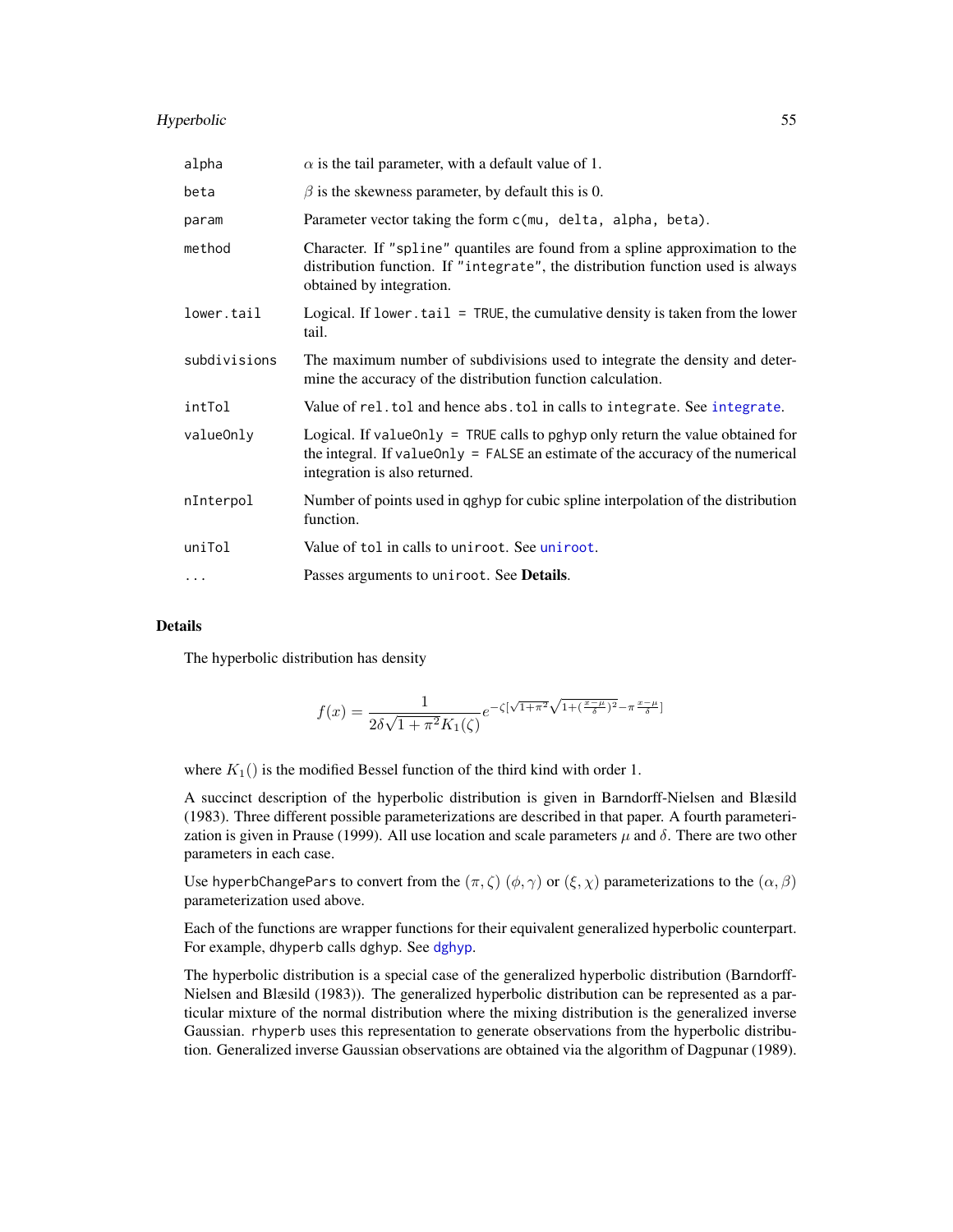#### Value

dhyperb gives the density, phyperb gives the distribution function, qhyperb gives the quantile function and rhyperb generates random variates. An estimate of the accuracy of the approximation to the distribution function may be found by setting accuracy = TRUE in the call to phyperb which then returns a list with components value and error.

ddhyperb gives the derivative of dhyperb.

## Author(s)

David Scott <d.scott@auckland.ac.nz>, Ai-Wei Lee, Jennifer Tso, Richard Trendall

# References

Barndorff-Nielsen, O. and Blæsild, P (1983). Hyperbolic distributions. In *Encyclopedia of Statistical Sciences*, eds., Johnson, N. L., Kotz, S. and Read, C. B., Vol. 3, pp. 700–707. New York: Wiley.

Dagpunar, J.S. (1989). An easily implemented generalized inverse Gaussian generator *Commun. Statist. -Simula.*, 18, 703–710.

Prause, K. (1999) *The generalized hyperbolic models: Estimation, financial derivatives and risk measurement.* PhD Thesis, Mathematics Faculty, University of Freiburg.

#### See Also

[safeIntegrate](#page-0-0), [integrate](#page-0-0) for its shortfalls, [splinefun](#page-0-0), [uniroot](#page-0-0) and [hyperbChangePars](#page-39-0) for changing parameters to the  $(\alpha, \beta)$  parameterization, [dghyp](#page-9-0) for the generalized hyperbolic distribution.

```
param < -c(0, 2, 1, 0)hyperbRange <- hyperbCalcRange(param = param, tol = 10^(-3))
par(mfrow = c(1, 2))curve(dhyperb(x, param = param), from = hyperbRange[1], to = hyperbRange[2],
      n = 1000title("Density of the\n Hyperbolic Distribution")
curve(phyperb(x, param = param), from = hyperbRange[1], to = hyperbRange[2],
     n = 1000title("Distribution Function of the\n Hyperbolic Distribution")
dataVector <- rhyperb(500, param = param)
curve(dhyperb(x, param = param), range(dataVector)[1], range(dataVector)[2],
     n = 500hist(dataVector, freq = FALSE, add =TRUE)
title("Density and Histogram\n of the Hyperbolic Distribution")
DistributionUtils::logHist(dataVector, main =
        "Log-Density and Log-Histogram\n of the Hyperbolic Distribution")
curve(log(dhyperb(x, param = param)), add = TRUE,range(dataVector)[1], range(dataVector)[2], n = 500)
par(mfrow = c(2, 1))curve(dhyperb(x, param = param), from = hyperbRange[1], to = hyperbRange[2],
     n = 1000
```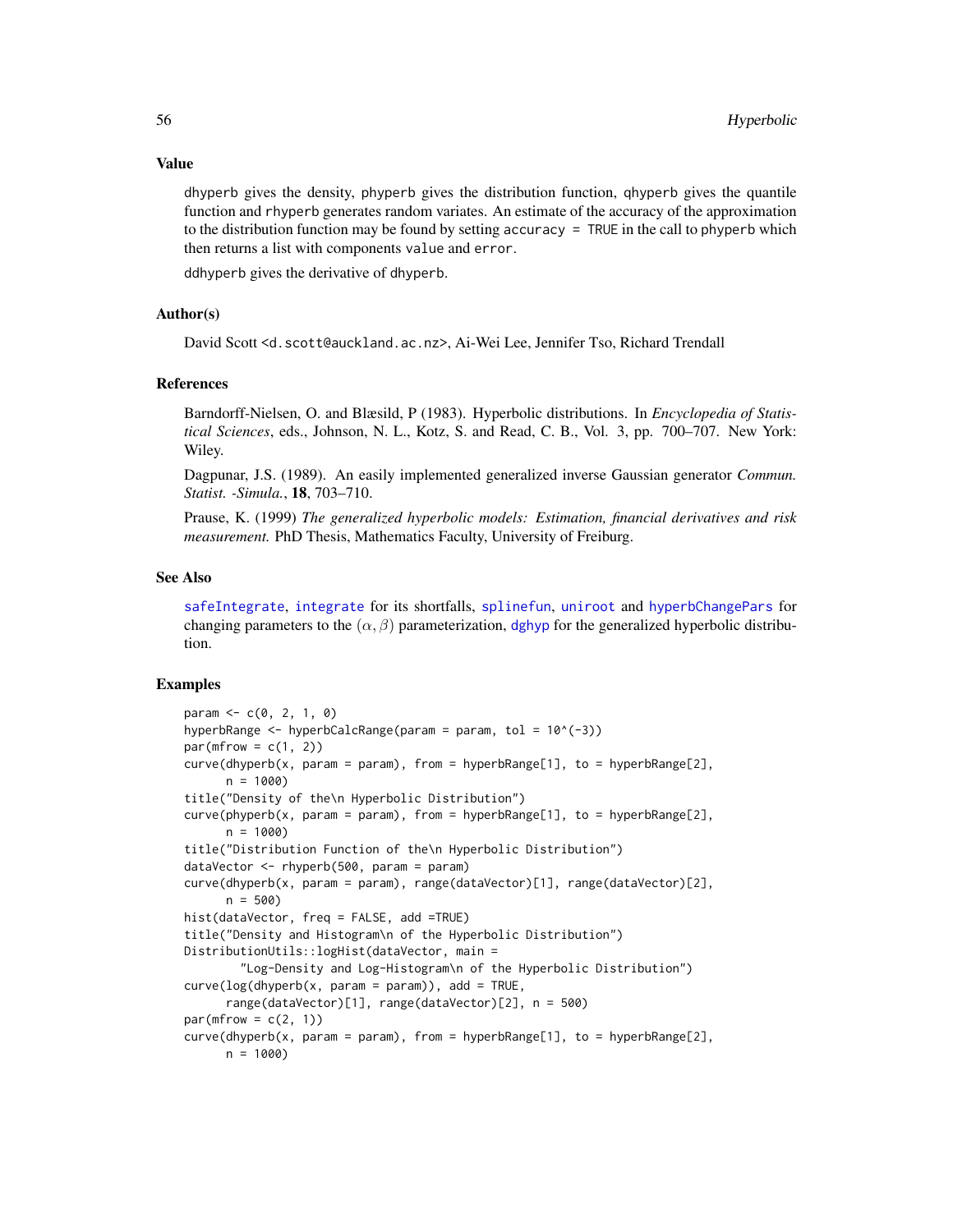# hyperbParam 57

```
title("Density of the\n Hyperbolic Distribution")
curve(ddhyperb(x, param = param), from = hyperbRange[1], to = hyperbRange[2],n = 1000title("Derivative of the Density\n of the Hyperbolic Distribution")
```
hyperbParam *Parameter Sets for the Hyperbolic Distribution*

#### Description

These objects store different parameter sets of the hyperbolic distribution as matrices for testing or demonstration purposes.

The parameter sets hyperbSmallShape and hyperbLargeShape have a constant location parameter of  $\mu = 0$ , and constant scale parameter  $\delta = 1$ . In hyperbSmallParam and hyperbLargeParam the values of the location and scale parameters vary. In these parameter sets the location parameter  $\mu$ = 0 takes values from {0, 1} and {-1, 0, 1, 2} respectively. For the scale parameter  $\delta$ , values are drawn from  $\{1, 5\}$  and  $\{1, 2, 5, 10\}$  respectively.

For the shape parameters  $\alpha$  and  $\beta$  the approach is more complex. The values for these shape parameters were chosen by choosing values of  $\xi$  and  $\chi$  which range over the shape triangle, then the function hyperbChangePars was applied to convert them to the  $\alpha, \beta$  parameterization. The resulting  $\alpha$ ,  $\beta$  values were then rounded to three decimal places. See the examples for the values of  $\xi$  and  $\chi$  for the large parameter sets.

#### Usage

hyperbSmallShape hyperbLargeShape hyperbSmallParam hyperbLargeParam

#### Format

hyperbSmallShape: a 7 by 4 matrix; hyperbLargeShape: a 15 by 4 matrix; hyperbSmallParam: a 28 by 4 matrix; hyperbLargeParam: a 240 by 4 matrix.

## Author(s)

David Scott <d.scott@auckland.ac.nz>

```
data(hyperbParam)
plotShapeTriangle()
xis <- rep(c(0.1,0.3,0.5,0.7,0.9), 1:5)
chis \leq c(0, -0.25, 0.25, -0.45, 0.0.45, -0.65, -0.3, 0.3, 0.65,-0.85,-0.4,0,0.4,0.85)
points(chis, xis, pch = 20, col = "red")
```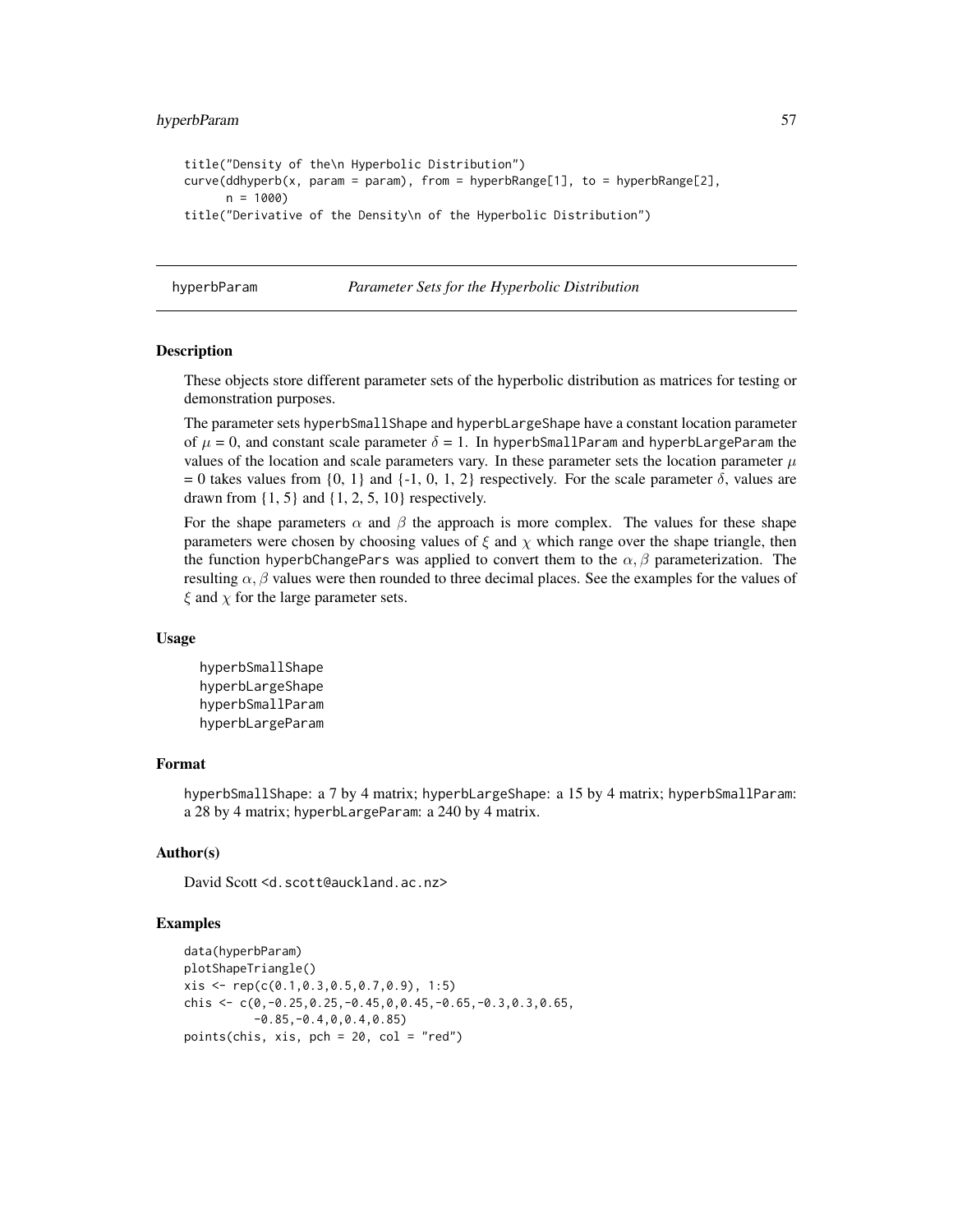```
## Testing the accuracy of hyperbMean
for (i in 1:nrow(hyperbSmallParam)) {
 param <- hyperbSmallParam[i, ]
 x \leq -rhyperb(1000, param = param)
 sampleMean <- mean(x)
 funMean <- hyperbMean(param = param)
 difference <- abs(sampleMean - funMean)
 print(difference)
}
```
## HyperbPlots *Hyperbolic Quantile-Quantile and Percent-Percent Plots*

# <span id="page-57-0"></span>Description

qqhyperb produces a hyperbolic Q-Q plot of the values in y.

pphyperb produces a hyperbolic P-P (percent-percent) or probability plot of the values in y.

Graphical parameters may be given as arguments to qqhyperb, and pphyperb.

# Usage

```
qqhyperb(y, mu = \theta, delta = 1, alpha = 1, beta = \theta,
         param = c(mu, delta, alpha, beta),
         main = "Hyperbolic Q-Q Plot",
         xlab = "Theoretical Quantiles",
         ylab = "Sample Quantiles",
         plot.it = TRUE, line = TRUE, ...)pphyperb(y, mu = 0, delta = 1, alpha = 1, beta = 0,
         param = c(mu, delta, alpha, beta),
         main = "Hyperbolic P-P Plot",
         xlab = "Uniform Quantiles",
         ylab = "Probability-integral-transformed Data",
         plot.it = TRUE, line = TRUE, ...)
```

| y     | The data sample.                                                                        |
|-------|-----------------------------------------------------------------------------------------|
| mu    | $\mu$ is the location parameter. By default this is set to 0.                           |
| delta | $\delta$ is the scale parameter of the distribution. A default value of 1 has been set. |
| alpha | $\alpha$ is the tail parameter, with a default value of 1.                              |
| beta  | $\beta$ is the skewness parameter, by default this is 0.                                |
| param | Parameters of the hyperbolic distribution.                                              |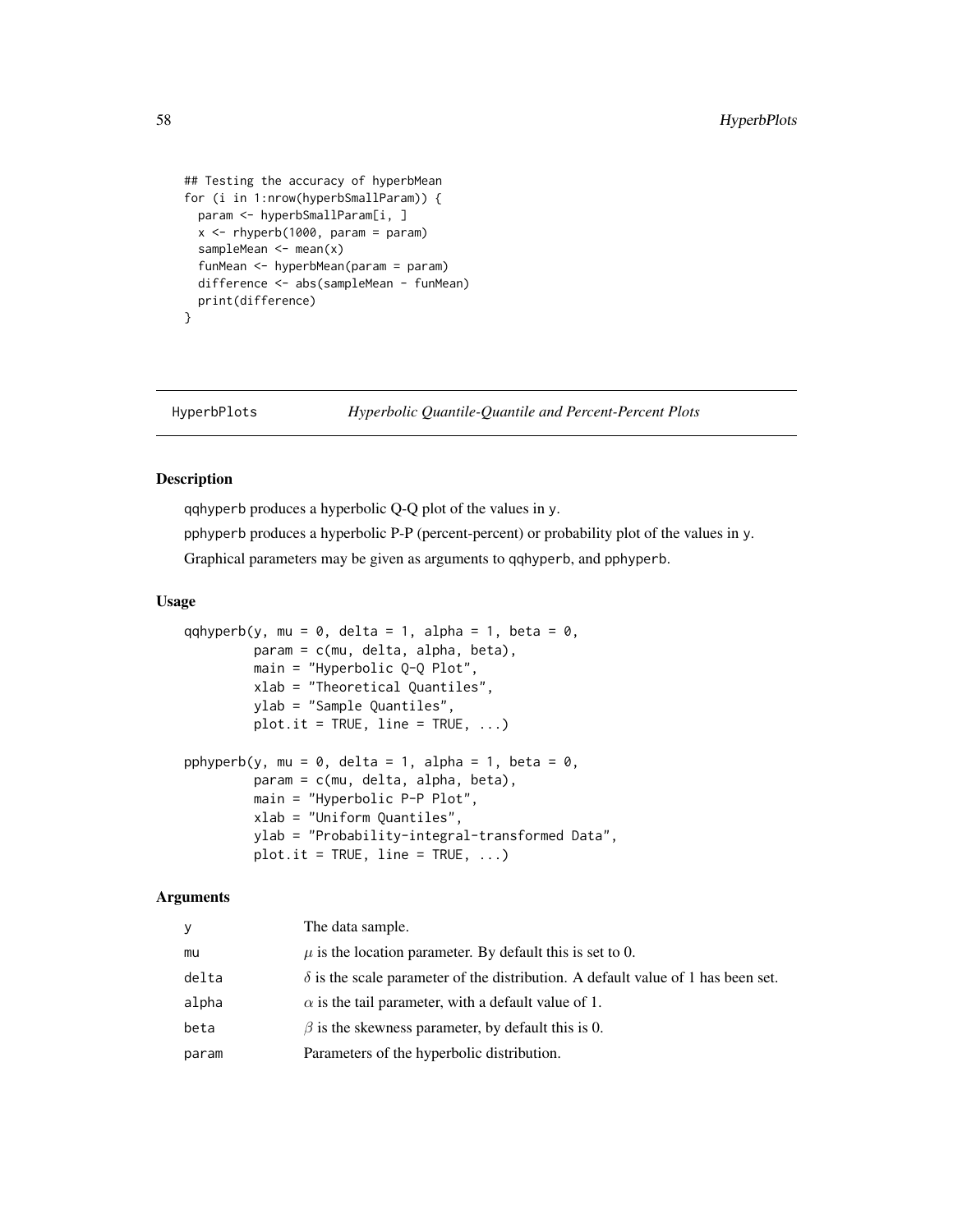# hyperbWSqTable 59

| xlab, ylab, main |                                          |
|------------------|------------------------------------------|
|                  | Plot labels.                             |
| plot.it          | Logical. Should the result be plotted?   |
| line             | Add line through origin with unit slope. |
|                  | Further graphical parameters.            |

# Value

For qqhyperb and pphyperb, a list with components:

| x | The x coordinates of the points that are to be plotted. |
|---|---------------------------------------------------------|
|   | The y coordinates of the points that are to be plotted. |

# References

Wilk, M. B. and Gnanadesikan, R. (1968) Probability plotting methods for the analysis of data. *Biometrika*. 55, 1–17.

# See Also

[ppoints](#page-0-0), [dhyperb](#page-53-0), [hyperbFit](#page-42-0)

#### Examples

```
par(mfrow = c(1, 2))param <- c(2, 2, 2, 1.5)
y \le -rhyperb(200, param = param)qqhyperb(y, param = param, line = FALSE)abline(0, 1, col = 2)pphyperb(y, param = param)
```
hyperbWSqTable *Percentage Points for the Cramer-von Mises Test of the Hyperbolic Distribution*

# Description

This gives Table 5 of Puig & Stephens (2001) which is used for testing the goodness-of-fit of the hyperbolic distribution using the Crämer-von~Mises test. It is for internal use by [hyperbCvMTest](#page-40-0) and [hyperbCvMTestPValue](#page-40-1) only and is not intended to be accessed by the user. It is loaded automatically when the package HyperbolicDist is invoked.

# Usage

hyperbWSqTable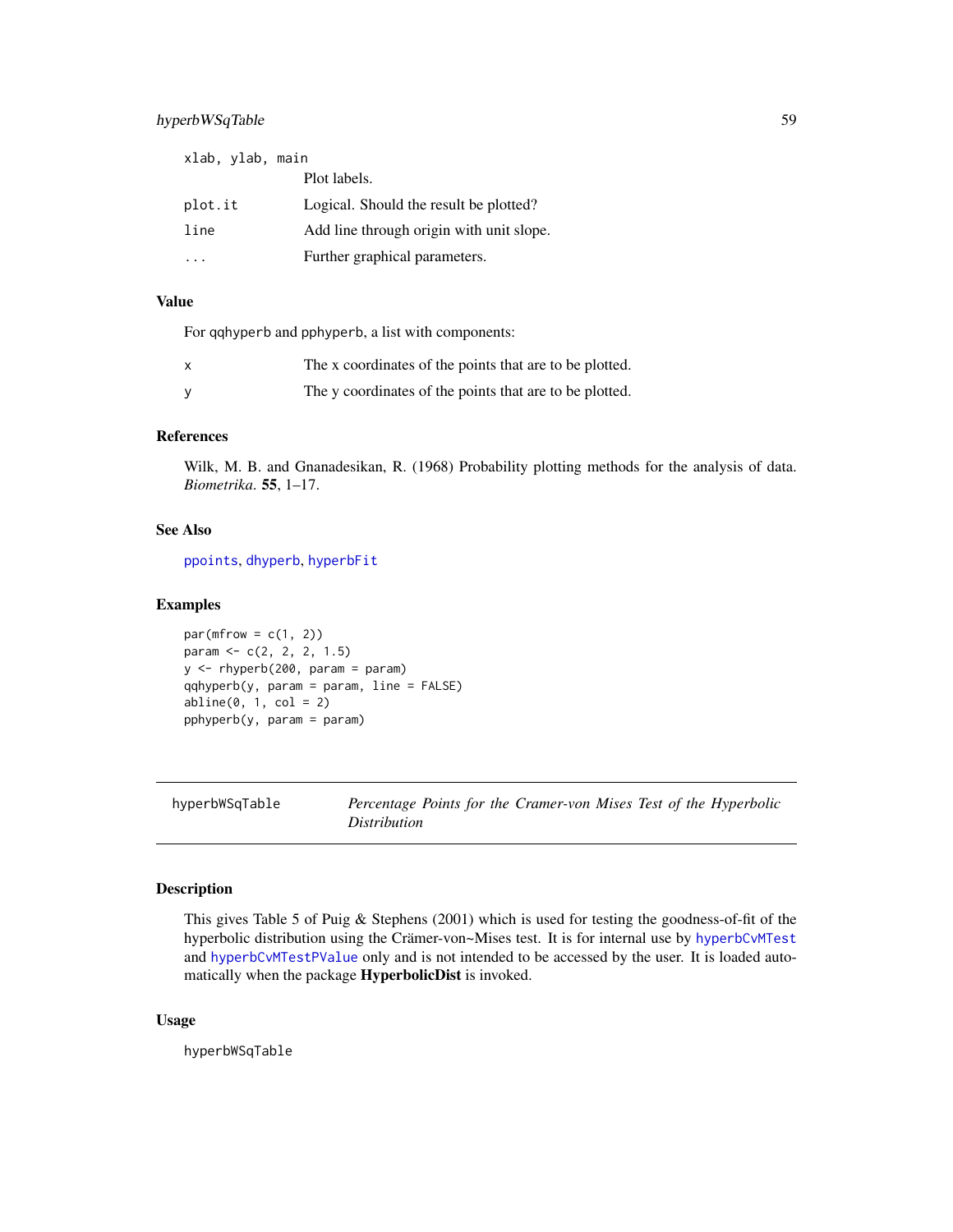#### Format

The hyperbWSqTable matrix has 55 rows and 5 columns, giving percentage points of  $W^2$  for different values of  $\xi$  and  $\alpha$  (the rows), and of  $\chi$  (the columns).

#### Source

Puig, Pedro and Stephens, Michael A. (2001), Goodness-of-fit tests for the hyperbolic distribution. *The Canadian Journal of Statistics/La Revue Canadienne de Statistique*, 29, 309–320.

mamquam *Size of Gravels from Mamquam River*

## **Description**

Size of gravels collected from a sandbar in the Mamquam River, British Columbia, Canada. Summary data, giving the frequency of observations in 16 different size classes.

# Usage

data(mamquam)

# Format

The mamquam data frame has 16 rows and 2 columns.

| $[, 1]$ midpoints        | midpoints of intervals (psi units) |
|--------------------------|------------------------------------|
| $\lceil 2 \rceil$ counts | number of observations in interval |

#### Details

Gravel sizes are determined by passing clasts through templates of particular sizes. This gives a range in which the size of each clast lies. Sizes (in mm) are then converted into psi units by taking the base 2 logarithm of the size. The midpoints specified are the midpoints of the psi unit ranges, and counts gives the number of observations in each size range. The classes are of length 0.5 psi units. There are 3574 observations.

#### Source

Rice, Stephen and Church, Michael (1996) Sampling surficial gravels: the precision of size distribution percentile estimates. *J. of Sedimentary Research*, 66, 654–665.

```
data(mamquam)
str(mamquam)
### Construct data from frequency summary, taking all observations
### at midpoints of intervals
```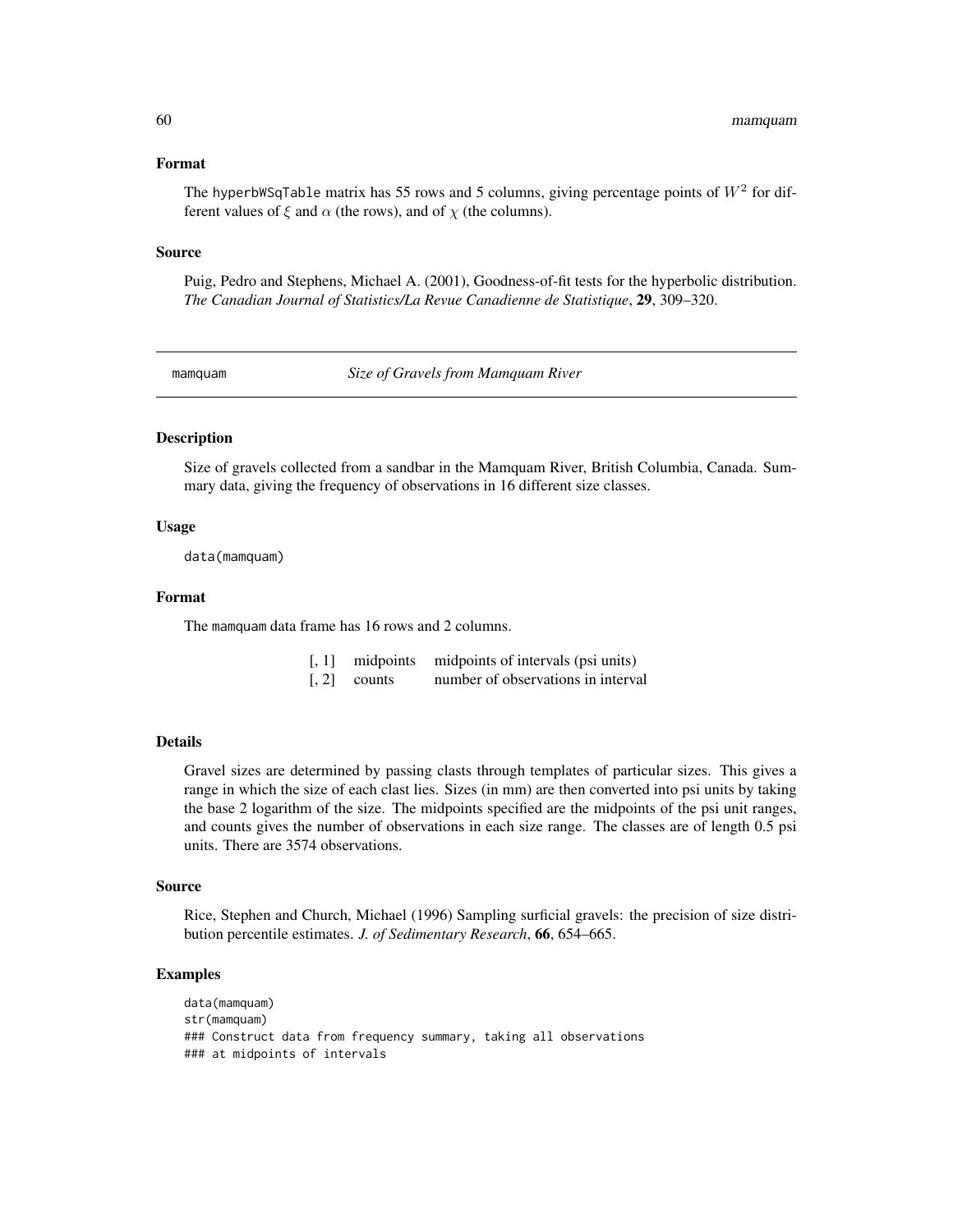# momRecursion 61

```
psi <- rep(mamquam$midpoints, mamquam$counts)
barplot(table(psi))
### Fit the hyperbolic distribution
hyperbFit(psi)
### Actually hyperbFit can deal with frequency data
hyperbFit(mamquam$midpoints, freq = mamquam$counts)
```

| momRecursion |  |
|--------------|--|
|              |  |
|              |  |
|              |  |

Computes the moment coefficients recursively for generalized hyper*bolic and related distributions*

## Description

This function computes all of the moments coefficients by recursion based on Scott, Würtz and Tran (2008). See Details for the formula.

#### Usage

 $momenten(order = 12, printMatrix = FALSE)$ 

## Arguments

| order       | Numeric. The order of the moment coefficients to be calculated. Not permitted  |
|-------------|--------------------------------------------------------------------------------|
|             | to be a vector. Must be a positive whole number except for moments about zero. |
| printMatrix | Logical. Should the coefficients matrix be printed?                            |

# Details

The moment coefficients recursively as  $a_{1,1} = 1$  and

$$
a_{k,\ell} = a_{k-1,\ell-1} + (2\ell - k + 1)a_{k-1,\ell}
$$

with  $a_{k,\ell} = 0$  for  $\ell < \lfloor (k + 1)/2 \rfloor$  or  $\ell > k$  where  $k =$  order,  $\ell$  is equal to the integers from  $(k + 1)/2$  to k.

This formula is given in Scott, Würtz and Tran (2008, working paper).

The function also calculates M which is equal to  $2\ell - k$ . It is a common term which will appear in the formulae for calculating moments of generalized hyperbolic and related distributions.

#### Value

| a    | The non-zero moment coefficients for the specified order.                                                                           |
|------|-------------------------------------------------------------------------------------------------------------------------------------|
| 1    | Integers from $(order+1)/2$ to order. It is used when computing the moment<br>coefficients and the mu moments.                      |
| M    | The common term used when computing mu moments for generalized hyper-<br>bolic and related distributions, $M = 2\ell - k$ , k=order |
| lmin | The minimum of $\ell$ , which is equal to (order+1)/2.                                                                              |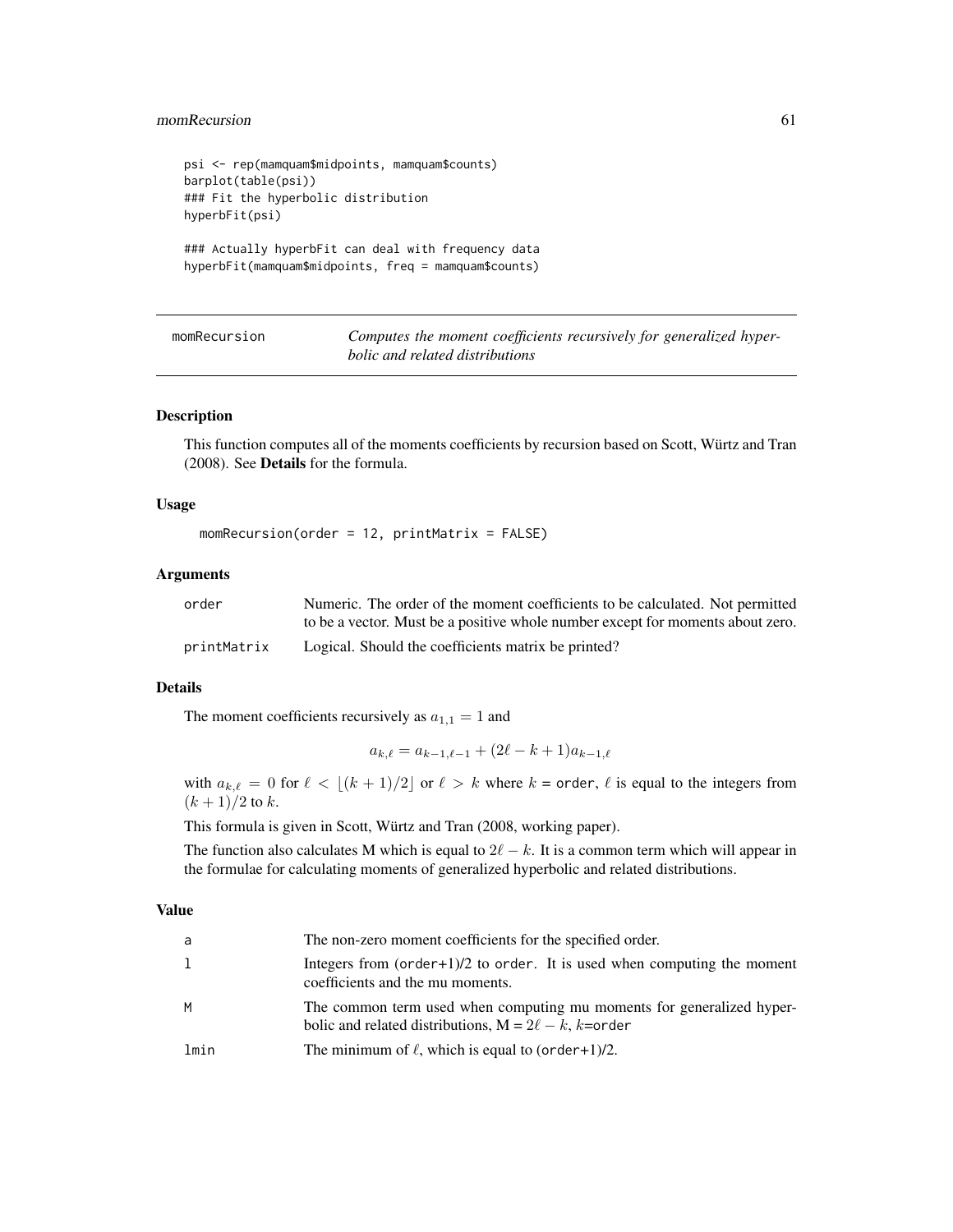## Author(s)

David Scott <d.scott@auckland.ac.nz>, Christine Yang Dong <c.dong@auckland.ac.nz>

# References

Scott, D. J., Würtz, D. and Tran, T. T. (2008) Moments of the Generalized Hyperbolic Distribution. Preprint.

#### Examples

```
momRecursion(order = 12)
#print out the matrix
momRecursion(order = 12, "true")
```
nervePulse *Intervals Between Pulses Along a Nerve Fibre*

#### Description

Times between successive electric pulses on the surface of isolated muscle fibres.

#### Usage

```
data(nervePulse)
```
# Format

The nervePulse data is a vector with 799 observations.

# Details

The end-plates of resting muscle fibres are the seat of spontaneous electric discharges. The occurence of these spontaneous discharges at apparently normal synapses is studied in depth in Fatt and Katz (1951). The frequency and amplitute of these discharges was recorded. The times between each discharge were taken in milliseconds and this has been converted into the number of 1/50 sec intervals between successive pulses. There are 799 observations.

#### Source

Fatt, P., Katz, B. (1952) Spontaneous subthreshold activity at motor nerve endings. *J. of Physiology*, 117, 109–128.

Jörgensen, B. (1982) Statistical Properties of the Generalized Inverse Gaussian Distribution. *Lecture Notes in Statistics, Vol. 9, Springer-Verlag, New York*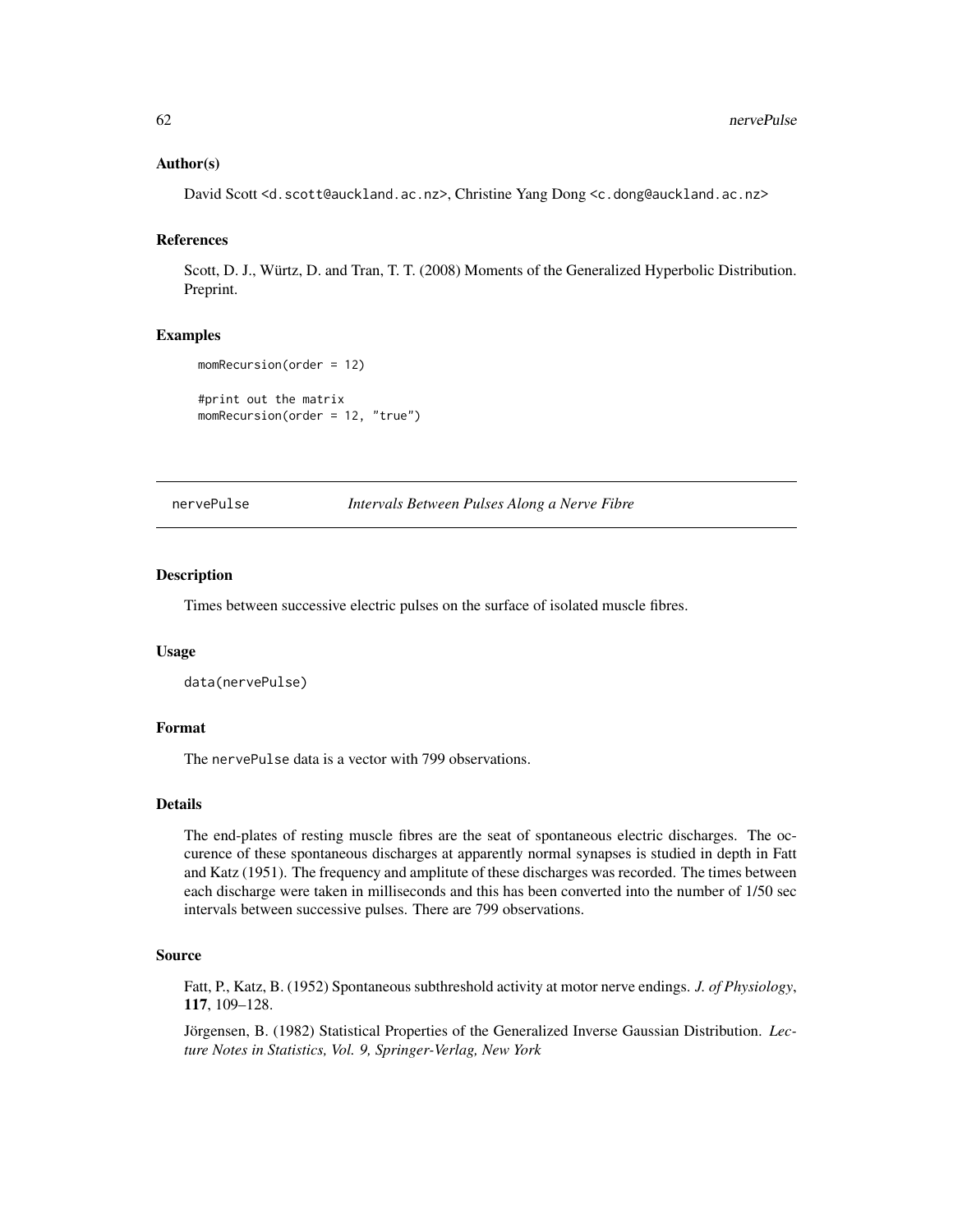#### $NIG$  63

# Examples

data(nervePulse) str(nervePulse)

```
### Fit the generalized inverse Gaussian distribution
gigFit(nervePulse)
```
#### NIG *Normal Inverse Gaussian Distribution*

## <span id="page-62-0"></span>Description

Density function, distribution function, quantiles and random number generation for the normal inverse Gaussian distribution with parameter vector param. Utility routines are included for the derivative of the density function and to find suitable break points for use in determining the distribution function.

## Usage

```
dnig(x, mu = 0, delta = 1, alpha = 1, beta = 0,
     param = c(mu, delta, alpha, beta))
pnig(q, mu = 0, delta = 1, alpha = 1, beta = 0,
     param = c(mu, delta, alpha, beta),
     lower.tail = TRUE, subdivisions = 100,
     intTol = .Machine$double.eps^0.25, valueOnly = TRUE, ...)
qnig(p, mu = 0, delta = 1, alpha = 1, beta = 0,
     param = c(mu, delta, alpha, beta),
     lower.tail = TRUE, method = c("spline", "integrate"),nInterpol = 501, uniTol = .Machine$double.eps^0.25,
     subdivisions = 100, intTol = uniTol, ...)
rnig(n, mu = 0, delta = 1, alpha = 1, beta = 0,
     param = c(mu, delta, alpha, beta))
ddnig(x, mu = 0, delta = 1, alpha = 1, beta = 0,
     param = c(mu, delta, alpha, beta))
```

| x,q   | Vector of quantiles.                                                                    |
|-------|-----------------------------------------------------------------------------------------|
| p     | Vector of probabilities.                                                                |
| n     | Number of observations to be generated.                                                 |
| mu    | $\mu$ is the location parameter. By default this is set to 0.                           |
| delta | $\delta$ is the scale parameter of the distribution. A default value of 1 has been set. |
| alpha | $\alpha$ is the tail parameter, with a default value of 1.                              |
| beta  | $\beta$ is the skewness parameter, by default this is 0.                                |
|       |                                                                                         |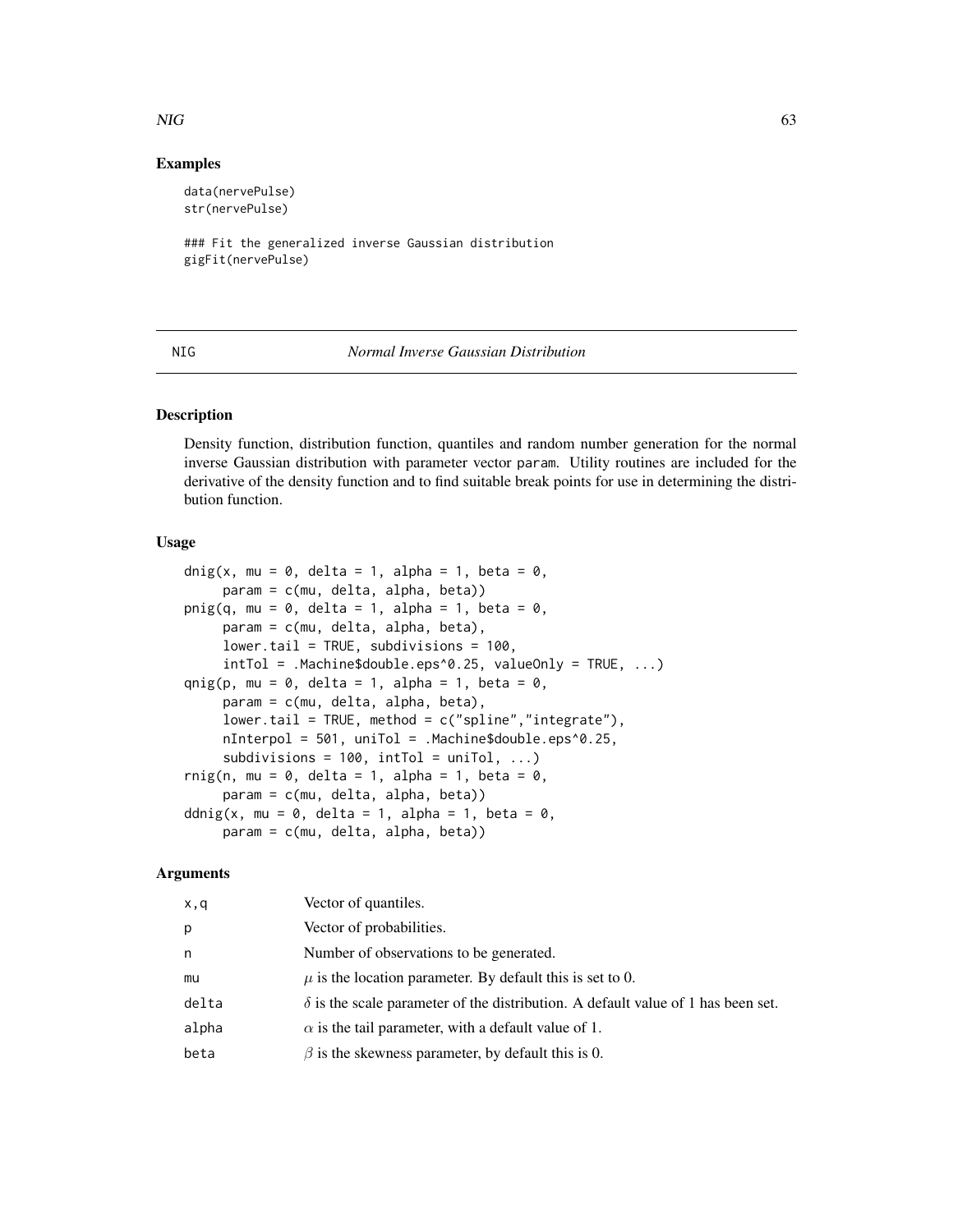| param        | Parameter vector taking the form c(mu, delta, alpha, beta).                                                                                                                                          |
|--------------|------------------------------------------------------------------------------------------------------------------------------------------------------------------------------------------------------|
| method       | Character. If "spline" quantiles are found from a spline approximation to the<br>distribution function. If "integrate", the distribution function used is always<br>obtained by integration.         |
| lower.tail   | Logical. If lower $t$ tail = TRUE, the cumulative density is taken from the lower<br>tail.                                                                                                           |
| subdivisions | The maximum number of subdivisions used to integrate the density and deter-<br>mine the accuracy of the distribution function calculation.                                                           |
| intTol       | Value of rel. tol and hence abs. tol in calls to integrate. See integrate.                                                                                                                           |
| valueOnly    | Logical. If value Only = TRUE calls to pghyp only return the value obtained for<br>the integral. If value Only = FALSE an estimate of the accuracy of the numerical<br>integration is also returned. |
| nInterpol    | Number of points used in qghyp for cubic spline interpolation of the distribution<br>function.                                                                                                       |
| uniTol       | Value of tol in calls to uniroot. See uniroot.                                                                                                                                                       |
|              | Passes arguments to uniroot. See <b>Details</b> .                                                                                                                                                    |

#### Details

The normal inverse Gaussian distribution has density

$$
e^{\delta\sqrt{\alpha^2-\beta^2}}\frac{\alpha\delta}{\pi\sqrt{\delta^2+(x-\mu)^2}}K_1(\alpha\sqrt{\delta^2+(x-\mu)^2})e^{\beta(x-\mu)}
$$

where  $K_1()$  is the modified Bessel function of the third kind with order 1.

A succinct description of the normal inverse Gaussian distribution is given in Paolella (2007). Because both of the normal inverse Gaussian distribution and the hyperbolic distribution are special cases of the generalized hyperbolic distribution (with different values of  $\lambda$ ), the normal inverse Gaussian distribution has the same sets of parameterizations as the hyperbolic distribution. And therefore one can use hyperbChangePars to interchange between different parameterizations for the normal inverse Gaussian distribution as well (see hyperbChangePars for details).

Each of the functions are wrapper functions for their equivalent generalized hyperbolic distribution. For example, dnig calls dghyp.

pnig breaks the real line into eight regions in order to determine the integral of dnig. The break points determining the regions are found by nigBreaks, based on the values of small, tiny, and deriv. In the extreme tails of the distribution where the probability is tiny according to nigCalcRange, the probability is taken to be zero. In the range between where the probability is tiny and small according to nigCalcRange, an exponential approximation to the hyperbolic distribution is used. In the inner part of the distribution, the range is divided in 4 regions, 2 above the mode, and 2 below. On each side of the mode, the break point which forms the 2 regions is where the derivative of the density function is deriv times the maximum value of the derivative on that side of the mode. In each of the 4 inner regions the numerical integration routine [safeIntegrate](#page-0-0) (which is a wrapper for [integrate](#page-0-0)) is used to integrate the density dnig.

qnig uses the breakup of the real line into the same 8 regions as pnig. For quantiles which fall in the 2 extreme regions, the quantile is returned as -Inf or Inf as appropriate. In the range between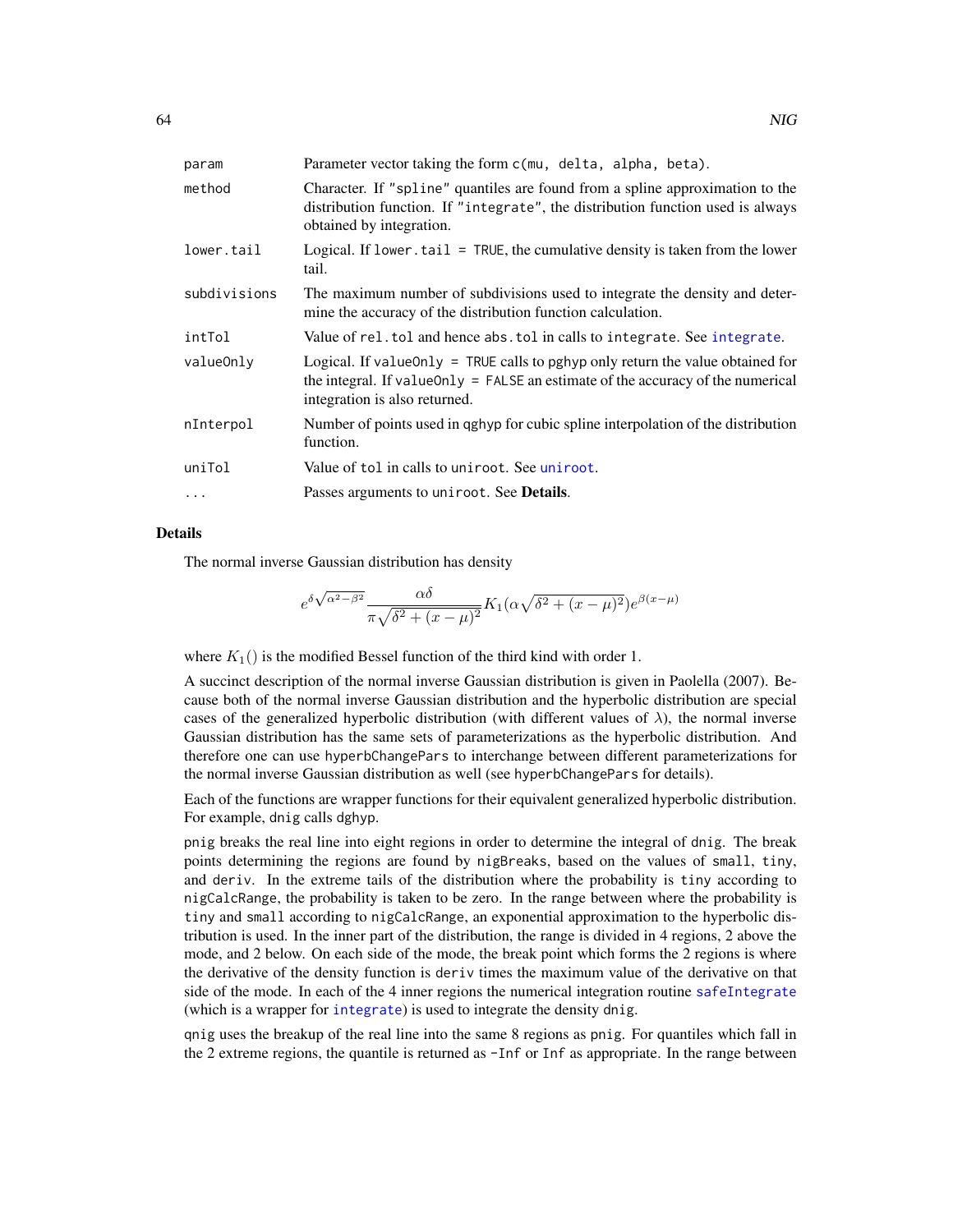where the probability is tiny and small according to nigCalcRange, an exponential approximation to the hyperbolic distribution is used from which the quantile may be found in closed form. In the 4 inner regions splinefun is used to fit values of the distribution function generated by pnig. The quantiles are then found using the uniroot function.

pnig and qnig may generally be expected to be accurate to 5 decimal places.

Recall that the normal inverse Gaussian distribution is a special case of the generalized hyperbolic distribution and the generalized hyperbolic distribution can be represented as a particular mixture of the normal distribution where the mixing distribution is the generalized inverse Gaussian. rnig uses this representation to generate observations from the normal inverse Gaussian distribution. Generalized inverse Gaussian observations are obtained via the algorithm of Dagpunar (1989).

#### Value

dnig gives the density, pnig gives the distribution function, qnig gives the quantile function and rnig generates random variates. An estimate of the accuracy of the approximation to the distribution function may be found by setting accuracy = TRUE in the call to pnig which then returns a list with components value and error.

ddnig gives the derivative of dnig.

## Author(s)

David Scott <d.scott@auckland.ac.nz>, Christine Yang Dong

## References

Barndorff-Nielsen, O. and Blæsild, P (1983). Hyperbolic distributions. In *Encyclopedia of Statistical Sciences*, eds., Johnson, N. L., Kotz, S. and Read, C. B., Vol. 3, pp. 700–707. New York: Wiley.

Paolella, Marc S. (2007) Intermediate Probability: A Computational Approach, Chichester: Wiley

Prause, K. (1999) *The generalized hyperbolic models: Estimation, financial derivatives and risk measurement.* PhD Thesis, Mathematics Faculty, University of Freiburg.

#### See Also

[safeIntegrate](#page-0-0), [integrate](#page-0-0) for its shortfalls, [splinefun](#page-0-0), [uniroot](#page-0-0) and [hyperbChangePars](#page-39-0) for changing parameters to the  $(\alpha, \beta)$  parameterization, [dghyp](#page-9-0) for the generalized hyperbolic distribution.

```
param <- c(0, 2, 1, 0)
nigRange \leq nigCalcRange(param = param, tol = 10^(-3))
par(mfrow = c(1, 2))curve(dnig(x, param = param), from = nigRange[1], to = nigRange[2],n = 1000title("Density of the\n Normal Inverse Gaussian Distribution")
curve(pnig(x, param = param), from = nigRange[1], to = nigRange[2],n = 1000title("Distribution Function of the\n Normal Inverse Gaussian Distribution")
```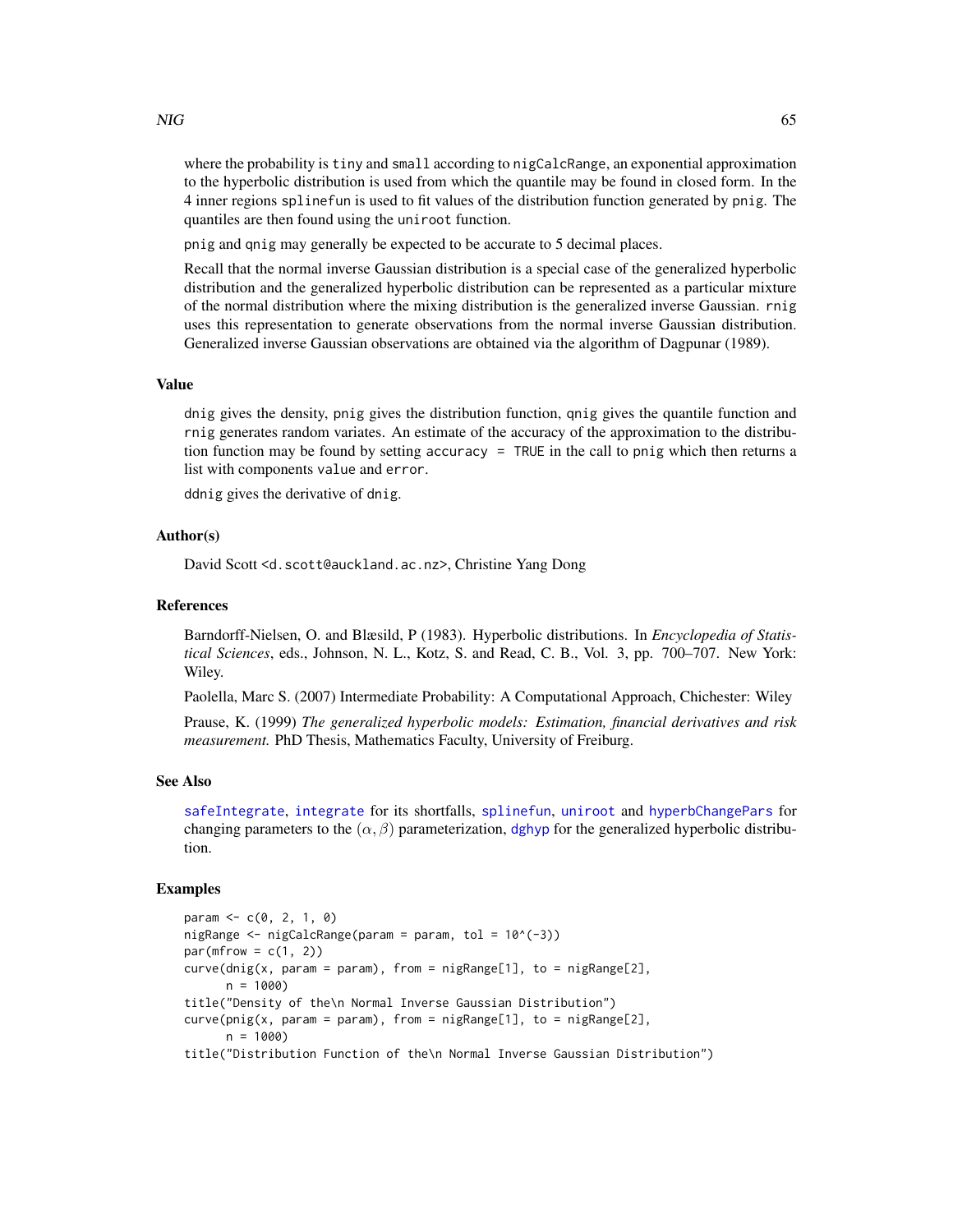```
dataVector <- rnig(500, param = param)
curve(dnig(x, param = param), range(dataVector)[1], range(dataVector)[2],
      n = 500hist(dataVector, freq = FALSE, add =TRUE)
title("Density and Histogram\n of the Normal Inverse Gaussian Distribution")
DistributionUtils::logHist(dataVector, main =
        "Log-Density and Log-Histogram\n of the Normal Inverse Gaussian Distribution")
curve(log(dnig(x, param = param)), add = TRUE,range(dataVector)[1], range(dataVector)[2], n = 500)
par(mfrow = c(2, 1))curve(dnig(x, param = param), from = nigRange[1], to = nigRange[2],n = 1000title("Density of the\n Normal Inverse Gaussian Distribution")
curve(ddnig(x, param = param), from = nigRange[1], to = nigRange[2],
      n = 1000)
title("Derivative of the Density\n of the Normal Inverse Gaussian Distribution")
```
nigCalcRange *Range of a normal inverse Gaussian Distribution*

## Description

Given the parameter vector param of a normal inverse Gaussian distribution, this function calculates the range outside of which the distribution has negligible probability, or the density function is negligible, to a specified tolerance. The parameterization used is the  $(\alpha, \beta)$  one (see [dnig](#page-62-0)). To use another parameterization, use [hyperbChangePars](#page-39-0).

## Usage

 $nigCalcRange(mu = 0, delta = 1, alpha = 1, beta = 0,$ param = c(mu, delta, alpha, beta),  $tol = 10^(-5)$ , density = TRUE, ...)

| mu      | $\mu$ is the location parameter. By default this is set to 0.                                                                    |
|---------|----------------------------------------------------------------------------------------------------------------------------------|
| delta   | $\delta$ is the scale parameter of the distribution. A default value of 1 has been set.                                          |
| alpha   | $\alpha$ is the tail parameter, with a default value of 1.                                                                       |
| beta    | $\beta$ is the skewness parameter, by default this is 0.                                                                         |
| param   | Value of parameter vector specifying the normal inverse Gaussian distribution.<br>This takes the form c(mu, delta, alpha, beta). |
| tol     | Tolerance.                                                                                                                       |
| density | Logical. If FALSE, the bounds are for the probability distribution. If TRUE, they<br>are for the density function.               |
| .       | Extra arguments for calls to uniroot.                                                                                            |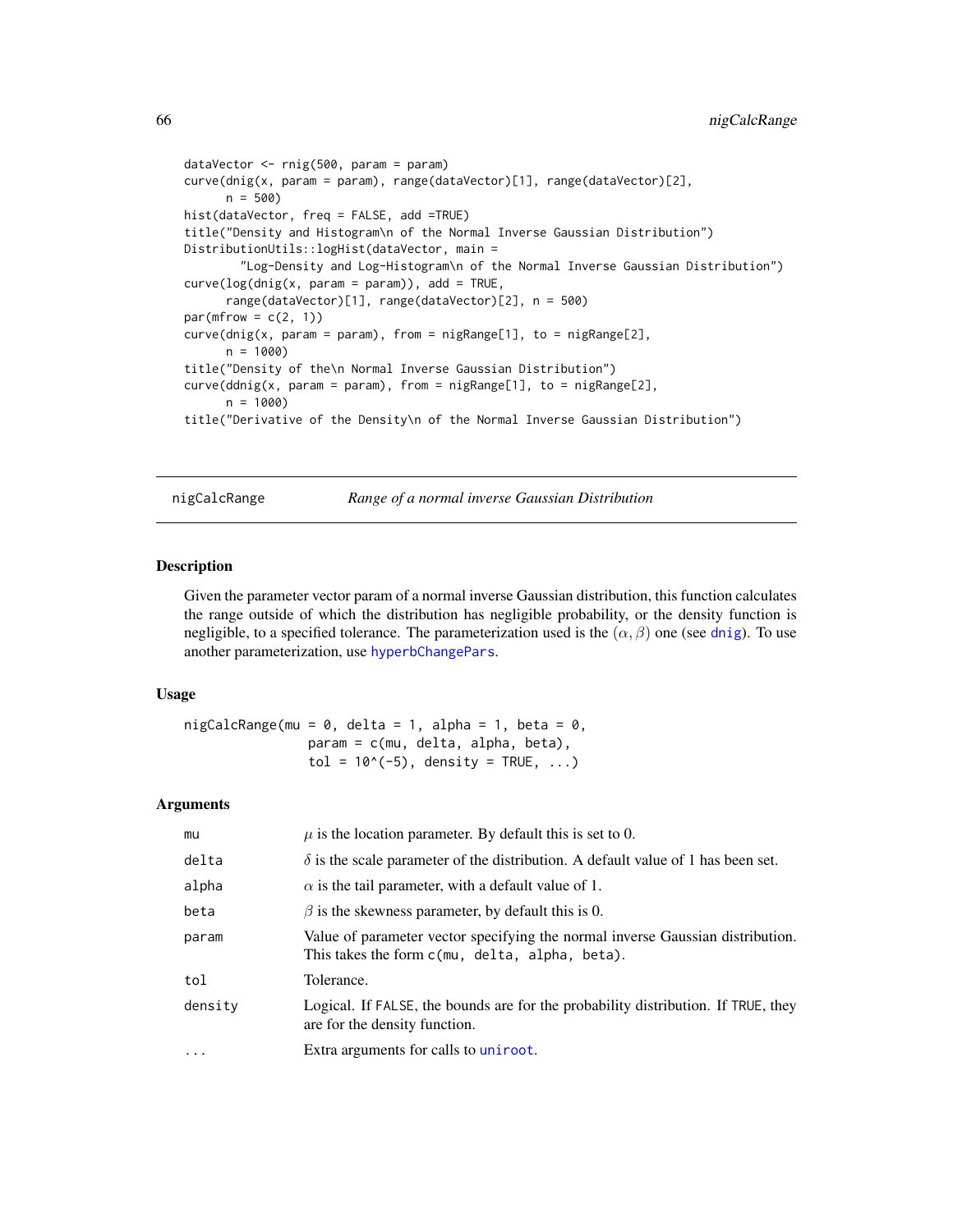#### nigCalcRange 67

## Details

The particular normal inverse Gaussian distribution being considered is specified by the parameter value param.

If density = FALSE, the function calculates the effective range of the distribution, which is used in calculating the distribution function and quantiles, and may be used in determining the range when plotting the distribution. By effective range is meant that the probability of an observation being greater than the upper end is less than the specified tolerance tol. Likewise for being smaller than the lower end of the range. Note that this has not been implemented yet.

If density = TRUE, the function gives a range, outside of which the density is less than the given tolerance. Useful for plotting the density.

# Value

A two-component vector giving the lower and upper ends of the range.

# Author(s)

David Scott <d.scott@auckland.ac.nz>, Christine Yang Dong

## References

Barndorff-Nielsen, O. and Blæsild, P (1983). Hyperbolic distributions. In *Encyclopedia of Statistical Sciences*, eds., Johnson, N. L., Kotz, S. and Read, C. B., Vol. 3, pp. 700–707. New York: Wiley.

Paolella, Marc S. (2007) Intermediate Probability: A Computational Approach, Chichester: Wiley

## See Also

[dnig](#page-62-0), [hyperbChangePars](#page-39-0)

```
par(mfrow = c(1, 2))param <- c(0, 1, 3, 1)
nigRange \leftarrow nigCalcRange(param = param, tol = 10^(-3))nigRange
curve(pnig(x, param = param), nigRange[1], nigRange[2])
maxDens <- dnig(nigMode(param = param), param = param)
nigRange <- nigCalcRange(param = param, tol = 10^{\circ}(-3) * maxDens, density = TRUE)
nigRange
curve(dnig(x, param = param), nigRange[1], nigRange[2])
```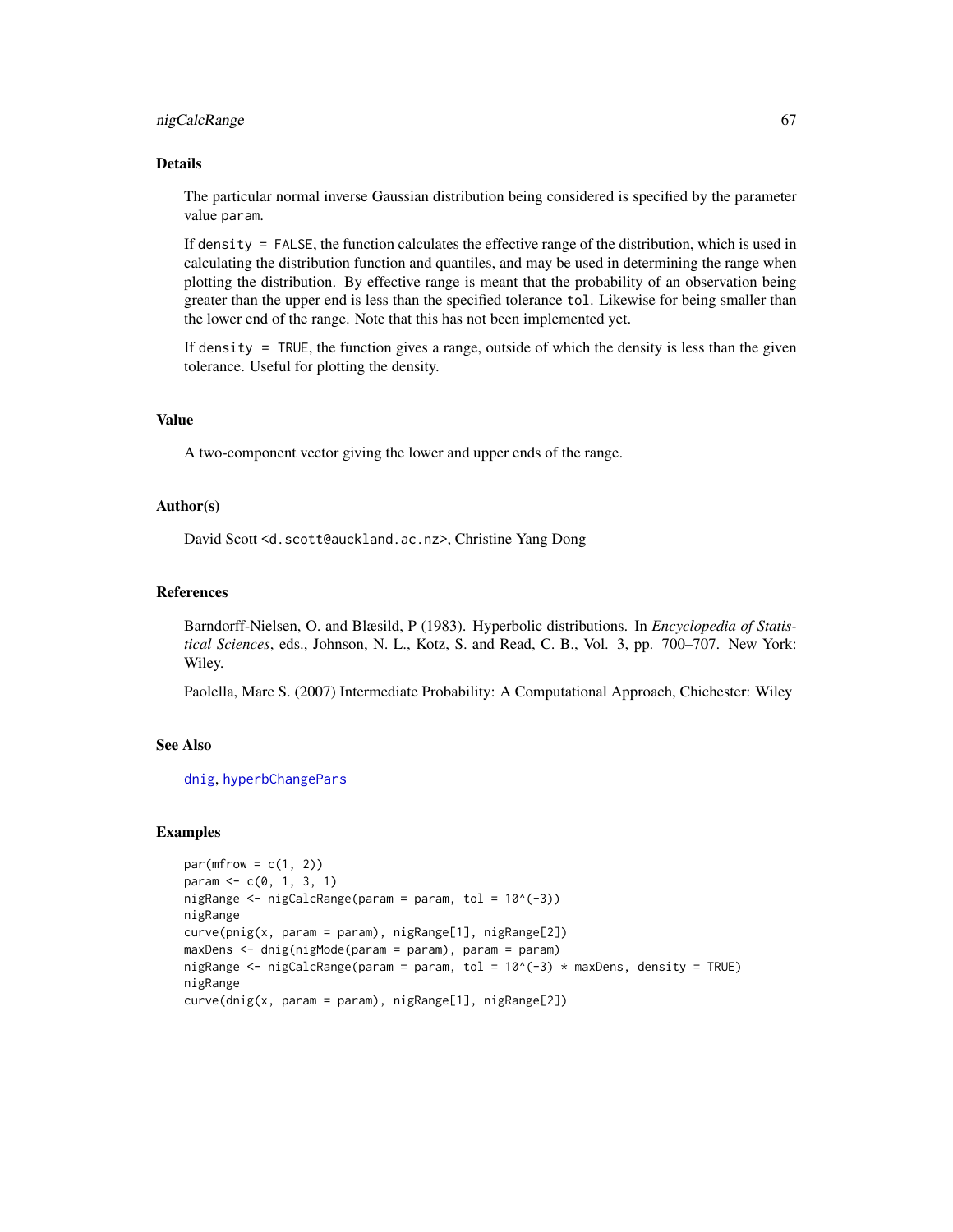#### <span id="page-67-0"></span>Description

Fits a normal inverse Gaussian distribution to data. Displays the histogram, log-histogram (both with fitted densities), Q-Q plot and P-P plot for the fit which has the maximum likelihood.

#### Usage

```
night(x, freq = NULL, paramStart = NULL,startMethod = c("Nelder-Mead","BFGS"),
         startValues = c("FN","Cauchy","MoM","US"),
         criterion = "MLE",
         method = c("Nelder-Mead","BFGS","nlm",
                   "L-BFGS-B","nlminb","constrOptim"),
         plots = FALSE, printOut = FALSE,
         controlBFGS = list(maxit = 200),
         controlNM = list(maxit = 1000), maxitNLM = 1500,
         controlLBFGSB = list(maxit = 200),
         controlNLMINB = list(),
         controlCO = list(), ...)## S3 method for class 'nigFit'
print(x,
       digits = max(3, getOption("digits") - 3), ...## S3 method for class 'nigFit'
plot(x, which = 1:4,plotTitles = paste(c("Histogram of ","Log-Histogram of ",
                            "Q-Q Plot of ","P-P Plot of "), x$obsName,
                          sep = ""),
       ask = prod(par("mfcol")) < length(which) & dev.interactive(), ...)
  ## S3 method for class 'nigFit'
coef(object, ...)
 ## S3 method for class 'nigFit'
vcov(object, ...)
```

| X           | Data vector for nigfit. Object of class "nigfit" for print.nigfit and plot.nigfit.          |
|-------------|---------------------------------------------------------------------------------------------|
| freg        | A vector of weights with length equal to length $(x)$ .                                     |
| paramStart  | A user specified starting parameter vector param taking the form c(mu, delta, alpha, beta). |
| startMethod | Method used by nigFitStart in calls to optim.                                               |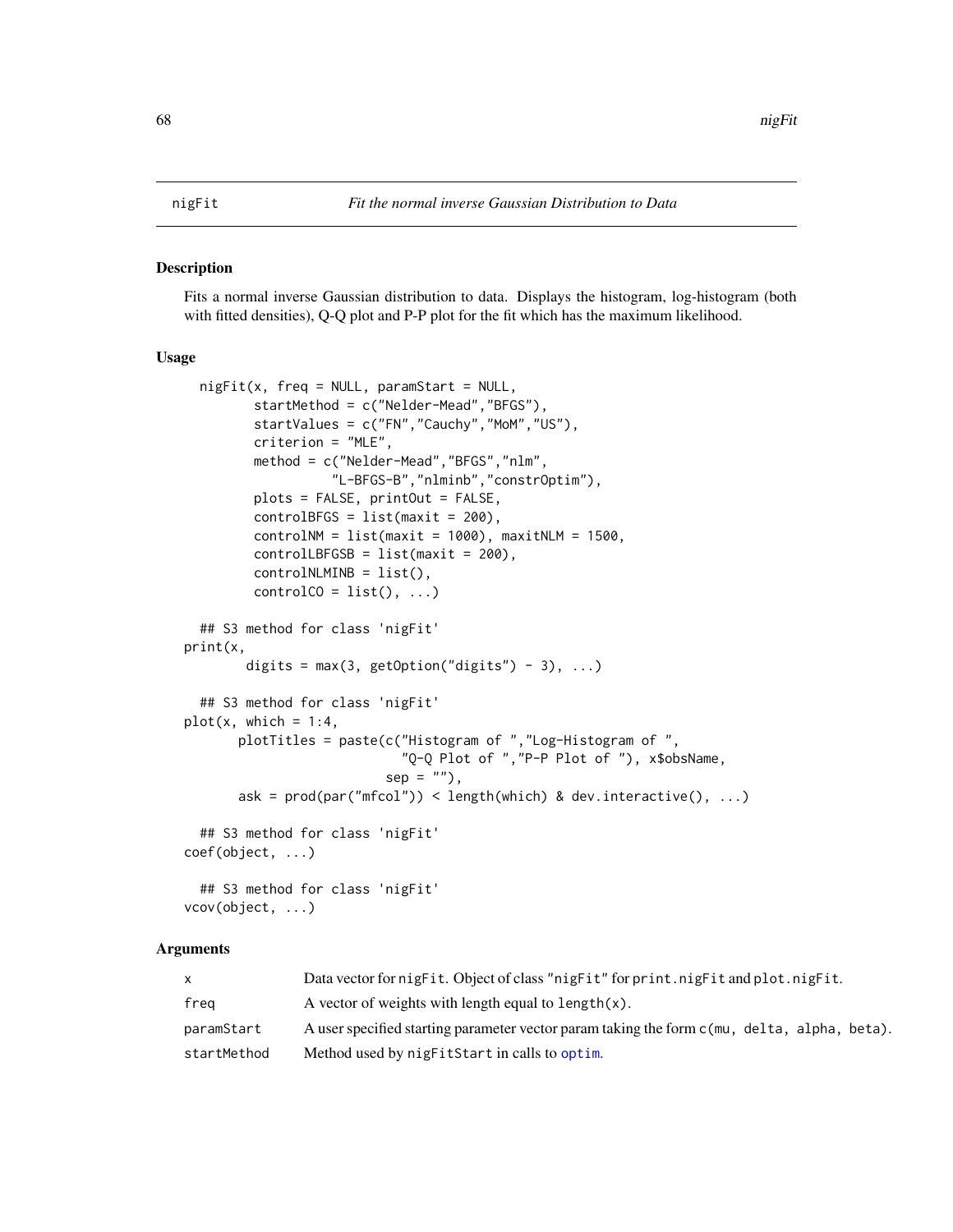nigFit 69 and 2011 12:30 and 2012 12:30 and 2012 12:30 and 2012 12:30 and 2012 12:30 and 2012 12:30 and 2012 1

| startValues   | Code giving the method of determining starting values for finding the maximum<br>likelihood estimate of param. |  |
|---------------|----------------------------------------------------------------------------------------------------------------|--|
| criterion     | Currently only "MLE" is implemented.                                                                           |  |
| method        | Different optimisation methods to consider. See Details.                                                       |  |
| plots         | Logical. If FALSE suppresses printing of the histogram, log-histogram, Q-Q plot<br>and P-P plot.               |  |
| print0ut      | Logical. If FALSE suppresses printing of results of fitting.                                                   |  |
| controlBFGS   | A list of control parameters for optim when using the "BFGS" optimisation.                                     |  |
| controlNM     | A list of control parameters for optim when using the "Nelder-Mead" optimi-<br>sation.                         |  |
| maxitNLM      | A positive integer specifying the maximum number of iterations when using the<br>"nlm" optimisation.           |  |
| controlLBFGSB | A list of control parameters for optim when using the "L-BFGS-B" optimisation.                                 |  |
| controlNLMINB | A list of control parameters for n1minb when using the "n1minb" optimisation.                                  |  |
| controlCO     | A list of control parameters for constrOptim when using the "constrOptim"<br>optimisation.                     |  |
| digits        | Desired number of digits when the object is printed.                                                           |  |
| which         | If a subset of the plots is required, specify a subset of the numbers $1:4$ .                                  |  |
| plotTitles    | Titles to appear above the plots.                                                                              |  |
| ask           | Logical. If TRUE, the user is <i>asked</i> before each plot, see $par(ask = .)$ .                              |  |
| $\cdots$      | Passes arguments to par, hist, logHist, qqnig and ppnig.                                                       |  |
| object        | Object of class "nigFit" for coef.nigFit and for vcov.nigFit.                                                  |  |
|               |                                                                                                                |  |

## Details

startMethod can be either "BFGS" or "Nelder-Mead".

startValues can be one of the following:

- "US"User-supplied.
- "FN"A fitted normal distribution.
- "Cauchy"Based on a fitted Cauchy distribution.
- "MoM"Method of moments.

For the details concerning the use of paramStart, startMethod, and startValues, see [nigFitStart](#page-70-0). The three optimisation methods currently available are:

- "BFGS"Uses the quasi-Newton method "BFGS" as documented in [optim](#page-0-0).
- "Nelder-Mead"Uses an implementation of the Nelder and Mead method as documented in [optim](#page-0-0).
- "nlm"Uses the [nlm](#page-0-0) function in R.

For details of how to pass control information for optimisation using [optim](#page-0-0) and [nlm](#page-0-0), see [optim](#page-0-0) and [nlm.](#page-0-0)

When method = "nlm" is used, warnings may be produced. These do not appear to be a problem.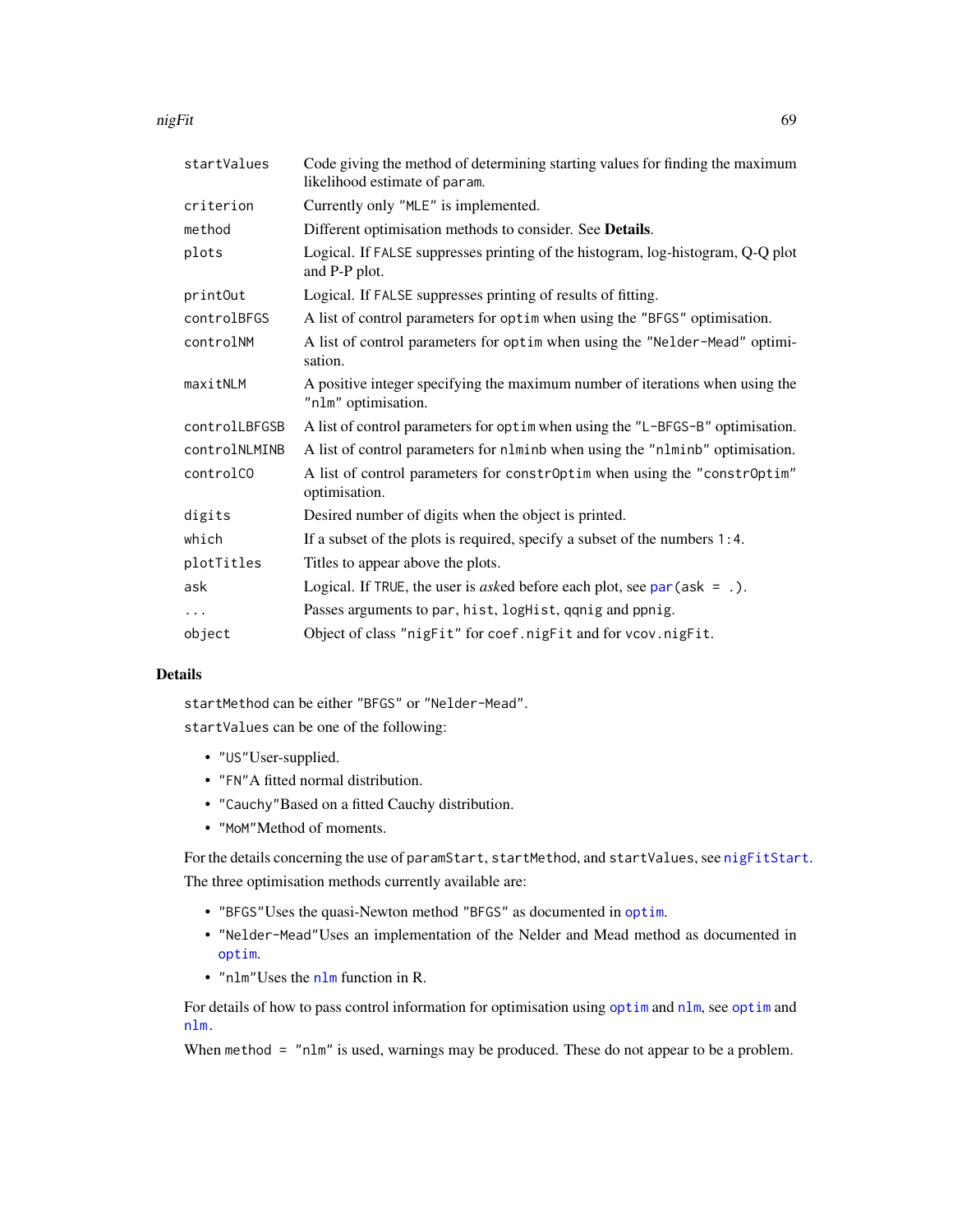70 nigFit

# Value

A list with components:

| param       | A vector giving the maximum likelihood estimate of param, as c(mu, delta, alpha, beta).               |  |
|-------------|-------------------------------------------------------------------------------------------------------|--|
| maxLik      | The value of the maximised log-likelihood.                                                            |  |
| method      | Optimisation method used.                                                                             |  |
| conv        | Convergence code. See the relevant documentation (either optim or nlm) for<br>details on convergence. |  |
| iter        | Number of iterations of optimisation routine.                                                         |  |
| x           | The data used to fit the normal inverse Gaussian distribution.                                        |  |
| xName       | A character string with the actual x argument name.                                                   |  |
| paramStart  | Starting value of param returned by call to nigFitStart.                                              |  |
| svName      | Descriptive name for the method finding start values.                                                 |  |
| startValues | Acronym for the method of finding start values.                                                       |  |
| breaks      | The cell boundaries found by a call to hist.                                                          |  |
| midpoints   | The cell midpoints found by a call to hist.                                                           |  |
| empDens     | The estimated density found by a call to hist.                                                        |  |

# Author(s)

David Scott <d.scott@auckland.ac.nz>, Christine Yang Dong

## References

Barndorff-Nielsen, O. (1977) Exponentially decreasing distributions for the logarithm of particle size, *Proc. Roy. Soc. Lond.*, A353, 401–419.

Fieller, N. J., Flenley, E. C. and Olbricht, W. (1992) Statistics of particle size data. *Appl. Statist.*, 41, 127–146.

Paolella, Marc S. (2007) Intermediate Probability: A Computational Approach, Chichester: Wiley

## See Also

[optim](#page-0-0), [nlm](#page-0-0), [par](#page-0-0), [hist](#page-0-0), [logHist](#page-0-0), [qqnig](#page-74-0), [ppnig](#page-74-0), [dskewlap](#page-78-0) and [nigFitStart](#page-70-0).

```
param <- c(2, 2, 2, 1)
dataVector <- rnig(500, param = param)
## See how well nigFit works
nigFit(dataVector)
nigFit(dataVector, plots = TRUE)
fit <- nigFit(dataVector)
par(mfrow = c(1, 2))plot(fit, which = c(1, 3))## Use nlm instead of default
nigFit(dataVector, method = "nlm")
```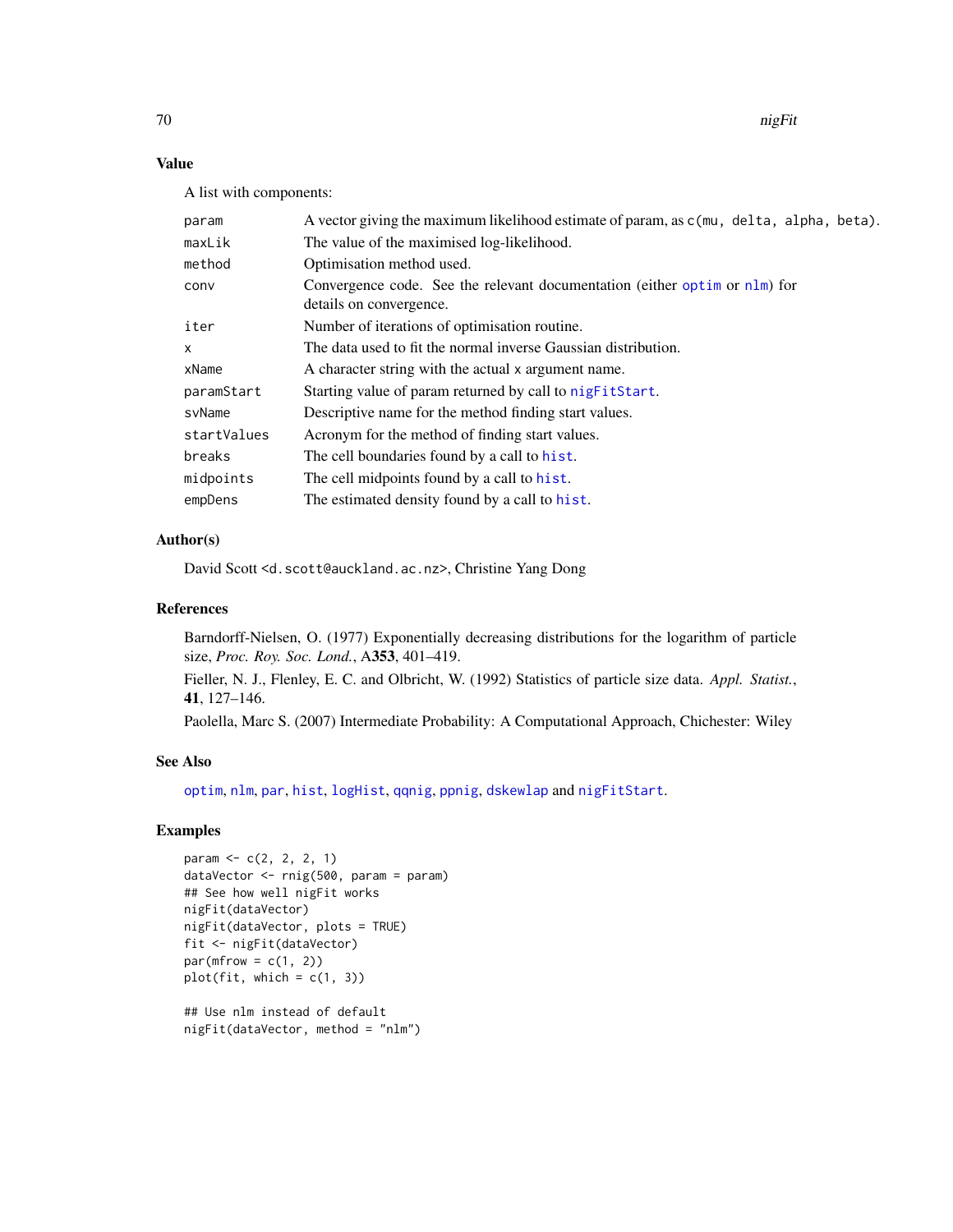<span id="page-70-0"></span>

## Description

Finds starting values for input to a maximum likelihood routine for fitting normal inverse Gaussian distribution to data.

## Usage

```
nigFitStart(x, startValues = c("FN","Cauchy","MoM","US"),
            paramStart = NULL,
            startMethodMoM = c("Nelder-Mead","BFGS"), ...)
nigFitStartMoM(x, startMethodMoM = "Nelder-Mead", ...)
```
## Arguments

| $\mathsf{x}$ | data vector.                                                                             |  |
|--------------|------------------------------------------------------------------------------------------|--|
| startValues  | a character strin specifying the method for starting values to consider. See<br>Details. |  |
| paramStart   | starting values for param if startValues $=$ "US".                                       |  |
|              | startMethodMoM Method used by call to optime in finding method of moments estimates.     |  |
| $\cdots$     | Passes arguments to hist and optim.                                                      |  |

#### Details

Possible values of the argument startValues are the following:

- "US"User-supplied.
- "FN"A fitted normal distribution.
- "Cauchy"Based on a fitted Cauchy distribution, from [fitdistr\(](#page-0-0)) of the [MASS](https://CRAN.R-project.org/package=MASS) package.
- "MoM"Method of moments.

If startValues = "US" then a value must be supplied for paramStart.

If startValues = "MoM", nigFitStartMoM is called. If startValues = "MoM" an initial optimisation is needed to find the starting values. These optimisations call [optim](#page-0-0).

#### Value

nigFitStart returns a list with components:

paramStart A vector with elements mu, delta, alpha and beta giving the starting value of param.

xName A character string with the actual x argument name.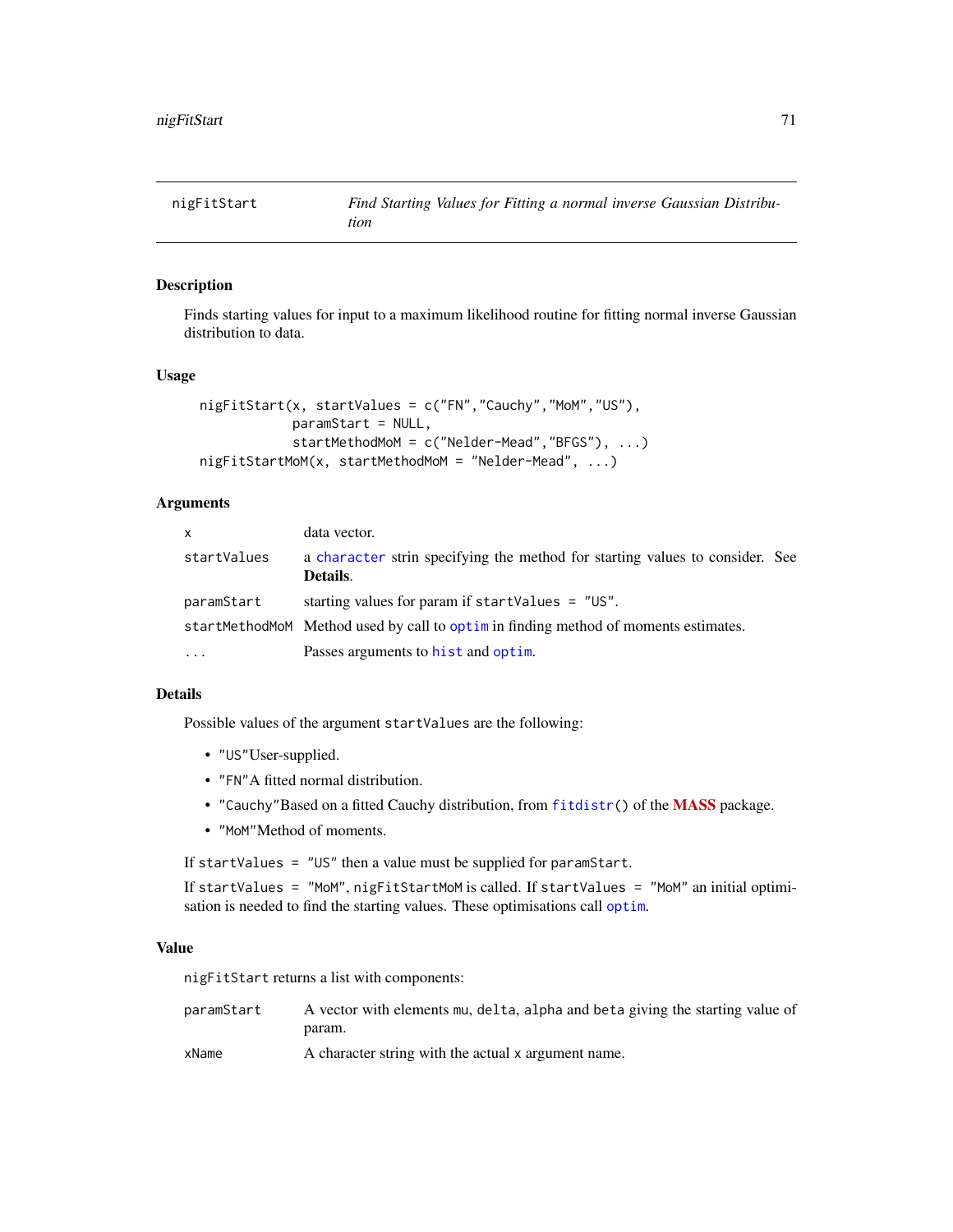| breaks    | The cell boundaries found by a call to hist.   |
|-----------|------------------------------------------------|
| midpoints | The cell midpoints found by a call to hist.    |
| empDens   | The estimated density found by a call to hist. |

nigFitStartMoM returns only the method of moments estimates as a vector with elements mu, delta, alpha and beta.

# Author(s)

David Scott <d.scott@auckland.ac.nz>, Christine Yang Dong

#### References

Barndorff-Nielsen, O. (1977) Exponentially decreasing distributions for the logarithm of particle size, *Proc. Roy. Soc. Lond.*, A353, 401–419.

Barndorff-Nielsen, O., Blæsild, P., Jensen, J., and Sörenson, M. (1985). The fascination of sand. In *A celebration of statistics, The ISI Centenary Volume*, eds., Atkinson, A. C. and Fienberg, S. E., pp. 57–87. New York: Springer-Verlag.

Fieller, N. J., Flenley, E. C. and Olbricht, W. (1992) Statistics of particle size data. *Appl. Statist.*, 41, 127–146.

#### See Also

[dnig](#page-62-0), [dskewlap](#page-78-0), [nigFit](#page-67-0), [hist](#page-0-0), [optim](#page-0-0), [fitdistr](#page-0-0).

## Examples

```
param <- c(2, 2, 2, 1)
dataVector <- rnig(500, param = param)
nigFitStart(dataVector, startValues = "FN")
nigFitStartMoM(dataVector)
nigFitStart(dataVector, startValues = "MoM")
```
nigHessian *Calculate Two-Sided Hessian for the Normal Inverse Gaussian Distribution*

#### Description

Calculates the Hessian of a function, either exactly or approximately. Used to obtaining the information matrix for maximum likelihood estimation.

#### Usage

nigHessian(x, param, hessianMethod = "tsHessian", whichParam =  $1:5, ...$ )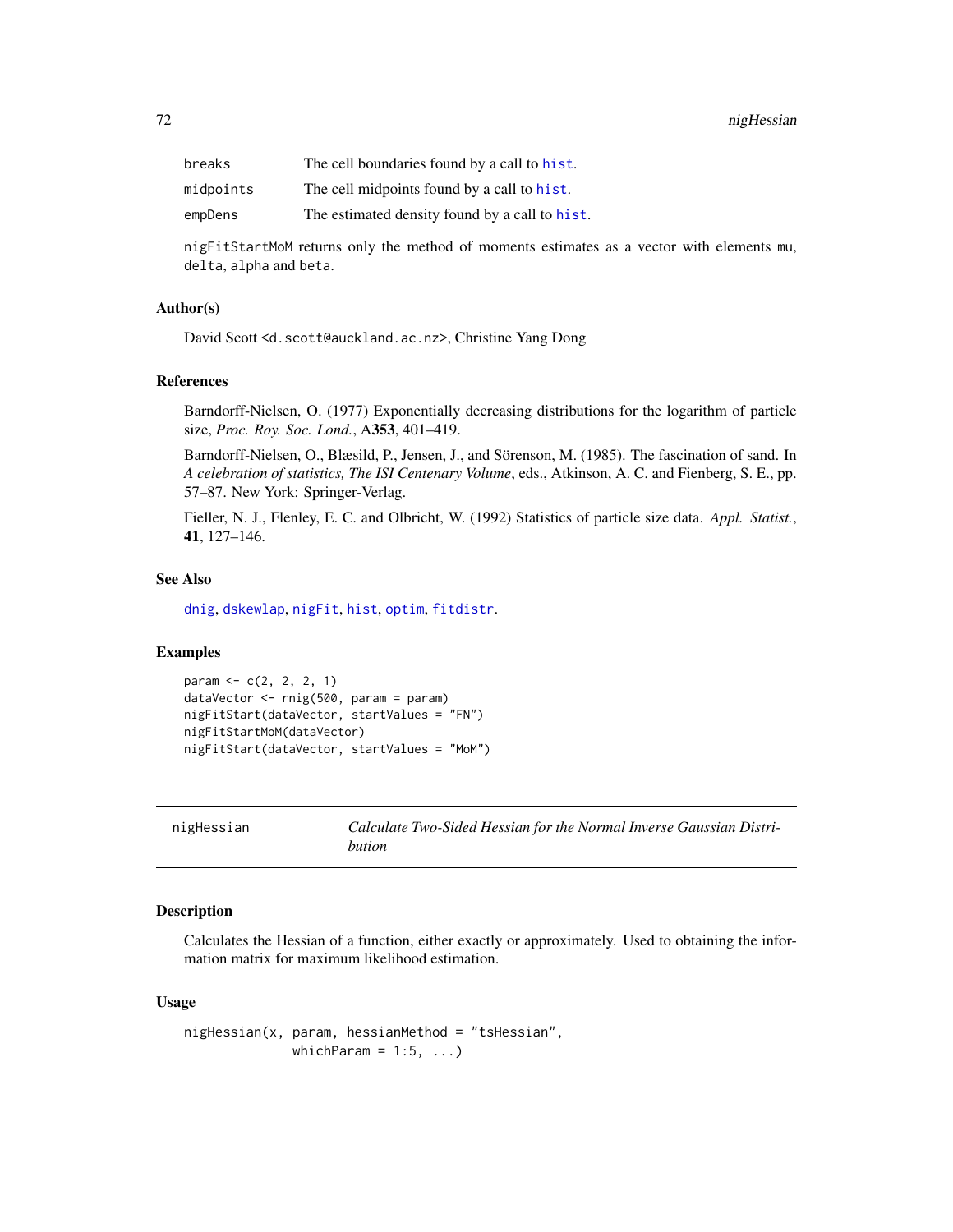# nigHessian 73

#### Arguments

| X             | Data vector.                                                                                                                                                                                                                                                                                                                                                                                                                                                                           |
|---------------|----------------------------------------------------------------------------------------------------------------------------------------------------------------------------------------------------------------------------------------------------------------------------------------------------------------------------------------------------------------------------------------------------------------------------------------------------------------------------------------|
| param         | The maximum likelihood estimates parameter vector of the normal inverse Gaus-<br>sian distribution. The normal inverse Gaussian distribution has the same sets of<br>parameterizations as the hyperbolic distribution. There are five different sets of<br>parameterazations can be used in this function, the first four sets are listed in<br>hyperbChangePars and the last set is the log scale of the first set of the param-<br>eterization, i.e., mu, log(delta), Pi, log(zeta). |
| hessianMethod | Only the approximate method ("tshessian") has actually been implemented so<br>far.                                                                                                                                                                                                                                                                                                                                                                                                     |
| whichParam    | Numeric. A number between 1 to 5 indicating which set of the parameterization<br>is the specified value in argument param belong to.                                                                                                                                                                                                                                                                                                                                                   |
| .             | Values of other parameters of the function fun if required.                                                                                                                                                                                                                                                                                                                                                                                                                            |

# Details

The approximate Hessian is obtained via a call to tsHessian from the package DistributionUtils. summary.nigFit calls the function nigHessian to calculate the Hessian matrix when the argument hessian = TRUE.

#### Value

nigHessian gives the approximate or exact Hessian matrix for the data vector x and the estimated parameter vector param.

#### Author(s)

David Scott <d.scott@auckland.ac.nz>, Christine Yang Dong <c.dong@auckland.ac.nz>

# Examples

```
### Calculate the exact Hessian using nigHessian:
param <-c(2, 2, 2, 1)dataVector <- rnig(500, param = param)
fit <- nigFit(dataVector, method = "BFGS")
coef=coef(fit)
nigHessian(x=dataVector, param=coef, hessianMethod = "tsHessian",
           whichParam = 2)
### Or calculate the exact Hessian using summary.nigFit method:
### summary(fit, hessian = TRUE)
## Calculate the approximate Hessian:
```

```
summary(fit, hessian = TRUE, hessianMethod = "tsHessian")
```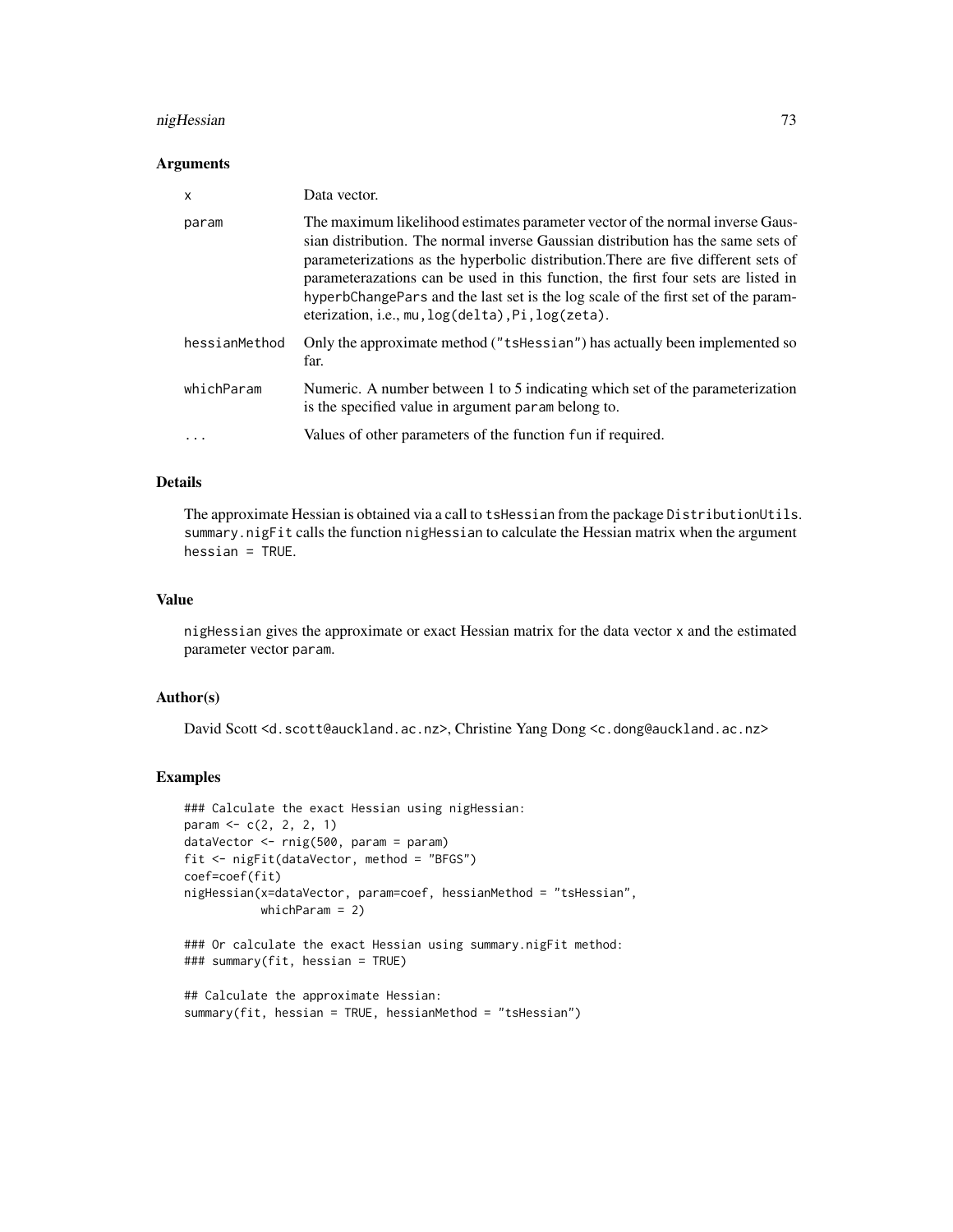#### <span id="page-73-0"></span>Description

These objects store different parameter sets of the normal inverse Gaussian distribution as matrices for testing or demonstration purposes.

The parameter sets nigSmallShape and nigLargeShape have a constant location parameter of  $\mu$ = 0, and constant scale parameter  $\delta$  = 1. In nigSmallParam and nigLargeParam the values of the location and scale parameters vary. In these parameter sets the location parameter  $\mu = 0$  takes values from  $\{0, 1\}$  and  $\{-1, 0, 1, 2\}$  respectively. For the scale parameter  $\delta$ , values are drawn from  $\{1, 5\}$ and {1, 2, 5, 10} respectively.

For the shape parameters  $\alpha$  and  $\beta$  the approach is more complex. The values for these shape parameters were chosen by choosing values of  $\xi$  and  $\chi$  which range over the shape triangle, then the function nigChangePars was applied to convert them to the  $\alpha$ , β parameterization. The resulting  $\alpha$ ,  $\beta$  values were then rounded to three decimal places. See the examples for the values of  $\xi$  and  $\chi$ for the large parameter sets.

#### Usage

```
nigSmallShape
nigLargeShape
nigSmallParam
nigLargeParam
```
#### Format

nigSmallShape: a 7 by 4 matrix; nigLargeShape: a 15 by 4 matrix; nigSmallParam: a 28 by 4 matrix; nigLargeParam: a 240 by 4 matrix.

# Author(s)

David Scott <d.scott@auckland.ac.nz>

#### Examples

```
data(nigParam)
plotShapeTriangle()
xis <- rep(c(0.1,0.3,0.5,0.7,0.9), 1:5)
chis \leq c(0,-0.25,0.25,-0.45,0,0.45,-0.65,-0.3,0.3,0.65,
          -0.85,-0.4,0,0.4,0.85)
points(chis, xis, pch = 20, col = "red")
```

```
## Testing the accuracy of nigMean
for (i in 1:nrow(nigSmallParam)) {
  param <- nigSmallParam[i, ]
  x \le -\text{rnig}(1000, \text{param} = \text{param})
```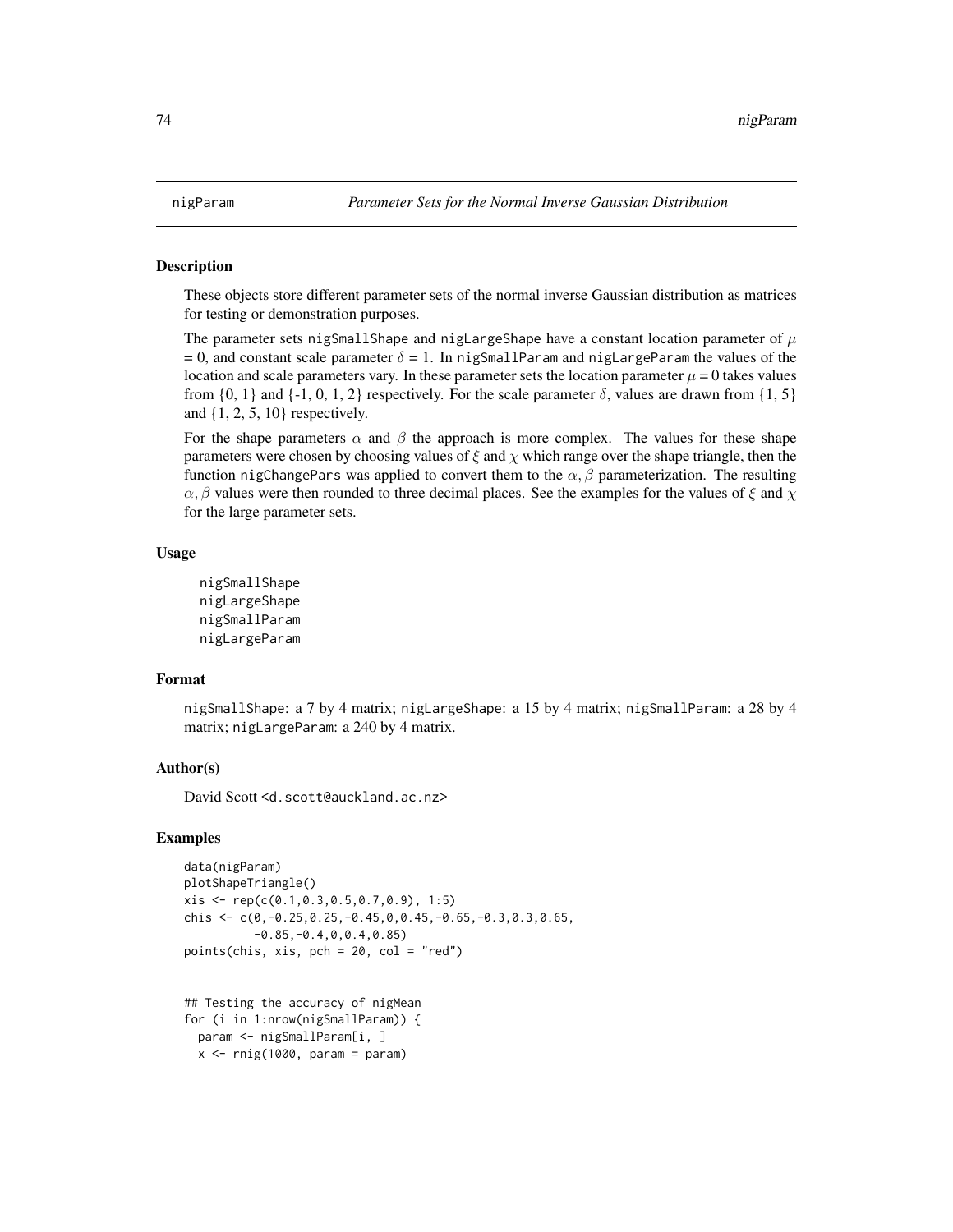#### <span id="page-74-0"></span>nigPlots 75

```
sampleMean \leq mean(x)funMean <- nigMean(param = param)
 difference <- abs(sampleMean - funMean)
 print(difference)
}
```
nigPlots *Normal inverse Gaussian Quantile-Quantile and Percent-Percent Plots*

# Description

qqnig produces a normal inverse Gaussian Q-Q plot of the values in y.

ppnig produces a normal inverse Gaussian P-P (percent-percent) or probability plot of the values in y.

Graphical parameters may be given as arguments to qqnig, and ppnig.

#### Usage

```
qqnig(y, mu = 0, delta = 1, alpha = 1, beta = 0,
        param = c(mu, delta, alpha, beta),
        main = "Normal inverse Gaussian Q-Q Plot",
        xlab = "Theoretical Quantiles",
        ylab = "Sample Quantiles",
        plot.it = TRUE, line = TRUE, ...)ppnig(y, mu = 0, delta = 1, alpha = 1, beta = 0,param = c(mu, delta, alpha, beta),
        main = "Normal inverse Gaussian P-P Plot",
        xlab = "Uniform Quantiles",
        ylab = "Probability-integral-transformed Data",
        plot.it = TRUE, line = TRUE, ...)
```
## Arguments

| У                | The data sample.                                                                        |
|------------------|-----------------------------------------------------------------------------------------|
| mu               | $\mu$ is the location parameter. By default this is set to 0.                           |
| delta            | $\delta$ is the scale parameter of the distribution. A default value of 1 has been set. |
| alpha            | $\alpha$ is the tail parameter, with a default value of 1.                              |
| beta             | $\beta$ is the skewness parameter, by default this is 0.                                |
| param            | Parameters of the normal inverse Gaussian distribution.                                 |
| xlab, ylab, main |                                                                                         |
|                  | Plot labels.                                                                            |
| plot.it          | Logical. Should the result be plotted?                                                  |
| line             | Add line through origin with unit slope.                                                |
| $\ddots$ .       | Further graphical parameters.                                                           |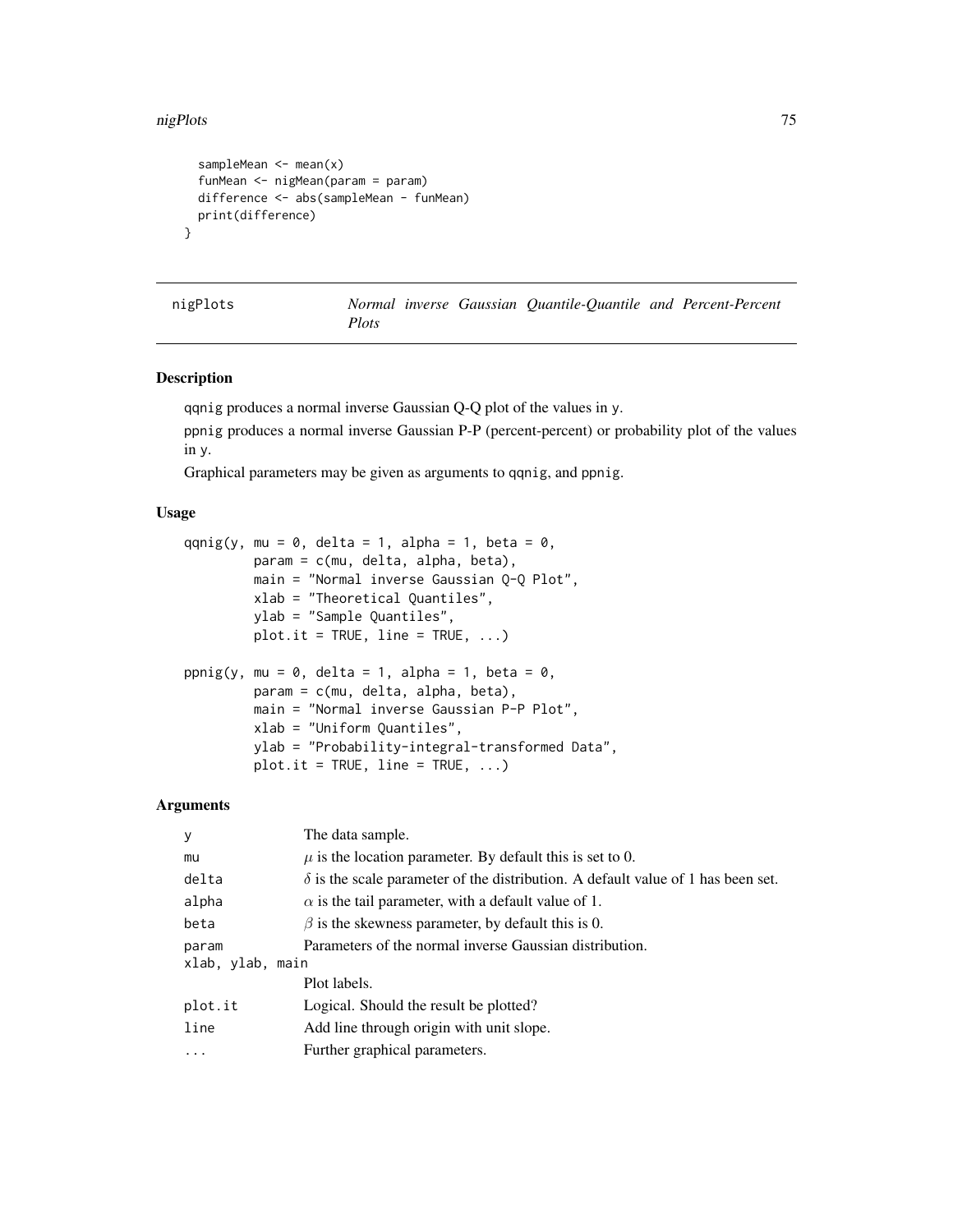# Value

For qqnig and ppnig, a list with components:

| The x coordinates of the points that are to be plotted. |
|---------------------------------------------------------|
| The y coordinates of the points that are to be plotted. |

# References

Wilk, M. B. and Gnanadesikan, R. (1968) Probability plotting methods for the analysis of data. *Biometrika*. 55, 1–17.

#### See Also

[ppoints](#page-0-0), [dnig](#page-62-0), [nigFit](#page-67-0)

# Examples

```
par(mfrow = c(1, 2))param <- c(2, 2, 2, 1.5)
y \leftarrow \text{rnig}(200, \text{param} = \text{param})qqnig(y, param = param, line = FALSE)abline(0, 1, col = 2)ppnig(y, param = param)
```
plotShapeTriangle *Plot the Shape Triangle*

# Description

Plots the shape triangle for a hyperbolic distribution or generalized hyperbolic distribution. For the hyperbolic distribution the parameter  $\chi$  is related to the skewness, and the parameter  $\xi$  is related to the kurtosis. See Barndorff-Nielsen, O. and Blæsild, P. (1981).

#### Usage

 $plots$ hapeTriangle(xgap = 0.025, ygap = 0.0625/2,  $main = "Shape Triangle", ...)$ 

# Arguments

| xgap     | Gap between the left- and right-hand edges of the shape triangle and the border<br>surrounding the graph. |
|----------|-----------------------------------------------------------------------------------------------------------|
| ygap     | Gap between the top and bottom of the shape triangle and the border surrounding<br>the graph.             |
| main     | Title for the plot.                                                                                       |
| $\cdots$ | Values of other graphical parameters.                                                                     |

<span id="page-75-0"></span>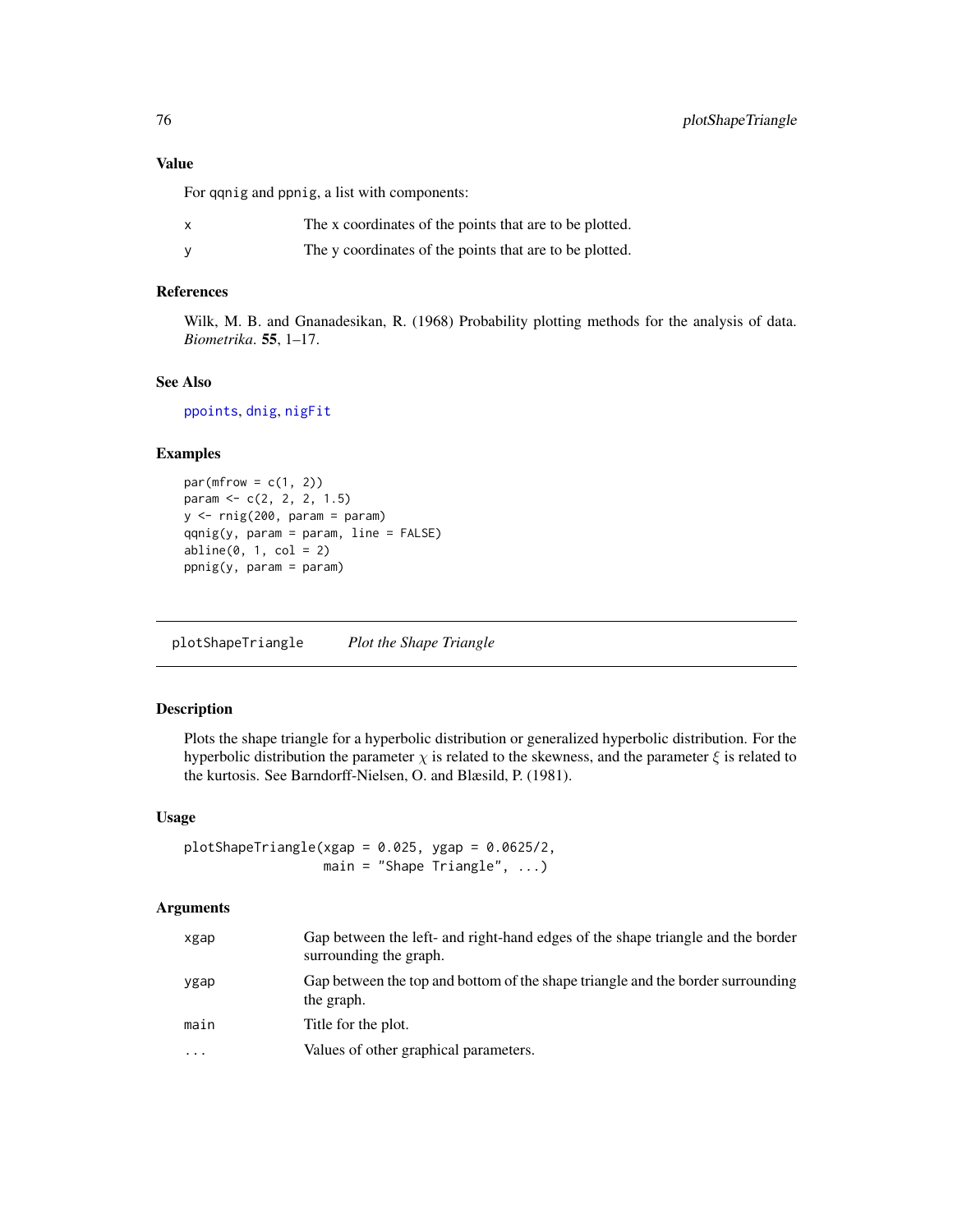#### <span id="page-76-0"></span>resistors and the contract of the contract of the contract of the contract of the contract of the contract of the contract of the contract of the contract of the contract of the contract of the contract of the contract of

#### Author(s)

David Scott <d.scott@auckland.ac.nz>

#### References

Barndorff-Nielsen, O. and Blæsild, P (1981). Hyperbolic distributions and ramifications: contributions to theory and application. In *Statistical Distributions in Scientific Work*, eds., Taillie, C., Patil, G. P., and Baldessari, B. A., Vol. 4, pp. 19–44. Dordrecht: Reidel.

# Examples

plotShapeTriangle()

resistors *Resistance of One-half-ohm Resistors*

#### Description

This data set gives the resistance in ohms of 500 nominally one-half-ohm resistors, presented in Hahn and Shapiro (1967). Summary data giving the frequency of observations in 28 intervals.

#### Usage

data(resistors)

# Format

The resistors data frame has 28 rows and 2 columns.

|                          | [, 1] midpoints midpoints of intervals (ohm) |
|--------------------------|----------------------------------------------|
| $\lceil 2 \rceil$ counts | number of observations in interval           |

#### Source

Hahn, Gerald J. and Shapiro, Samuel S. (1967) *Statistical Models in Engineering*. New York: Wiley, page 207.

#### References

Chen, Hanfeng, and Kamburowska, Grazyna (2001) Fitting data to the Johnson system. *J. Statist. Comput. Simul.* 70, 21–32.

# Examples

```
data(resistors)
str(resistors)
### Construct data from frequency summary, taking all observations
```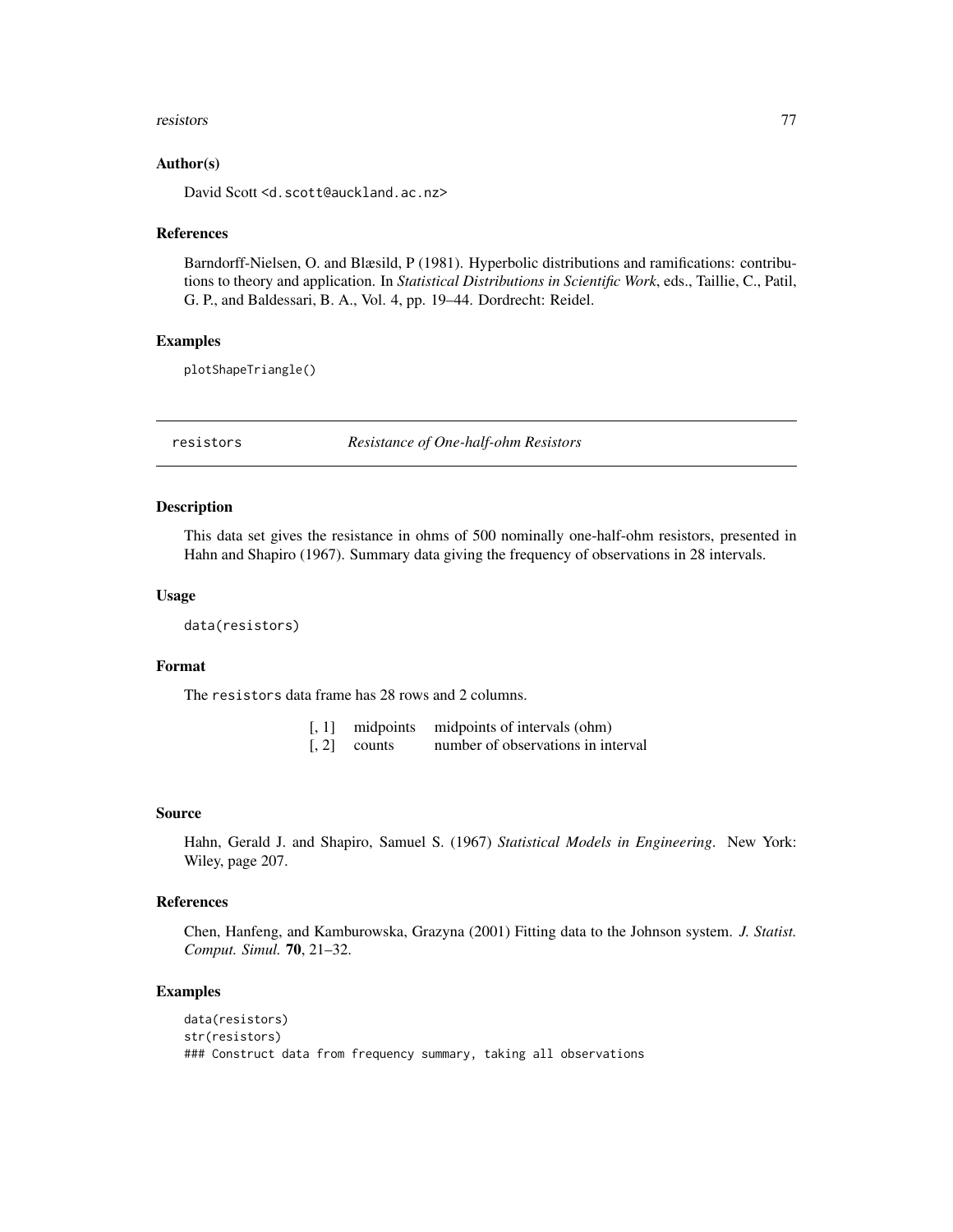```
### at midpoints of intervals
resistances <- rep(resistors$midpoints, resistors$counts)
hist(resistances)
DistributionUtils::logHist(resistances)
## Fit the hyperbolic distribution
hyperbFit(resistances)
```

```
## Actually fit.hyperb can deal with frequency data
hyperbFit(resistors$midpoints, freq = resistors$counts)
```
SandP500 *S\&P 500*

# Description

This data set gives the value of Standard and Poor's most notable stock market price index (the S&P 500) at year end, from 1800 to 2001.

# Usage

data(SandP500)

# Format

A vector of 202 observations.

# Source

At the time, http://www.globalfindata.com which no longer exists.

#### References

Brown, Barry W., Spears, Floyd M. and Levy, Lawrence B. (2002) The log *F*: a distribution for all seasons. *Computational Statistics*, 17, 47–58.

# Examples

```
data(SandP500)
### Consider proportional changes in the index
change <- SandP500[-length(SandP500)] / SandP500[-1]
hist(change)
### Fit hyperbolic distribution to changes
hyperbFit(change)
```
<span id="page-77-0"></span>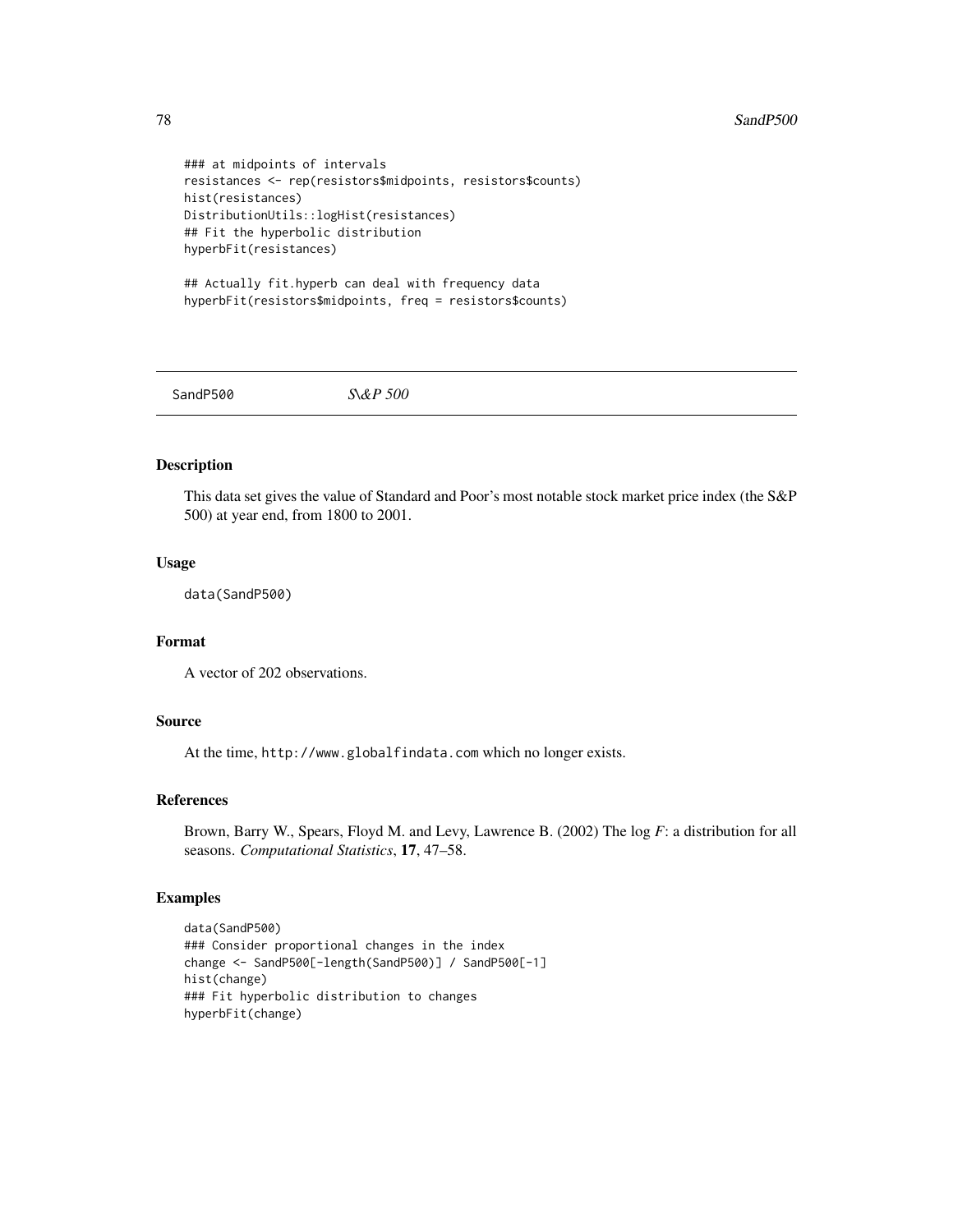<span id="page-78-1"></span>

#### <span id="page-78-0"></span>Description

Density function, distribution function, quantiles and random number generation for the skew-Laplace distribution.

#### Usage

```
dskewlap(x, mu = 0, alpha = 1, beta = 1,
         param = c(mu, alpha, beta), logPars = FALSE)
pskewlap(q, mu = 0, alpha = 1, beta = 1,
         param = c(mu, alpha, beta))
qskewlap(p, mu = 0, alpha = 1, beta = 1,
        param = c(mu, alpha, beta))
rskewlap(n, mu = 0, alpha = 1, beta = 1,
         param = c(mu, alpha, beta))
```
#### Arguments

| x, q        | Vector of quantiles.                                                                                                      |
|-------------|---------------------------------------------------------------------------------------------------------------------------|
| p           | Vector of probabilities.                                                                                                  |
| n           | Number of observations to be generated.                                                                                   |
| mu          | The location parameter, set to 0 by default.                                                                              |
| alpha, beta | The shape parameters, both set to 1 by default.                                                                           |
| param       | Vector of parameters of the skew-Laplace distribution: $\mu$ , $\alpha$ and $\beta$ .                                     |
| logPars     | Logical. If TRUE the second and third components of param are taken to be<br>$log(\alpha)$ and $log(\beta)$ respectively. |

# Details

The central skew-Laplace has mode zero, and is a mixture of a (negative) exponential distribution with mean  $\beta$ , and the negative of an exponential distribution with mean  $\alpha$ . The weights of the positive and negative components are proportional to their means.

The general skew-Laplace distribution is a shifted central skew-Laplace distribution, where the mode is given by  $\mu$ .

The density is given by:

$$
f(x) = \frac{1}{\alpha + \beta} e^{(x - \mu)/\alpha}
$$

for  $x \leq \mu$ , and

$$
f(x) = \frac{1}{\alpha + \beta} e^{-(x - \mu)/\beta}
$$

for  $x \geq \mu$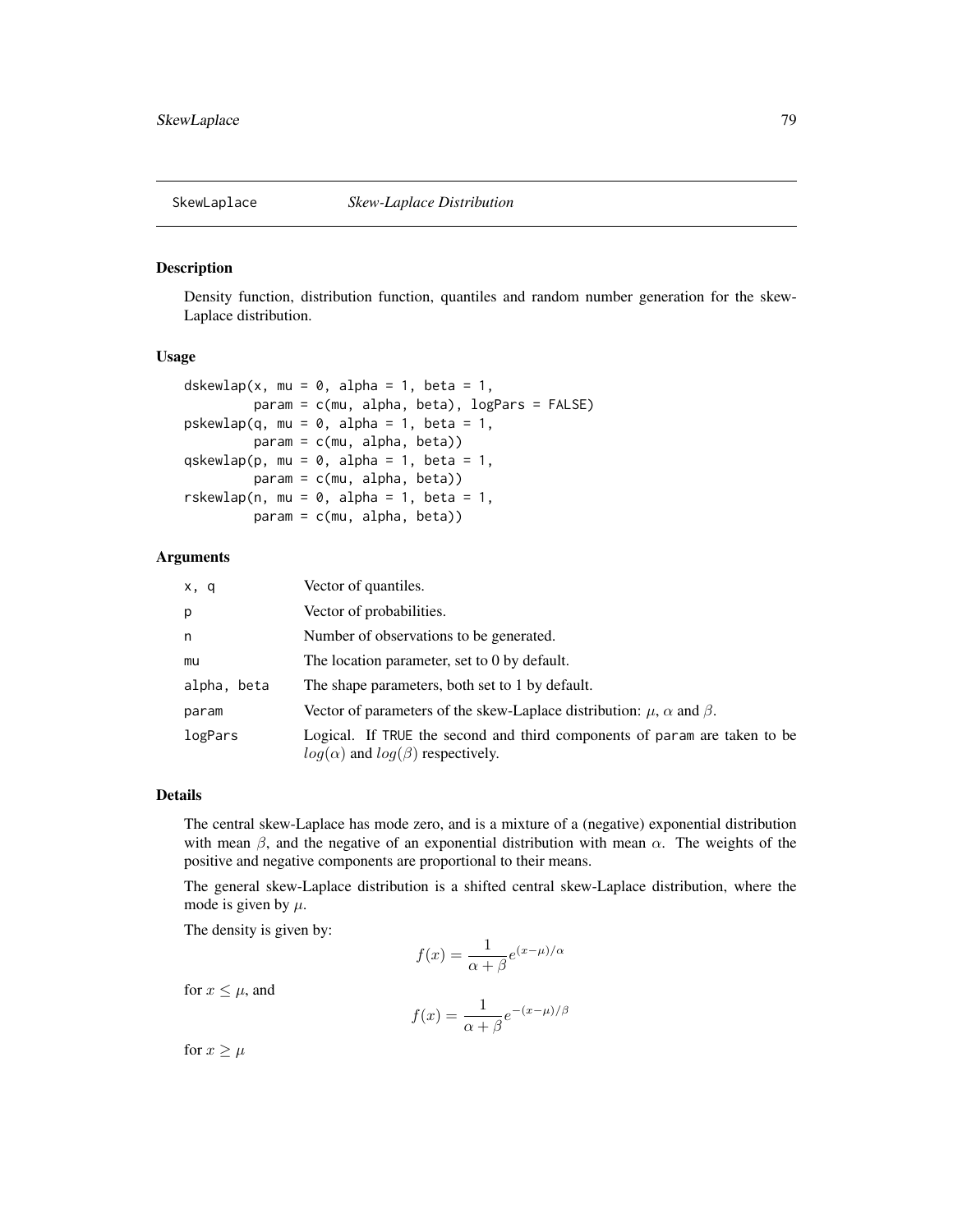<span id="page-79-0"></span>Value

dskewlap gives the density, pskewlap gives the distribution function, qskewlap gives the quantile function and rskewlap generates random variates. The distribution function is obtained by elementary integration of the density function. Random variates are generated from exponential observations using the characterization of the skew-Laplace as a mixture of exponential observations.

#### Author(s)

David Scott <d.scott@auckland.ac.nz>, Ai-Wei Lee, Richard Trendall

#### References

Fieller, N. J., Flenley, E. C. and Olbricht, W. (1992) Statistics of particle size data. *Appl. Statist.*, 41, 127–146.

# See Also

#### [hyperbFitStart](#page-45-0)

#### Examples

```
param \leq -c(1, 1, 2)par(mfrow = c(1, 2))curve(dskewlap(x, param = param), from = -5, to = 8, n = 1000)
title("Density of the\n Skew-Laplace Distribution")
curve(pskewlap(x, param = param), from = -5, to = 8, n = 1000)
title("Distribution Function of the\n Skew-Laplace Distribution")
dataVector <- rskewlap(500, param = param)
curve(dskewlap(x, param = param), range(dataVector)[1], range(dataVector)[2],
     n = 500hist(dataVector, freq = FALSE, add = TRUE)
title("Density and Histogram\n of the Skew-Laplace Distribution")
DistributionUtils::logHist(dataVector, main =
        "Log-Density and Log-Histogram\n of the Skew-Laplace Distribution")
curve(log(dskewlap(x, param = param)), add = TRUE,range(dataVector)[1], range(dataVector)[2], n = 500)
```
SkewLaplacePlots *Skew-Laplace Quantile-Quantile and Percent-Percent Plots*

#### **Description**

qqskewlap produces a skew-Laplace QQ plot of the values in y.

ppskewlap produces a skew-Laplace PP (percent-percent) or probability plot of the values in y.

If line = TRUE, a line with zero intercept and unit slope is added to the plot.

Graphical parameters may be given as arguments to qqskewlap, and ppskewlap.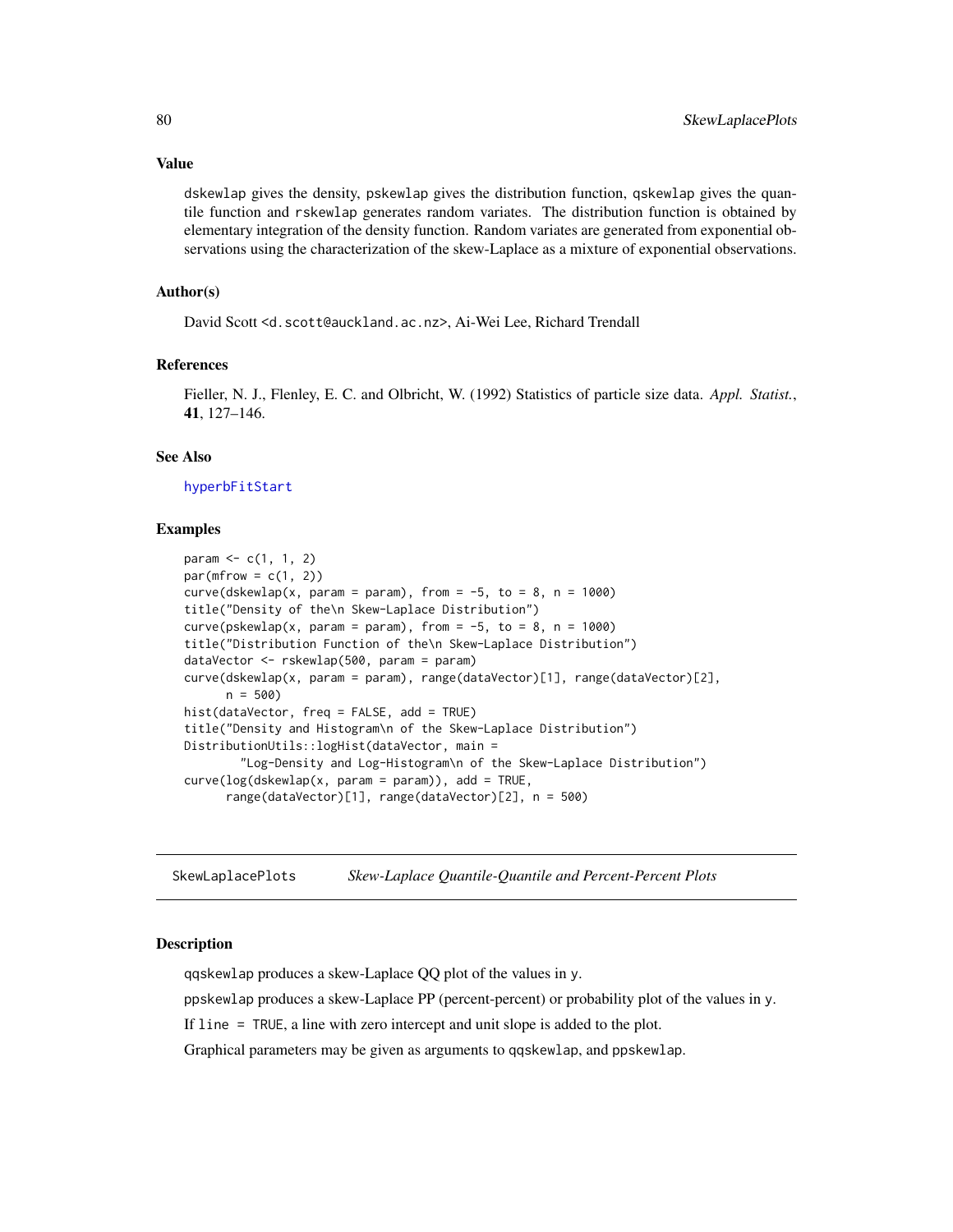# <span id="page-80-0"></span>SkewLaplacePlots 81

# Usage

```
qqskewlap(y, mu = 0, alpha = 1, beta = 1,
         param = c(mu, alpha, beta),main = "Skew-Laplace Q-Q Plot",
         xlab = "Theoretical Quantiles",
         ylab = "Sample Quantiles",
         plot.it = TRUE, line = TRUE, ...)ppskewlap(y, mu = 0, alpha = 1, beta = 1,
         param = c(mu, alpha, beta),
         main = "Skew-Laplace P-P Plot",
         xlab = "Uniform Quantiles",
         ylab = "Probability-integral-transformed Data",
         plot.it = TRUE, line = TRUE, ...)
```
# Arguments

| У                | The data sample.                                                                  |
|------------------|-----------------------------------------------------------------------------------|
| mu               | The location parameter, set to 0 by default.                                      |
| alpha, beta      | The shape parameters, both set to 1 by default.                                   |
| param            | Parameters of the skew-Laplace distribution.                                      |
| xlab, ylab, main |                                                                                   |
|                  | Plot labels.                                                                      |
| plot.it          | Logical. TRUE denotes the results should be plotted.                              |
| line             | Logical. If TRUE, a line with zero intercept and unit slope is added to the plot. |
| $\cdot$          | Further graphical parameters.                                                     |
|                  |                                                                                   |

# Value

For qqskewlap and ppskewlap, a list with components:

| $\boldsymbol{\mathsf{x}}$ | The x coordinates of the points that are be plotted. |
|---------------------------|------------------------------------------------------|
|                           | The y coordinates of the points that are be plotted. |

# References

Wilk, M. B. and Gnanadesikan, R. (1968) Probability plotting methods for the analysis of data. *Biometrika*. 55, 1–17.

# See Also

[ppoints](#page-0-0), [dskewlap](#page-78-0).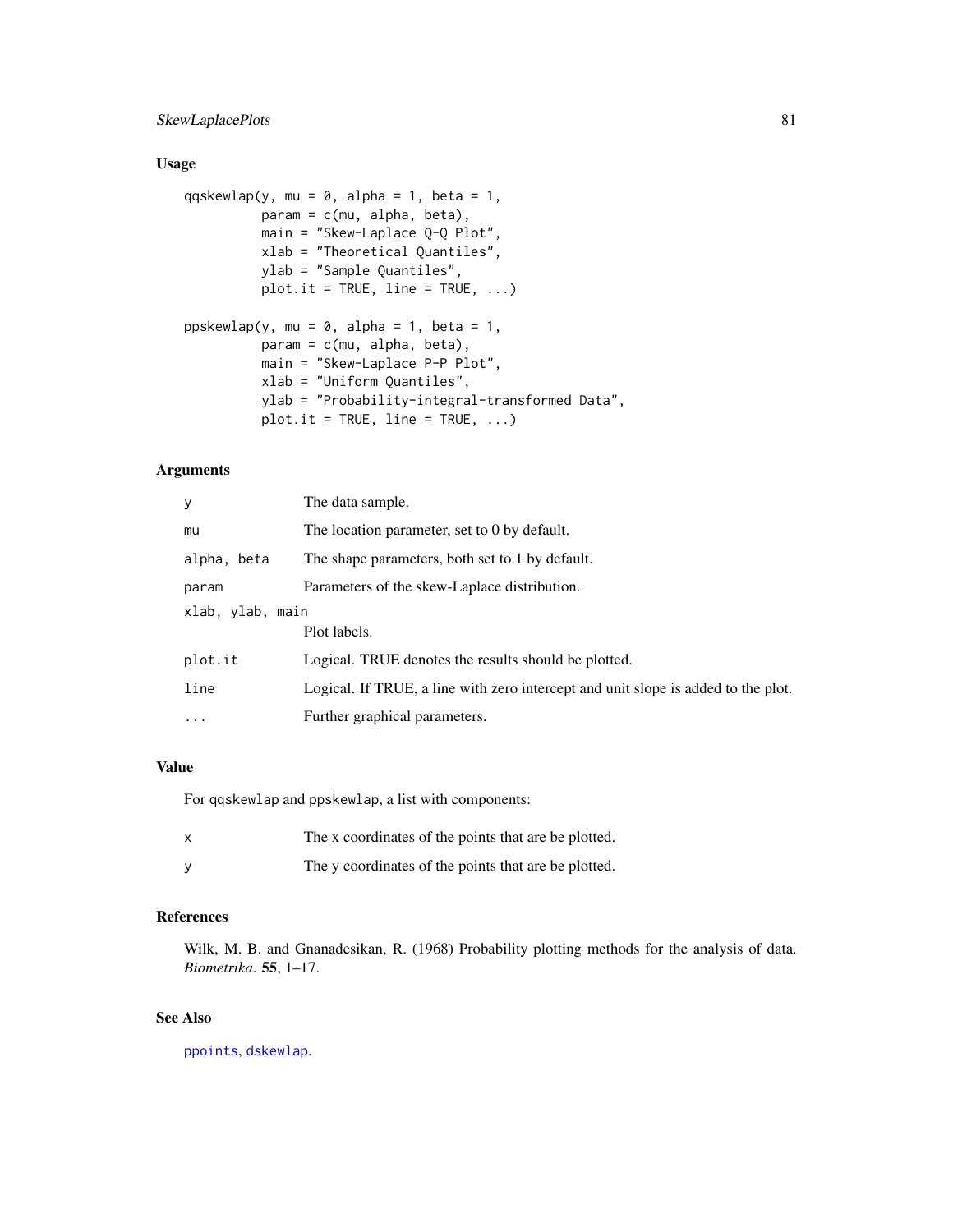#### Examples

```
par(mfrow = c(1, 2))y \le - rskewlap(1000, param = c(2, 0.5, 1))
qqskewlap(y, param = c(2, 0.5, 1), line = FALSE)
abline(0, 1, col = 2)ppskewlap(y, param = c(2, 0.5, 1))
```
Specific Generalized Hyperbolic Moments and Mode *Moments and Mode of the Generalized Hyperbolic Distribution*

# <span id="page-81-0"></span>Description

Functions to calculate the mean, variance, skewness, kurtosis and mode of a specific generalized hyperbolic distribution.

#### Usage

```
ghypMean(mu = 0, delta = 1, alpha = 1, beta = 0, lambda = 1,
         param = c(mu, delta, alpha, beta, lambda))
ghypVar(mu = 0, delta = 1, alpha = 1, beta = 0, lambda = 1,
        param = c(mu, delta, alpha, beta, lambda))
ghypSkew(mu = 0, delta = 1, alpha = 1, beta = 0, lambda = 1,
        param = c(mu, delta, alpha, beta, lambda))
ghypKurt(mu = 0, delta = 1, alpha = 1, beta = 0, lambda = 1,
         param = c(mu, delta, alpha, beta, lambda))
ghypMode(mu = 0, delta = 1, alpha = 1, beta = 0, lambda = 1,
         param = c(mu, delta, alpha, beta, lambda))
```
# Arguments

| mu     | $\mu$ is the location parameter. By default this is set to 0.                                                    |
|--------|------------------------------------------------------------------------------------------------------------------|
| delta  | $\delta$ is the scale parameter of the distribution. A default value of 1 has been set.                          |
| alpha  | $\alpha$ is the tail parameter, with a default value of 1.                                                       |
| beta   | $\beta$ is the skewness parameter, by default this is 0.                                                         |
| lambda | $\lambda$ is the shape parameter and dictates the shape that the distribution shall take.<br>Default value is 1. |
| param  | Parameter vector of the generalized hyperbolic distribution.                                                     |

#### Value

ghypMean gives the mean of the generalized hyperbolic distribution, ghypVar the variance, ghypSkew the skewness, ghypKurt the kurtosis, and ghypMode the mode. The formulae used for the mean is given in Prause (1999). The variance, skewness and kurtosis are obtained using the recursive formula implemented in [ghypMom](#page-18-0) which can calculate moments of all orders about any point.

<span id="page-81-1"></span>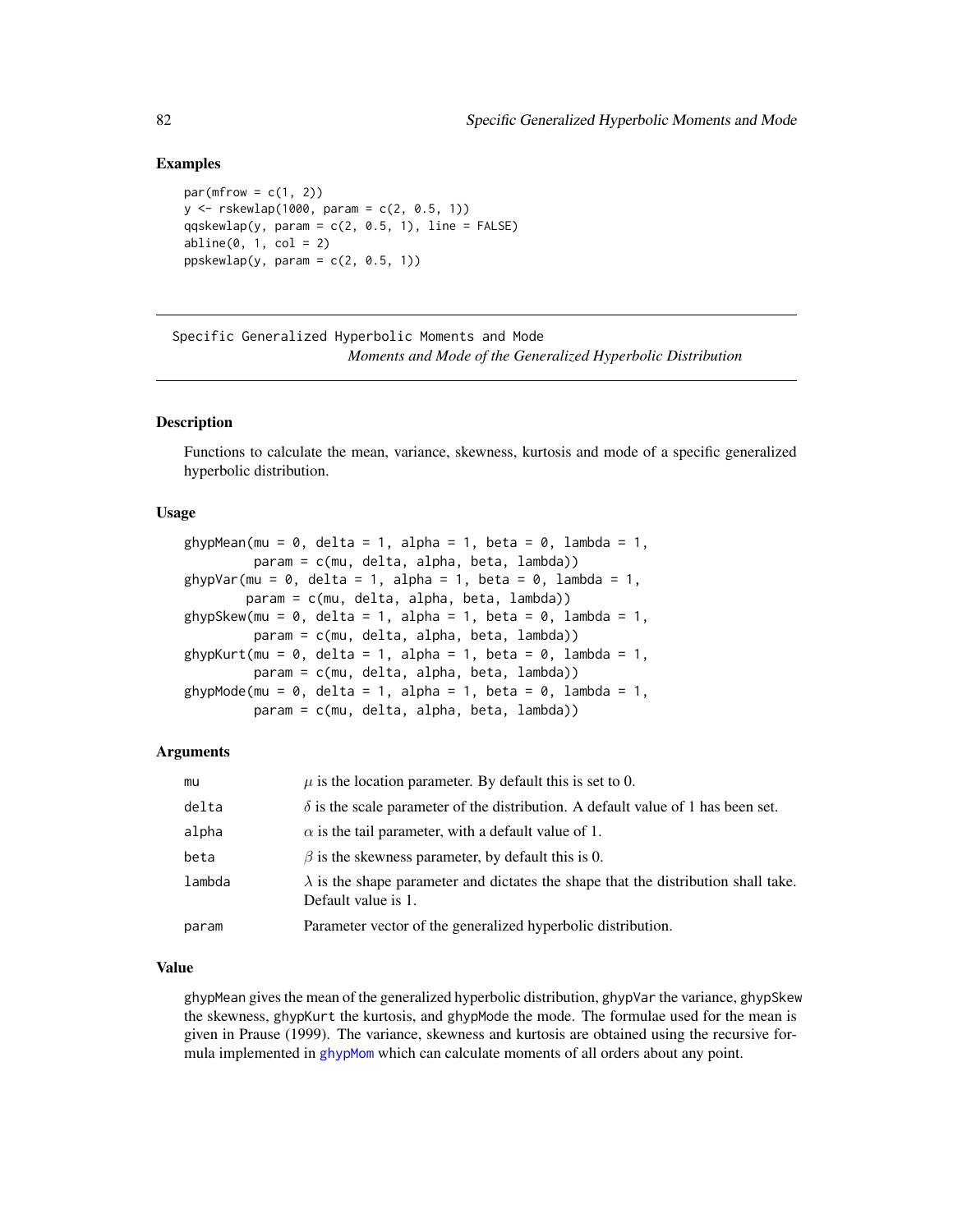<span id="page-82-0"></span>The mode is found by a numerical optimisation using [optim](#page-0-0). For the special case of the hyperbolic distribution a formula for the mode is available, see [hyperbMode](#page-84-0).

The parameterization of the generalized hyperbolic distribution used for these functions is the  $(\alpha, \beta)$ one. See [ghypChangePars](#page-15-0) to transfer between parameterizations.

#### Author(s)

David Scott <d.scott@auckland.ac.nz>, Thomas Tran

# References

Prause, K. (1999) *The generalized hyperbolic models: Estimation, financial derivatives and risk measurement.* PhD Thesis, Mathematics Faculty, University of Freiburg.

#### See Also

[dghyp](#page-9-0), [ghypChangePars](#page-15-0), [besselK](#page-0-0), [RLambda](#page-3-0).

#### Examples

```
param <- c(2, 2, 2, 1, 2)
ghypMean(param = param)
ghypVar(param = param)
ghypSkew(param = param)
ghypKurt(param = param)
ghypMode(param = param)
maxDens <- dghyp(ghypMode(param = param), param = param)
ghypRange <- ghypCalcRange(param = param, tol = 10^{\circ}(-3) * maxDens)
curve(dghyp(x, param = param), ghypRange[1], ghypRange[2])
abline(v = ghypMode(param = param), col = "blue")abline(v = ghypMean(param = param), col = "red")
```
Specific Generalized Inverse Gaussian Moments and Mode *Moments and Mode of the Generalized Inverse Gaussian Distribution*

#### Description

Functions to calculate the mean, variance, skewness, kurtosis and mode of a specific generalized inverse Gaussian distribution.

# Usage

```
gigMean(chi = 1, psi = 1, lambda = 1,param = c(chi, psi, lambda))gigVar(chi = 1, psi = 1, lambda = 1,param = c(chi, psi, lambda))
gigSkew(chi = 1, psi = 1, lambda = 1,
```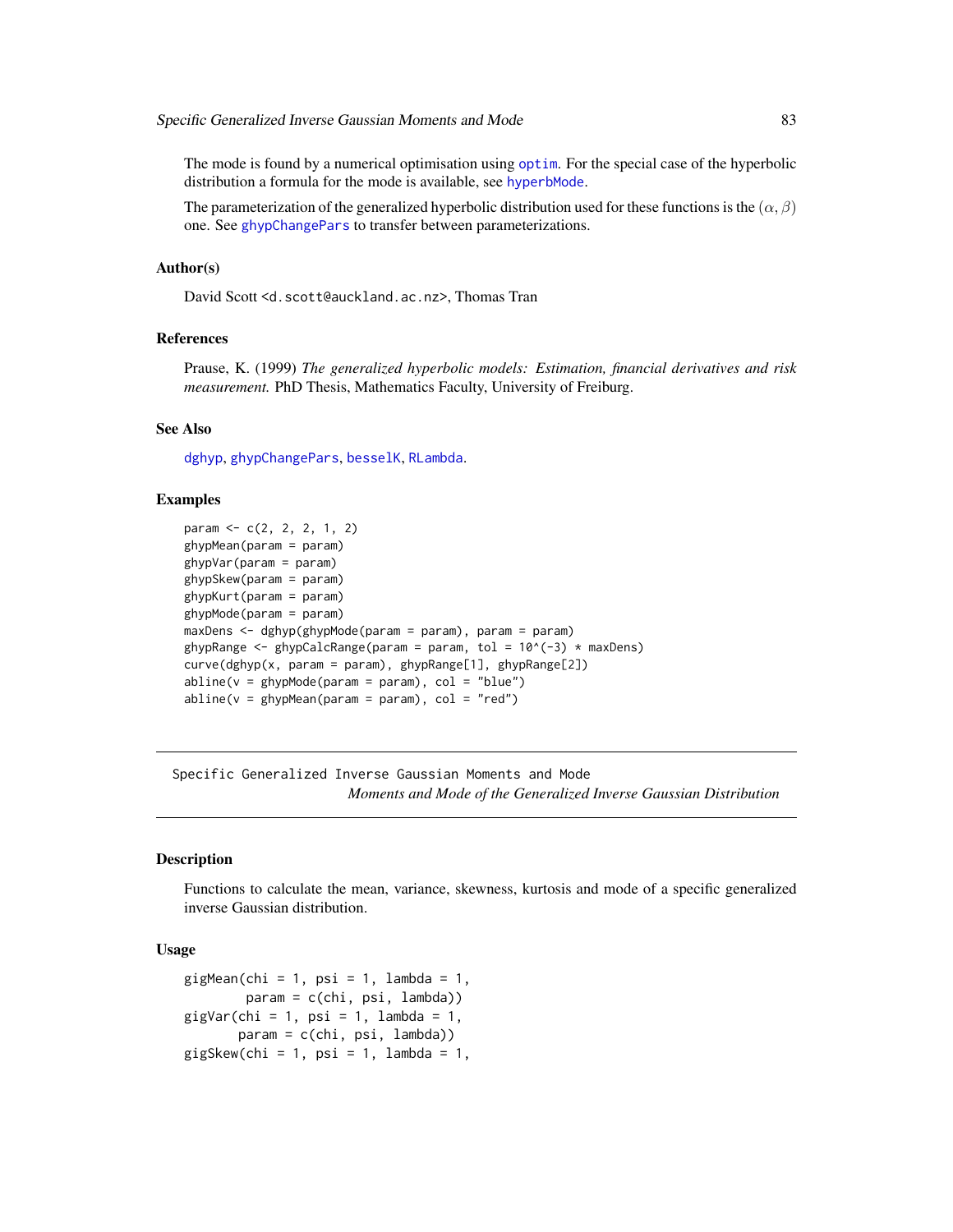```
param = c(chi, psi, lambda))
qigKurt(chi = 1, psi = 1, lambda = 1,
       param = c(chi, psi, lambda))
gigMode(chi = 1, psi = 1, lambda = 1,param = c(chi, psi, lambda))
```
# Arguments

| chi    | A shape parameter that by default holds a value of 1.                                                               |
|--------|---------------------------------------------------------------------------------------------------------------------|
| psi    | Another shape parameter that is set to 1 by default.                                                                |
| lambda | Shape parameter of the GIG distribution. Common to all forms of parameteri-<br>zation. By default this is set to 1. |
| param  | Parameter vector of the generalized inverse Gaussian distribution.                                                  |

#### Value

gigMean gives the mean of the generalized inverse Gaussian distribution, gigVar the variance, gigSkew the skewness, gigKurt the kurtosis, and gigMode the mode. The formulae used are as given in Jorgensen (1982), pp. 13–17. Note that the kurtosis is the standardised fourth cumulant or what is sometimes called the kurtosis excess. (See [http://mathworld.wolfram.com/Kurtosis.](http://mathworld.wolfram.com/Kurtosis.html) [html](http://mathworld.wolfram.com/Kurtosis.html) for a discussion.)

The parameterization used for the generalized inverse Gaussian distribution is the  $(\chi, \psi)$  one (see [dgig](#page-4-0)). To use another parameterization, use [gigChangePars](#page-24-0).

# Author(s)

David Scott <d.scott@auckland.ac.nz>

# References

Jorgensen, B. (1982). *Statistical Properties of the Generalized Inverse Gaussian Distribution*. Lecture Notes in Statistics, Vol. 9, Springer-Verlag, New York.

#### See Also

[dgig](#page-4-0), [gigChangePars](#page-24-0), [besselK](#page-0-0)

# Examples

param  $<-c(5, 2.5, -0.5)$ gigMean(param = param) gigVar(param = param) gigSkew(param = param) gigKurt(param = param) gigMode(param = param)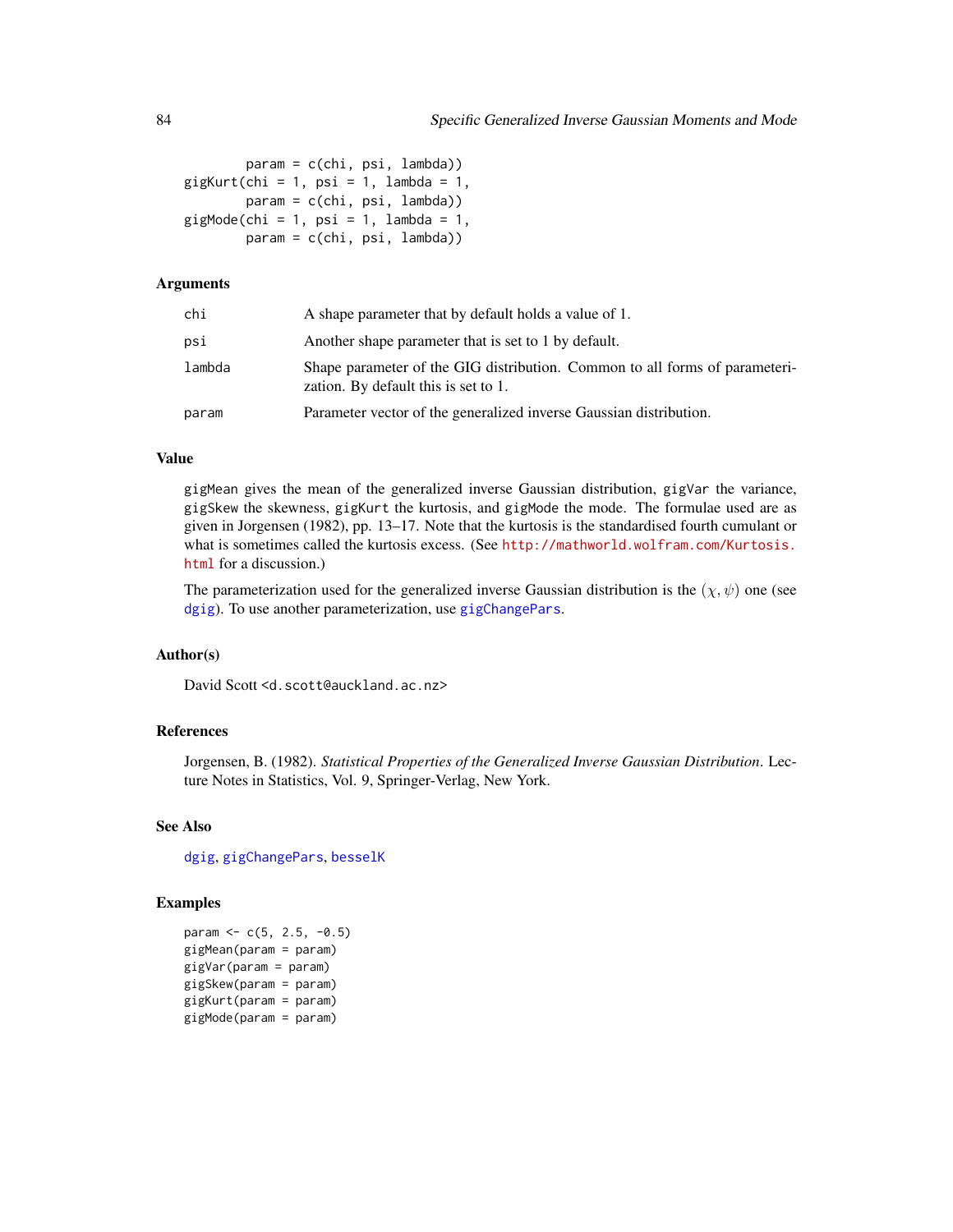<span id="page-84-1"></span>Specific Hyperbolic Distribution Moments and Mode *Moments and Mode of the Hyperbolic Distribution*

# <span id="page-84-0"></span>Description

Functions to calculate the mean, variance, skewness, kurtosis and mode of a specific hyperbolic distribution.

#### Usage

```
hyperbMean(mu = 0, delta = 1, alpha = 1, beta = 0,
          param = c(mu, delta, alpha, beta))
hyperbVar(mu = 0, delta = 1, alpha = 1, beta = 0,
         param = c(mu, delta, alpha, beta))
hyperbSkew(mu = 0, delta = 1, alpha = 1, beta = 0,
          param = c(mu, delta, alpha, beta))
hyperbKurt(mu = 0, delta = 1, alpha = 1, beta = 0,
           param = c(mu, delta, alpha, beta))
hyperbMode(mu = 0, delta = 1, alpha = 1, beta = 0,
          param = c(mu, delta, alpha, beta))
```
#### **Arguments**

| mu    | $\mu$ is the location parameter. By default this is set to 0.                           |
|-------|-----------------------------------------------------------------------------------------|
| delta | $\delta$ is the scale parameter of the distribution. A default value of 1 has been set. |
| alpha | $\alpha$ is the tail parameter, with a default value of 1.                              |
| beta  | $\beta$ is the skewness parameter, by default this is 0.                                |
| param | Parameter vector of the hyperbolic distribution.                                        |
|       |                                                                                         |

#### Details

The formulae used for the mean, variance and mode are as given in Barndorff-Nielsen and Blæsild (1983), p. 702. The formulae used for the skewness and kurtosis are those of Barndorff-Nielsen and Blæsild (1981), Appendix 2.

Note that the variance, skewness and kurtosis can be obtained from the functions for the generalized hyperbolic distribution as special cases. Likewise other moments can be obtained from the function [ghypMom](#page-18-0) which implements a recursive method to moments of any desired order. Note that functions for the generalized hyperbolic distribution use a different parameterization, so care is required.

# Value

hyperbMean gives the mean of the hyperbolic distribution, hyperbVar the variance, hyperbSkew the skewness, hyperbKurt the kurtosis and hyperbMode the mode.

Note that the kurtosis is the standardised fourth cumulant or what is sometimes called the kurtosis excess. (See <http://mathworld.wolfram.com/Kurtosis.html> for a discussion.)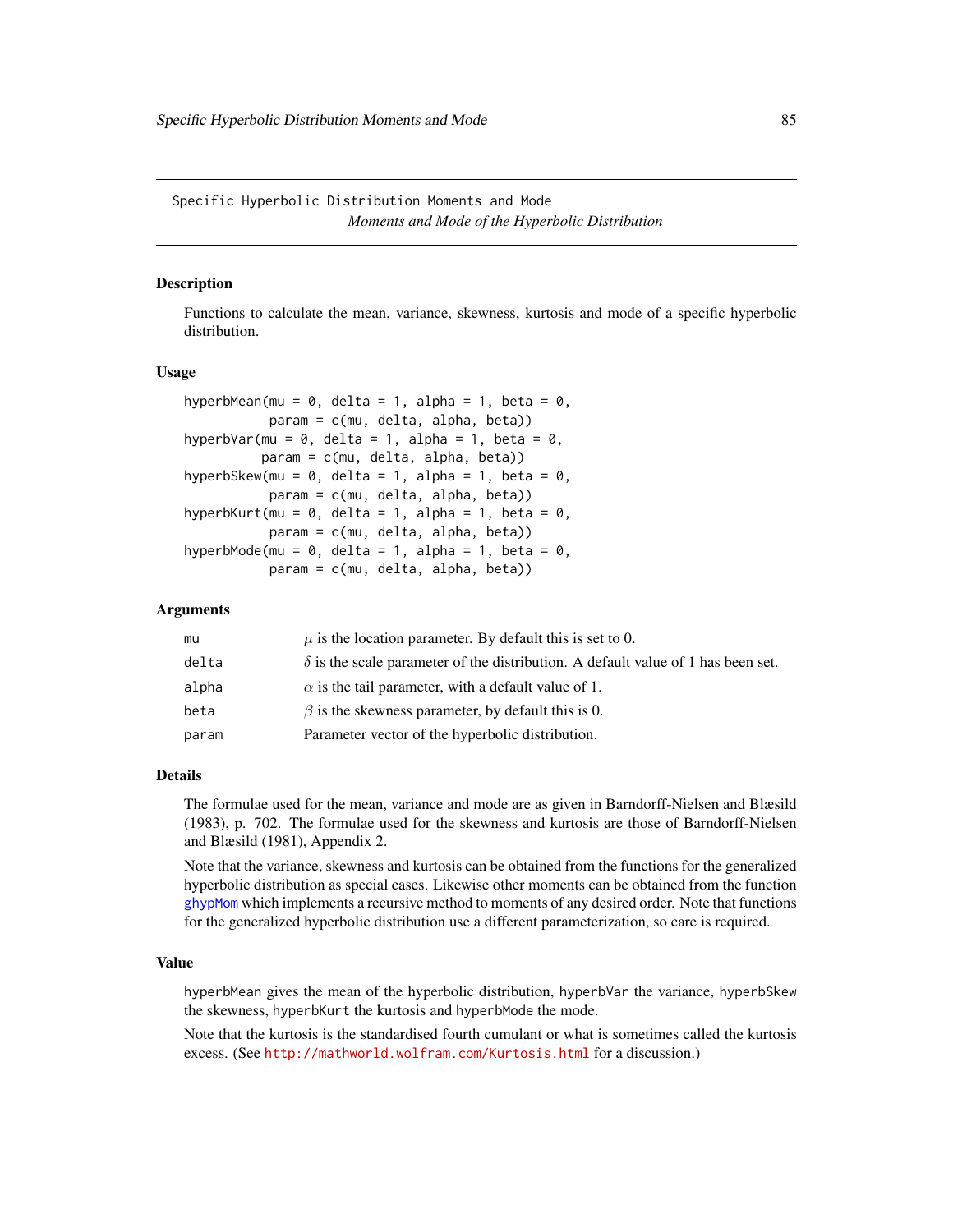<span id="page-85-0"></span>The parameterization of the hyperbolic distribution used for this and other components of the GeneralizedHyperbolic package is the  $(\alpha, \beta)$  one. See [hyperbChangePars](#page-39-0) to transfer between parameterizations.

# Author(s)

David Scott <d.scott@auckland.ac.nz>, Richard Trendall, Thomas Tran

#### References

Barndorff-Nielsen, O. and Blæsild, P (1981). Hyperbolic distributions and ramifications: contributions to theory and application. In *Statistical Distributions in Scientific Work*, eds., Taillie, C., Patil, G. P., and Baldessari, B. A., Vol. 4, pp. 19–44. Dordrecht: Reidel.

Barndorff-Nielsen, O. and Blæsild, P (1983). Hyperbolic distributions. In *Encyclopedia of Statistical Sciences*, eds., Johnson, N. L., Kotz, S. and Read, C. B., Vol. 3, pp. 700–707. New York: Wiley.

#### See Also

[dhyperb](#page-53-0), [hyperbChangePars](#page-39-0), [besselK](#page-0-0), [ghypMom](#page-18-0), [ghypMean](#page-81-0), [ghypVar](#page-81-0), [ghypSkew](#page-81-0), [ghypKurt](#page-81-0)

#### Examples

```
param <- c(2, 2, 2, 1)
hyperbMean(param = param)
hyperbVar(param = param)
hyperbSkew(param = param)
hyperbKurt(param = param)
hyperbMode(param = param)
```
Specific Normal Inverse Gaussian Distribution Moments and Mode *Moments and Mode of the Normal Inverse Gaussian Distribution*

#### Description

Functions to calculate the mean, variance, skewness, kurtosis and mode of a specific normal inverse Gaussian distribution.

#### Usage

```
nigMean(mu = 0, delta = 1, alpha = 1, beta = 0,
       param = c(mu, delta, alpha, beta))
nigVar(mu = 0, delta = 1, alpha = 1, beta = 0,
      param = c(mu, delta, alpha, beta))
nigSkew(mu = 0, delta = 1, alpha = 1, beta = 0,param = c(mu, delta, alpha, beta))
night(mu = 0, delta = 1, alpha = 1, beta = 0,
```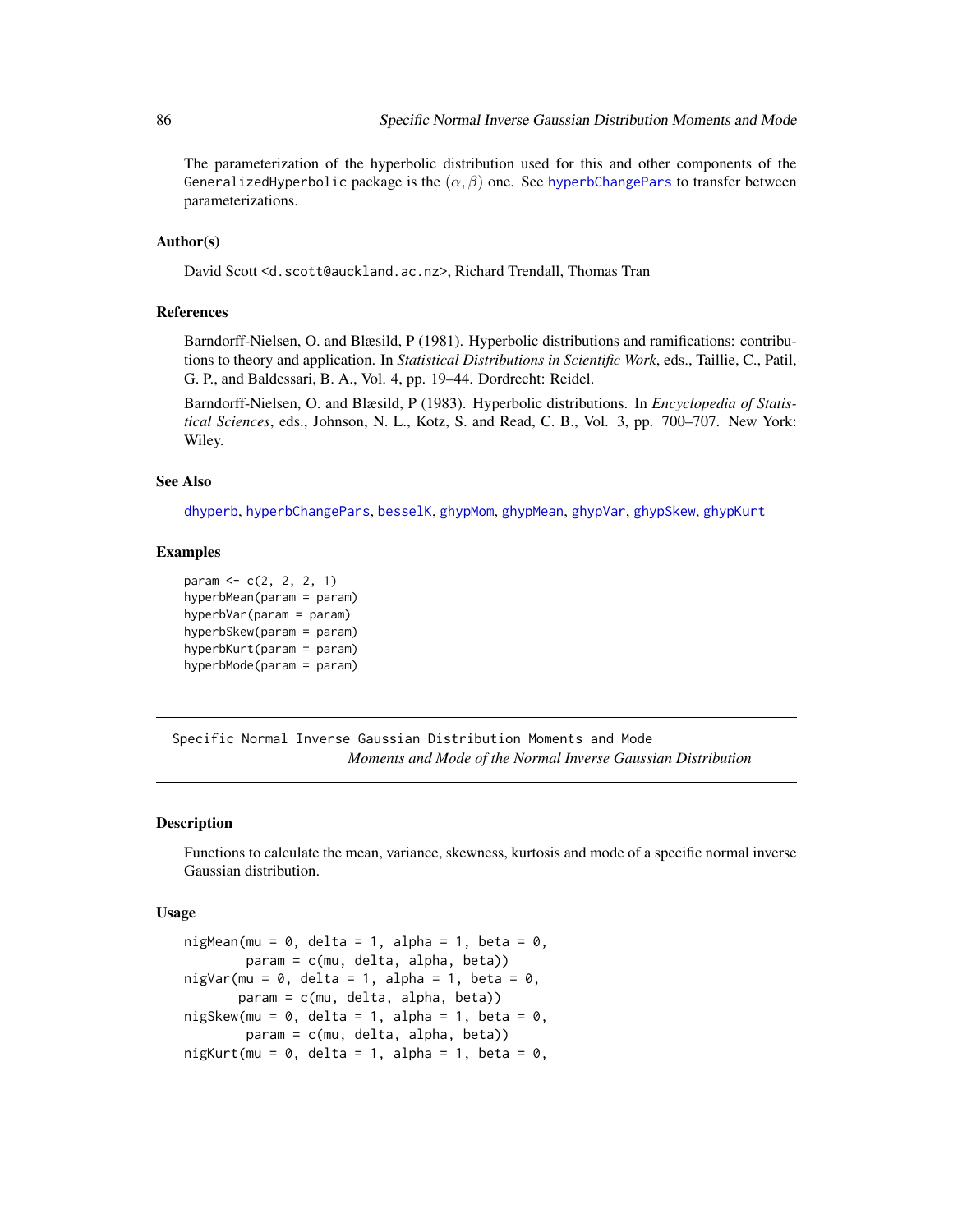<span id="page-86-0"></span>param = c(mu, delta, alpha, beta)) nigMode(mu =  $0$ , delta = 1, alpha = 1, beta =  $0$ . param = c(mu, delta, alpha, beta))

#### Arguments

| mu    | $\mu$ is the location parameter. By default this is set to 0.                           |
|-------|-----------------------------------------------------------------------------------------|
| delta | $\delta$ is the scale parameter of the distribution. A default value of 1 has been set. |
| alpha | $\alpha$ is the tail parameter, with a default value of 1.                              |
| beta  | $\beta$ is the skewness parameter, by default this is 0.                                |
| param | Parameter vector of the normal inverse Gaussian distribution.                           |

# **Details**

The mean, variance, skewness, kurtosis and mode for the normal inverse Gaussian distribution can be obtained from the functions for the generalized hyperbolic distribution as special cases (i.e.,  $\lambda$ )  $= -1/2$ ). Likewise other moments can be obtained from the function [ghypMom](#page-18-0) which implements a recursive method to moments of any desired order.

The proper formulae for the mean, variance and skewness of the normal inverse Gaussian distribution can be found in Paolella, Marc S. (2007), Chapter 9, p325.

# Value

nigMean gives the mean of the normal inverse Gaussian distribution, nigVar the variance, nigSkew the skewness, nigKurt the kurtosis and nigMode the mode.

Note that the kurtosis is the standardised fourth cumulant or what is sometimes called the kurtosis excess. (See <http://mathworld.wolfram.com/Kurtosis.html> for a discussion.)

The parameterization of the normal inverse Gaussian distribution used for this and other components of the GeneralizedHyperbolic package is the  $(\alpha, \beta)$  one. See [hyperbChangePars](#page-39-0) to transfer between parameterizations.

#### Author(s)

David Scott <d.scott@auckland.ac.nz>, Christine Yang Dong

# References

Paolella, Marc S. (2007) Intermediate Probability: A Computational Approach, Chichester: Wiley

# See Also

[dnig](#page-62-0), [hyperbChangePars](#page-39-0), [besselK](#page-0-0), [ghypMom](#page-18-0), [ghypMean](#page-81-0), [ghypVar](#page-81-0), [ghypSkew](#page-81-0), [ghypKurt](#page-81-0)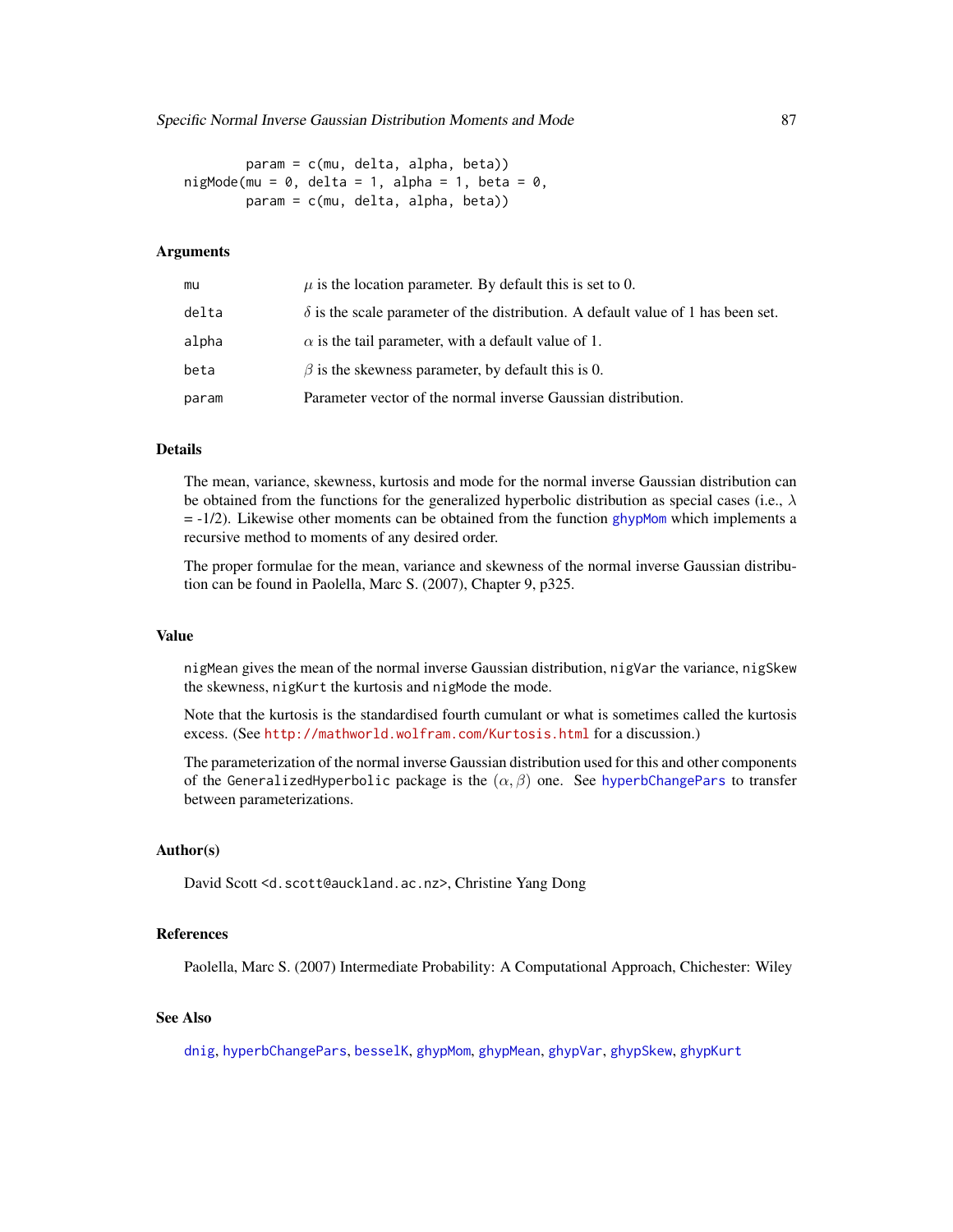#### Examples

```
param <- c(2, 2, 2, 1)
nigMean(param = param)
nigVar(param = param)
nigSkew(param = param)
nigKurt(param = param)
nigMode(param = param)
```
summary.gigFit *Summarizing Normal Inverse Gaussian Distribution Fit*

# Description

summary Method for class "gigFit".

#### Usage

```
## S3 method for class 'gigFit'
summary(object, hessian = FALSE,
        hessianMethod = "tsHessian", ...)
## S3 method for class 'summary.gigFit'
print(x,
```
digits =  $max(3, getOption("digits") - 3), ...$ 

# Arguments

| object        | An object of class "gigFit", resulting from a call to gigFit.                                                                        |
|---------------|--------------------------------------------------------------------------------------------------------------------------------------|
| hessian       | Logical. If TRUE the Hessian is printed.                                                                                             |
| hessianMethod | The two-sided Hessian approximation given by tshessian from the package<br>Distribution Utils is the only method implemented so far. |
| x             | An object of class "summary.gigFit", resulting from a call to summary.gigFit.                                                        |
| digits        | The number of significant digits to use when printing.                                                                               |
| $\cdots$      | Further arguments passed to or from other methods.                                                                                   |

#### Details

If hessian = FALSE no calculations are performed, the class of object is simply changed from gigFit to summary.gigFit so that it can be passed to print.summary.gigFit for printing in a convenient form.

If hessian  $=$  TRUE the Hessian is calculated via a call to [gigHessian](#page-31-0) and the standard errors of the parameter estimates are calculated using the Hessian and these are added to the original list object. The class of the object returned is again changed to summary.gigFit.

<span id="page-87-0"></span>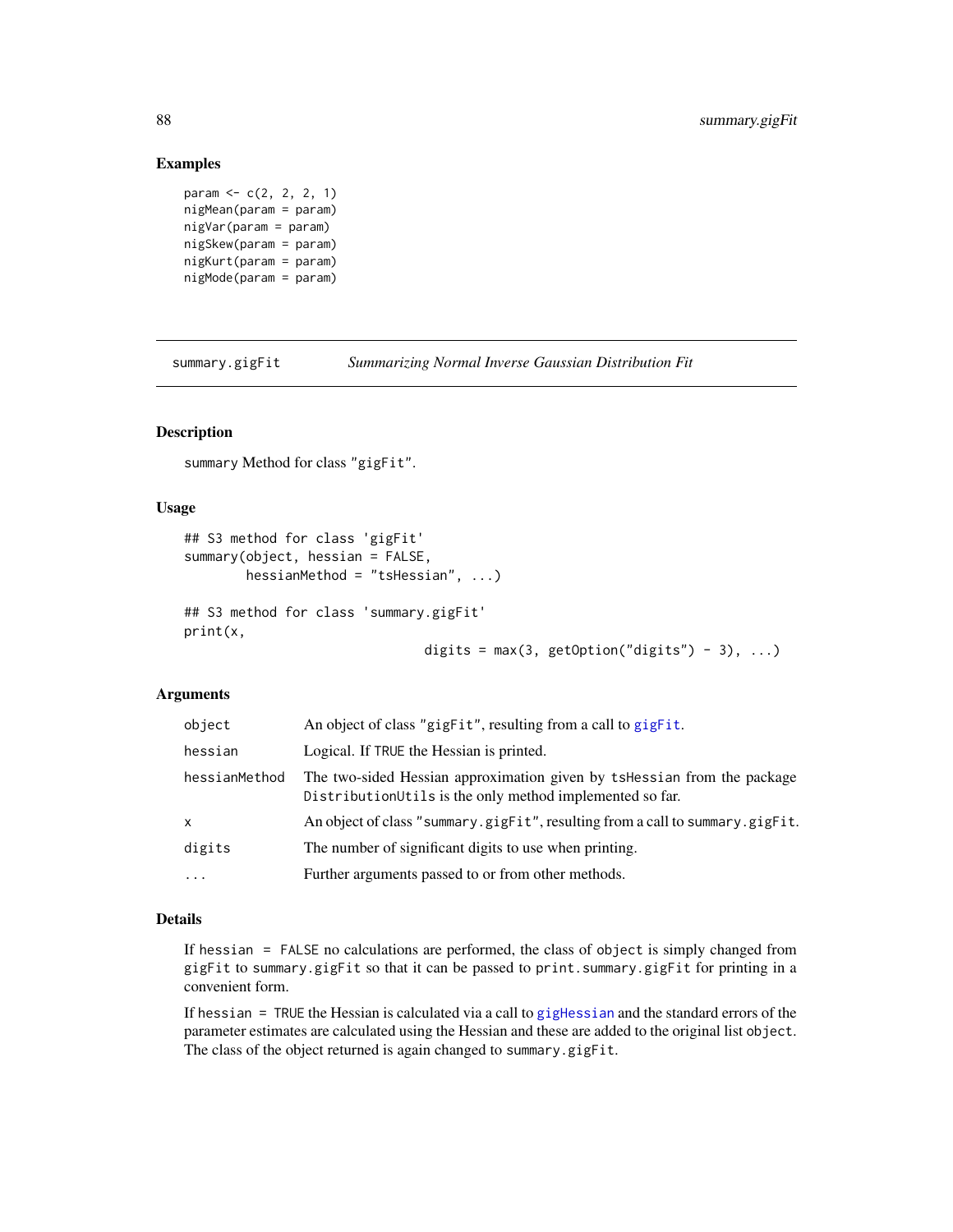#### <span id="page-88-0"></span>Value

summary.gigFit returns a list comprised of the original object object and additional elements hessian and sds if hessian = TRUE, otherwise it returns the original object. The class of the object returned is changed to summary.gigFit.

See [gigFit](#page-26-0) for the composition of an object of class gigFit.

If the Hessian and standard errors have not been added to the object x, print.summary.gigFit prints a summary in the same format as [print.gigFit](#page-26-1). When the Hessian and standard errors are available, the Hessian is printed and the standard errors for the parameter estimates are printed in parentheses beneath the parameter estimates, in the manner of fitdistr in the package MASS.

#### Author(s)

David Scott <d.scott@auckland.ac.nz>, Christine Yang Dong <c.dong@auckland.ac.nz>

#### See Also

[gigFit](#page-26-0), [summary](#page-0-0), gigHessian.

#### Examples

```
### Continuing the gigFit(.) example:
param \leq c(1,1,1)dataVector <- rgig(500, param = param)
fit <- gigFit(dataVector)
print(fit)
summary(fit, hessian = TRUE, hessianMethod = "tsHessian")
```
summary.hyperbFit *Summarizing Hyperbolic Distribution Fit*

#### Description

summary Method for class "hyperbFit".

#### Usage

```
## S3 method for class 'hyperbFit'
summary(object, hessian = FALSE,
        hessianMethod = "exact", \ldots)
## S3 method for class 'summary.hyperbFit'
print(x,
                                  digits = max(3, getOption("digits") - 3), ...
```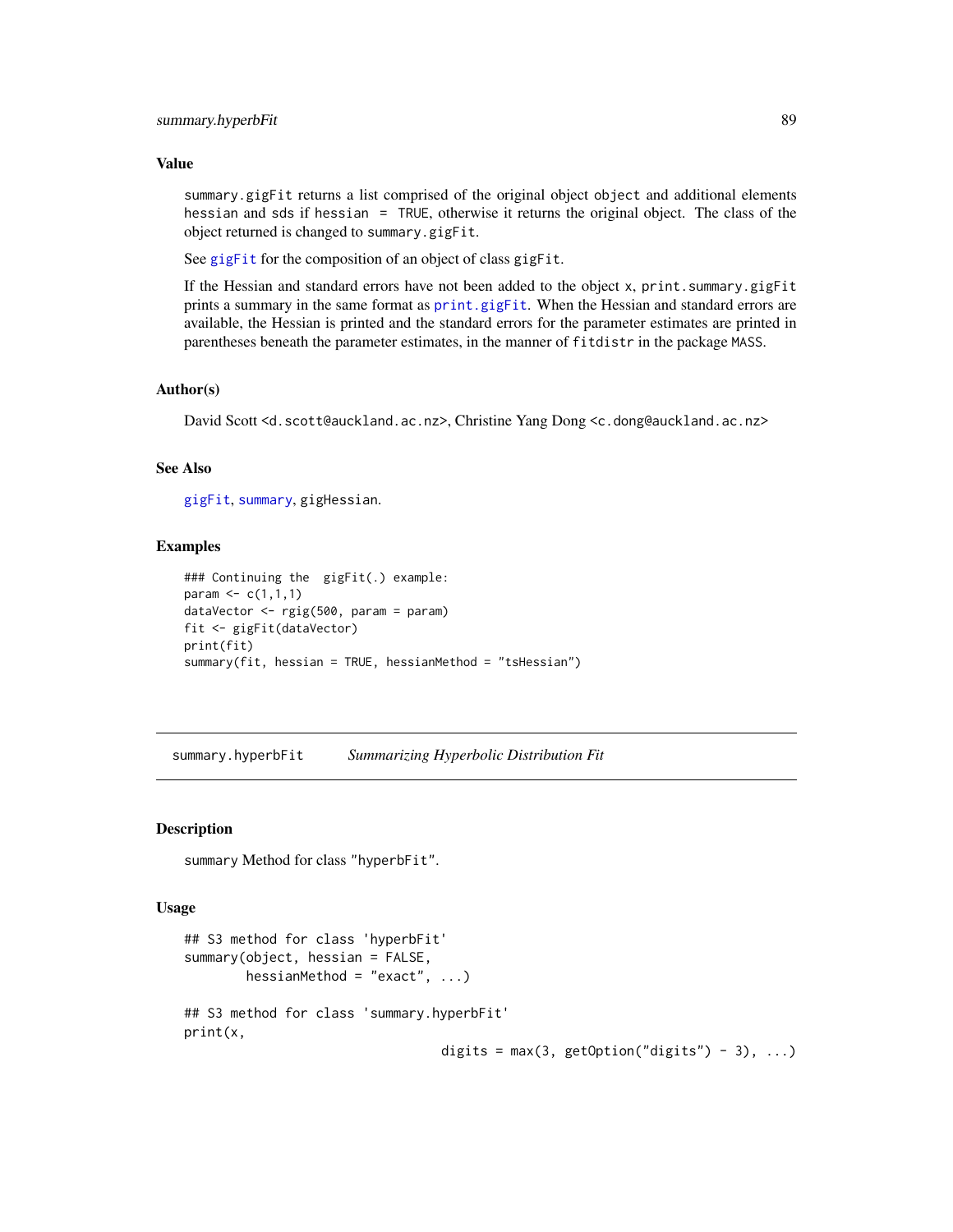#### <span id="page-89-0"></span>**Arguments**

| object        | An object of class "hyperbFit", resulting from a call to hyperbFit.                                       |
|---------------|-----------------------------------------------------------------------------------------------------------|
| hessian       | Logical. If TRUE the Hessian is printed.                                                                  |
| hessianMethod | Two methods are available to calculate the Hessian exactly ("exact") or ap-<br>proximately ("tshessian"). |
| x             | An object of class "summary.hyperbFit", resulting from a call to summary.hyperbFit.                       |
| digits        | The number of significant digits to use when printing.                                                    |
| $\cdots$      | Further arguments passed to or from other methods.                                                        |

# Details

If hessian = FALSE no calculations are performed, the class of object is simply changed from hyperbFit to summary.hyperbFit so that it can be passed to print.summary.hyperbFit for printing in a convenient form.

If hessian = TRUE the Hessian is calculated via a call to [hyperbHessian](#page-47-0) and the standard errors of the parameter estimates are calculated using the Hessian and these are added to the original list object. The class of the object returned is again changed to summary.hyperbFit.

#### Value

summary.hyperbFit returns a list comprised of the original object object and additional elements hessian and sds if hessian = TRUE, otherwise it returns the original object. The class of the object returned is changed to summary.hyperbFit.

See [hyperbFit](#page-42-0) for the composition of an object of class hyperbFit.

If the Hessian and standard errors have not been added to the object x, print.summary.hyperbFit prints a summary in the same format as [print.hyperbFit](#page-42-1). When the Hessian and standard errors are available, the Hessian is printed and the standard errors for the parameter estimates are printed in parentheses beneath the parameter estimates, in the manner of fitdistr in the package MASS.

#### Author(s)

David Scott <d.scott@auckland.ac.nz>, Christine Yang Dong <c.dong@auckland.ac.nz>

# See Also

[hyperbFit](#page-42-0), [summary](#page-0-0), [hyperbHessian](#page-47-0), [tsHessian](#page-0-0).

#### Examples

```
### Continuing the hyperbFit(.) example:
param <- c(2, 2, 2, 1)
dataVector <- rhyperb(500, param = param)
fit <- hyperbFit(dataVector, method = "BFGS")
print(fit)
summary(fit, hessian = TRUE)
```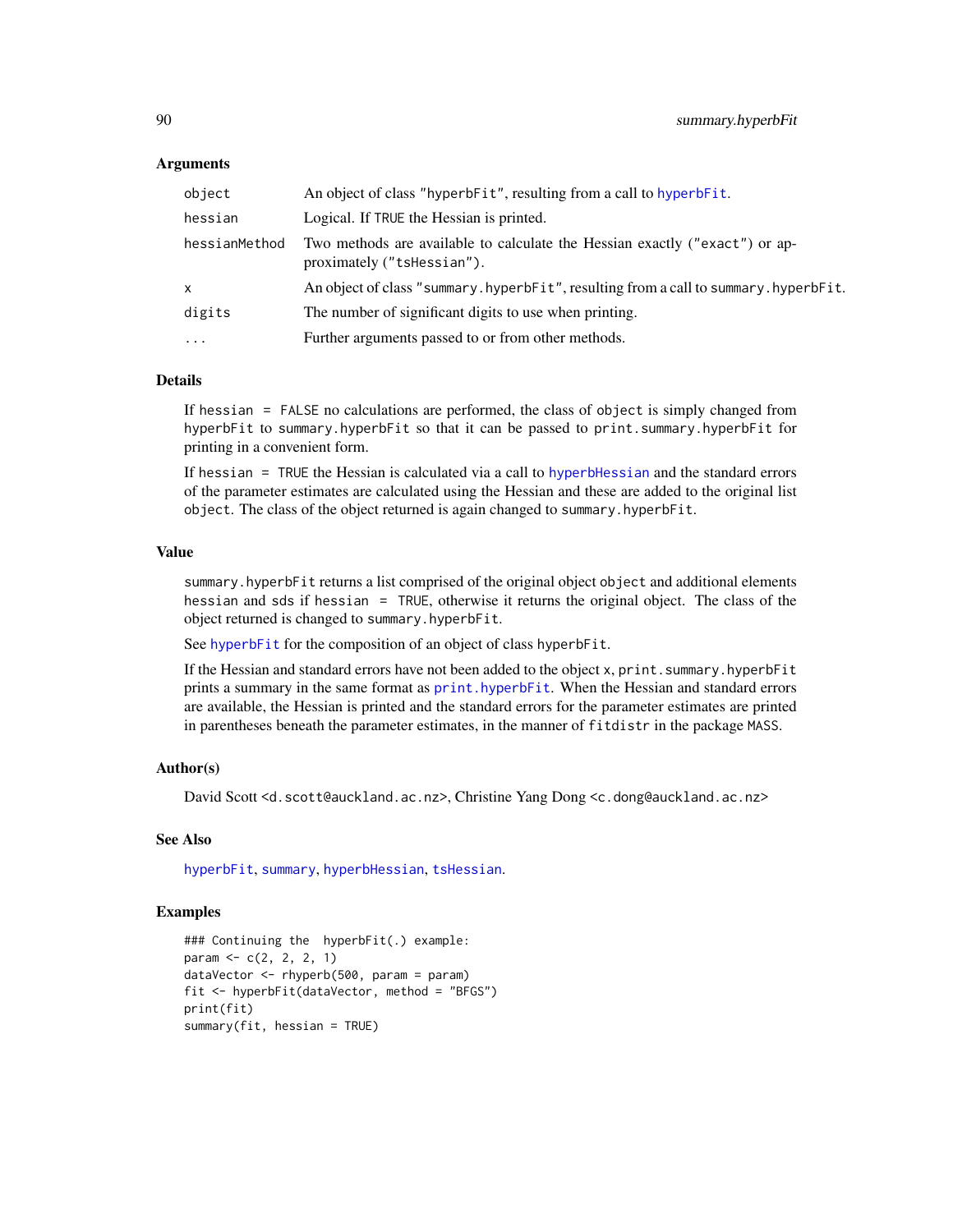<span id="page-90-1"></span>summary.hyperblm *Summary Output of Hyperbolic Regression*

#### <span id="page-90-0"></span>Description

It obtains summary output from class 'hyperblm' object. The summary output incldes the standard error, t-statistics, p values of the coefficients estimates. Also the estimated parameters of hyperbolic error distribution, the maximum likelihood, the stage one optimization method, the two-stage alternating iterations and the convergence code.

#### Usage

```
## S3 method for class 'hyperblm'
summary(object, hessian = FALSE,
                           nboots = 1000, ...)
```
## S3 method for class 'summary.hyperblm' print(x,

```
digits = max(3, getOption("digits") - 3), ...
```
#### Arguments

| object       | An object of class "hyperblm".                                                                                                                                                                                  |
|--------------|-----------------------------------------------------------------------------------------------------------------------------------------------------------------------------------------------------------------|
| $\mathsf{x}$ | An object of class "summary. hyperblm" resulting from a call to summary. hyperblm.                                                                                                                              |
| hessian      | Logical. If is TRUE, the standard error is calculated by the hessian matrix and the<br>also hessian matrix is returned. Otherwise, the standard error is approximated<br>by bootstrapping. See <b>Details</b> . |
| nboots       | Numeric. Number of bootstrap simulations to obtain the bootstrap estimate of<br>parameters standard errors.                                                                                                     |
| digits       | Numeric. Desired number of digits when the object is printed.                                                                                                                                                   |
| $\cdots$     | Passes additional arguments to functions bSE, hyperblmhessian.                                                                                                                                                  |

#### Details

The function summary.hyperblm provides two approaches to obtain the standard error of parameters due to the fact that approximated hessian matrix is not stable for such complex optimization. The first approach is by approximated hessian matrix. The setting in the argument list is hessian = TRUE. The Hessian matrix is approximated by function [tsHessian](#page-0-0). However it may not be reliable for some error distribution parameters, for instance, the function obtains negative variance from the Hessian matrix. The second approach is by parametric bootstrapping. The setting in the argument list is hessian = FALSE which is also the default setting. The default number of bootstrap stimulations is 1000, but users can increase this when accuracy has priority over efficiency. Although the bootstrapping is fairly slow, it provides reliable standard errors.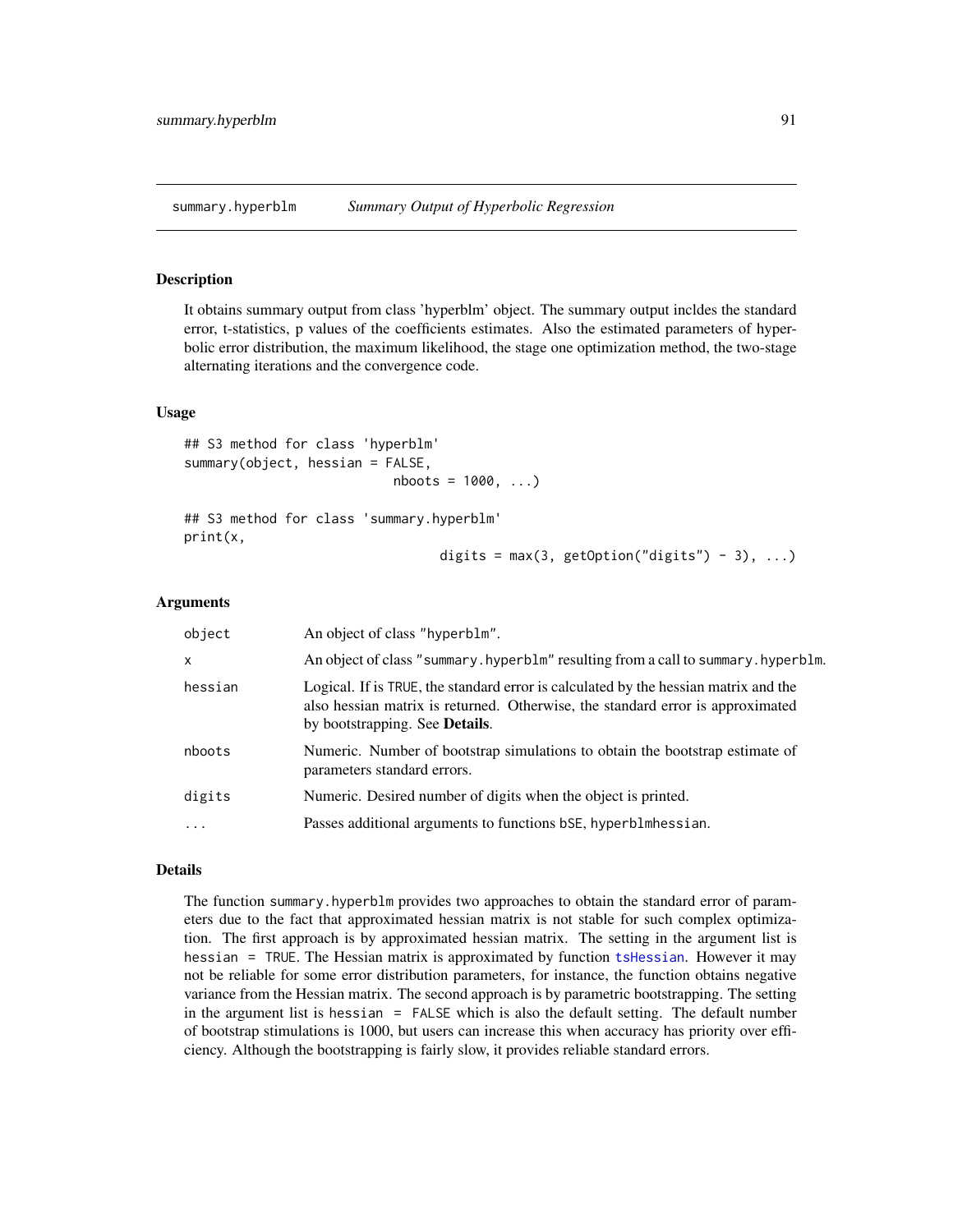# <span id="page-91-0"></span>Value

summary.hyperblm returns an object of class summary.hyperblm which is a list containing:

| coefficients       | A names vector of regression coefficients.                                                                                                                                                          |
|--------------------|-----------------------------------------------------------------------------------------------------------------------------------------------------------------------------------------------------|
| distributionParams |                                                                                                                                                                                                     |
|                    | A named vector of fitted hyperbolic error distribution parameters.                                                                                                                                  |
| fitted.values      | The fitted mean values.                                                                                                                                                                             |
| residuals          | The remaining after subtract fitted values from response.                                                                                                                                           |
| <b>MLE</b>         | The maximum likelihood value of the model.                                                                                                                                                          |
| method             | The optimization method for stage one.                                                                                                                                                              |
| paramStart         | The start values of parameters that the user specified (only where relevant).                                                                                                                       |
| residsParamStart   |                                                                                                                                                                                                     |
|                    | The start values of parameters returned by hyperbFitStand (only where rele-<br>vant).                                                                                                               |
| call               | The matched call.                                                                                                                                                                                   |
| terms              | The terms object used.                                                                                                                                                                              |
| contrasts          | The contrasts used (only where relevant).                                                                                                                                                           |
| xlevels            | The levels of the factors used in the fitting (only where relevant).                                                                                                                                |
| offset             | The offset used (only where relevant).                                                                                                                                                              |
| xNames             | The names of each explanatory variables. If explanatory variables don't have<br>names then they shall be named x.                                                                                   |
| yVec               | The response vector.                                                                                                                                                                                |
| xMatrix            | The explanatory variables matrix.                                                                                                                                                                   |
| iterations         | Number of two-stage alternating iterations to convergency.                                                                                                                                          |
| convergence        | The convergence code for two-stage optimization: 0 if the system converged; 1<br>if first stage did not converge, 2 if the second stage did not converge, 3 if the<br>both stages did not converge. |
| breaks             | The cell boundaries found by a call the hist.                                                                                                                                                       |
| hessian            | Hessian Matrix. Only where Hessian = TRUE.                                                                                                                                                          |
| tval               | <i>t</i> -statistics of regression coefficient estimates.                                                                                                                                           |
| rdf                | Degrees of freedom.                                                                                                                                                                                 |
| pval               | P-values of regression coefficients estimates.                                                                                                                                                      |
| sds                | Standard errors of regression coefficient estimates.                                                                                                                                                |

# Author(s)

David Scott <d.scott@auckland.ac.nz>, Xinxing Li <xli053@aucklanduni.ac.nz>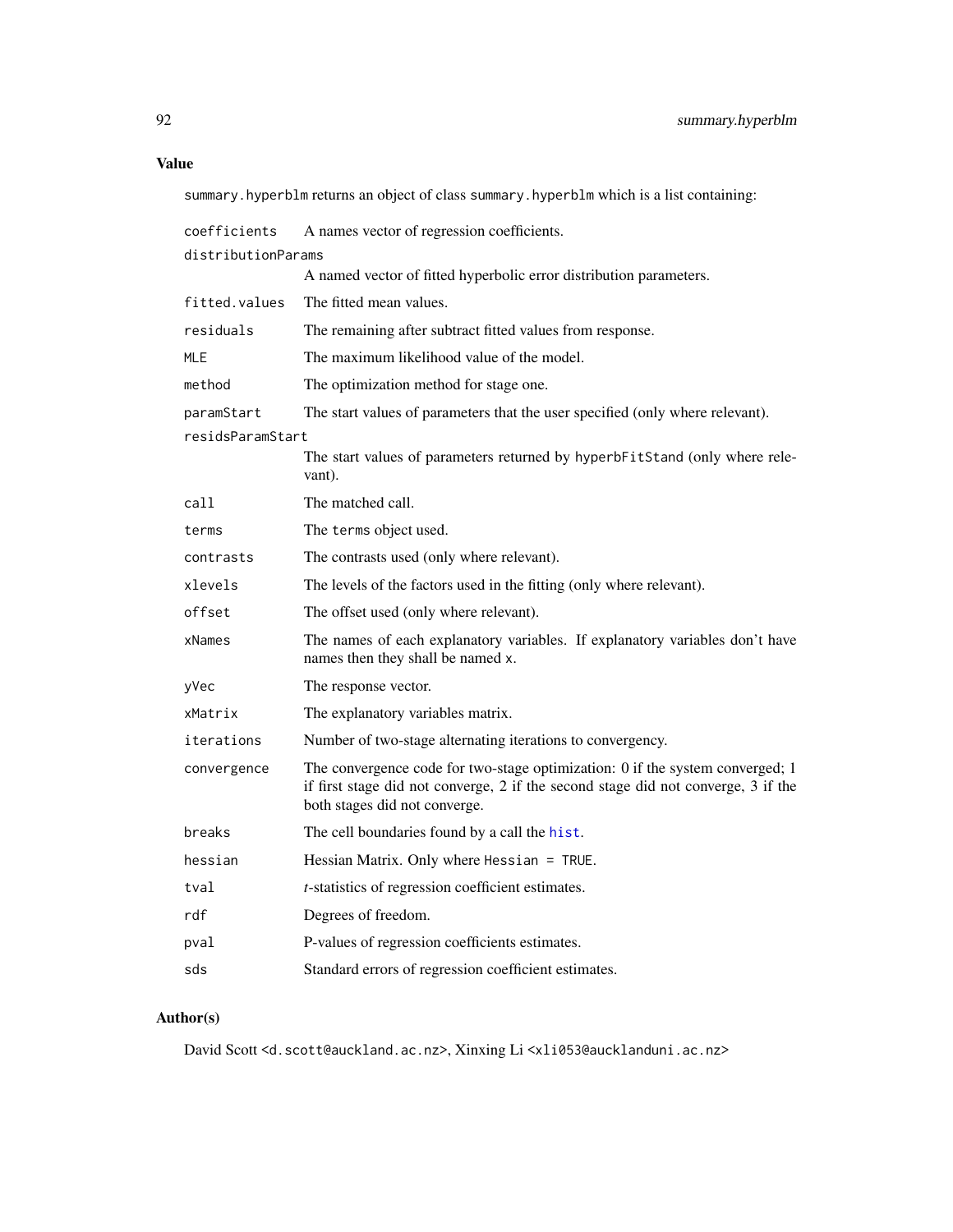# <span id="page-92-0"></span>summary.nigFit 93

#### References

Barndorff-Nielsen, O. (1977). Exponentially Decreasing Distribution for the Logarithm of Particle Size. In *Proceedings of the Royal Society of London. Series A, Mathematical and Physical Sciences*, Vol. 353, pp. 401–419.

Prause, K. (1999). *The generalized hyperbolic models: Estimation, financial derivatives and risk measurement*. PhD Thesis, Mathematics Faculty, University of Freiburg.

Trendall, Richard (2005). *hypReg: A Function for Fitting a Linear Regression Model in R with Hyperbolic Error*. Masters Thesis, Statistics Faculty, University of Auckland.

Paolella, Marc S. (2007). *Intermediate Probability: A Compitational Approach*. pp. 415 -Chichester: Wiley.

Scott, David J. and Wurtz, Diethelm and Chalabi, Yohan, (2011). *Fitting the Hyperbolic Distribution with R: A Case Study of Optimization Techniques*. In preparation.

Stryhn, H. and Christensen, J. (2003). *Confidence intervals by the profile likelihood method, with applications in veterinary epidemiology*. ISVEE X.

#### See Also

[print.summary.hyperblm](#page-90-0) prints the summary output in a table. [hyperblm](#page-48-0) fits linear model with hyperbolic error distribution. [print.hyperblm](#page-48-1) prints the regression result in a table. [coef.hyperblm](#page-48-1) obtains the regression coefficients and error distribution parameters of the fitted model. [plot.hyperblm](#page-48-1) obtains a residual vs fitted value plot, a histgram of residuals with error distribution density curve on top, a histgram of log residuals with error distribution error density curve on top and a QQ plot. [tsHessian](#page-0-0)

#### Examples

```
## stackloss data example
```

```
# airflow <- stackloss[, 1]
# temperature <- stackloss[, 2]
# acid <- stackloss[, 3]
# stack <- stackloss[, 4]
# hyperblm.fit <- hyperblm(stack ~ airflow + temperature + acid,
# tolerance = 1e-11)
# coef.hyperblm(hyperblm.fit)
# plot.hyperblm(hyperblm.fit, breaks = 20)
# summary.hyperblm(hyperblm.fit, hessian = FALSE)
```
summary.nigFit *Summarizing Normal Inverse Gaussian Distribution Fit*

#### **Description**

summary Method for class "nigFit".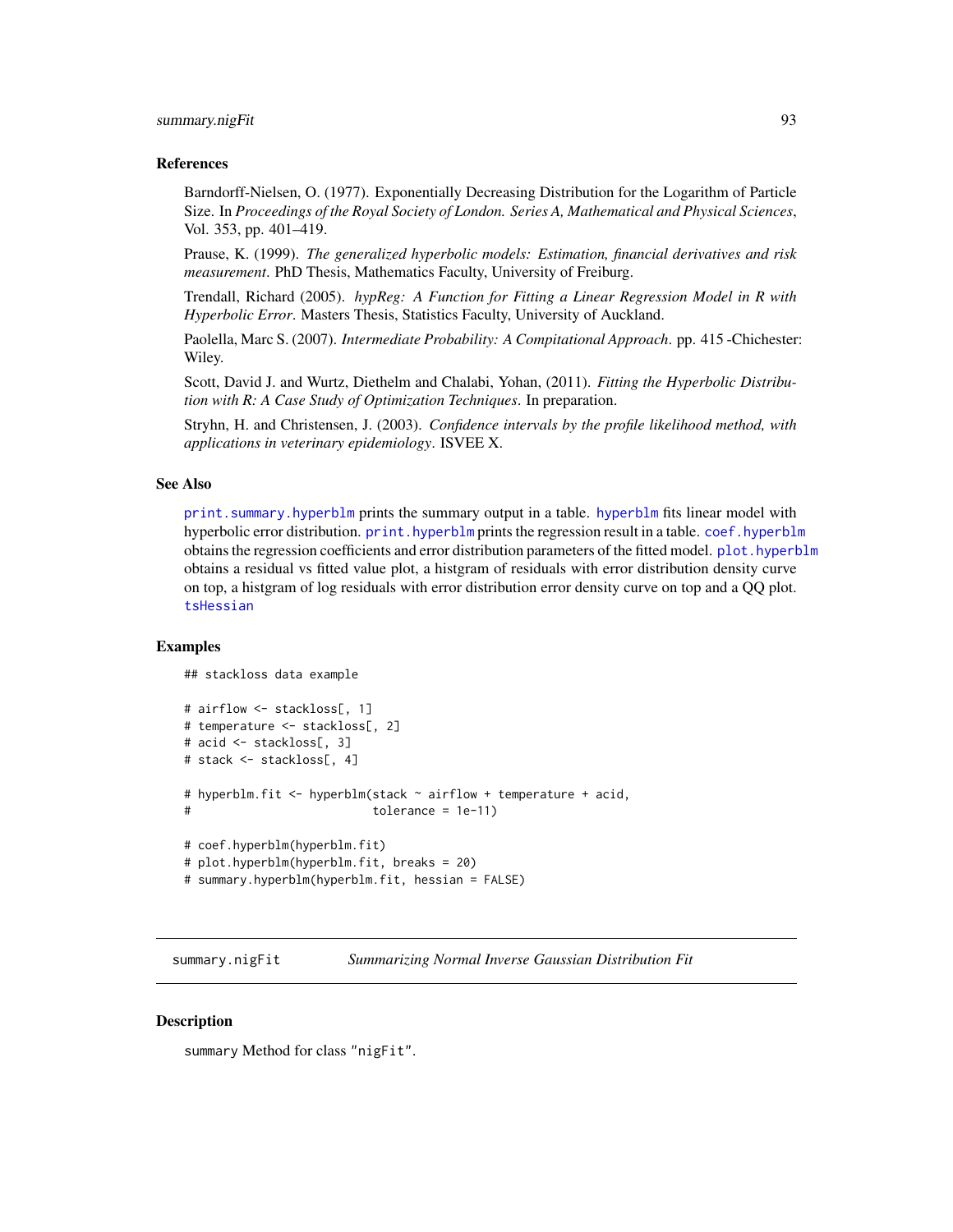#### <span id="page-93-0"></span>Usage

```
## S3 method for class 'nigFit'
summary(object, hessian = FALSE,
       hessianMethod = "tsHessian", ...)
## S3 method for class 'summary.nigFit'
print(x,
                               digits = max(3, getOption("digits") - 3), ...
```
#### Arguments

| object        | An object of class "nigFit", resulting from a call to nigFit.                                                                       |
|---------------|-------------------------------------------------------------------------------------------------------------------------------------|
| hessian       | Logical. If TRUE the Hessian is printed.                                                                                            |
| hessianMethod | The two-sided Hessian approximation given by tsHessian from the package<br>DistributionUtils is the only method implemented so far. |
| x             | An object of class "summary.nigfit", resulting from a call to summary.nigfit.                                                       |
| digits        | The number of significant digits to use when printing.                                                                              |
| $\cdots$      | Further arguments passed to or from other methods.                                                                                  |
|               |                                                                                                                                     |

# Details

If hessian = FALSE no calculations are performed, the class of object is simply changed from nigFit to summary.nigFit so that it can be passed to print.summary.nigFit for printing in a convenient form.

If hessian  $=$  TRUE the Hessian is calculated via a call to nightessian and the standard errors of the parameter estimates are calculated using the Hessian and these are added to the original list object. The class of the object returned is again changed to summary.nigFit.

# Value

summary.nigFit returns a list comprised of the original object object and additional elements hessian and sds if hessian = TRUE, otherwise it returns the original object. The class of the object returned is changed to summary.nigFit.

See [nigFit](#page-67-0) for the composition of an object of class nigFit.

If the Hessian and standard errors have not been added to the object x, print.summary.nigFit prints a summary in the same format as [print.nigFit](#page-67-1). When the Hessian and standard errors are available, the Hessian is printed and the standard errors for the parameter estimates are printed in parentheses beneath the parameter estimates, in the manner of fitdistr in the package MASS.

#### Author(s)

David Scott <d.scott@auckland.ac.nz>, Christine Yang Dong <c.dong@auckland.ac.nz>

#### See Also

[nigFit](#page-67-0), [summary](#page-0-0), nigHessian.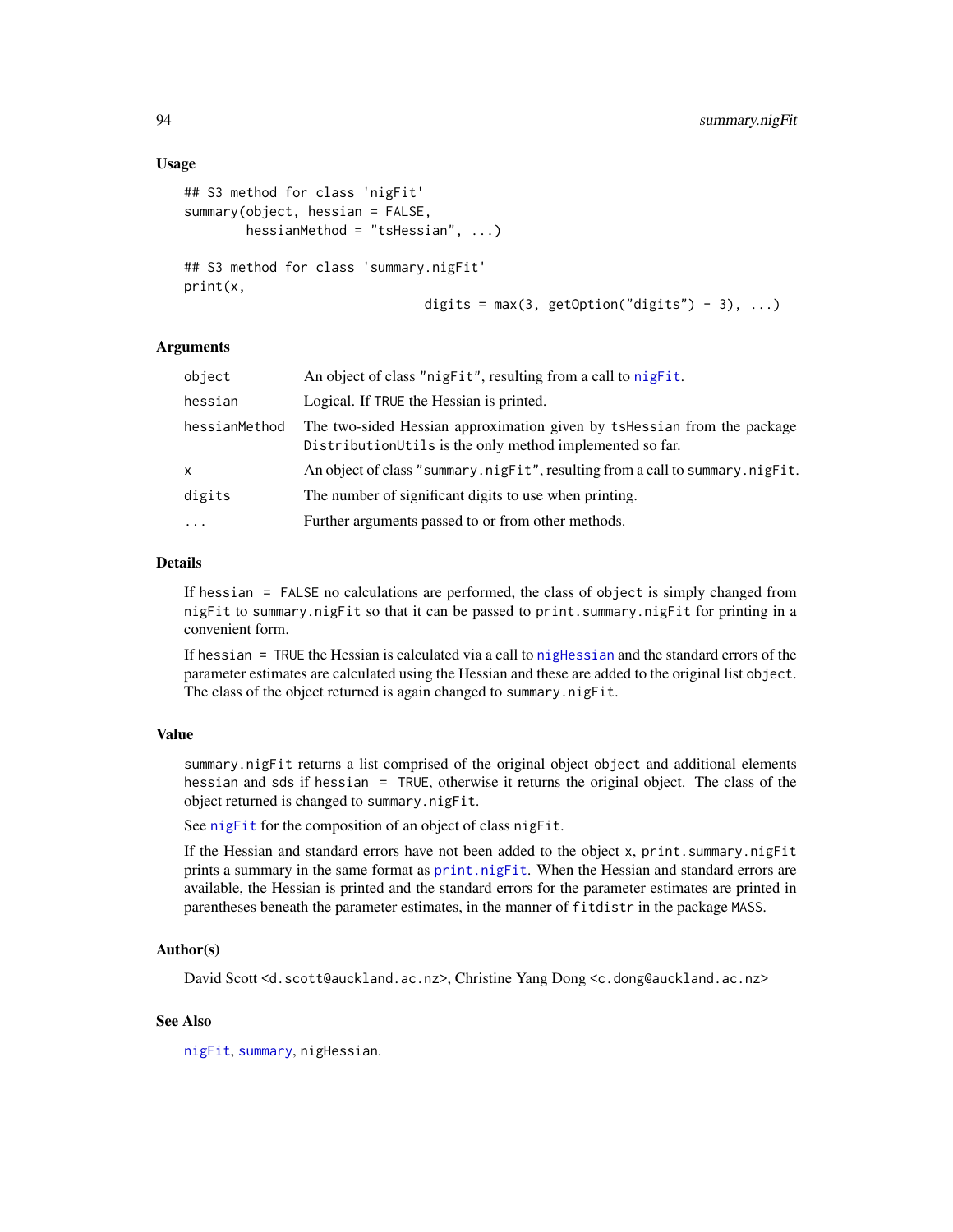#### <span id="page-94-0"></span>traffic traffic 95

# Examples

```
### Continuing the nigFit(.) example:
param <- c(2, 2, 2, 1)
dataVector <- rnig(500, param = param)
fit <- nigFit(dataVector, method = "BFGS")
print(fit)
summary(fit, hessian = TRUE, hessianMethod = "tsHessian")
```
traffic *Intervals Between Vehicles on a Road*

# Description

Intervals between the times that 129 successive vehicles pass a point on a road, measured in seconds.

#### Usage

data(traffic)

#### Format

The traffic data is a vector of 128 observations.

#### Source

Bartlett, M.S. (1963) Statistical estimation of density functions *Sankhya: The Indian Journal of Statistics*, Series A, Vol. 25, No. 3, 245–254.

Jörgensen, B. (1982) Statistical Properties of the Generalized Inverse Gaussian Distribution. *Lecture Notes in Statistics, Vol. 9, Springer-Verlag, New York*

#### Examples

data(traffic) str(traffic)

### Fit the generalized inverse Gaussian distribution gigFit(traffic)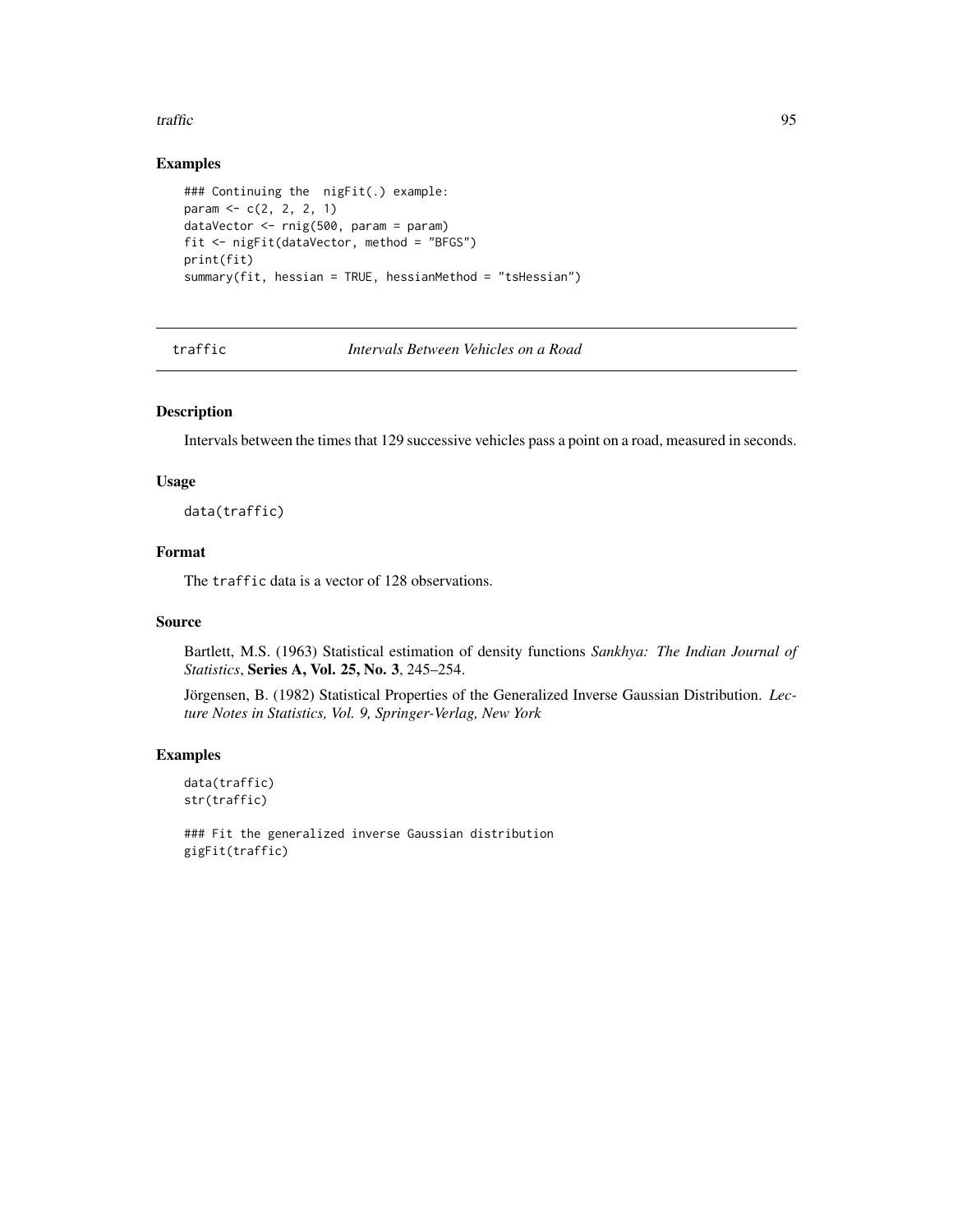# **Index**

∗Topic datasets ArkansasRiver, [3](#page-2-0) hyperbWSqTable, [59](#page-58-0) mamquam, [60](#page-59-0) nervePulse, [62](#page-61-0) resistors, [77](#page-76-0) SandP500, [78](#page-77-0) traffic, [95](#page-94-0) ∗Topic distribution Functions for Moments, [4](#page-3-1) Generalized Inverse Gaussian, [5](#page-4-1) GeneralizedHyperbolic, [8](#page-7-0) GeneralizedHyperbolicDistribution, [10](#page-9-1) GeneralizedHyperbolicPlots, [13](#page-12-0) ghypCalcRange, [15](#page-14-0) ghypChangePars, [16](#page-15-1) ghypCheckPars, [18](#page-17-0) ghypMom, [19](#page-18-1) ghypScale, [22](#page-21-0) gigCalcRange, [23](#page-22-0) gigChangePars, [25](#page-24-1) gigCheckPars, [26](#page-25-0) gigFit, [27](#page-26-2) gigFitStart, [30](#page-29-0) gigMom, [33](#page-32-0) GIGPlots, [37](#page-36-0) hyperbCalcRange, [38](#page-37-0) hyperbChangePars, [40](#page-39-1) hyperbFit, [43](#page-42-2) hyperbFitStart, [46](#page-45-1) Hyperbolic, [54](#page-53-1) HyperbPlots, [58](#page-57-0) momRecursion, [61](#page-60-0) NIG, [63](#page-62-1) nigCalcRange, [66](#page-65-0) nigFit, [68](#page-67-2) nigFitStart, [71](#page-70-0) nigPlots, [75](#page-74-0)

plotShapeTriangle, [76](#page-75-0) SkewLaplace, [79](#page-78-1) SkewLaplacePlots, [80](#page-79-0) Specific Generalized Hyperbolic Moments and Mode, [82](#page-81-1) Specific Generalized Inverse Gaussian Moments and Mode, [83](#page-82-0) Specific Hyperbolic Distribution Moments and Mode, [85](#page-84-1) Specific Normal Inverse Gaussian Distribution Moments and Mode, [86](#page-85-0) summary.gigFit, [88](#page-87-0) summary.hyperbFit, [89](#page-88-0) summary.nigFit, [93](#page-92-0) ∗Topic hplot GeneralizedHyperbolicPlots, [13](#page-12-0) GIGPlots, [37](#page-36-0) HyperbPlots, [58](#page-57-0) nigPlots, [75](#page-74-0) SkewLaplacePlots, [80](#page-79-0) ∗Topic htest hyperbCvMTest, [41](#page-40-0) ∗Topic print hyperbCvMTest, [41](#page-40-0) ArkansasRiver, [3](#page-2-0) as.data.frame, *[50](#page-49-0)* besselK, *[5](#page-4-1)*, *[83,](#page-82-0) [84](#page-83-0)*, *[86,](#page-85-0) [87](#page-86-0)* character, *[71](#page-70-0)* coef.gigFit *(*gigFit*)*, [27](#page-26-2) coef.hyperbFit *(*hyperbFit*)*, [43](#page-42-2) coef.hyperblm, *[53](#page-52-0)*, *[93](#page-92-0)* coef.hyperblm *(*hyperblm*)*, [49](#page-48-2) coef.nigFit *(*nigFit*)*, [68](#page-67-2) constrOptim, *[45,](#page-44-0) [46](#page-45-1)*, *[51](#page-50-0)*, *[53](#page-52-0)*

ddghyp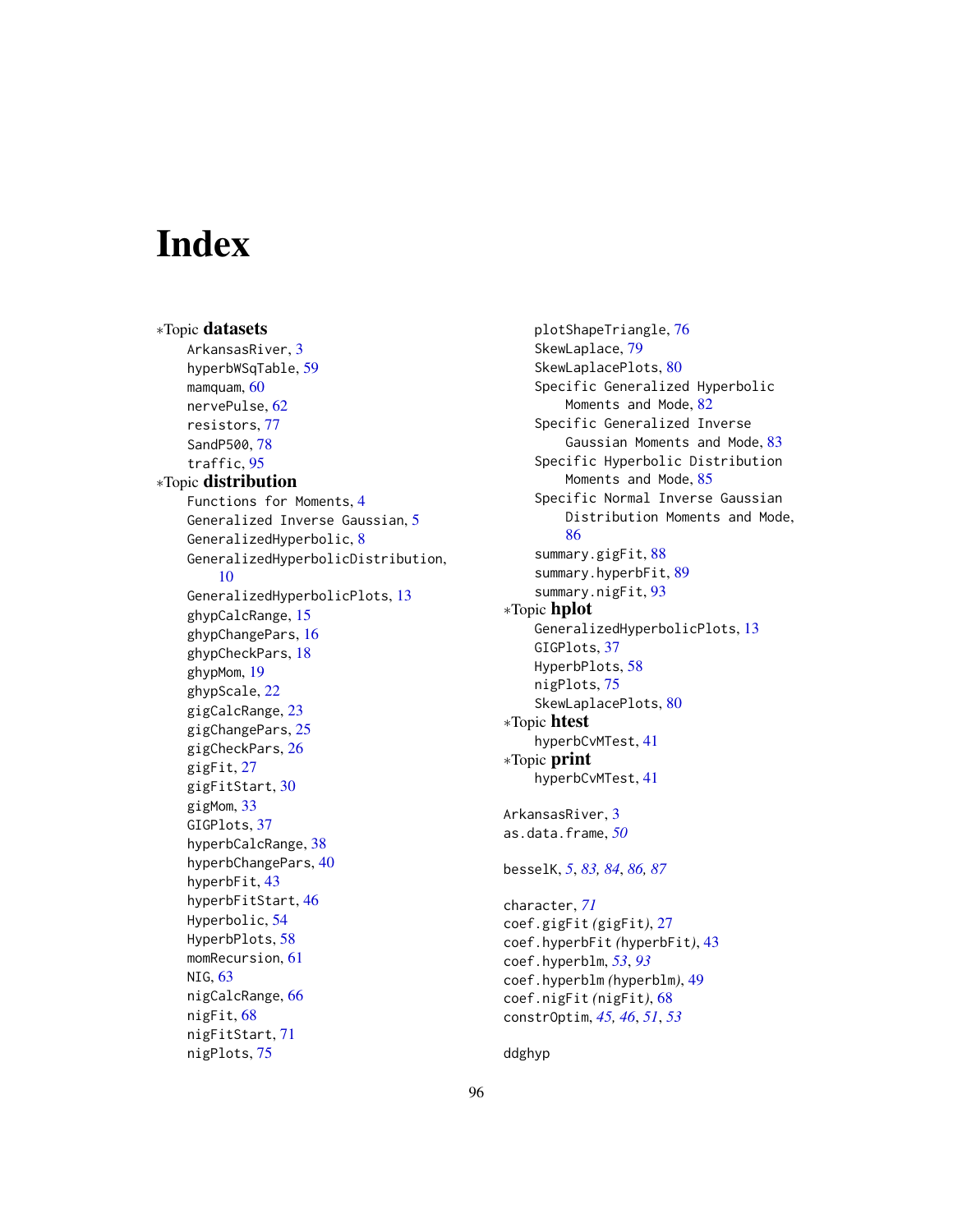#### INDEX  $\sim$  97

*(*GeneralizedHyperbolicDistribution*)*, [10](#page-9-1) ddgig *(*Generalized Inverse Gaussian*)*, [5](#page-4-1) ddhyperb *(*Hyperbolic*)*, [54](#page-53-1) ddnig *(*NIG*)*, [63](#page-62-1) dghyp, *[8](#page-7-0)*, *[12](#page-11-0)*, *[14](#page-13-0)[–19](#page-18-1)*, *[55,](#page-54-0) [56](#page-55-0)*, *[65](#page-64-0)*, *[83](#page-82-0)* dghyp *(*GeneralizedHyperbolicDistribution*)*, [10](#page-9-1) dgig, *[12](#page-11-0)*, *[23,](#page-22-0) [24](#page-23-0)*, *[26,](#page-25-0) [27](#page-26-2)*, *[32,](#page-31-1) [33](#page-32-0)*, *[38](#page-37-0)*, *[84](#page-83-0)* dgig *(*Generalized Inverse Gaussian*)*, [5](#page-4-1) dhyperb, *[5](#page-4-1)*, *[12](#page-11-0)*, *[38,](#page-37-0) [39](#page-38-0)*, *[41](#page-40-0)*, *[47](#page-46-0)*, *[59](#page-58-0)*, *[86](#page-85-0)* dhyperb *(*Hyperbolic*)*, [54](#page-53-1) dnig, *[66,](#page-65-0) [67](#page-66-0)*, *[72](#page-71-1)*, *[76](#page-75-0)*, *[87](#page-86-0)* dnig *(*NIG*)*, [63](#page-62-1) dskewlap, *[46,](#page-45-1) [47](#page-46-0)*, *[70](#page-69-0)*, *[72](#page-71-1)*, *[81](#page-80-0)* dskewlap *(*SkewLaplace*)*, [79](#page-78-1) fitdistr, *[71,](#page-70-0) [72](#page-71-1)* formula, *[50,](#page-49-0) [51](#page-50-0)* Functions for Moments, [4](#page-3-1) gammaLambda1 *(*Functions for Moments*)*, [4](#page-3-1) gammaLambda2 *(*Functions for Moments*)*, [4](#page-3-1) gammaRawMom *(*gigMom*)*, [33](#page-32-0) Generalized Inverse Gaussian, [5](#page-4-1) GeneralizedHyperbolic, [8](#page-7-0) GeneralizedHyperbolic-package *(*GeneralizedHyperbolic*)*, [8](#page-7-0) GeneralizedHyperbolicDistribution, [10](#page-9-1) GeneralizedHyperbolicPlots, [13](#page-12-0) ghypCalcRange, [15](#page-14-0) ghypChangePars, *[12](#page-11-0)*, *[15,](#page-14-0) [16](#page-15-1)*, [16,](#page-15-1) *[20](#page-19-0)*, *[83](#page-82-0)* ghypCheckPars, [18](#page-17-0) ghypKurt, *[20](#page-19-0)*, *[86,](#page-85-0) [87](#page-86-0)* ghypKurt *(*Specific Generalized Hyperbolic Moments and Mode*)*, [82](#page-81-1) ghypLargeParam *(*ghypParam*)*, [21](#page-20-0) ghypLargeShape *(*ghypParam*)*, [21](#page-20-0) ghypMean, *[20](#page-19-0)*, *[86,](#page-85-0) [87](#page-86-0)* ghypMean *(*Specific Generalized Hyperbolic Moments and Mode*)*, [82](#page-81-1) ghypMode *(*Specific Generalized Hyperbolic Moments and Mode*)*, [82](#page-81-1) ghypMom, [19,](#page-18-1) *[82](#page-81-1)*, *[85](#page-84-1)[–87](#page-86-0)* ghypParam, [21](#page-20-0)

ghypScale, [22](#page-21-0) ghypSkew, *[20](#page-19-0)*, *[86,](#page-85-0) [87](#page-86-0)* ghypSkew *(*Specific Generalized Hyperbolic Moments and Mode*)*, [82](#page-81-1) ghypSmallParam *(*ghypParam*)*, [21](#page-20-0) ghypSmallShape *(*ghypParam*)*, [21](#page-20-0) ghypVar, *[20](#page-19-0)*, *[86,](#page-85-0) [87](#page-86-0)* ghypVar *(*Specific Generalized Hyperbolic Moments and Mode*)*, [82](#page-81-1) gigCalcRange, [23](#page-22-0) gigChangePars, *[8](#page-7-0)*, *[23,](#page-22-0) [24](#page-23-0)*, [25,](#page-24-1) *[34,](#page-33-0) [35](#page-34-0)*, *[84](#page-83-0)* gigCheckPars, [26,](#page-25-0) *[34,](#page-33-0) [35](#page-34-0)* gigFit, [27,](#page-26-2) *[32](#page-31-1)*, *[88,](#page-87-0) [89](#page-88-0)* gigFitStart, *[29,](#page-28-0) [30](#page-29-0)*, [30](#page-29-0) gigFitStartLM *(*gigFitStart*)*, [30](#page-29-0) gigFitStartMoM *(*gigFitStart*)*, [30](#page-29-0) gigHessian, [32,](#page-31-1) *[88](#page-87-0)* gigKurt, *[35](#page-34-0)* gigKurt *(*Specific Generalized Inverse Gaussian Moments and Mode*)*, [83](#page-82-0) gigLargeParam *(*gigParam*)*, [36](#page-35-0) gigMean, *[35](#page-34-0)* gigMean *(*Specific Generalized Inverse Gaussian Moments and Mode*)*, [83](#page-82-0) gigMode *(*Specific Generalized Inverse Gaussian Moments and Mode*)*, [83](#page-82-0) gigMom, [33](#page-32-0) gigParam, [36](#page-35-0) GIGPlots, [37](#page-36-0) gigRawMom *(*gigMom*)*, [33](#page-32-0) gigSkew, *[35](#page-34-0)* gigSkew *(*Specific Generalized Inverse Gaussian Moments and Mode*)*, [83](#page-82-0) gigSmallParam *(*gigParam*)*, [36](#page-35-0) gigVar, *[35](#page-34-0)* gigVar *(*Specific Generalized Inverse Gaussian Moments and Mode*)*, [83](#page-82-0) hist, *[29–](#page-28-0)[31](#page-30-0)*, *[45](#page-44-0)[–47](#page-46-0)*, *[51](#page-50-0)*, *[53](#page-52-0)*, *[70](#page-69-0)[–72](#page-71-1)*, *[92](#page-91-0)* hyperbCalcRange, [38](#page-37-0) hyperbChangePars, *[5](#page-4-1)*, *[38,](#page-37-0) [39](#page-38-0)*, [40,](#page-39-1) *[56](#page-55-0)*, *[65](#page-64-0)[–67](#page-66-0)*, *[86,](#page-85-0) [87](#page-86-0)* hyperbCvMTest, [41,](#page-40-0) *[59](#page-58-0)* hyperbCvMTestPValue, *[59](#page-58-0)* hyperbCvMTestPValue *(*hyperbCvMTest*)*, [41](#page-40-0) hyperbFit, [43,](#page-42-2) *[47](#page-46-0)*, *[59](#page-58-0)*, *[90](#page-89-0)*

hyperbFitStand, *[51](#page-50-0)[–53](#page-52-0)*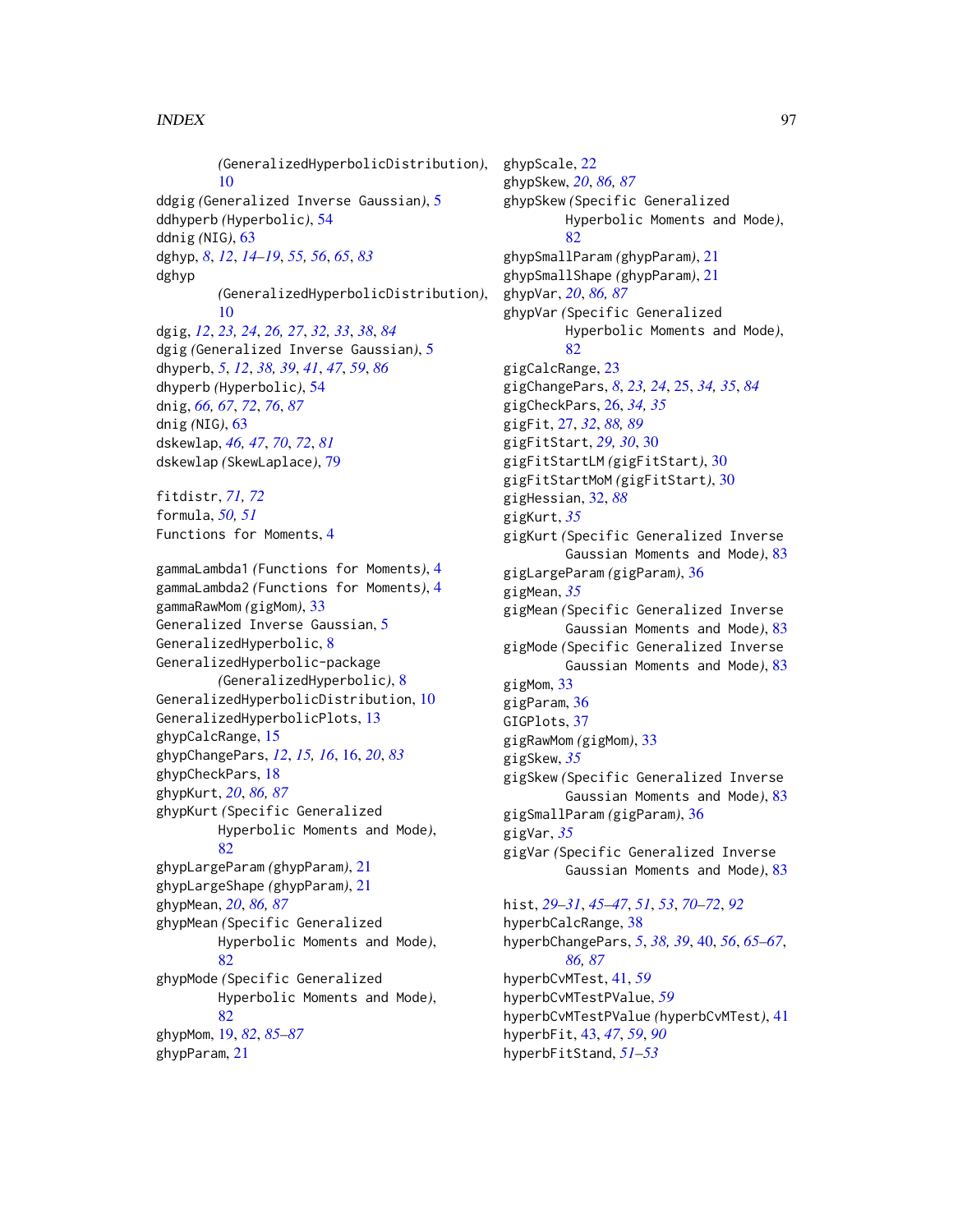# 98 **INDEX**

hyperbFitStandStart, *[52,](#page-51-0) [53](#page-52-0)* hyperbFitStart, *[45,](#page-44-0) [46](#page-45-1)*, [46,](#page-45-1) *[80](#page-79-0)* hyperbFitStartMoM *(*hyperbFitStart*)*, [46](#page-45-1) hyperbHessian, [48,](#page-47-1) *[90](#page-89-0)* hyperbKurt *(*Specific Hyperbolic Distribution Moments and Mode*)*, [85](#page-84-1) hyperbLargeParam *(*hyperbParam*)*, [57](#page-56-0) hyperbLargeShape *(*hyperbParam*)*, [57](#page-56-0) hyperblm, [49,](#page-48-2) *[93](#page-92-0)* hyperblmFit, *[51](#page-50-0)*, *[53](#page-52-0)* hyperbMean, *[5](#page-4-1)* hyperbMean *(*Specific Hyperbolic Distribution Moments and Mode*)*, [85](#page-84-1) hyperbMode, *[83](#page-82-0)* hyperbMode *(*Specific Hyperbolic Distribution Moments and Mode*)*, [85](#page-84-1) Hyperbolic, [54](#page-53-1) hyperbParam, [57](#page-56-0) HyperbPlots, [58](#page-57-0) hyperbSkew *(*Specific Hyperbolic Distribution Moments and Mode*)*, [85](#page-84-1) hyperbSmallParam *(*hyperbParam*)*, [57](#page-56-0) hyperbSmallShape *(*hyperbParam*)*, [57](#page-56-0) hyperbVar *(*Specific Hyperbolic Distribution Moments and Mode*)*, [85](#page-84-1) hyperbWSqTable, [59](#page-58-0) incompleteBesselK, *[7](#page-6-0)*

integrate, *[8](#page-7-0)*, *[11,](#page-10-0) [12](#page-11-0)*, *[55,](#page-54-0) [56](#page-55-0)*, *[64,](#page-63-0) [65](#page-64-0)* is.wholenumber, *[20](#page-19-0)*, *[34,](#page-33-0) [35](#page-34-0)*

logHist, *[9](#page-8-0)*, *[20](#page-19-0)*, *[30](#page-29-0)*, *[46](#page-45-1)*, *[70](#page-69-0)*

mamquam, [60](#page-59-0) MLambda *(*Functions for Moments*)*, [4](#page-3-1) model.matrix, *[51](#page-50-0)* model.matrix.default, *[50](#page-49-0)* momChangeAbout, *[20](#page-19-0)*, *[34,](#page-33-0) [35](#page-34-0)* momIntegrated, *[20](#page-19-0)*, *[35](#page-34-0)* momRecursion, [61](#page-60-0)

na.exclude, *[50](#page-49-0)* na.fail, *[50](#page-49-0)* na.omit, *[50](#page-49-0)*

nervePulse, [62](#page-61-0) NIG, [63](#page-62-1) nigCalcRange, [66](#page-65-0) nigFit, [68,](#page-67-2) *[72](#page-71-1)*, *[76](#page-75-0)*, *[94](#page-93-0)* nigFitStart, *[69,](#page-68-0) [70](#page-69-0)*, [71](#page-70-0) nigFitStartMoM *(*nigFitStart*)*, [71](#page-70-0) nigHessian, [72,](#page-71-1) *[94](#page-93-0)* nigKurt *(*Specific Normal Inverse Gaussian Distribution Moments and Mode*)*, [86](#page-85-0) nigLargeParam *(*nigParam*)*, [74](#page-73-0) nigLargeShape *(*nigParam*)*, [74](#page-73-0) nigMean *(*Specific Normal Inverse Gaussian Distribution Moments and Mode*)*, [86](#page-85-0) nigMode *(*Specific Normal Inverse Gaussian Distribution Moments and Mode*)*, [86](#page-85-0) nigParam, [74](#page-73-0) nigPlots, [75](#page-74-0) nigSkew *(*Specific Normal Inverse Gaussian Distribution Moments and Mode*)*, [86](#page-85-0) nigSmallParam *(*nigParam*)*, [74](#page-73-0) nigSmallShape *(*nigParam*)*, [74](#page-73-0) nigVar *(*Specific Normal Inverse Gaussian Distribution Moments and Mode*)*, [86](#page-85-0) nlm, *[29](#page-28-0)*, *[45,](#page-44-0) [46](#page-45-1)*, *[53](#page-52-0)*, *[69,](#page-68-0) [70](#page-69-0)* nlminb, *[45,](#page-44-0) [46](#page-45-1)*

offset, *[51](#page-50-0)* optim, *[28](#page-27-0)[–31](#page-30-0)*, *[44](#page-43-0)[–47](#page-46-0)*, *[51](#page-50-0)*, *[53](#page-52-0)*, *[68](#page-67-2)[–72](#page-71-1)*, *[83](#page-82-0)* options, *[50](#page-49-0)*

par, *[29,](#page-28-0) [30](#page-29-0)*, *[44](#page-43-0)*, *[46](#page-45-1)*, *[69,](#page-68-0) [70](#page-69-0)* pghyp *(*GeneralizedHyperbolicDistribution*)*, [10](#page-9-1) pgig *(*Generalized Inverse Gaussian*)*, [5](#page-4-1) phyperb *(*Hyperbolic*)*, [54](#page-53-1) plot.gigFit *(*gigFit*)*, [27](#page-26-2) plot.hyperbFit *(*hyperbFit*)*, [43](#page-42-2) plot.hyperblm, *[53](#page-52-0)*, *[93](#page-92-0)* plot.hyperblm *(*hyperblm*)*, [49](#page-48-2) plot.nigFit *(*nigFit*)*, [68](#page-67-2) plotShapeTriangle, [76](#page-75-0) pnig *(*NIG*)*, [63](#page-62-1) ppghyp *(*GeneralizedHyperbolicPlots*)*, [13](#page-12-0)